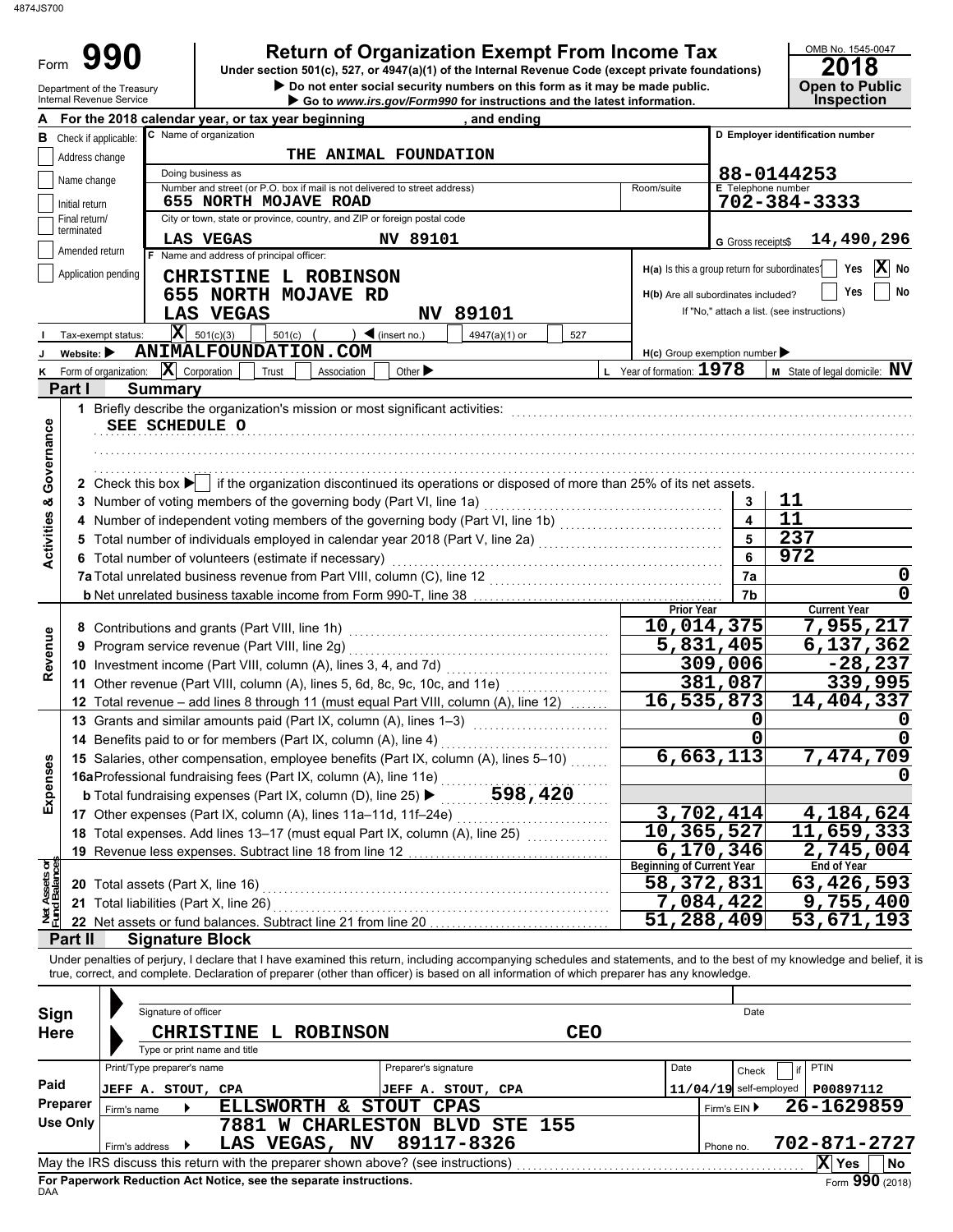| Form 990 (2018) THE ANIMAL FOUNDATION                                                                                                                                                                                                                                                                                                                                            | 88-0144253    | Page 2                   |
|----------------------------------------------------------------------------------------------------------------------------------------------------------------------------------------------------------------------------------------------------------------------------------------------------------------------------------------------------------------------------------|---------------|--------------------------|
| <b>Statement of Program Service Accomplishments</b><br>Part III                                                                                                                                                                                                                                                                                                                  |               |                          |
| Check if Schedule O contains a response or note to any line in this Part III [11] [11] [11] [11] Check if Schedule O contains a response or note to any line in this Part III                                                                                                                                                                                                    |               | $\vert \mathbf{x} \vert$ |
| 1 Briefly describe the organization's mission:                                                                                                                                                                                                                                                                                                                                   |               |                          |
| SEE SCHEDULE O                                                                                                                                                                                                                                                                                                                                                                   |               |                          |
|                                                                                                                                                                                                                                                                                                                                                                                  |               |                          |
|                                                                                                                                                                                                                                                                                                                                                                                  |               |                          |
| 2 Did the organization undertake any significant program services during the year which were not listed on the                                                                                                                                                                                                                                                                   |               |                          |
| prior Form 990 or 990-EZ?                                                                                                                                                                                                                                                                                                                                                        |               | Yes $X$ No               |
| If "Yes," describe these new services on Schedule O.                                                                                                                                                                                                                                                                                                                             |               |                          |
| Did the organization cease conducting, or make significant changes in how it conducts, any program                                                                                                                                                                                                                                                                               |               |                          |
| services?                                                                                                                                                                                                                                                                                                                                                                        |               | Yes $\overline{X}$ No    |
| If "Yes," describe these changes on Schedule O.                                                                                                                                                                                                                                                                                                                                  |               |                          |
| Describe the organization's program service accomplishments for each of its three largest program services, as measured by                                                                                                                                                                                                                                                       |               |                          |
| expenses. Section 501(c)(3) and 501(c)(4) organizations are required to report the amount of grants and allocations to others,                                                                                                                                                                                                                                                   |               |                          |
| the total expenses, and revenue, if any, for each program service reported.                                                                                                                                                                                                                                                                                                      |               |                          |
|                                                                                                                                                                                                                                                                                                                                                                                  |               |                          |
| $6,943,655$ including grants of \$<br>) (Expenses \$<br>4a (Code:                                                                                                                                                                                                                                                                                                                | ) (Revenue \$ | 5, 245, 022              |
| ORGANIZATION OPERATES A REGIONAL ANIMAL SHELTER TO HOUSE AND CARE FOR STRAY                                                                                                                                                                                                                                                                                                      |               |                          |
| AND UNWANTED ANIMALS UNTIL THEY CAN BE PLACED FOR ADOPTION OR IN SOME CASES                                                                                                                                                                                                                                                                                                      |               |                          |
| EUTHANIZED. IN 2018, THE ORGANIZATION TOOK IN 26,088 ANIMALS. OF THE<br>ANIMALS RECEIVED IN 2018, 61% WERE ADOPTED/RESCUED, 15% WERE EUTHANIZED,                                                                                                                                                                                                                                 |               |                          |
| AND 24% WERE RETURNED TO THEIR OWNERS OR WERE RETURNED TO THE FIELD.                                                                                                                                                                                                                                                                                                             |               |                          |
|                                                                                                                                                                                                                                                                                                                                                                                  |               |                          |
|                                                                                                                                                                                                                                                                                                                                                                                  |               |                          |
|                                                                                                                                                                                                                                                                                                                                                                                  |               |                          |
|                                                                                                                                                                                                                                                                                                                                                                                  |               |                          |
|                                                                                                                                                                                                                                                                                                                                                                                  |               |                          |
|                                                                                                                                                                                                                                                                                                                                                                                  |               |                          |
|                                                                                                                                                                                                                                                                                                                                                                                  |               |                          |
| ) (Expenses $$ 1,499,565$ including grants of \$<br>4b (Code:                                                                                                                                                                                                                                                                                                                    | ) (Revenue \$ |                          |
| ORGANIZATION OFFERS ANIMALS FOR ADOPTION AT LOW PRICES IN AN ATTEMPT TO<br>SAVE THE LIVES OF UNWANTED ANIMALS AND TO REDUCE EUTHANASIA AT THE SHELTER.<br>IN 2018, 15,932 ANIMALS WERE ADOPTED/RESCUED.                                                                                                                                                                          |               | 124,390                  |
|                                                                                                                                                                                                                                                                                                                                                                                  |               |                          |
|                                                                                                                                                                                                                                                                                                                                                                                  |               |                          |
|                                                                                                                                                                                                                                                                                                                                                                                  |               |                          |
|                                                                                                                                                                                                                                                                                                                                                                                  |               |                          |
|                                                                                                                                                                                                                                                                                                                                                                                  |               |                          |
|                                                                                                                                                                                                                                                                                                                                                                                  |               |                          |
|                                                                                                                                                                                                                                                                                                                                                                                  |               |                          |
|                                                                                                                                                                                                                                                                                                                                                                                  |               |                          |
| $763, 195$ including grants of \$<br>) (Expenses \$                                                                                                                                                                                                                                                                                                                              | ) (Revenue \$ | $767,950$ )              |
|                                                                                                                                                                                                                                                                                                                                                                                  |               |                          |
|                                                                                                                                                                                                                                                                                                                                                                                  |               |                          |
|                                                                                                                                                                                                                                                                                                                                                                                  |               |                          |
|                                                                                                                                                                                                                                                                                                                                                                                  |               |                          |
|                                                                                                                                                                                                                                                                                                                                                                                  |               |                          |
|                                                                                                                                                                                                                                                                                                                                                                                  |               |                          |
|                                                                                                                                                                                                                                                                                                                                                                                  |               |                          |
|                                                                                                                                                                                                                                                                                                                                                                                  |               |                          |
|                                                                                                                                                                                                                                                                                                                                                                                  |               |                          |
|                                                                                                                                                                                                                                                                                                                                                                                  |               |                          |
|                                                                                                                                                                                                                                                                                                                                                                                  |               |                          |
| 4c (Code:<br>ORGANIZATION OPERATES A CLINIC TO SPAY AND NEUTER ANIMALS MOVING FROM THE<br>SHELTER INTO ADOPTIONS, AND TO OFFER LOW-COST SPAY AND NEUTER AND<br>VACCINATION SERVICES FOR THE DOGS AND CATS IN THE COMMUNITY. IN 2018,<br>14,491 ANIMALS WERE SPAYED AND NEUTERED.<br>4d Other program services (Describe in Schedule O.)<br>(Expenses \$<br>including grants of\$ | (Revenue \$   |                          |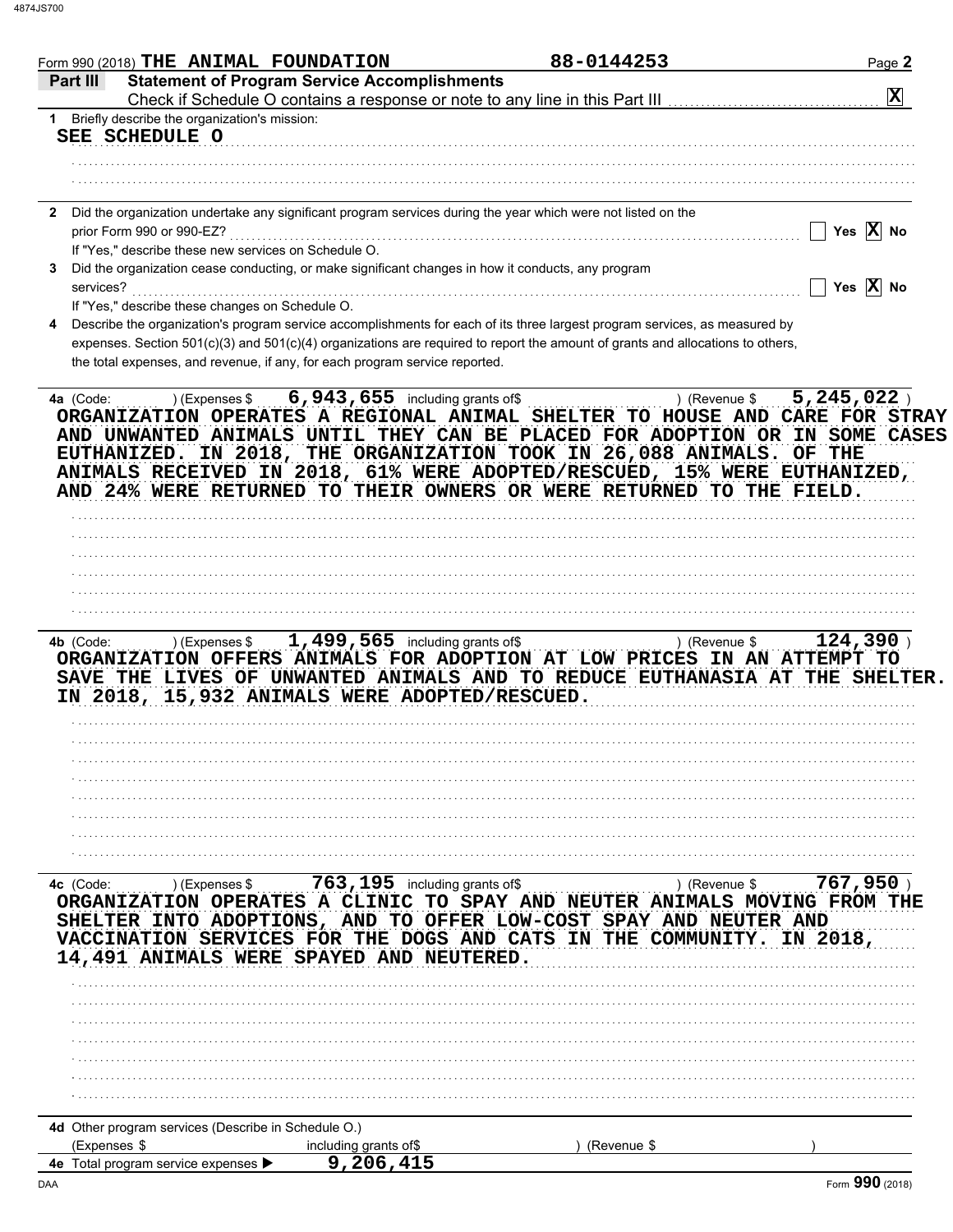|                | Form 990 (2018) THE ANIMAL FOUNDATION  | 88-0144253 | $P$ aqe $\ddot{\omega}$ |
|----------------|----------------------------------------|------------|-------------------------|
| <b>Part IV</b> | <b>Checklist of Required Schedules</b> |            |                         |
|                |                                        |            |                         |

|          |                                                                                                                                                                                                                                                   |                 | <b>Yes</b>  | No.         |
|----------|---------------------------------------------------------------------------------------------------------------------------------------------------------------------------------------------------------------------------------------------------|-----------------|-------------|-------------|
| 1        | Is the organization described in section $501(c)(3)$ or $4947(a)(1)$ (other than a private foundation)? If "Yes,"                                                                                                                                 |                 |             |             |
|          | complete Schedule A                                                                                                                                                                                                                               | 1               | X           |             |
| 2        | Is the organization required to complete Schedule B, Schedule of Contributors (see instructions)?                                                                                                                                                 | $\overline{2}$  | $\mathbf x$ |             |
| 3        | Did the organization engage in direct or indirect political campaign activities on behalf of or in opposition to                                                                                                                                  |                 |             |             |
|          | candidates for public office? If "Yes," complete Schedule C, Part I                                                                                                                                                                               | 3               |             | X           |
| 4        | Section 501(c)(3) organizations. Did the organization engage in lobbying activities, or have a section 501(h)                                                                                                                                     |                 |             |             |
|          | election in effect during the tax year? If "Yes," complete Schedule C, Part II                                                                                                                                                                    | 4               |             | X           |
| 5        | Is the organization a section $501(c)(4)$ , $501(c)(5)$ , or $501(c)(6)$ organization that receives membership dues,                                                                                                                              |                 |             |             |
|          | assessments, or similar amounts as defined in Revenue Procedure 98-19? If "Yes," complete Schedule C, Part III                                                                                                                                    | 5               |             | X           |
| 6        | Did the organization maintain any donor advised funds or any similar funds or accounts for which donors                                                                                                                                           |                 |             |             |
|          | have the right to provide advice on the distribution or investment of amounts in such funds or accounts? If                                                                                                                                       |                 |             |             |
|          | "Yes," complete Schedule D, Part I<br>Did the organization receive or hold a conservation easement, including easements to preserve open space,                                                                                                   | 6               |             | X.          |
| 7        |                                                                                                                                                                                                                                                   | 7               |             | X           |
| 8        | the environment, historic land areas, or historic structures? If "Yes," complete Schedule D, Part II<br>Did the organization maintain collections of works of art, historical treasures, or other similar assets? If "Yes,"                       |                 |             |             |
|          | complete Schedule D, Part III                                                                                                                                                                                                                     | 8               |             | X           |
| 9        | Did the organization report an amount in Part X, line 21, for escrow or custodial account liability, serve as a                                                                                                                                   |                 |             |             |
|          | custodian for amounts not listed in Part X; or provide credit counseling, debt management, credit repair, or                                                                                                                                      |                 |             |             |
|          | debt negotiation services? If "Yes," complete Schedule D, Part IV                                                                                                                                                                                 | 9               |             | X.          |
| 10       | Did the organization, directly or through a related organization, hold assets in temporarily restricted                                                                                                                                           |                 |             |             |
|          | endowments, permanent endowments, or quasi-endowments? If "Yes," complete Schedule D, Part V                                                                                                                                                      | 10              | X           |             |
| 11       | If the organization's answer to any of the following questions is "Yes," then complete Schedule D, Parts VI,                                                                                                                                      |                 |             |             |
|          | VII, VIII, IX, or X as applicable.                                                                                                                                                                                                                |                 |             |             |
| а        | Did the organization report an amount for land, buildings, and equipment in Part X, line 10? If "Yes,"                                                                                                                                            |                 |             |             |
|          | complete Schedule D, Part VI                                                                                                                                                                                                                      | 11a             | x           |             |
| b        | Did the organization report an amount for investments—other securities in Part X, line 12 that is 5% or more                                                                                                                                      |                 |             |             |
|          | of its total assets reported in Part X, line 16? If "Yes," complete Schedule D, Part VII                                                                                                                                                          | 11b             |             | X           |
|          | Did the organization report an amount for investments—program related in Part X, line 13 that is 5% or more                                                                                                                                       |                 |             |             |
|          | of its total assets reported in Part X, line 16? If "Yes," complete Schedule D, Part VIII                                                                                                                                                         | 11c             |             | X           |
| d        | Did the organization report an amount for other assets in Part X, line 15 that is 5% or more of its total assets                                                                                                                                  |                 |             |             |
|          | reported in Part X, line 16? If "Yes," complete Schedule D, Part IX                                                                                                                                                                               | 11d             | X           |             |
|          | Did the organization report an amount for other liabilities in Part X, line 25? If "Yes," complete Schedule D, Part X                                                                                                                             | 11e             |             | X           |
| f        | Did the organization's separate or consolidated financial statements for the tax year include a footnote that addresses<br>the organization's liability for uncertain tax positions under FIN 48 (ASC 740)? If "Yes," complete Schedule D, Part X | 11f             |             | X           |
|          | 12a Did the organization obtain separate, independent audited financial statements for the tax year? If "Yes," complete                                                                                                                           |                 |             |             |
|          |                                                                                                                                                                                                                                                   | 12a             | X           |             |
| b        | Was the organization included in consolidated, independent audited financial statements for the tax year? If                                                                                                                                      |                 |             |             |
|          | "Yes," and if the organization answered "No" to line 12a, then completing Schedule D, Parts XI and XII is optional                                                                                                                                | 12 <sub>b</sub> |             | <u>x</u>    |
| 13       | Is the organization a school described in section 170(b)(1)(A)(ii)? If "Yes," complete Schedule E                                                                                                                                                 | 13              |             | $\mathbf X$ |
| 14a      | Did the organization maintain an office, employees, or agents outside of the United States?                                                                                                                                                       | 14a             |             | X           |
| b        | Did the organization have aggregate revenues or expenses of more than \$10,000 from grantmaking,                                                                                                                                                  |                 |             |             |
|          | fundraising, business, investment, and program service activities outside the United States, or aggregate                                                                                                                                         |                 |             |             |
|          | foreign investments valued at \$100,000 or more? If "Yes," complete Schedule F, Parts I and IV                                                                                                                                                    | 14b             |             | X           |
| 15       | Did the organization report on Part IX, column (A), line 3, more than \$5,000 of grants or other assistance to or                                                                                                                                 |                 |             |             |
|          | for any foreign organization? If "Yes," complete Schedule F, Parts II and IV                                                                                                                                                                      | 15              |             | X           |
| 16       | Did the organization report on Part IX, column (A), line 3, more than \$5,000 of aggregate grants or other                                                                                                                                        |                 |             |             |
|          | assistance to or for foreign individuals? If "Yes," complete Schedule F, Parts III and IV                                                                                                                                                         | 16              |             | X           |
| 17       | Did the organization report a total of more than \$15,000 of expenses for professional fundraising services on                                                                                                                                    |                 |             |             |
|          |                                                                                                                                                                                                                                                   | 17              |             | X           |
| 18       | Did the organization report more than \$15,000 total of fundraising event gross income and contributions on                                                                                                                                       |                 |             |             |
|          | Part VIII, lines 1c and 8a? If "Yes," complete Schedule G, Part II                                                                                                                                                                                | 18              | X           |             |
| 19       | Did the organization report more than \$15,000 of gross income from gaming activities on Part VIII, line 9a?                                                                                                                                      |                 |             |             |
|          | Did the organization operate one or more hospital facilities? If "Yes," complete Schedule H                                                                                                                                                       | 19<br>20a       |             | X<br>X      |
| 20a<br>b |                                                                                                                                                                                                                                                   | 20b             |             |             |
| 21       | Did the organization report more than \$5,000 of grants or other assistance to any domestic organization or                                                                                                                                       |                 |             |             |
|          |                                                                                                                                                                                                                                                   | 21              |             | X           |
|          |                                                                                                                                                                                                                                                   |                 |             |             |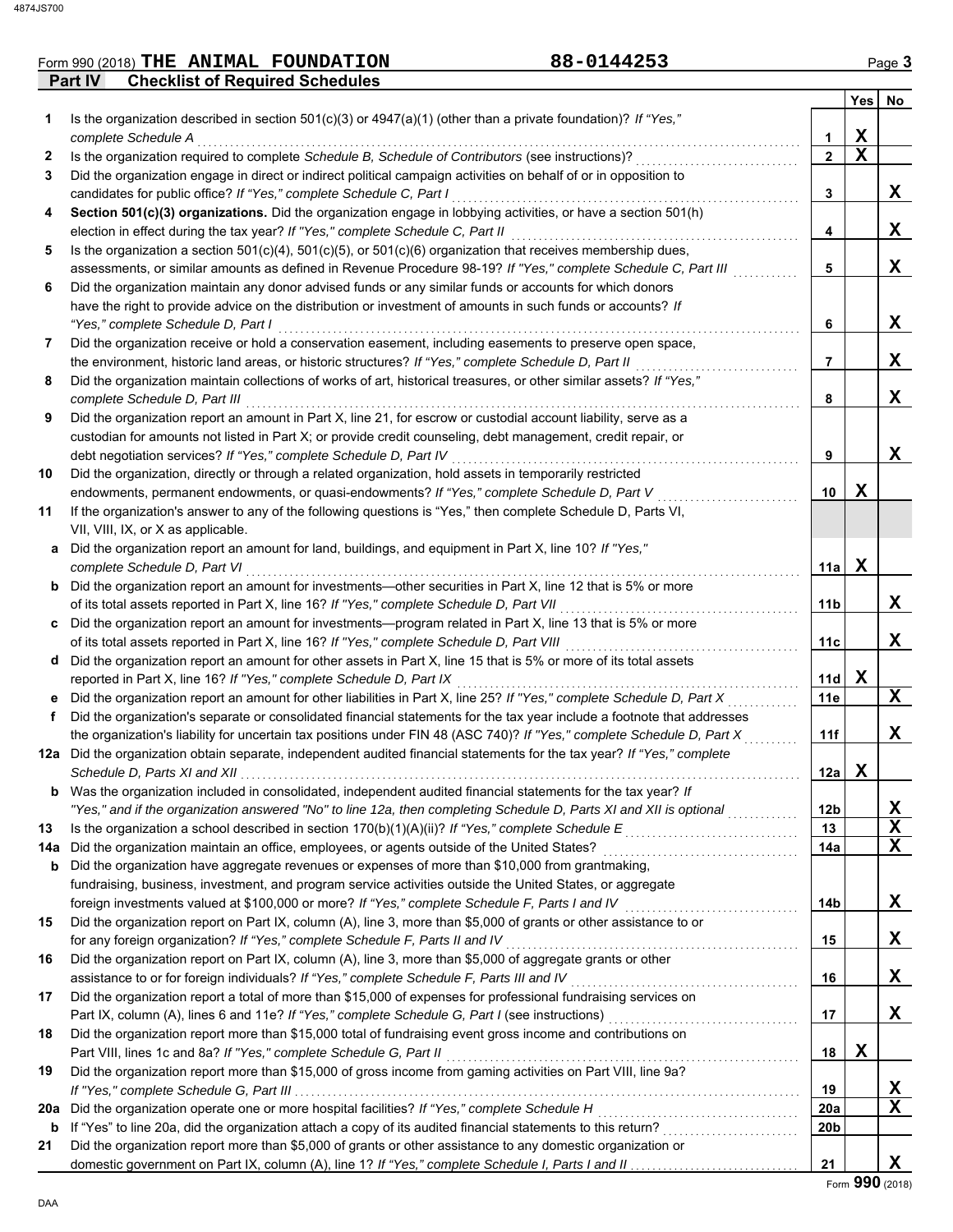|     | Form 990 (2018) THE ANIMAL FOUNDATION                                                                                                                                                       | 88-0144253 |    |    |     |             | Page 4      |
|-----|---------------------------------------------------------------------------------------------------------------------------------------------------------------------------------------------|------------|----|----|-----|-------------|-------------|
|     | <b>Checklist of Required Schedules (continued)</b><br>Part IV                                                                                                                               |            |    |    |     |             |             |
|     |                                                                                                                                                                                             |            |    |    |     | Yes         | No          |
| 22  | Did the organization report more than \$5,000 of grants or other assistance to or for domestic individuals on                                                                               |            |    |    |     |             |             |
|     | Part IX, column (A), line 2? If "Yes," complete Schedule I, Parts I and III                                                                                                                 |            |    |    | 22  |             | X           |
| 23  | Did the organization answer "Yes" to Part VII, Section A, line 3, 4, or 5 about compensation of the                                                                                         |            |    |    |     |             |             |
|     | organization's current and former officers, directors, trustees, key employees, and highest compensated<br>employees? If "Yes," complete Schedule J                                         |            |    |    | 23  | X           |             |
|     | 24a Did the organization have a tax-exempt bond issue with an outstanding principal amount of more than                                                                                     |            |    |    |     |             |             |
|     | \$100,000 as of the last day of the year, that was issued after December 31, 2002? If "Yes," answer lines 24b                                                                               |            |    |    |     |             |             |
|     | through 24d and complete Schedule K. If "No," go to line 25a                                                                                                                                |            |    |    | 24a | $\mathbf X$ |             |
| b   | Did the organization invest any proceeds of tax-exempt bonds beyond a temporary period exception?                                                                                           |            |    |    | 24b |             | X           |
| c   | Did the organization maintain an escrow account other than a refunding escrow at any time during the year                                                                                   |            |    |    |     |             |             |
|     | to defease any tax-exempt bonds?                                                                                                                                                            |            |    |    | 24c |             | X           |
| d   | Did the organization act as an "on behalf of" issuer for bonds outstanding at any time during the year?                                                                                     |            |    |    | 24d |             | X           |
|     | 25a Section 501(c)(3), 501(c)(4), and 501(c)(29) organizations. Did the organization engage in an excess benefit                                                                            |            |    |    |     |             |             |
|     | transaction with a disqualified person during the year? If "Yes," complete Schedule L, Part I                                                                                               |            |    |    | 25a |             | X           |
| b   | Is the organization aware that it engaged in an excess benefit transaction with a disqualified person in a prior                                                                            |            |    |    |     |             |             |
|     | year, and that the transaction has not been reported on any of the organization's prior Forms 990 or 990-EZ?                                                                                |            |    |    |     |             |             |
|     | If "Yes," complete Schedule L, Part I                                                                                                                                                       |            |    |    | 25b |             | X           |
| 26  | Did the organization report any amount on Part X, line 5, 6, or 22 for receivables from or payables to any                                                                                  |            |    |    |     |             |             |
|     | current or former officers, directors, trustees, key employees, highest compensated employees, or                                                                                           |            |    |    |     |             |             |
|     | disqualified persons? If "Yes," complete Schedule L, Part II                                                                                                                                |            |    |    | 26  |             | X           |
| 27  | Did the organization provide a grant or other assistance to an officer, director, trustee, key employee,                                                                                    |            |    |    |     |             |             |
|     | substantial contributor or employee thereof, a grant selection committee member, or to a 35% controlled                                                                                     |            |    |    |     |             |             |
|     | entity or family member of any of these persons? If "Yes," complete Schedule L, Part III                                                                                                    |            |    |    | 27  |             | X           |
| 28  | Was the organization a party to a business transaction with one of the following parties (see Schedule L,                                                                                   |            |    |    |     |             |             |
|     | Part IV instructions for applicable filing thresholds, conditions, and exceptions):                                                                                                         |            |    |    |     |             |             |
| а   | A current or former officer, director, trustee, or key employee? If "Yes," complete Schedule L, Part IV                                                                                     |            |    |    | 28a |             | X           |
| b   | A family member of a current or former officer, director, trustee, or key employee? If "Yes," complete                                                                                      |            |    |    |     |             |             |
|     | Schedule L, Part IV                                                                                                                                                                         |            |    |    | 28b | X           |             |
| c   | An entity of which a current or former officer, director, trustee, or key employee (or a family member thereof)                                                                             |            |    |    |     |             |             |
|     | was an officer, director, trustee, or direct or indirect owner? If "Yes," complete Schedule L, Part IV                                                                                      |            |    |    | 28c |             | X           |
| 29  | Did the organization receive more than \$25,000 in non-cash contributions? If "Yes," complete Schedule M                                                                                    |            |    |    | 29  | $\mathbf x$ |             |
| 30  | Did the organization receive contributions of art, historical treasures, or other similar assets, or qualified                                                                              |            |    |    |     |             |             |
| 31  | conservation contributions? If "Yes," complete Schedule M                                                                                                                                   |            |    |    | 30  |             | X           |
|     | Did the organization liquidate, terminate, or dissolve and cease operations? If "Yes," complete Schedule N, Part I                                                                          |            |    |    | 31  |             | $\mathbf x$ |
|     | Did the organization sell, exchange, dispose of, or transfer more than 25% of its net assets? If "Yes,"                                                                                     |            |    |    |     |             |             |
|     | complete Schedule N, Part II                                                                                                                                                                |            |    |    | 32  |             | X           |
| 33  | Did the organization own 100% of an entity disregarded as separate from the organization under Regulations                                                                                  |            |    |    |     |             | X           |
|     | sections 301.7701-2 and 301.7701-3? If "Yes," complete Schedule R, Part I<br>Was the organization related to any tax-exempt or taxable entity? If "Yes," complete Schedule R, Part II, III, |            |    |    | 33  |             |             |
| 34  | or IV, and Part V, line 1                                                                                                                                                                   |            |    |    | 34  |             | X           |
| 35a | Did the organization have a controlled entity within the meaning of section 512(b)(13)?                                                                                                     |            |    |    | 35a |             | X           |
| b   | If "Yes" to line 35a, did the organization receive any payment from or engage in any transaction with a                                                                                     |            |    |    |     |             |             |
|     | controlled entity within the meaning of section 512(b)(13)? If "Yes," complete Schedule R, Part V, line 2                                                                                   |            |    |    | 35b |             |             |
|     | Section 501(c)(3) organizations. Did the organization make any transfers to an exempt non-charitable                                                                                        |            |    |    |     |             |             |
| 36  | related organization? If "Yes," complete Schedule R, Part V, line 2                                                                                                                         |            |    |    | 36  |             | X           |
| 37  | Did the organization conduct more than 5% of its activities through an entity that is not a related organization                                                                            |            |    |    |     |             |             |
|     | and that is treated as a partnership for federal income tax purposes? If "Yes," complete Schedule R, Part VI                                                                                |            |    |    | 37  |             | X           |
| 38  | Did the organization complete Schedule O and provide explanations in Schedule O for Part VI, lines 11b and                                                                                  |            |    |    |     |             |             |
|     | 19? Note. All Form 990 filers are required to complete Schedule O.                                                                                                                          |            |    |    | 38  | X           |             |
|     | <b>Statements Regarding Other IRS Filings and Tax Compliance</b><br>Part V                                                                                                                  |            |    |    |     |             |             |
|     | Check if Schedule O contains a response or note to any line in this Part V.                                                                                                                 |            |    |    |     |             |             |
|     |                                                                                                                                                                                             |            |    |    |     | Yes         | No          |
| 1a  | Enter the number reported in Box 3 of Form 1096. Enter -0- if not applicable                                                                                                                |            | 1a | 52 |     |             |             |
| b   | Enter the number of Forms W-2G included in line 1a. Enter -0- if not applicable                                                                                                             |            | 1b | 0  |     |             |             |
|     | $\overline{\text{Did}}$ the examination complements becker withholding rules for reportable pour                                                                                            |            |    |    |     |             |             |

| t the organization comply with backup withholding rules for reportable payments to vendors and<br>Did. |  |
|--------------------------------------------------------------------------------------------------------|--|
| reportable gaming (gambling) winnings to prize winners?                                                |  |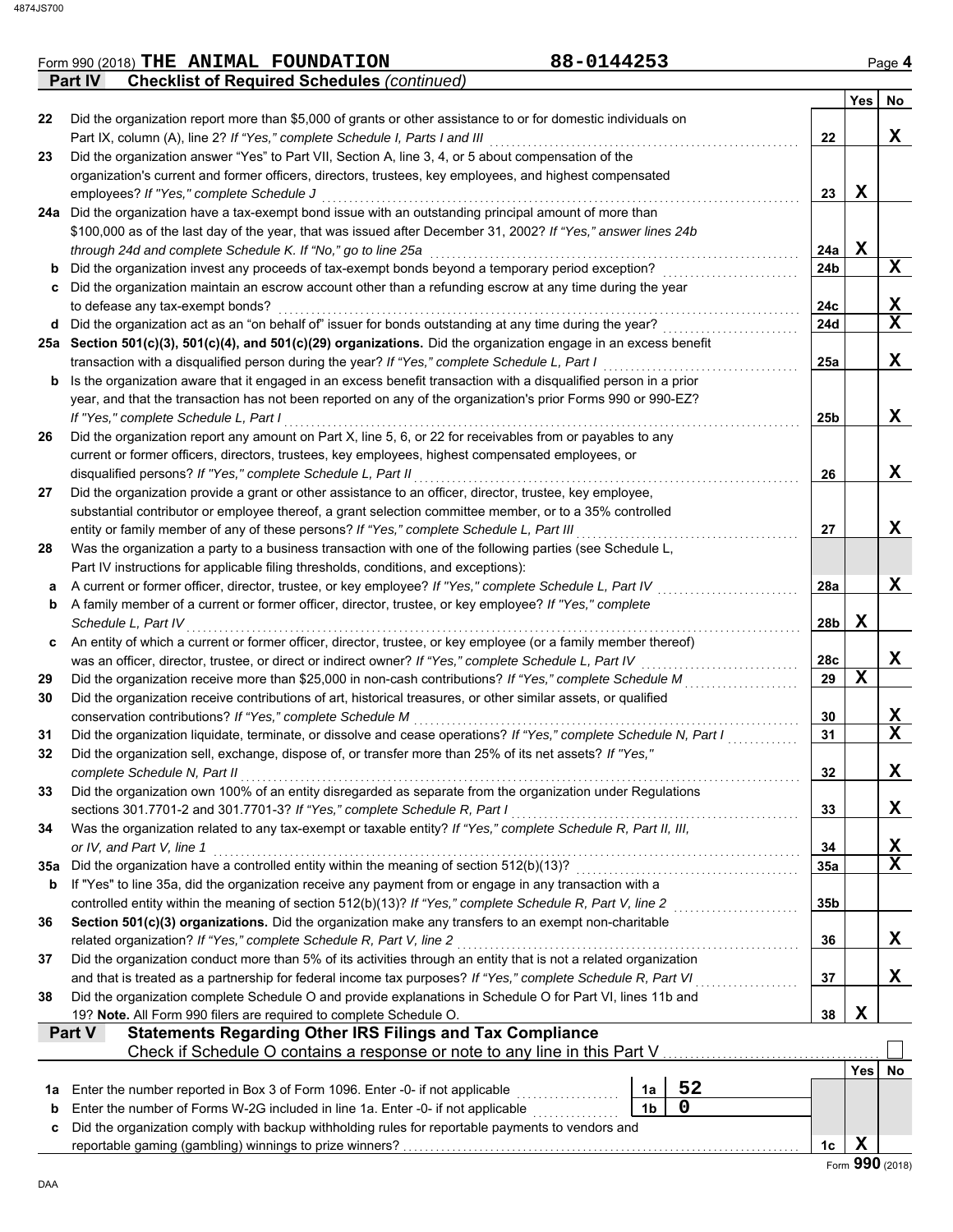|     | 88-0144253<br>Form 990 (2018) THE ANIMAL FOUNDATION<br>Statements Regarding Other IRS Filings and Tax Compliance (continued)<br><b>Part V</b> |                 |     |     | Page 5      |
|-----|-----------------------------------------------------------------------------------------------------------------------------------------------|-----------------|-----|-----|-------------|
|     |                                                                                                                                               |                 |     | Yes | No.         |
| 2a  | Enter the number of employees reported on Form W-3, Transmittal of Wage and Tax                                                               |                 |     |     |             |
|     | Statements, filed for the calendar year ending with or within the year covered by this return                                                 | 237<br>2a       |     |     |             |
| b   | If at least one is reported on line 2a, did the organization file all required federal employment tax returns?                                |                 | 2b  | X   |             |
|     | Note. If the sum of lines 1a and 2a is greater than 250, you may be required to e-file (see instructions)                                     |                 |     |     |             |
| За  | Did the organization have unrelated business gross income of \$1,000 or more during the year?                                                 |                 | За  |     | x           |
| b   | If "Yes," has it filed a Form 990-T for this year? If "No" to line 3b, provide an explanation in Schedule O                                   |                 | 3b  |     |             |
| 4a  | At any time during the calendar year, did the organization have an interest in, or a signature or other authority over,                       |                 |     |     |             |
|     | a financial account in a foreign country (such as a bank account, securities account, or other financial account)?                            |                 | 4a  |     | X           |
| b   | If "Yes," enter the name of the foreign country: ▶                                                                                            |                 |     |     |             |
|     | See instructions for filing requirements for FinCEN Form 114, Report of Foreign Bank and Financial Accounts (FBAR).                           |                 |     |     |             |
| 5a  | Was the organization a party to a prohibited tax shelter transaction at any time during the tax year?                                         |                 | 5a  |     | Х           |
| b   | Did any taxable party notify the organization that it was or is a party to a prohibited tax shelter transaction?                              |                 | 5b  |     | $\mathbf x$ |
| c   | If "Yes" to line 5a or 5b, did the organization file Form 8886-T?                                                                             |                 | 5c  |     |             |
| 6a  | Does the organization have annual gross receipts that are normally greater than \$100,000, and did the                                        |                 |     |     |             |
|     | organization solicit any contributions that were not tax deductible as charitable contributions?                                              |                 | 6a  |     | X           |
| b   | If "Yes," did the organization include with every solicitation an express statement that such contributions or                                |                 |     |     |             |
|     | qifts were not tax deductible?                                                                                                                |                 | 6b  |     |             |
| 7   | Organizations that may receive deductible contributions under section 170(c).                                                                 |                 |     |     |             |
| a   | Did the organization receive a payment in excess of \$75 made partly as a contribution and partly for goods                                   |                 |     |     |             |
|     | and services provided to the payor?                                                                                                           |                 | 7а  |     |             |
| b   | If "Yes," did the organization notify the donor of the value of the goods or services provided?                                               |                 | 7b  |     |             |
| c   | Did the organization sell, exchange, or otherwise dispose of tangible personal property for which it was                                      |                 |     |     |             |
|     | required to file Form 8282?                                                                                                                   |                 | 7с  |     |             |
| d   | If "Yes," indicate the number of Forms 8282 filed during the year                                                                             | 7d              |     |     |             |
| е   | Did the organization receive any funds, directly or indirectly, to pay premiums on a personal benefit contract?                               |                 | 7e  |     |             |
| f   | Did the organization, during the year, pay premiums, directly or indirectly, on a personal benefit contract?                                  |                 | 7f  |     |             |
| g   | If the organization received a contribution of qualified intellectual property, did the organization file Form 8899 as required?              |                 | 7g  |     |             |
| h   | If the organization received a contribution of cars, boats, airplanes, or other vehicles, did the organization file a Form 1098-C?            |                 | 7h  |     |             |
| 8   | Sponsoring organizations maintaining donor advised funds. Did a donor advised fund maintained by the                                          |                 |     |     |             |
|     | sponsoring organization have excess business holdings at any time during the year?                                                            |                 | 8   |     |             |
| 9   | Sponsoring organizations maintaining donor advised funds.                                                                                     |                 |     |     |             |
| a   | Did the sponsoring organization make any taxable distributions under section 4966?                                                            |                 | 9a  |     |             |
| b   | Did the sponsoring organization make a distribution to a donor, donor advisor, or related person?                                             |                 | 9b  |     |             |
| 10  | Section 501(c)(7) organizations. Enter:                                                                                                       |                 |     |     |             |
| а   | Initiation fees and capital contributions included on Part VIII, line 12                                                                      | 10a             |     |     |             |
| b   | Gross receipts, included on Form 990, Part VIII, line 12, for public use of club facilities                                                   | 10 <sub>b</sub> |     |     |             |
| 11  | Section 501(c)(12) organizations. Enter:                                                                                                      |                 |     |     |             |
| а   | Gross income from members or shareholders                                                                                                     | 11a             |     |     |             |
| b   | Gross income from other sources (Do not net amounts due or paid to other sources                                                              |                 |     |     |             |
|     | against amounts due or received from them.)                                                                                                   | 11 <sub>b</sub> |     |     |             |
| 12a | Section 4947(a)(1) non-exempt charitable trusts. Is the organization filing Form 990 in lieu of Form 1041?                                    |                 | 12a |     |             |
| b   | If "Yes," enter the amount of tax-exempt interest received or accrued during the year [11, 11, 11, 11]                                        | 12 <sub>b</sub> |     |     |             |
| 13  | Section 501(c)(29) qualified nonprofit health insurance issuers.                                                                              |                 |     |     |             |
| а   | Is the organization licensed to issue qualified health plans in more than one state?                                                          |                 | 13a |     |             |
|     | Note. See the instructions for additional information the organization must report on Schedule O.                                             |                 |     |     |             |
| b   | Enter the amount of reserves the organization is required to maintain by the states in which                                                  |                 |     |     |             |
|     |                                                                                                                                               | 13 <sub>b</sub> |     |     |             |
| c   | Enter the amount of reserves on hand                                                                                                          | 13с             |     |     |             |
| 14a | Did the organization receive any payments for indoor tanning services during the tax year?                                                    |                 | 14a |     | x           |
| b   | If "Yes," has it filed a Form 720 to report these payments? If "No," provide an explanation in Schedule O                                     |                 | 14b |     |             |
| 15  | Is the organization subject to the section 4960 tax on payment(s) of more than \$1,000,000 in remuneration or                                 |                 |     |     |             |
|     | excess parachute payment(s) during the year?                                                                                                  |                 | 15  |     | Х           |
|     | If "Yes," see instructions and file Form 4720, Schedule N.                                                                                    |                 |     |     |             |
| 16  | Is the organization an educational institution subject to the section 4968 excise tax on net investment income?                               |                 | 16  |     | Х           |
|     | If "Yes," complete Form 4720, Schedule O.                                                                                                     |                 |     |     |             |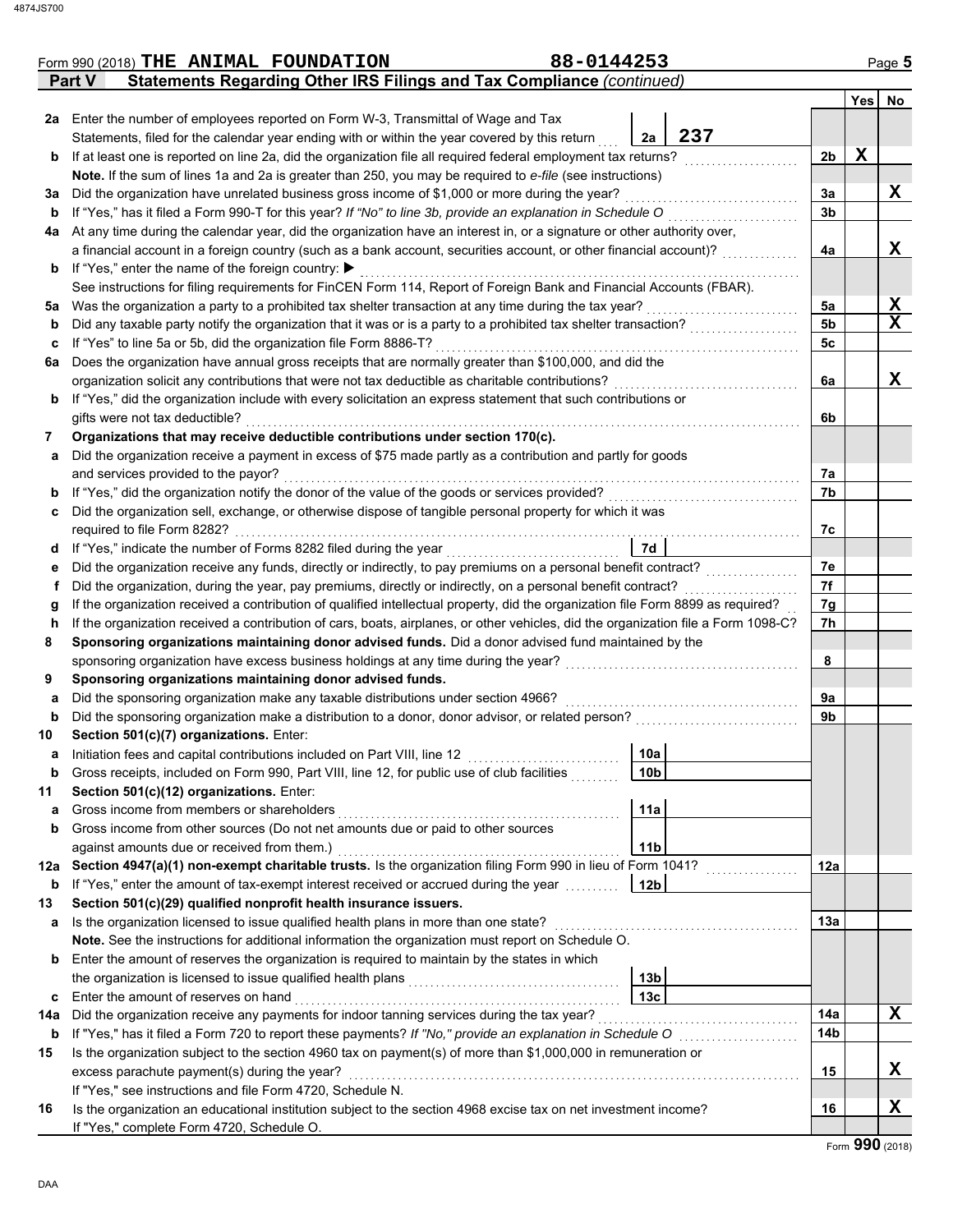|     | 88-0144253<br>Form 990 (2018) THE ANIMAL FOUNDATION                                                                                                                                      |                |    |                 |             | Page $6$     |
|-----|------------------------------------------------------------------------------------------------------------------------------------------------------------------------------------------|----------------|----|-----------------|-------------|--------------|
|     | Governance, Management, and Disclosure For each "Yes" response to lines 2 through 7b below, and for a "No"<br><b>Part VI</b>                                                             |                |    |                 |             |              |
|     | response to line 8a, 8b, or 10b below, describe the circumstances, processes, or changes in Schedule O. See instructions.                                                                |                |    |                 |             |              |
|     | Check if Schedule O contains a response or note to any line in this Part VI                                                                                                              |                |    |                 |             | $ {\bf X} $  |
|     | <b>Section A. Governing Body and Management</b>                                                                                                                                          |                |    |                 |             |              |
|     |                                                                                                                                                                                          |                |    |                 | Yes         | No           |
| 1а  | Enter the number of voting members of the governing body at the end of the tax year                                                                                                      | 1a             | 11 |                 |             |              |
|     | If there are material differences in voting rights among members of the governing body, or                                                                                               |                |    |                 |             |              |
|     | if the governing body delegated broad authority to an executive committee or similar                                                                                                     |                |    |                 |             |              |
|     | committee, explain in Schedule O.                                                                                                                                                        |                |    |                 |             |              |
| b   | Enter the number of voting members included in line 1a, above, who are independent                                                                                                       | 1 <sub>b</sub> | 11 |                 |             |              |
| 2   | Did any officer, director, trustee, or key employee have a family relationship or a business relationship with                                                                           |                |    |                 |             |              |
|     | any other officer, director, trustee, or key employee?                                                                                                                                   |                |    | 2               |             | X            |
| 3   | Did the organization delegate control over management duties customarily performed by or under the direct                                                                                |                |    |                 |             |              |
|     | supervision of officers, directors, or trustees, or key employees to a management company or other person?                                                                               |                |    | 3               |             | <u>x</u>     |
| 4   | Did the organization make any significant changes to its governing documents since the prior Form 990 was filed?                                                                         |                |    | 4               |             | X            |
| 5   | Did the organization become aware during the year of a significant diversion of the organization's assets?                                                                               |                |    | 5               |             | X            |
| 6   | Did the organization have members or stockholders?                                                                                                                                       |                |    | 6               |             | $\mathbf x$  |
| 7a  | Did the organization have members, stockholders, or other persons who had the power to elect or appoint                                                                                  |                |    |                 |             |              |
|     | one or more members of the governing body?                                                                                                                                               |                |    | 7a              |             | X            |
| b   | Are any governance decisions of the organization reserved to (or subject to approval by) members,                                                                                        |                |    |                 |             |              |
|     | stockholders, or persons other than the governing body?                                                                                                                                  |                |    | 7b              |             | X            |
| 8   | Did the organization contemporaneously document the meetings held or written actions undertaken during the year by the following:                                                        |                |    |                 |             |              |
| a   | The governing body?                                                                                                                                                                      |                |    | 8a              | Х           |              |
| b   | Each committee with authority to act on behalf of the governing body?                                                                                                                    |                |    | 8b              | $\mathbf X$ |              |
| 9   | Is there any officer, director, trustee, or key employee listed in Part VII, Section A, who cannot be reached at                                                                         |                |    |                 |             |              |
|     | the organization's mailing address? If "Yes," provide the names and addresses in Schedule O                                                                                              |                |    |                 |             | X            |
|     | Section B. Policies (This Section B requests information about policies not required by the Internal Revenue Code.                                                                       |                |    |                 |             |              |
|     |                                                                                                                                                                                          |                |    |                 | Yes         | No           |
| 10a | Did the organization have local chapters, branches, or affiliates?                                                                                                                       |                |    | 10a             |             | X            |
| b   | If "Yes," did the organization have written policies and procedures governing the activities of such chapters,                                                                           |                |    |                 |             |              |
|     | affiliates, and branches to ensure their operations are consistent with the organization's exempt purposes?                                                                              |                |    | 10 <sub>b</sub> |             |              |
| 11a | Has the organization provided a complete copy of this Form 990 to all members of its governing body before filing the form?                                                              |                |    | 11a             | X           |              |
| b   | Describe in Schedule O the process, if any, used by the organization to review this Form 990.                                                                                            |                |    |                 |             |              |
| 12a | Did the organization have a written conflict of interest policy? If "No," go to line 13                                                                                                  |                |    | 12a             | X           |              |
|     | Were officers, directors, or trustees, and key employees required to disclose annually interests that could give rise to conflicts?                                                      |                |    | 12 <sub>b</sub> | $\mathbf x$ |              |
| b   | Did the organization regularly and consistently monitor and enforce compliance with the policy? If "Yes,"                                                                                |                |    |                 |             |              |
| c   | describe in Schedule O how this was done                                                                                                                                                 |                |    | 12c             | X           |              |
|     |                                                                                                                                                                                          |                |    | 13              | X           |              |
| 13  | Did the organization have a written whistleblower policy?<br>Did the organization have a written document retention and destruction policy?                                              |                |    | 14              | $\mathbf x$ |              |
| 14  |                                                                                                                                                                                          |                |    |                 |             |              |
| 15  | Did the process for determining compensation of the following persons include a review and approval by                                                                                   |                |    |                 |             |              |
|     | independent persons, comparability data, and contemporaneous substantiation of the deliberation and decision?                                                                            |                |    |                 |             |              |
| a   | The organization's CEO, Executive Director, or top management official<br>and a complete the contract of the complete the complete the complete the complete the complete the complete t |                |    | 15a             | X           |              |
| b   | Other officers or key employees of the organization                                                                                                                                      |                |    | 15 <sub>b</sub> | $\mathbf x$ |              |
|     | If "Yes" to line 15a or 15b, describe the process in Schedule O (see instructions).                                                                                                      |                |    |                 |             |              |
| 16a | Did the organization invest in, contribute assets to, or participate in a joint venture or similar arrangement                                                                           |                |    |                 |             |              |
|     | with a taxable entity during the year?                                                                                                                                                   |                |    | 16a             |             | X            |
| b   | If "Yes," did the organization follow a written policy or procedure requiring the organization to evaluate its                                                                           |                |    |                 |             |              |
|     | participation in joint venture arrangements under applicable federal tax law, and take steps to safeguard the                                                                            |                |    |                 |             |              |
|     |                                                                                                                                                                                          |                |    | 16b             |             |              |
|     | <b>Section C. Disclosure</b>                                                                                                                                                             |                |    |                 |             |              |
| 17  | List the states with which a copy of this Form 990 is required to be filed $\blacktriangleright$ NONE                                                                                    |                |    |                 |             |              |
| 18  | Section 6104 requires an organization to make its Forms 1023 (1024 or 1024-A if applicable), 990, and 990-T (Section 501(c)                                                              |                |    |                 |             |              |
|     | (3)s only) available for public inspection. Indicate how you made these available. Check all that apply.                                                                                 |                |    |                 |             |              |
|     | $\vert$ Another's website $\vert X \vert$ Upon request $\vert$ Other (explain in Schedule O)<br>Own website                                                                              |                |    |                 |             |              |
| 19  | Describe in Schedule O whether (and if so, how) the organization made its governing documents, conflict of interest policy, and                                                          |                |    |                 |             |              |
|     | financial statements available to the public during the tax year.                                                                                                                        |                |    |                 |             |              |
| 20  | State the name, address, and telephone number of the person who possesses the organization's books and records $\blacktriangleright$                                                     |                |    |                 |             |              |
|     | 655 NORTH MOJAVE ROAD<br>THE ORGANIZATION                                                                                                                                                |                |    |                 |             |              |
|     | NV 89101<br>LAS VEGAS                                                                                                                                                                    |                |    |                 |             | 702-384-3333 |

 $\blacksquare$   $\blacksquare$   $\blacksquare$   $\blacksquare$   $\blacksquare$   $\blacksquare$   $\blacksquare$   $\blacksquare$   $\blacksquare$   $\blacksquare$   $\blacksquare$   $\blacksquare$   $\blacksquare$   $\blacksquare$   $\blacksquare$   $\blacksquare$   $\blacksquare$   $\blacksquare$   $\blacksquare$   $\blacksquare$   $\blacksquare$   $\blacksquare$   $\blacksquare$   $\blacksquare$   $\blacksquare$   $\blacksquare$   $\blacksquare$   $\blacksquare$   $\blacksquare$   $\blacksquare$   $\blacksquare$   $\blacks$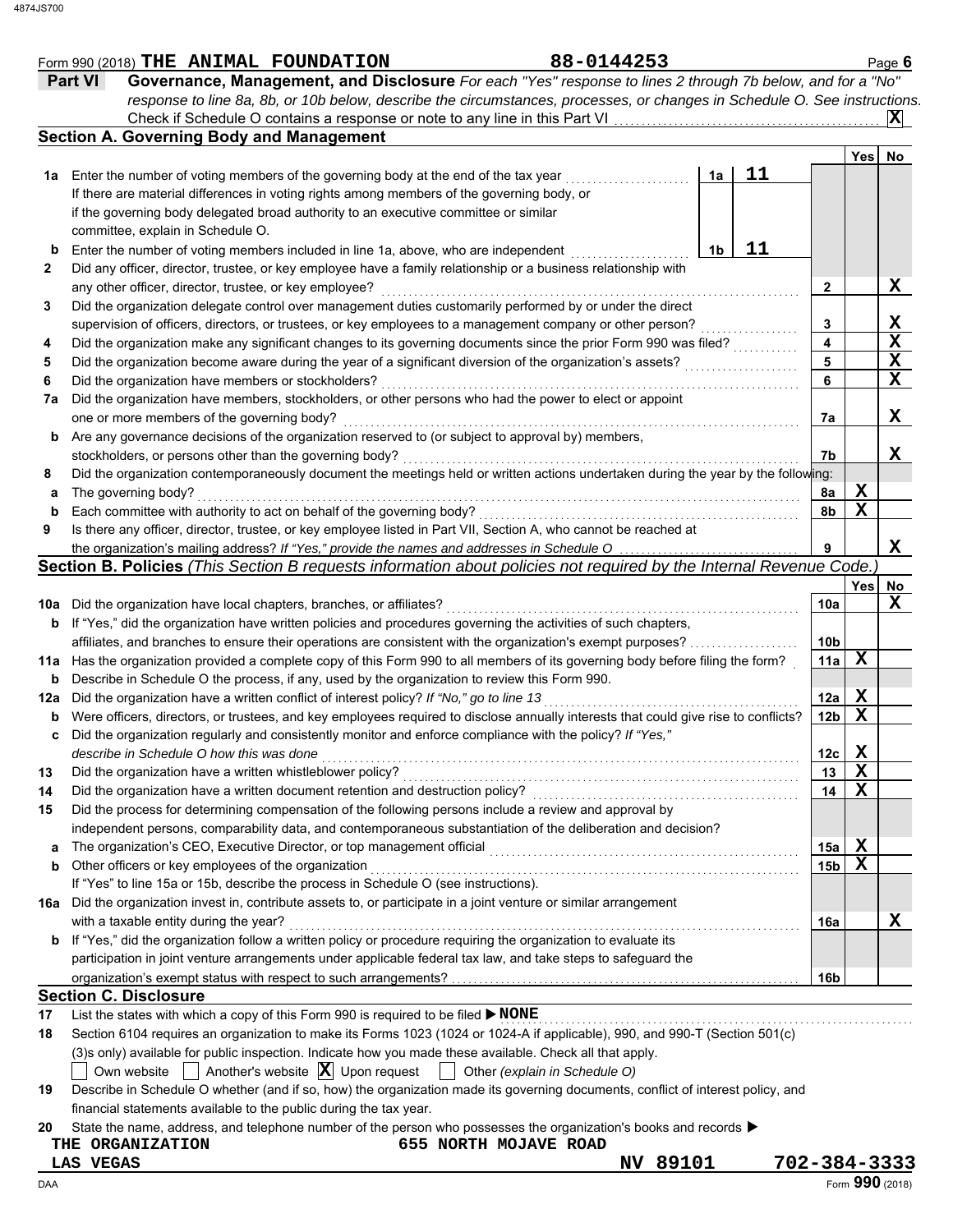| Form 990 (2018) $\mathbf{THE}$ | <b>ANIMAL</b> | <b>FOUNDATION</b> | 88-0144253 | Page |
|--------------------------------|---------------|-------------------|------------|------|
|                                |               |                   |            |      |

| <b>Part VII</b>          | Compensation of Officers, Directors, Trustees, Key Employees, Highest Compensated Employees, and                                                                                                                            |
|--------------------------|-----------------------------------------------------------------------------------------------------------------------------------------------------------------------------------------------------------------------------|
|                          | <b>Independent Contractors</b>                                                                                                                                                                                              |
|                          | Check if Schedule O contains a response or note to any line in this Part VII <i>CODEC</i> 10 Check if Schedule O contains a response or note to any line in this Part VII                                                   |
| <b>Section A.</b>        | Officers, Directors, Trustees, Key Employees, and Highest Compensated Employees                                                                                                                                             |
| organization's tax year. | 1a Complete this table for all persons required to be listed. Report compensation for the calendar year ending with or within the                                                                                           |
|                          | • List all of the organization's current officers, directors, trustees (whether individuals or organizations), regardless of amount of<br>compensation. Enter -0- in columns (D), (E), and (F) if no compensation was paid. |

List all of the organization's **current** key employees, if any. See instructions for definition of "key employee."

■ List all of the organization's **current** key employees, if any. See instructions for definition of "key employee."<br>■ List the organization's five **current** highest compensated employees (other than an officer, director,

who received reportable compensation (Box 5 of Form W-2 and/or Box 7 of Form 1099-MISC) of more than \$100,000 from the organization and any related organizations.

• List all of the organization's **former** officers, key employees, and highest compensated employees who received more than<br>00,000 of reportable compensation from the organization and any related erganizations. \$100,000 of reportable compensation from the organization and any related organizations.

• List all of the organization's **former directors or trustees** that received, in the capacity as a former director or trustee of the organization, more than \$10,000 of reportable compensation from the organization and any related organizations. List persons in the following order: individual trustees or directors; institutional trustees; officers; key employees; highest compensated employees; and former such persons.

Check this box if neither the organization nor any related organization compensated any current officer, director, or trustee.

| (A)<br>Name and Title                     | (B)<br>Average<br>hours per<br>week<br>(list any               |                                   |                      | (C)<br>Position |              | (do not check more than one<br>box, unless person is both an<br>officer and a director/trustee) |        | (D)<br>Reportable<br>compensation<br>from<br>the | (E)<br>Reportable<br>compensation from<br>related<br>organizations<br>(W-2/1099-MISC) | (F)<br>Estimated<br>amount of<br>other<br>compensation<br>from the |
|-------------------------------------------|----------------------------------------------------------------|-----------------------------------|----------------------|-----------------|--------------|-------------------------------------------------------------------------------------------------|--------|--------------------------------------------------|---------------------------------------------------------------------------------------|--------------------------------------------------------------------|
|                                           | hours for<br>related<br>organizations<br>below dotted<br>line) | Individual trustee<br>or director | nstitutional trustee | Officer         | Key employee | Highest compensated<br>employee                                                                 | Former | organization<br>(W-2/1099-MISC)                  |                                                                                       | organization<br>and related<br>organizations                       |
| (1) ANDREW VAUGHN                         |                                                                |                                   |                      |                 |              |                                                                                                 |        |                                                  |                                                                                       |                                                                    |
|                                           | 2.00<br>0.00                                                   | $\mathbf X$                       |                      | $\mathbf x$     |              |                                                                                                 |        |                                                  |                                                                                       | 0                                                                  |
| <b>CHAIRPERSON</b><br>(2) MATTHEW FRAZIER |                                                                |                                   |                      |                 |              |                                                                                                 |        | 0                                                | 0                                                                                     |                                                                    |
|                                           | 2.00                                                           |                                   |                      |                 |              |                                                                                                 |        |                                                  |                                                                                       |                                                                    |
| <b>VICE CHAIRPERSON</b>                   | 0.00                                                           | $\mathbf X$                       |                      | $\mathbf x$     |              |                                                                                                 |        | 0                                                | 0                                                                                     | 0                                                                  |
| (3) RIKKI TANENBAUM                       |                                                                |                                   |                      |                 |              |                                                                                                 |        |                                                  |                                                                                       |                                                                    |
|                                           | 2.00                                                           |                                   |                      |                 |              |                                                                                                 |        |                                                  |                                                                                       |                                                                    |
| <b>TREASURER</b>                          | 0.00                                                           | $\mathbf X$                       |                      | $\mathbf x$     |              |                                                                                                 |        | 0                                                | 0                                                                                     | $\mathbf 0$                                                        |
| (4) ROBIN PERKINS                         |                                                                |                                   |                      |                 |              |                                                                                                 |        |                                                  |                                                                                       |                                                                    |
|                                           | 2.00                                                           |                                   |                      |                 |              |                                                                                                 |        |                                                  |                                                                                       |                                                                    |
| <b>SECRETARY</b><br>(5) BRETTE SADLER     | 0.00                                                           | $\mathbf X$                       |                      | $\mathbf x$     |              |                                                                                                 |        | 0                                                | 0                                                                                     | 0                                                                  |
|                                           | 2.00                                                           |                                   |                      |                 |              |                                                                                                 |        |                                                  |                                                                                       |                                                                    |
| <b>DIRECTOR</b>                           | 0.00                                                           | X                                 |                      |                 |              |                                                                                                 |        | 0                                                | 0                                                                                     | $\mathbf 0$                                                        |
| (6) KEVIN MURAKAMI                        |                                                                |                                   |                      |                 |              |                                                                                                 |        |                                                  |                                                                                       |                                                                    |
|                                           | 2.00                                                           |                                   |                      |                 |              |                                                                                                 |        |                                                  |                                                                                       |                                                                    |
| <b>DIRECTOR</b>                           | 0.00                                                           | X                                 |                      |                 |              |                                                                                                 |        | 0                                                | 0                                                                                     | $\mathbf 0$                                                        |
| (7) LINDA MARVIN                          |                                                                |                                   |                      |                 |              |                                                                                                 |        |                                                  |                                                                                       |                                                                    |
|                                           | 2.00                                                           |                                   |                      |                 |              |                                                                                                 |        |                                                  |                                                                                       |                                                                    |
| <b>DIRECTOR</b>                           | 0.00                                                           | $\mathbf X$                       |                      |                 |              |                                                                                                 |        | 0                                                | 0                                                                                     | $\mathbf 0$                                                        |
| (8) LISA GANN                             | 2.00                                                           |                                   |                      |                 |              |                                                                                                 |        |                                                  |                                                                                       |                                                                    |
| <b>DIRECTOR</b>                           | 0.00                                                           | $\mathbf X$                       |                      |                 |              |                                                                                                 |        | 0                                                | 0                                                                                     | 0                                                                  |
| (9) MATTHEW SILVERMAN                     |                                                                |                                   |                      |                 |              |                                                                                                 |        |                                                  |                                                                                       |                                                                    |
|                                           | 2.00                                                           |                                   |                      |                 |              |                                                                                                 |        |                                                  |                                                                                       |                                                                    |
| <b>DIRECTOR</b>                           | 0.00                                                           | $\mathbf X$                       |                      |                 |              |                                                                                                 |        | 0                                                | 0                                                                                     | 0                                                                  |
| (10) PAUL SNOW                            |                                                                |                                   |                      |                 |              |                                                                                                 |        |                                                  |                                                                                       |                                                                    |
|                                           | 2.00                                                           |                                   |                      |                 |              |                                                                                                 |        |                                                  |                                                                                       |                                                                    |
| <b>DIRECTOR</b>                           | 0.00                                                           | X                                 |                      |                 |              |                                                                                                 |        | 0                                                | 0                                                                                     | 0                                                                  |
| (11) TRINKA KUFTEDJIAN                    |                                                                |                                   |                      |                 |              |                                                                                                 |        |                                                  |                                                                                       |                                                                    |
| <b>DIRECTOR</b>                           | 2.00<br>0.00                                                   | $\mathbf x$                       |                      |                 |              |                                                                                                 |        | 0                                                | 0                                                                                     |                                                                    |
| DAA                                       |                                                                |                                   |                      |                 |              |                                                                                                 |        |                                                  |                                                                                       | Form 990 (2018)                                                    |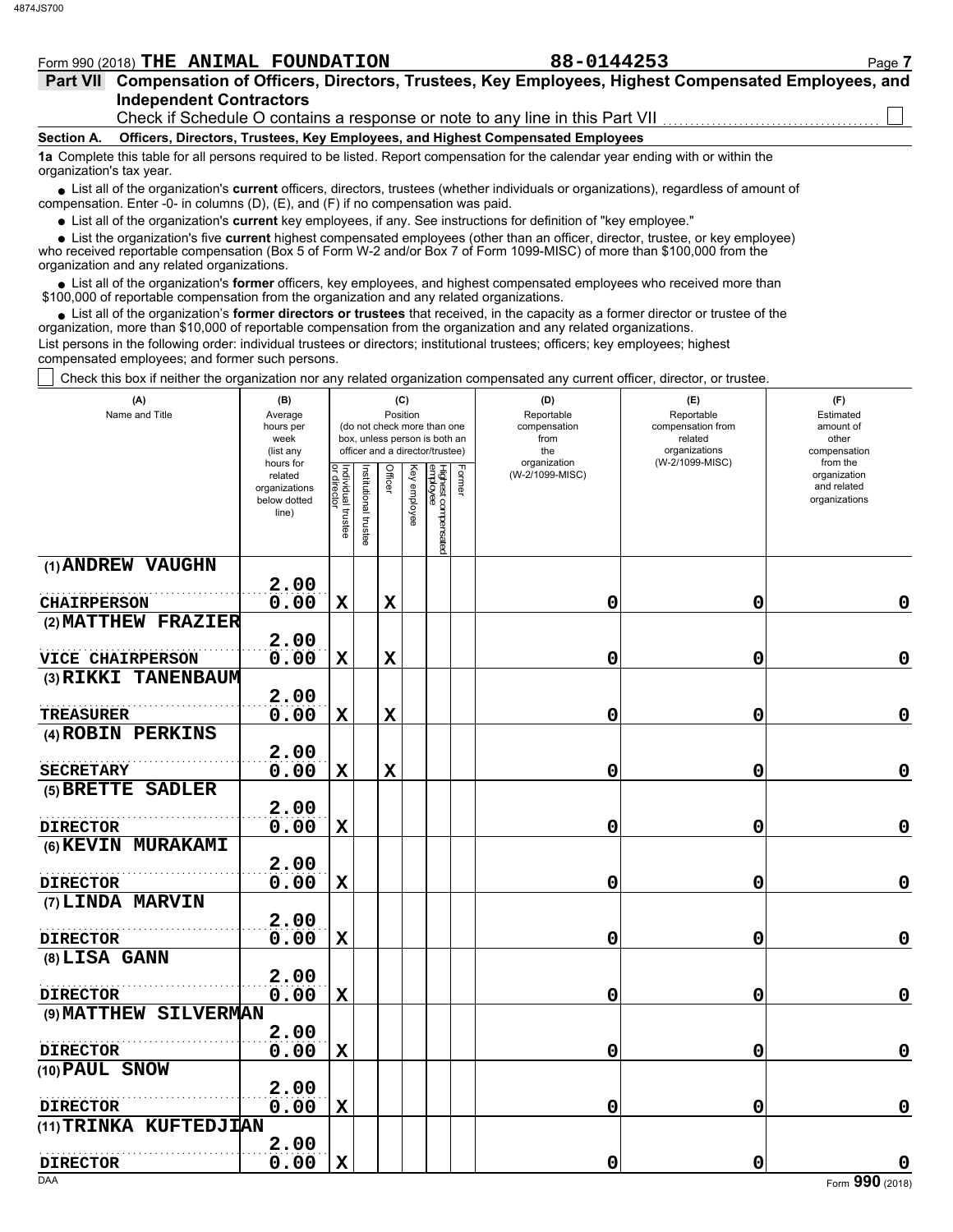| Section A. Officers, Directors, Trustees, Key Employees, and Highest Compensated Employees (continued)<br>(A)<br>(B)<br>(C)<br>(D)<br>(F)<br>(E)<br>Name and title<br>Position<br>Average<br>Reportable<br>Estimated<br>Reportable<br>compensation from<br>(do not check more than one<br>compensation<br>amount of<br>hours per<br>other<br>box, unless person is both an<br>from<br>related<br>week<br>officer and a director/trustee)<br>organizations<br>(list any<br>the<br>compensation<br>(W-2/1099-MISC)<br>organization<br>from the<br>hours for<br>Officer<br>Key employee<br>Highest compensate<br>employee<br>Individual trustee<br>or director<br>Institutional trustee<br>Former<br>(W-2/1099-MISC)<br>organization<br>related<br>and related<br>organizations<br>organizations<br>below dotted<br>line)<br>(12)<br>CHRISTINE L<br><b>ROBINSON</b><br>40.00<br>0.00<br>210,033<br>$\mathbf x$<br>0<br><b>CEO</b><br>0<br>DANIEL EUGENE<br>(13)<br><b>NEEL</b><br>40.00<br>0.00<br>167,110<br>X<br>0<br>$\mathbf 0$<br><b>CFDO</b><br>CARLY SCHOLTEN<br>(14)<br>40.00<br>0.00<br>132,880<br>X<br>0<br>$\mathbf 0$<br>COO<br><b>DIANA FREEMAN</b><br>(15)<br>40.00<br>0.00<br>108,656<br>VETERINARIAN<br>X<br>0<br>$\mathbf 0$<br>KENNETH SIERANSKI<br>(16)<br>40.00<br>0.00<br>102,988<br>$\mathbf x$<br>0<br>0<br><b>DVS</b><br>721,667<br>1b Sub-total<br>c Total from continuation sheets to Part VII, Section A<br>721,667<br>Total number of individuals (including but not limited to those listed above) who received more than \$100,000 of<br>$\mathbf{2}$<br>reportable compensation from the organization $\triangleright 5$<br>N <sub>o</sub><br>Yes<br>Did the organization list any former officer, director, or trustee, key employee, or highest compensated<br>3<br>X<br>employee on line 1a? If "Yes," complete Schedule J for such individual<br>3<br>For any individual listed on line 1a, is the sum of reportable compensation and other compensation from the<br>4<br>organization and related organizations greater than \$150,000? If "Yes," complete Schedule J for such<br>$\mathbf x$<br>4<br>individual<br>Did any person listed on line 1a receive or accrue compensation from any unrelated organization or individual<br>5<br>X<br>for services rendered to the organization? If "Yes," complete Schedule J for such person<br>5<br>Complete this table for your five highest compensated independent contractors that received more than \$100,000 of<br>1<br>compensation from the organization. Report compensation for the calendar year ending with or within the organization's tax year.<br>(B)<br>Description of services<br>(A)<br>Name and business address<br>(C)<br>Compensation<br>Total number of independent contractors (including but not limited to those listed above) who<br>2<br>received more than \$100,000 of compensation from the organization ▶<br>0 | 88-0144253<br>Form 990 (2018) THE ANIMAL FOUNDATION<br>Part VII<br><b>Section B. Independent Contractors</b> | Page 8 |  |  |  |  |
|------------------------------------------------------------------------------------------------------------------------------------------------------------------------------------------------------------------------------------------------------------------------------------------------------------------------------------------------------------------------------------------------------------------------------------------------------------------------------------------------------------------------------------------------------------------------------------------------------------------------------------------------------------------------------------------------------------------------------------------------------------------------------------------------------------------------------------------------------------------------------------------------------------------------------------------------------------------------------------------------------------------------------------------------------------------------------------------------------------------------------------------------------------------------------------------------------------------------------------------------------------------------------------------------------------------------------------------------------------------------------------------------------------------------------------------------------------------------------------------------------------------------------------------------------------------------------------------------------------------------------------------------------------------------------------------------------------------------------------------------------------------------------------------------------------------------------------------------------------------------------------------------------------------------------------------------------------------------------------------------------------------------------------------------------------------------------------------------------------------------------------------------------------------------------------------------------------------------------------------------------------------------------------------------------------------------------------------------------------------------------------------------------------------------------------------------------------------------------------------------------------------------------------------------------------------------------------------------------------------------------------------------------------------------------------------------------------------------------------------------------------------------------------------------------------------------------------------------------------------------------------------------------------------------------|--------------------------------------------------------------------------------------------------------------|--------|--|--|--|--|
|                                                                                                                                                                                                                                                                                                                                                                                                                                                                                                                                                                                                                                                                                                                                                                                                                                                                                                                                                                                                                                                                                                                                                                                                                                                                                                                                                                                                                                                                                                                                                                                                                                                                                                                                                                                                                                                                                                                                                                                                                                                                                                                                                                                                                                                                                                                                                                                                                                                                                                                                                                                                                                                                                                                                                                                                                                                                                                                              |                                                                                                              |        |  |  |  |  |
|                                                                                                                                                                                                                                                                                                                                                                                                                                                                                                                                                                                                                                                                                                                                                                                                                                                                                                                                                                                                                                                                                                                                                                                                                                                                                                                                                                                                                                                                                                                                                                                                                                                                                                                                                                                                                                                                                                                                                                                                                                                                                                                                                                                                                                                                                                                                                                                                                                                                                                                                                                                                                                                                                                                                                                                                                                                                                                                              |                                                                                                              |        |  |  |  |  |
|                                                                                                                                                                                                                                                                                                                                                                                                                                                                                                                                                                                                                                                                                                                                                                                                                                                                                                                                                                                                                                                                                                                                                                                                                                                                                                                                                                                                                                                                                                                                                                                                                                                                                                                                                                                                                                                                                                                                                                                                                                                                                                                                                                                                                                                                                                                                                                                                                                                                                                                                                                                                                                                                                                                                                                                                                                                                                                                              |                                                                                                              |        |  |  |  |  |
|                                                                                                                                                                                                                                                                                                                                                                                                                                                                                                                                                                                                                                                                                                                                                                                                                                                                                                                                                                                                                                                                                                                                                                                                                                                                                                                                                                                                                                                                                                                                                                                                                                                                                                                                                                                                                                                                                                                                                                                                                                                                                                                                                                                                                                                                                                                                                                                                                                                                                                                                                                                                                                                                                                                                                                                                                                                                                                                              |                                                                                                              |        |  |  |  |  |
|                                                                                                                                                                                                                                                                                                                                                                                                                                                                                                                                                                                                                                                                                                                                                                                                                                                                                                                                                                                                                                                                                                                                                                                                                                                                                                                                                                                                                                                                                                                                                                                                                                                                                                                                                                                                                                                                                                                                                                                                                                                                                                                                                                                                                                                                                                                                                                                                                                                                                                                                                                                                                                                                                                                                                                                                                                                                                                                              |                                                                                                              |        |  |  |  |  |
|                                                                                                                                                                                                                                                                                                                                                                                                                                                                                                                                                                                                                                                                                                                                                                                                                                                                                                                                                                                                                                                                                                                                                                                                                                                                                                                                                                                                                                                                                                                                                                                                                                                                                                                                                                                                                                                                                                                                                                                                                                                                                                                                                                                                                                                                                                                                                                                                                                                                                                                                                                                                                                                                                                                                                                                                                                                                                                                              |                                                                                                              |        |  |  |  |  |
|                                                                                                                                                                                                                                                                                                                                                                                                                                                                                                                                                                                                                                                                                                                                                                                                                                                                                                                                                                                                                                                                                                                                                                                                                                                                                                                                                                                                                                                                                                                                                                                                                                                                                                                                                                                                                                                                                                                                                                                                                                                                                                                                                                                                                                                                                                                                                                                                                                                                                                                                                                                                                                                                                                                                                                                                                                                                                                                              |                                                                                                              |        |  |  |  |  |
|                                                                                                                                                                                                                                                                                                                                                                                                                                                                                                                                                                                                                                                                                                                                                                                                                                                                                                                                                                                                                                                                                                                                                                                                                                                                                                                                                                                                                                                                                                                                                                                                                                                                                                                                                                                                                                                                                                                                                                                                                                                                                                                                                                                                                                                                                                                                                                                                                                                                                                                                                                                                                                                                                                                                                                                                                                                                                                                              |                                                                                                              |        |  |  |  |  |
|                                                                                                                                                                                                                                                                                                                                                                                                                                                                                                                                                                                                                                                                                                                                                                                                                                                                                                                                                                                                                                                                                                                                                                                                                                                                                                                                                                                                                                                                                                                                                                                                                                                                                                                                                                                                                                                                                                                                                                                                                                                                                                                                                                                                                                                                                                                                                                                                                                                                                                                                                                                                                                                                                                                                                                                                                                                                                                                              |                                                                                                              |        |  |  |  |  |
|                                                                                                                                                                                                                                                                                                                                                                                                                                                                                                                                                                                                                                                                                                                                                                                                                                                                                                                                                                                                                                                                                                                                                                                                                                                                                                                                                                                                                                                                                                                                                                                                                                                                                                                                                                                                                                                                                                                                                                                                                                                                                                                                                                                                                                                                                                                                                                                                                                                                                                                                                                                                                                                                                                                                                                                                                                                                                                                              |                                                                                                              |        |  |  |  |  |
|                                                                                                                                                                                                                                                                                                                                                                                                                                                                                                                                                                                                                                                                                                                                                                                                                                                                                                                                                                                                                                                                                                                                                                                                                                                                                                                                                                                                                                                                                                                                                                                                                                                                                                                                                                                                                                                                                                                                                                                                                                                                                                                                                                                                                                                                                                                                                                                                                                                                                                                                                                                                                                                                                                                                                                                                                                                                                                                              |                                                                                                              |        |  |  |  |  |
|                                                                                                                                                                                                                                                                                                                                                                                                                                                                                                                                                                                                                                                                                                                                                                                                                                                                                                                                                                                                                                                                                                                                                                                                                                                                                                                                                                                                                                                                                                                                                                                                                                                                                                                                                                                                                                                                                                                                                                                                                                                                                                                                                                                                                                                                                                                                                                                                                                                                                                                                                                                                                                                                                                                                                                                                                                                                                                                              |                                                                                                              |        |  |  |  |  |
|                                                                                                                                                                                                                                                                                                                                                                                                                                                                                                                                                                                                                                                                                                                                                                                                                                                                                                                                                                                                                                                                                                                                                                                                                                                                                                                                                                                                                                                                                                                                                                                                                                                                                                                                                                                                                                                                                                                                                                                                                                                                                                                                                                                                                                                                                                                                                                                                                                                                                                                                                                                                                                                                                                                                                                                                                                                                                                                              |                                                                                                              |        |  |  |  |  |
|                                                                                                                                                                                                                                                                                                                                                                                                                                                                                                                                                                                                                                                                                                                                                                                                                                                                                                                                                                                                                                                                                                                                                                                                                                                                                                                                                                                                                                                                                                                                                                                                                                                                                                                                                                                                                                                                                                                                                                                                                                                                                                                                                                                                                                                                                                                                                                                                                                                                                                                                                                                                                                                                                                                                                                                                                                                                                                                              |                                                                                                              |        |  |  |  |  |
|                                                                                                                                                                                                                                                                                                                                                                                                                                                                                                                                                                                                                                                                                                                                                                                                                                                                                                                                                                                                                                                                                                                                                                                                                                                                                                                                                                                                                                                                                                                                                                                                                                                                                                                                                                                                                                                                                                                                                                                                                                                                                                                                                                                                                                                                                                                                                                                                                                                                                                                                                                                                                                                                                                                                                                                                                                                                                                                              |                                                                                                              |        |  |  |  |  |
|                                                                                                                                                                                                                                                                                                                                                                                                                                                                                                                                                                                                                                                                                                                                                                                                                                                                                                                                                                                                                                                                                                                                                                                                                                                                                                                                                                                                                                                                                                                                                                                                                                                                                                                                                                                                                                                                                                                                                                                                                                                                                                                                                                                                                                                                                                                                                                                                                                                                                                                                                                                                                                                                                                                                                                                                                                                                                                                              |                                                                                                              |        |  |  |  |  |
|                                                                                                                                                                                                                                                                                                                                                                                                                                                                                                                                                                                                                                                                                                                                                                                                                                                                                                                                                                                                                                                                                                                                                                                                                                                                                                                                                                                                                                                                                                                                                                                                                                                                                                                                                                                                                                                                                                                                                                                                                                                                                                                                                                                                                                                                                                                                                                                                                                                                                                                                                                                                                                                                                                                                                                                                                                                                                                                              |                                                                                                              |        |  |  |  |  |
|                                                                                                                                                                                                                                                                                                                                                                                                                                                                                                                                                                                                                                                                                                                                                                                                                                                                                                                                                                                                                                                                                                                                                                                                                                                                                                                                                                                                                                                                                                                                                                                                                                                                                                                                                                                                                                                                                                                                                                                                                                                                                                                                                                                                                                                                                                                                                                                                                                                                                                                                                                                                                                                                                                                                                                                                                                                                                                                              |                                                                                                              |        |  |  |  |  |
|                                                                                                                                                                                                                                                                                                                                                                                                                                                                                                                                                                                                                                                                                                                                                                                                                                                                                                                                                                                                                                                                                                                                                                                                                                                                                                                                                                                                                                                                                                                                                                                                                                                                                                                                                                                                                                                                                                                                                                                                                                                                                                                                                                                                                                                                                                                                                                                                                                                                                                                                                                                                                                                                                                                                                                                                                                                                                                                              |                                                                                                              |        |  |  |  |  |
|                                                                                                                                                                                                                                                                                                                                                                                                                                                                                                                                                                                                                                                                                                                                                                                                                                                                                                                                                                                                                                                                                                                                                                                                                                                                                                                                                                                                                                                                                                                                                                                                                                                                                                                                                                                                                                                                                                                                                                                                                                                                                                                                                                                                                                                                                                                                                                                                                                                                                                                                                                                                                                                                                                                                                                                                                                                                                                                              |                                                                                                              |        |  |  |  |  |
|                                                                                                                                                                                                                                                                                                                                                                                                                                                                                                                                                                                                                                                                                                                                                                                                                                                                                                                                                                                                                                                                                                                                                                                                                                                                                                                                                                                                                                                                                                                                                                                                                                                                                                                                                                                                                                                                                                                                                                                                                                                                                                                                                                                                                                                                                                                                                                                                                                                                                                                                                                                                                                                                                                                                                                                                                                                                                                                              |                                                                                                              |        |  |  |  |  |
|                                                                                                                                                                                                                                                                                                                                                                                                                                                                                                                                                                                                                                                                                                                                                                                                                                                                                                                                                                                                                                                                                                                                                                                                                                                                                                                                                                                                                                                                                                                                                                                                                                                                                                                                                                                                                                                                                                                                                                                                                                                                                                                                                                                                                                                                                                                                                                                                                                                                                                                                                                                                                                                                                                                                                                                                                                                                                                                              |                                                                                                              |        |  |  |  |  |
|                                                                                                                                                                                                                                                                                                                                                                                                                                                                                                                                                                                                                                                                                                                                                                                                                                                                                                                                                                                                                                                                                                                                                                                                                                                                                                                                                                                                                                                                                                                                                                                                                                                                                                                                                                                                                                                                                                                                                                                                                                                                                                                                                                                                                                                                                                                                                                                                                                                                                                                                                                                                                                                                                                                                                                                                                                                                                                                              |                                                                                                              |        |  |  |  |  |
|                                                                                                                                                                                                                                                                                                                                                                                                                                                                                                                                                                                                                                                                                                                                                                                                                                                                                                                                                                                                                                                                                                                                                                                                                                                                                                                                                                                                                                                                                                                                                                                                                                                                                                                                                                                                                                                                                                                                                                                                                                                                                                                                                                                                                                                                                                                                                                                                                                                                                                                                                                                                                                                                                                                                                                                                                                                                                                                              |                                                                                                              |        |  |  |  |  |
|                                                                                                                                                                                                                                                                                                                                                                                                                                                                                                                                                                                                                                                                                                                                                                                                                                                                                                                                                                                                                                                                                                                                                                                                                                                                                                                                                                                                                                                                                                                                                                                                                                                                                                                                                                                                                                                                                                                                                                                                                                                                                                                                                                                                                                                                                                                                                                                                                                                                                                                                                                                                                                                                                                                                                                                                                                                                                                                              |                                                                                                              |        |  |  |  |  |
|                                                                                                                                                                                                                                                                                                                                                                                                                                                                                                                                                                                                                                                                                                                                                                                                                                                                                                                                                                                                                                                                                                                                                                                                                                                                                                                                                                                                                                                                                                                                                                                                                                                                                                                                                                                                                                                                                                                                                                                                                                                                                                                                                                                                                                                                                                                                                                                                                                                                                                                                                                                                                                                                                                                                                                                                                                                                                                                              |                                                                                                              |        |  |  |  |  |
|                                                                                                                                                                                                                                                                                                                                                                                                                                                                                                                                                                                                                                                                                                                                                                                                                                                                                                                                                                                                                                                                                                                                                                                                                                                                                                                                                                                                                                                                                                                                                                                                                                                                                                                                                                                                                                                                                                                                                                                                                                                                                                                                                                                                                                                                                                                                                                                                                                                                                                                                                                                                                                                                                                                                                                                                                                                                                                                              |                                                                                                              |        |  |  |  |  |
|                                                                                                                                                                                                                                                                                                                                                                                                                                                                                                                                                                                                                                                                                                                                                                                                                                                                                                                                                                                                                                                                                                                                                                                                                                                                                                                                                                                                                                                                                                                                                                                                                                                                                                                                                                                                                                                                                                                                                                                                                                                                                                                                                                                                                                                                                                                                                                                                                                                                                                                                                                                                                                                                                                                                                                                                                                                                                                                              |                                                                                                              |        |  |  |  |  |
|                                                                                                                                                                                                                                                                                                                                                                                                                                                                                                                                                                                                                                                                                                                                                                                                                                                                                                                                                                                                                                                                                                                                                                                                                                                                                                                                                                                                                                                                                                                                                                                                                                                                                                                                                                                                                                                                                                                                                                                                                                                                                                                                                                                                                                                                                                                                                                                                                                                                                                                                                                                                                                                                                                                                                                                                                                                                                                                              |                                                                                                              |        |  |  |  |  |
|                                                                                                                                                                                                                                                                                                                                                                                                                                                                                                                                                                                                                                                                                                                                                                                                                                                                                                                                                                                                                                                                                                                                                                                                                                                                                                                                                                                                                                                                                                                                                                                                                                                                                                                                                                                                                                                                                                                                                                                                                                                                                                                                                                                                                                                                                                                                                                                                                                                                                                                                                                                                                                                                                                                                                                                                                                                                                                                              |                                                                                                              |        |  |  |  |  |
|                                                                                                                                                                                                                                                                                                                                                                                                                                                                                                                                                                                                                                                                                                                                                                                                                                                                                                                                                                                                                                                                                                                                                                                                                                                                                                                                                                                                                                                                                                                                                                                                                                                                                                                                                                                                                                                                                                                                                                                                                                                                                                                                                                                                                                                                                                                                                                                                                                                                                                                                                                                                                                                                                                                                                                                                                                                                                                                              |                                                                                                              |        |  |  |  |  |
|                                                                                                                                                                                                                                                                                                                                                                                                                                                                                                                                                                                                                                                                                                                                                                                                                                                                                                                                                                                                                                                                                                                                                                                                                                                                                                                                                                                                                                                                                                                                                                                                                                                                                                                                                                                                                                                                                                                                                                                                                                                                                                                                                                                                                                                                                                                                                                                                                                                                                                                                                                                                                                                                                                                                                                                                                                                                                                                              |                                                                                                              |        |  |  |  |  |
|                                                                                                                                                                                                                                                                                                                                                                                                                                                                                                                                                                                                                                                                                                                                                                                                                                                                                                                                                                                                                                                                                                                                                                                                                                                                                                                                                                                                                                                                                                                                                                                                                                                                                                                                                                                                                                                                                                                                                                                                                                                                                                                                                                                                                                                                                                                                                                                                                                                                                                                                                                                                                                                                                                                                                                                                                                                                                                                              |                                                                                                              |        |  |  |  |  |
|                                                                                                                                                                                                                                                                                                                                                                                                                                                                                                                                                                                                                                                                                                                                                                                                                                                                                                                                                                                                                                                                                                                                                                                                                                                                                                                                                                                                                                                                                                                                                                                                                                                                                                                                                                                                                                                                                                                                                                                                                                                                                                                                                                                                                                                                                                                                                                                                                                                                                                                                                                                                                                                                                                                                                                                                                                                                                                                              |                                                                                                              |        |  |  |  |  |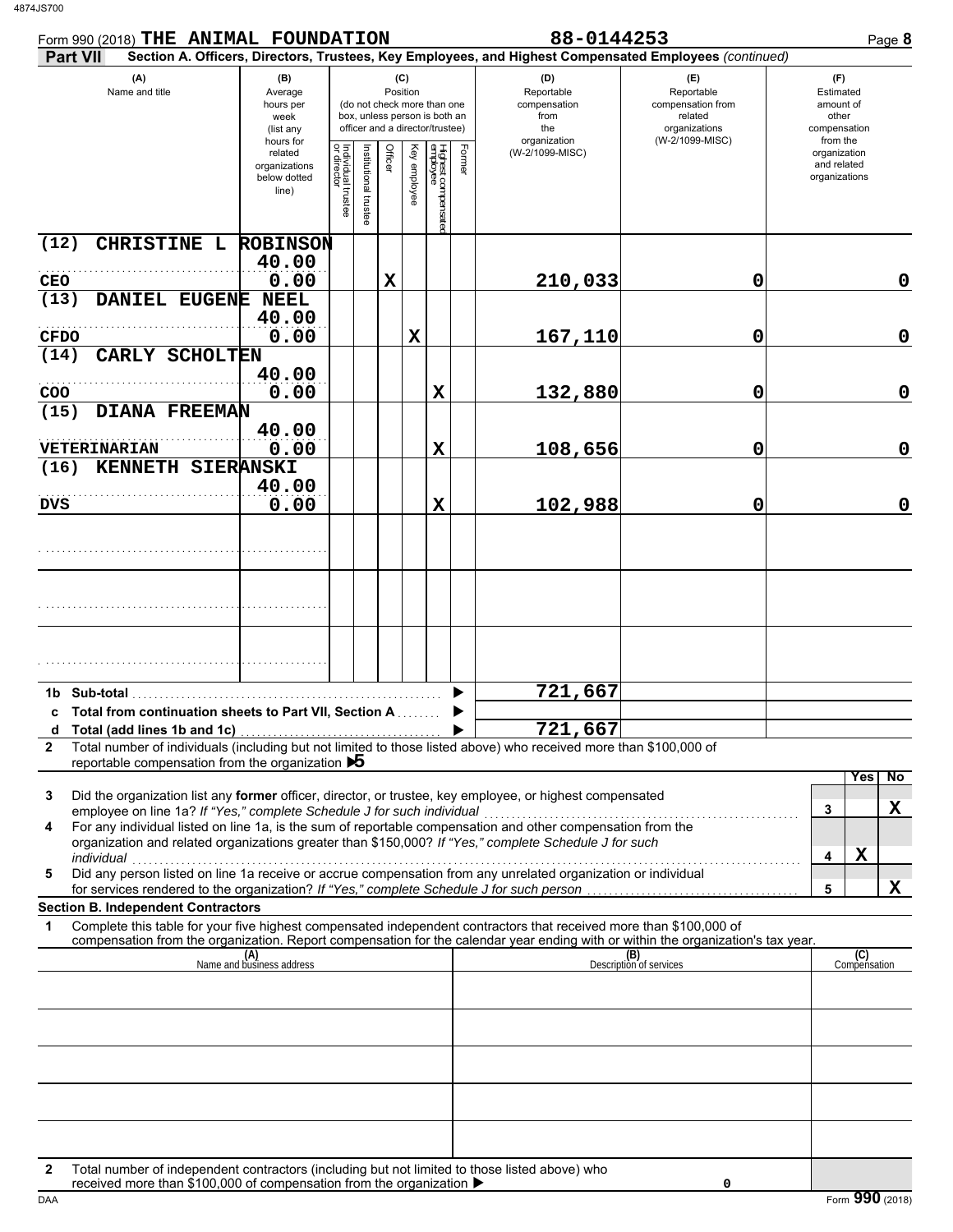#### Form 990 (2018) Page **9 Part VIII Statement of Revenue THE ANIMAL FOUNDATION 88-0144253**

|                                                                                                         |     |                                           |                                                             |                |   |                   | Check if Schedule O contains a response or note to any line in this Part VIII |                                                      |                                         |                                                                  |
|---------------------------------------------------------------------------------------------------------|-----|-------------------------------------------|-------------------------------------------------------------|----------------|---|-------------------|-------------------------------------------------------------------------------|------------------------------------------------------|-----------------------------------------|------------------------------------------------------------------|
|                                                                                                         |     |                                           |                                                             |                |   |                   | (A)<br>Total revenue                                                          | $(B)$<br>Related or<br>exempt<br>function<br>revenue | (C)<br>Unrelated<br>business<br>revenue | (D)<br>Revenue<br>excluded from tax<br>under sections<br>512-514 |
| Program Service Revenu¢Contributions, Gifts, Grants<br>Program Service Revenu¢and Other Similar Amounts |     | 1a Federated campaigns                    |                                                             | 1a             |   |                   |                                                                               |                                                      |                                         |                                                                  |
|                                                                                                         |     | <b>b</b> Membership dues                  |                                                             | 1 <sub>b</sub> |   |                   |                                                                               |                                                      |                                         |                                                                  |
|                                                                                                         |     | c Fundraising events                      |                                                             | 1 <sub>c</sub> |   | 66,065            |                                                                               |                                                      |                                         |                                                                  |
|                                                                                                         |     | d Related organizations                   |                                                             | 1 <sub>d</sub> |   |                   |                                                                               |                                                      |                                         |                                                                  |
|                                                                                                         |     | e Government grants (contributions)       |                                                             | 1e             |   |                   |                                                                               |                                                      |                                         |                                                                  |
|                                                                                                         |     | f All other contributions, gifts, grants, |                                                             |                |   |                   |                                                                               |                                                      |                                         |                                                                  |
|                                                                                                         |     |                                           | and similar amounts not included above                      | 1f             |   | 7,889,152         |                                                                               |                                                      |                                         |                                                                  |
|                                                                                                         |     |                                           | g Noncash contributions included in lines 1a-1f: \$ 251,507 |                |   |                   |                                                                               |                                                      |                                         |                                                                  |
|                                                                                                         |     |                                           | h Total. Add lines 1a-1f                                    |                |   | ▶                 | 7,955,217                                                                     |                                                      |                                         |                                                                  |
|                                                                                                         |     |                                           |                                                             |                |   | Busn. Code        |                                                                               |                                                      |                                         |                                                                  |
|                                                                                                         | 2a  |                                           | FEES & CONTRACTS GOV AGENCIES                               |                |   | 813410            | 4,459,126                                                                     | 4,459,126                                            |                                         |                                                                  |
|                                                                                                         | b   | <b>ADOPTIONS</b>                          |                                                             |                |   | 813410            | 785,896                                                                       | 785,896                                              |                                         |                                                                  |
|                                                                                                         | с   | CLINIC                                    |                                                             |                |   | 813410            | 767,950                                                                       | 767,950                                              |                                         |                                                                  |
|                                                                                                         | d   | <b>SHELTER</b>                            |                                                             |                |   | 813410            | 124,390                                                                       | 124,390                                              |                                         |                                                                  |
|                                                                                                         |     |                                           |                                                             |                |   |                   |                                                                               |                                                      |                                         |                                                                  |
|                                                                                                         |     |                                           | <b>f</b> All other program service revenue $\ldots$         |                |   |                   |                                                                               |                                                      |                                         |                                                                  |
|                                                                                                         |     |                                           | Total. Add lines 2a-2f                                      |                |   |                   | 6,137,362                                                                     |                                                      |                                         |                                                                  |
|                                                                                                         | 3   |                                           | Investment income (including dividends, interest,           |                |   |                   |                                                                               |                                                      |                                         |                                                                  |
|                                                                                                         |     |                                           | and other similar amounts)                                  |                |   |                   | $-28,237$                                                                     | $-28,237$                                            |                                         |                                                                  |
|                                                                                                         | 4   |                                           | Income from investment of tax-exempt bond proceed           |                |   |                   |                                                                               |                                                      |                                         |                                                                  |
|                                                                                                         | 5   |                                           |                                                             |                |   |                   |                                                                               |                                                      |                                         |                                                                  |
|                                                                                                         |     |                                           | (i) Real                                                    |                |   | (ii) Personal     |                                                                               |                                                      |                                         |                                                                  |
|                                                                                                         |     | <b>6a</b> Gross rents                     |                                                             | 20,797         |   |                   |                                                                               |                                                      |                                         |                                                                  |
|                                                                                                         | b   | Less: rental exps.                        |                                                             |                |   |                   |                                                                               |                                                      |                                         |                                                                  |
|                                                                                                         |     | Rental inc. or (loss)                     |                                                             | 20,797         |   |                   |                                                                               |                                                      |                                         |                                                                  |
|                                                                                                         | d   | Net rental income or (loss)               |                                                             |                | . |                   | 20,797                                                                        | 20,797                                               |                                         |                                                                  |
|                                                                                                         |     | <b>7a</b> Gross amount from               | (i) Securities                                              |                |   | (ii) Other        |                                                                               |                                                      |                                         |                                                                  |
|                                                                                                         |     | sales of assets<br>other than inventor    |                                                             |                |   |                   |                                                                               |                                                      |                                         |                                                                  |
|                                                                                                         |     | <b>b</b> Less: cost or other              |                                                             |                |   |                   |                                                                               |                                                      |                                         |                                                                  |
|                                                                                                         |     | basis & sales exps                        |                                                             |                |   |                   |                                                                               |                                                      |                                         |                                                                  |
|                                                                                                         |     | c Gain or (loss)                          |                                                             |                |   |                   |                                                                               |                                                      |                                         |                                                                  |
|                                                                                                         |     |                                           |                                                             |                |   |                   |                                                                               |                                                      |                                         |                                                                  |
| ٩D                                                                                                      |     |                                           | 8a Gross income from fundraising events                     |                |   |                   |                                                                               |                                                      |                                         |                                                                  |
|                                                                                                         |     |                                           | (not including $$$ 66,065                                   |                |   |                   |                                                                               |                                                      |                                         |                                                                  |
|                                                                                                         |     |                                           | of contributions reported on line 1c).                      |                |   |                   |                                                                               |                                                      |                                         |                                                                  |
| Other Reven                                                                                             |     |                                           | See Part IV, line 18                                        | a              |   | 383,862           |                                                                               |                                                      |                                         |                                                                  |
|                                                                                                         |     |                                           | <b>b</b> Less: direct expenses                              | b              |   | 85,959            |                                                                               |                                                      |                                         |                                                                  |
|                                                                                                         |     |                                           | c Net income or (loss) from fundraising events              |                |   |                   | 297,903                                                                       |                                                      |                                         | 297,903                                                          |
|                                                                                                         |     |                                           | 9a Gross income from gaming activities.                     |                |   |                   |                                                                               |                                                      |                                         |                                                                  |
|                                                                                                         |     |                                           |                                                             |                |   |                   |                                                                               |                                                      |                                         |                                                                  |
|                                                                                                         |     |                                           | <b>b</b> Less: direct expenses                              | b              |   |                   |                                                                               |                                                      |                                         |                                                                  |
|                                                                                                         |     |                                           | <b>c</b> Net income or (loss) from gaming activities        |                |   |                   |                                                                               |                                                      |                                         |                                                                  |
|                                                                                                         |     |                                           | 10a Gross sales of inventory, less                          |                |   |                   |                                                                               |                                                      |                                         |                                                                  |
|                                                                                                         |     |                                           | returns and allowances  a                                   |                |   |                   |                                                                               |                                                      |                                         |                                                                  |
|                                                                                                         |     |                                           | <b>b</b> Less: cost of goods sold                           | b              |   |                   |                                                                               |                                                      |                                         |                                                                  |
|                                                                                                         |     |                                           | <b>c</b> Net income or (loss) from sales of inventory       |                |   |                   |                                                                               |                                                      |                                         |                                                                  |
|                                                                                                         |     |                                           | Miscellaneous Revenue                                       |                |   | <b>Busn. Code</b> |                                                                               |                                                      |                                         |                                                                  |
|                                                                                                         | 11a | OTHER INCOME                              |                                                             |                |   |                   | 21,295                                                                        | 21,295                                               |                                         |                                                                  |
|                                                                                                         | b   |                                           |                                                             |                |   |                   |                                                                               |                                                      |                                         |                                                                  |
|                                                                                                         | С   |                                           |                                                             |                |   |                   |                                                                               |                                                      |                                         |                                                                  |
|                                                                                                         | d   |                                           | All other revenue                                           |                |   |                   |                                                                               |                                                      |                                         |                                                                  |
|                                                                                                         | е   |                                           | Total. Add lines 11a-11d                                    |                |   |                   | 21,295                                                                        |                                                      |                                         |                                                                  |
|                                                                                                         |     |                                           | 12 Total revenue. See instructions.                         |                |   |                   | 14,404,337                                                                    | 6,151,217                                            | 0                                       | 297,903                                                          |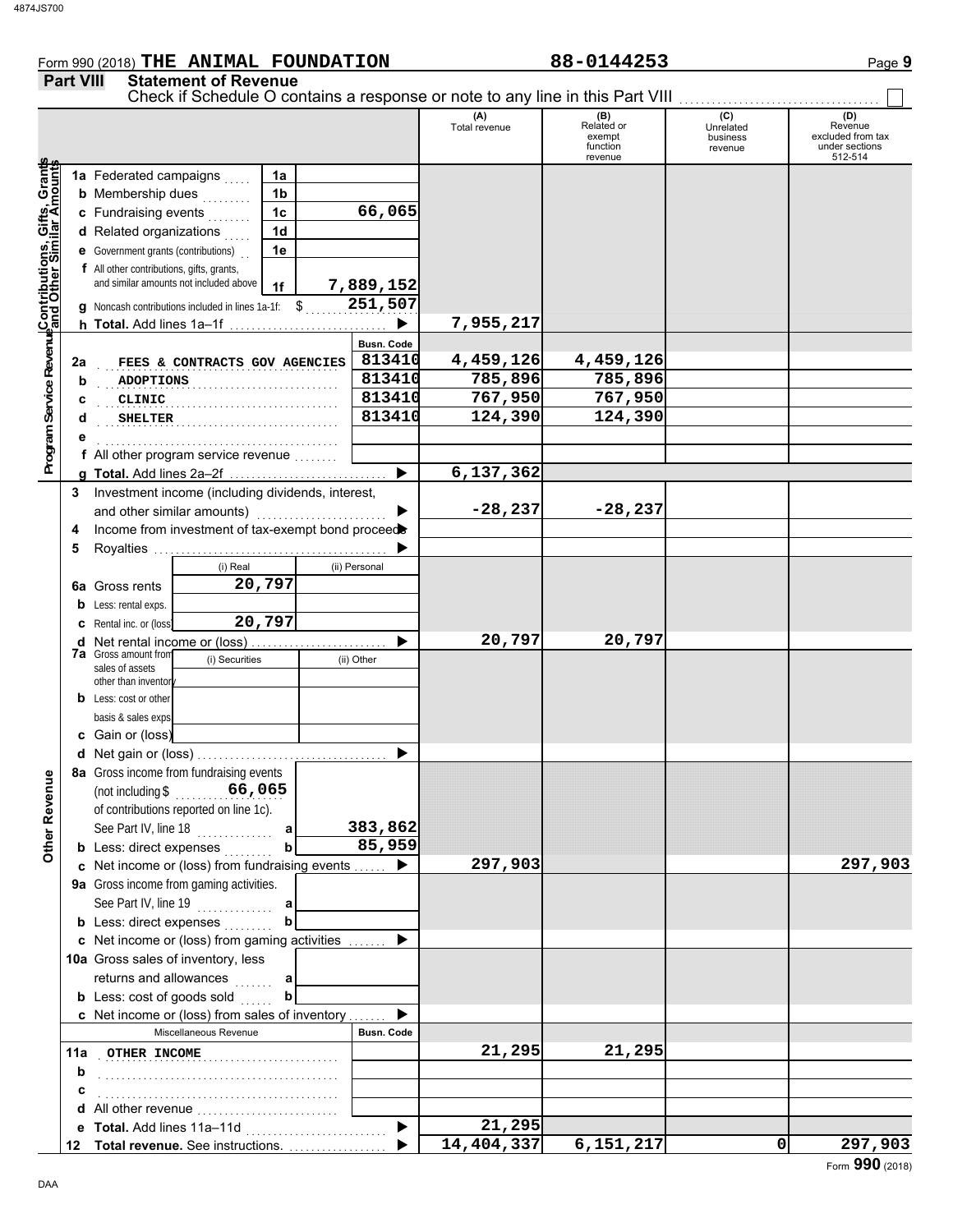#### **Part IX Statement of Functional Expenses** Form 990 (2018) Page **10 THE ANIMAL FOUNDATION 88-0144253** *Section 501(c)(3) and 501(c)(4) organizations must complete all columns. All other organizations must complete column (A). Do not include amounts reported on lines 6b, 7b, 8b, 9b, and 10b of Part VIII.* **1 2 3 4 5 6 7 8 9 10 11 a** Management .............................. **b** Legal **c** Accounting . . . . . . . . . . . . . . . . . . . . . . . . . . . . . . . . **d** Lobbying . . . . . . . . . . . . . . . . . . . . . . . . . . . . . . . . . . . **e f g** Other. (If line 11g amount exceeds 10% of line 25, column **12** Advertising and promotion **. . . . . . . . . . . .** . . **13 14 15 16 17 18 19 20 21 22 23 24 a b c d e** All other expenses . . . . . . . . . . . . . . . . . . . . . . . . **25 Total functional expenses.** Add lines 1 through 24e . . . **26** Grants and other assistance to domestic organizations and domestic governments. See Part IV, line 21 Grants and other assistance to domestic individuals. See Part IV, line 22 Grants and other assistance to foreign organizations, foreign governments, and foreign individuals. See Part IV, lines 15 and 16 . . . . . . . . Benefits paid to or for members . . . . . . . . . . Compensation of current officers, directors, trustees, and key employees Compensation not included above, to disqualified persons (as defined under section 4958(f)(1)) and persons described in section 4958(c)(3)(B) Other salaries and wages .................. Pension plan accruals and contributions (include section 401(k) and 403(b) employer contributions) Other employee benefits ................... Payroll taxes Fees for services (non-employees): Legal . . . . . . . . . . . . . . . . . . . . . . . . . . . . . . . . . . . . . . Professional fundraising services. See Part IV, line 17 Investment management fees ............. Office expenses . . . . . . . . . . . . . . . . . . . . . . . . . . . Information technology . . . . . . . . . . . . . . . . . . . . Royalties . . . . . . . . . . . . . . . . . . . . . . . . . . . . . . . . . . Occupancy . . . . . . . . . . . . . . . . . . . . . . . . . . . . . . . . Travel . . . . . . . . . . . . . . . . . . . . . . . . . . . . . . . . . . . . . . Payments of travel or entertainment expenses for any federal, state, or local public officials Conferences, conventions, and meetings . Interest . . . . . . . . . . . . . . . . . . . . . . . . . . . . . . . . . . . . Payments to affiliates . . . . . . . . . . . . . . . . Depreciation, depletion, and amortization . Insurance . . . . . . . . . . . . . . . . . . . . . . . . . . . . . . . . . . Other expenses. Itemize expenses not covered above (List miscellaneous expenses in line 24e. If line 24e amount exceeds 10% of line 25, column (A) amount, list line 24e expenses on Schedule O.) fundraising solicitation. Check here  $\blacktriangleright$  | if organization reported in column (B) joint costs from a combined educational campaign and following SOP 98-2 (ASC 958-720) **(A) (B)** (B) (B) (C) (C) (A) (D)<br>Total expenses Program service Management and Fundrai expenses and general expenses (D)<br>Fundraising expenses . . . . . . . . . . . . . . . . . . . . . . . . . . . . . . . . . . . . . . . . . . . . . UTILITIES **DONATED MATERIALS 1,290** 23,431 . . . . . . . . . . . . . . . . . . . . . . . . . . . . . . . . . . . . . . . . . . . . . **REPAIRS AND MAINTENANCE 63,579 49,129 14,389 61** Check if Schedule O contains a response or note to any line in this Part IX **Joint costs.** Complete this line only if the (A) amount, list line 11g expenses on Schedule O.) . . . . . . **377,143 294,598 63,652 18,893 6,538,823 5,107,675 1,103,581 327,567 558,743 460,374 81,311 17,058 627,847 208,350 310,462 109,035 131,630 99,831 13,190 18,609 279,098 136,825 92,303 49,970 82,653 37,257 44,746 650 47,567 47,567 577,520 553,131 19,905 4,484 115,238 ANIMAL CARE 1,627,450 1,616,172 629 10,649 UTILITIES 307,355 281,244 23,091 3,020 73,180 58,184 363 14,633 11,659,333 9,206,415 1,854,498 598,420**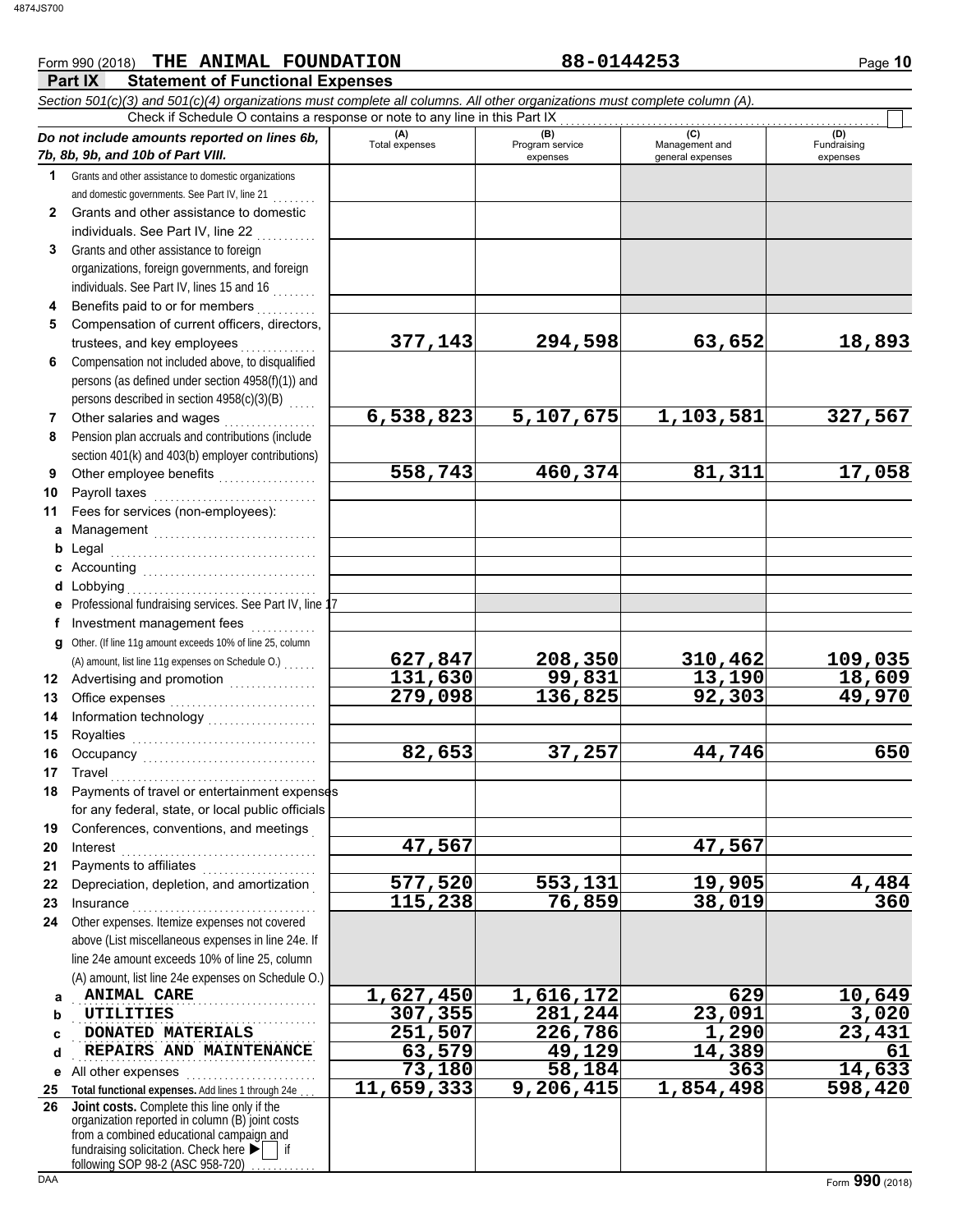### Form 990 (2018) Page **11 THE ANIMAL FOUNDATION 88-0144253 Part X** Balance Sheet

|                 |    | Check if Schedule O contains a response or note to any line in this Part X                         |                 |            |                            |    |                            |
|-----------------|----|----------------------------------------------------------------------------------------------------|-----------------|------------|----------------------------|----|----------------------------|
|                 |    |                                                                                                    |                 |            | (A)<br>Beginning of year   |    | (B)<br>End of year         |
|                 | 1  | Cash-non-interest bearing                                                                          |                 |            | 17,659,548                 | 1  | $\overline{7}$ , 110, 202  |
|                 | 2  |                                                                                                    |                 |            |                            | 2  |                            |
|                 | 3  |                                                                                                    |                 |            | 15,237,421                 | 3  | 11,056,151                 |
|                 | 4  | Accounts receivable, net                                                                           |                 |            | 279,800                    | 4  | 233,386                    |
|                 | 5  | Loans and other receivables from current and former officers, directors,                           |                 |            |                            |    |                            |
|                 |    | trustees, key employees, and highest compensated employees.                                        |                 |            |                            |    |                            |
|                 |    | Complete Part II of Schedule L                                                                     |                 |            |                            | 5  |                            |
|                 | 6  | Loans and other receivables from other disqualified persons (as defined under section              |                 |            |                            |    |                            |
|                 |    | 4958(f)(1)), persons described in section 4958(c)(3)(B), and contributing employers and            |                 |            |                            |    |                            |
|                 |    | sponsoring organizations of section 501(c)(9) voluntary employees' beneficiary                     |                 |            |                            |    |                            |
|                 |    | organizations (see instructions). Complete Part II of Schedule L                                   |                 |            |                            | 6  |                            |
| Assets          | 7  |                                                                                                    |                 |            |                            | 7  |                            |
|                 | 8  | Inventories for sale or use                                                                        |                 |            | 69,915                     | 8  | 85,954                     |
|                 | 9  | Prepaid expenses and deferred charges                                                              |                 |            | 341,506                    | 9  | 416,179                    |
|                 |    | 10a Land, buildings, and equipment: cost or                                                        |                 |            |                            |    |                            |
|                 |    | other basis. Complete Part VI of Schedule D                                                        | 10a             | 21,480,801 |                            |    |                            |
|                 |    | <b>b</b> Less: accumulated depreciation<br>.                                                       | 10 <sub>b</sub> | 7,930,853  | $14,024,626$ 10c           |    | 13,549,948                 |
|                 | 11 | Investments-publicly traded securities                                                             |                 |            | 4,016,768                  | 11 | 3,796,256                  |
|                 | 12 | Investments-other securities. See Part IV, line 11                                                 |                 |            |                            | 12 |                            |
|                 | 13 | Investments---program-related. See Part IV, line 11                                                |                 |            |                            | 13 |                            |
|                 | 14 | Intangible assets                                                                                  |                 |            |                            | 14 |                            |
|                 | 15 | Other assets. See Part IV, line 11                                                                 |                 |            | $\overline{6}$ , 743, 247  | 15 | 27, 178, 517               |
|                 | 16 | Total assets. Add lines 1 through 15 (must equal line 34)                                          |                 |            | $\overline{58}$ , 372, 831 | 16 | $\overline{63,426,593}$    |
|                 | 17 | Accounts payable and accrued expenses                                                              |                 |            | 1,159,188                  | 17 | 3,641,716                  |
|                 | 18 | Grants payable                                                                                     |                 |            |                            | 18 |                            |
|                 | 19 | Deferred revenue                                                                                   |                 |            | 388,352                    | 19 | 244,788                    |
|                 | 20 | Tax-exempt bond liabilities                                                                        |                 |            | 5,536,882                  | 20 | 4,623,896                  |
|                 | 21 | Escrow or custodial account liability. Complete Part IV of Schedule D                              |                 |            |                            | 21 |                            |
|                 | 22 | Loans and other payables to current and former officers, directors,                                |                 |            |                            |    |                            |
| Liabilities     |    | trustees, key employees, highest compensated employees, and                                        |                 |            |                            |    |                            |
|                 |    | disqualified persons. Complete Part II of Schedule L                                               |                 |            |                            | 22 |                            |
|                 | 23 | Secured mortgages and notes payable to unrelated third parties                                     |                 |            |                            | 23 | 1,245,000                  |
|                 | 24 | Unsecured notes and loans payable to unrelated third parties                                       |                 |            |                            | 24 |                            |
|                 | 25 | Other liabilities (including federal income tax, payables to related third                         |                 |            |                            |    |                            |
|                 |    | parties, and other liabilities not included on lines 17-24). Complete Part X                       |                 |            |                            |    |                            |
|                 |    |                                                                                                    |                 |            |                            | 25 |                            |
|                 | 26 |                                                                                                    |                 |            | 7,084,422                  | 26 | 9,755,400                  |
|                 |    | Organizations that follow SFAS 117 (ASC 958), check here $\blacktriangleright$ $\vert X \vert$ and |                 |            |                            |    |                            |
|                 |    | complete lines 27 through 29, and lines 33 and 34.                                                 |                 |            |                            |    |                            |
| <b>Balances</b> | 27 | Unrestricted net assets                                                                            |                 |            | 22,534,411                 | 27 | 38,519,868                 |
|                 | 28 | Temporarily restricted net assets                                                                  |                 |            | 26,603,232                 | 28 | $\overline{15}$ , 151, 325 |
|                 | 29 | Permanently restricted net assets                                                                  |                 |            | 2,150,766                  | 29 |                            |
| or Fund         |    | Organizations that do not follow SFAS 117 (ASC 958), check here                                    |                 | and        |                            |    |                            |
|                 |    | complete lines 30 through 34.                                                                      |                 |            |                            |    |                            |
| Assets          | 30 | Capital stock or trust principal, or current funds                                                 |                 |            |                            | 30 |                            |
|                 | 31 | Paid-in or capital surplus, or land, building, or equipment fund                                   |                 |            |                            | 31 |                            |
| $\frac{1}{2}$   | 32 | Retained earnings, endowment, accumulated income, or other funds                                   |                 |            |                            | 32 |                            |
|                 | 33 | Total net assets or fund balances                                                                  |                 |            | $\overline{51}$ , 288, 409 | 33 | 53,671,193                 |
|                 | 34 |                                                                                                    |                 |            | 58, 372, 831               | 34 | 63,426,593                 |

Form **990** (2018)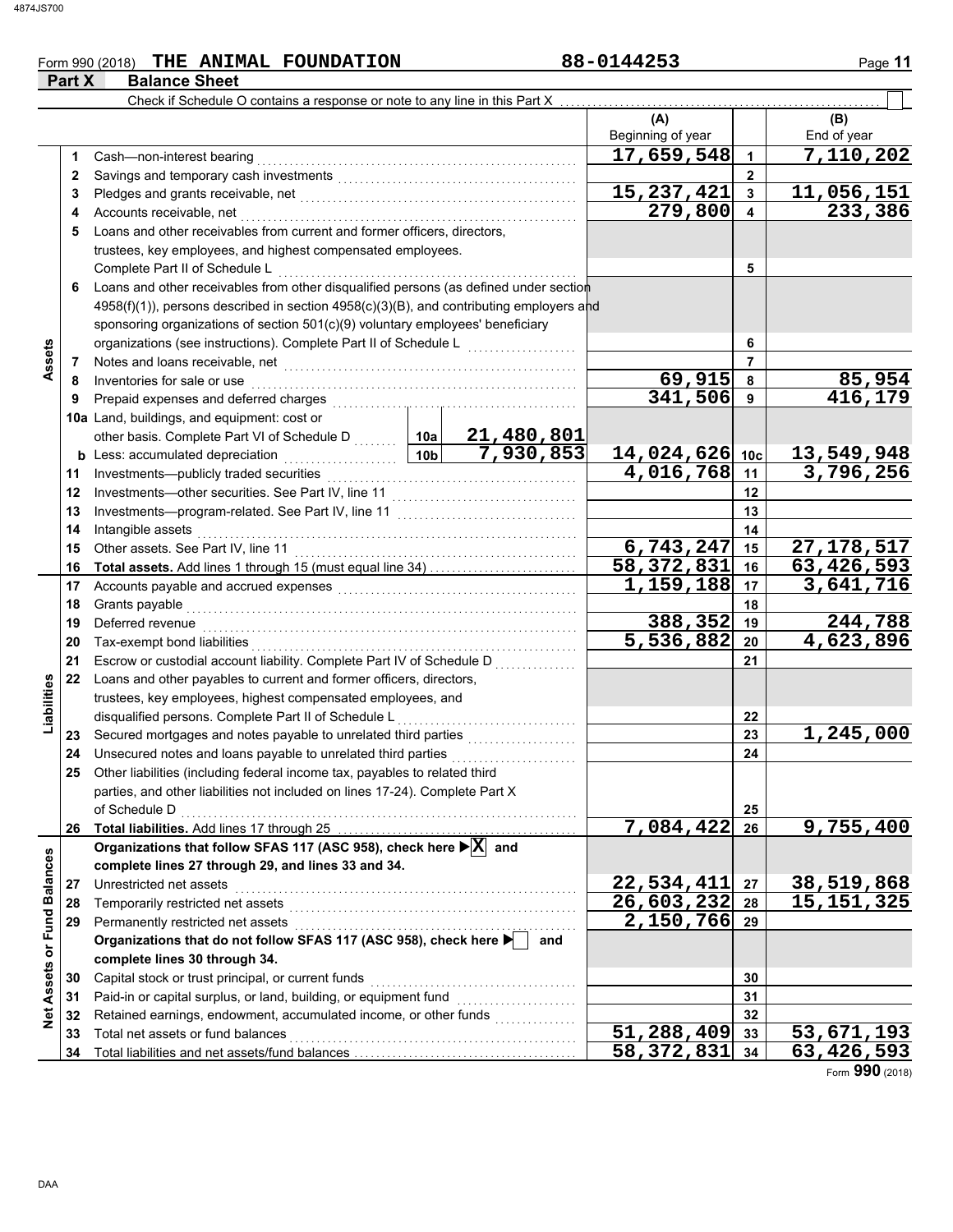|    | Form 990 (2018) THE ANIMAL FOUNDATION                                                                                                                                                                                          | 88-0144253                           |                         |                            |             | Page 12         |
|----|--------------------------------------------------------------------------------------------------------------------------------------------------------------------------------------------------------------------------------|--------------------------------------|-------------------------|----------------------------|-------------|-----------------|
|    | <b>Reconciliation of Net Assets</b><br><b>Part XI</b>                                                                                                                                                                          |                                      |                         |                            |             |                 |
|    | Check if Schedule O contains a response or note to any line in this Part XI                                                                                                                                                    |                                      |                         |                            |             |                 |
|    |                                                                                                                                                                                                                                |                                      | $\mathbf{1}$            | 14,404,337                 |             |                 |
| 2  |                                                                                                                                                                                                                                |                                      | $\overline{2}$          | $\overline{11}$ , 659, 333 |             |                 |
| 3  | Revenue less expenses. Subtract line 2 from line 1                                                                                                                                                                             |                                      | $\overline{3}$          | 2,745,004                  |             |                 |
| 4  | Net assets or fund balances at beginning of year (must equal Part X, line 33, column (A)) [[[[[[[[[[[[[[[[[[[                                                                                                                  |                                      | $\overline{\mathbf{4}}$ | 51,288,409                 |             |                 |
| 5  | Net unrealized gains (losses) on investments [11] with the content of the content of the content of the content of the content of the content of the content of the content of the content of the content of the content of th |                                      |                         |                            |             | $-362,220$      |
| 6  | Donated services and use of facilities <b>constructs</b> and a service of the service of the services and use of facilities                                                                                                    |                                      | 6                       |                            |             |                 |
| 7  | Investment expenses                                                                                                                                                                                                            |                                      | $\overline{7}$          |                            |             |                 |
| 8  | Prior period adjustments entertainments and a series of the contract of the contract of the contract of the contract of the contract of the contract of the contract of the contract of the contract of the contract of the co |                                      | 8                       |                            |             |                 |
| 9  |                                                                                                                                                                                                                                |                                      | $\mathbf{q}$            |                            |             |                 |
| 10 | Net assets or fund balances at end of year. Combine lines 3 through 9 (must equal Part X, line                                                                                                                                 |                                      |                         |                            |             |                 |
|    | 33, column (B))                                                                                                                                                                                                                |                                      | 10                      | 53,671,193                 |             |                 |
|    | <b>Financial Statements and Reporting</b><br><b>Part XII</b>                                                                                                                                                                   |                                      |                         |                            |             |                 |
|    |                                                                                                                                                                                                                                |                                      |                         |                            |             |                 |
|    |                                                                                                                                                                                                                                |                                      |                         |                            | Yes         | No              |
| 1  | Accounting method used to prepare the Form 990:     Cash                                                                                                                                                                       | $ \mathbf{X} $ Accrual<br>Other      |                         |                            |             |                 |
|    | If the organization changed its method of accounting from a prior year or checked "Other," explain in                                                                                                                          |                                      |                         |                            |             |                 |
|    | Schedule O.                                                                                                                                                                                                                    |                                      |                         |                            |             |                 |
|    | 2a Were the organization's financial statements compiled or reviewed by an independent accountant?                                                                                                                             |                                      |                         | 2a                         |             | X               |
|    | If "Yes," check a box below to indicate whether the financial statements for the year were compiled or                                                                                                                         |                                      |                         |                            |             |                 |
|    | reviewed on a separate basis, consolidated basis, or both:                                                                                                                                                                     |                                      |                         |                            |             |                 |
|    | Separate basis<br>Consolidated basis                                                                                                                                                                                           | Both consolidated and separate basis |                         |                            |             |                 |
|    | b Were the organization's financial statements audited by an independent accountant?                                                                                                                                           |                                      |                         | 2 <sub>b</sub>             | х           |                 |
|    | If "Yes," check a box below to indicate whether the financial statements for the year were audited on a                                                                                                                        |                                      |                         |                            |             |                 |
|    | separate basis, consolidated basis, or both:                                                                                                                                                                                   |                                      |                         |                            |             |                 |
|    | $ {\bf X} $<br>Separate basis<br><b>Consolidated basis</b>                                                                                                                                                                     | Both consolidated and separate basis |                         |                            |             |                 |
|    | c If "Yes" to line 2a or 2b, does the organization have a committee that assumes responsibility for oversight                                                                                                                  |                                      |                         |                            |             |                 |
|    | of the audit, review, or compilation of its financial statements and selection of an independent accountant?                                                                                                                   |                                      |                         | 2c                         | $\mathbf x$ |                 |
|    | If the organization changed either its oversight process or selection process during the tax year, explain in                                                                                                                  |                                      |                         |                            |             |                 |
|    | Schedule O.                                                                                                                                                                                                                    |                                      |                         |                            |             |                 |
|    | 3a As a result of a federal award, was the organization required to undergo an audit or audits as set forth in                                                                                                                 |                                      |                         |                            |             |                 |
|    | the Single Audit Act and OMB Circular A-133?                                                                                                                                                                                   |                                      |                         | 3a                         |             | X               |
|    | <b>b</b> If "Yes," did the organization undergo the required audit or audits? If the organization did not undergo the                                                                                                          |                                      |                         |                            |             |                 |
|    | required audit or audits, explain why in Schedule O and describe any steps taken to undergo such audits.                                                                                                                       |                                      |                         | 3b                         |             |                 |
|    |                                                                                                                                                                                                                                |                                      |                         |                            |             | Form 990 (2018) |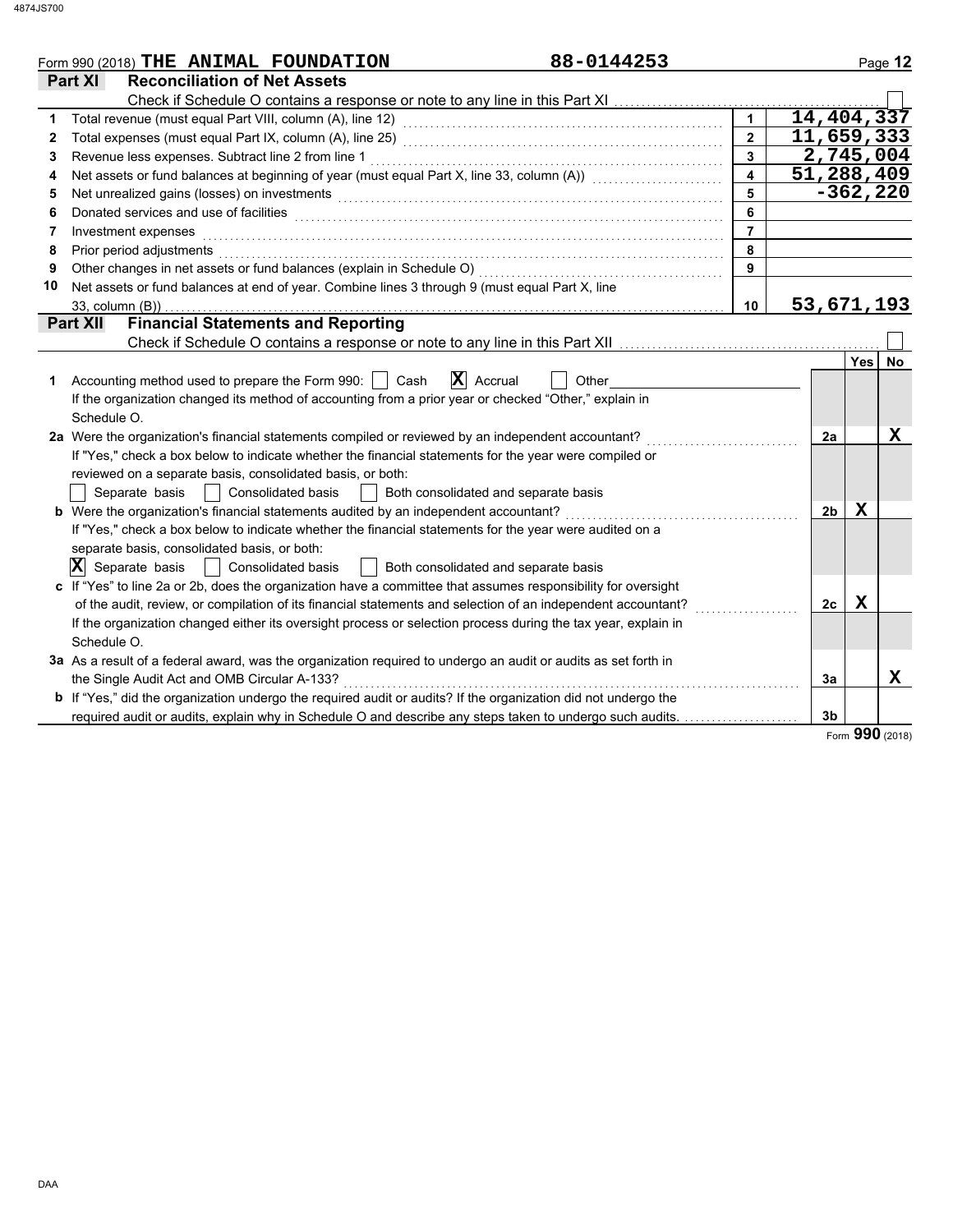4874JS700

**SCHEDULE A** 

|  |  |  | <b>Public Charity Status and Public Support</b> |
|--|--|--|-------------------------------------------------|
|  |  |  |                                                 |

**Complete if the organization is a section 501(c)(3) organization or a section 4947(a)(1) nonexempt charitable trust. (Form 990 or 990-EZ)**

 **Attach to Form 990 or Form 990-EZ.**

| $90^{\circ}$ |      | $\mathsf{I}$ |  |
|--------------|------|--------------|--|
| ı.           | to P |              |  |

OMB No. 1545-0047

|     |                | Department of the Treasury            |                                                            | Attach to Form 990 or Form 990-EZ.                                                                                                                                                                                                                                                                                                                                                                                                                                               |     |                                                                   |                                                         | <b>Open to Public</b>                                 |
|-----|----------------|---------------------------------------|------------------------------------------------------------|----------------------------------------------------------------------------------------------------------------------------------------------------------------------------------------------------------------------------------------------------------------------------------------------------------------------------------------------------------------------------------------------------------------------------------------------------------------------------------|-----|-------------------------------------------------------------------|---------------------------------------------------------|-------------------------------------------------------|
|     |                | Internal Revenue Service              |                                                            | Go to www.irs.gov/Form990 for instructions and the latest information.                                                                                                                                                                                                                                                                                                                                                                                                           |     |                                                                   |                                                         | <b>Inspection</b>                                     |
|     |                | Name of the organization              |                                                            |                                                                                                                                                                                                                                                                                                                                                                                                                                                                                  |     |                                                                   |                                                         | <b>Employer identification number</b>                 |
|     |                |                                       |                                                            | THE ANIMAL FOUNDATION                                                                                                                                                                                                                                                                                                                                                                                                                                                            |     |                                                                   | 88-0144253                                              |                                                       |
|     | Part I         |                                       |                                                            | Reason for Public Charity Status (All organizations must complete this part.) See instructions.                                                                                                                                                                                                                                                                                                                                                                                  |     |                                                                   |                                                         |                                                       |
|     |                |                                       |                                                            | The organization is not a private foundation because it is: (For lines 1 through 12, check only one box.)                                                                                                                                                                                                                                                                                                                                                                        |     |                                                                   |                                                         |                                                       |
| 1   |                |                                       |                                                            | A church, convention of churches, or association of churches described in section 170(b)(1)(A)(i).                                                                                                                                                                                                                                                                                                                                                                               |     |                                                                   |                                                         |                                                       |
| 2   |                |                                       |                                                            | A school described in section 170(b)(1)(A)(ii). (Attach Schedule E (Form 990 or 990-EZ).)                                                                                                                                                                                                                                                                                                                                                                                        |     |                                                                   |                                                         |                                                       |
| 3   |                |                                       |                                                            | A hospital or a cooperative hospital service organization described in section 170(b)(1)(A)(iii).                                                                                                                                                                                                                                                                                                                                                                                |     |                                                                   |                                                         |                                                       |
| 4   |                |                                       |                                                            | A medical research organization operated in conjunction with a hospital described in section 170(b)(1)(A)(iii). Enter the hospital's name,                                                                                                                                                                                                                                                                                                                                       |     |                                                                   |                                                         |                                                       |
|     |                | city, and state:                      |                                                            |                                                                                                                                                                                                                                                                                                                                                                                                                                                                                  |     |                                                                   |                                                         |                                                       |
| 5   |                |                                       |                                                            | An organization operated for the benefit of a college or university owned or operated by a governmental unit described in                                                                                                                                                                                                                                                                                                                                                        |     |                                                                   |                                                         |                                                       |
| 6   |                |                                       | section 170(b)(1)(A)(iv). (Complete Part II.)              | A federal, state, or local government or governmental unit described in section 170(b)(1)(A)(v).                                                                                                                                                                                                                                                                                                                                                                                 |     |                                                                   |                                                         |                                                       |
| 7   |                |                                       |                                                            | An organization that normally receives a substantial part of its support from a governmental unit or from the general public                                                                                                                                                                                                                                                                                                                                                     |     |                                                                   |                                                         |                                                       |
|     |                |                                       | described in section 170(b)(1)(A)(vi). (Complete Part II.) |                                                                                                                                                                                                                                                                                                                                                                                                                                                                                  |     |                                                                   |                                                         |                                                       |
| 8   |                |                                       |                                                            | A community trust described in section 170(b)(1)(A)(vi). (Complete Part II.)                                                                                                                                                                                                                                                                                                                                                                                                     |     |                                                                   |                                                         |                                                       |
| 9   |                | university:                           |                                                            | An agricultural research organization described in section 170(b)(1)(A)(ix) operated in conjunction with a land-grant college<br>or university or a non-land-grant college of agriculture (see instructions). Enter the name, city, and state of the college or                                                                                                                                                                                                                  |     |                                                                   |                                                         |                                                       |
| 10  | $ \mathbf{X} $ |                                       |                                                            | An organization that normally receives: (1) more than 33 1/3% of its support from contributions, membership fees, and gross<br>receipts from activities related to its exempt functions—subject to certain exceptions, and (2) no more than 33 1/3% of its<br>support from gross investment income and unrelated business taxable income (less section 511 tax) from businesses<br>acquired by the organization after June 30, 1975. See section 509(a)(2). (Complete Part III.) |     |                                                                   |                                                         |                                                       |
| 11  |                |                                       |                                                            | An organization organized and operated exclusively to test for public safety. See section 509(a)(4).                                                                                                                                                                                                                                                                                                                                                                             |     |                                                                   |                                                         |                                                       |
| 12  |                |                                       |                                                            | An organization organized and operated exclusively for the benefit of, to perform the functions of, or to carry out the purposes<br>of one or more publicly supported organizations described in section $509(a)(1)$ or section $509(a)(2)$ . See section $509(a)(3)$ .<br>Check the box in lines 12a through 12d that describes the type of supporting organization and complete lines 12e, 12f, and 12g.                                                                       |     |                                                                   |                                                         |                                                       |
|     | а              |                                       |                                                            | Type I. A supporting organization operated, supervised, or controlled by its supported organization(s), typically by giving<br>the supported organization(s) the power to regularly appoint or elect a majority of the directors or trustees of the<br>supporting organization. You must complete Part IV, Sections A and B.                                                                                                                                                     |     |                                                                   |                                                         |                                                       |
|     | b              |                                       |                                                            | Type II. A supporting organization supervised or controlled in connection with its supported organization(s), by having<br>control or management of the supporting organization vested in the same persons that control or manage the supported<br>organization(s). You must complete Part IV, Sections A and C.                                                                                                                                                                 |     |                                                                   |                                                         |                                                       |
|     | c              |                                       |                                                            | Type III functionally integrated. A supporting organization operated in connection with, and functionally integrated with,<br>its supported organization(s) (see instructions). You must complete Part IV, Sections A, D, and E.                                                                                                                                                                                                                                                 |     |                                                                   |                                                         |                                                       |
|     | d              |                                       |                                                            | Type III non-functionally integrated. A supporting organization operated in connection with its supported organization(s)<br>that is not functionally integrated. The organization generally must satisfy a distribution requirement and an attentiveness                                                                                                                                                                                                                        |     |                                                                   |                                                         |                                                       |
|     |                |                                       |                                                            | requirement (see instructions). You must complete Part IV, Sections A and D, and Part V.                                                                                                                                                                                                                                                                                                                                                                                         |     |                                                                   |                                                         |                                                       |
|     |                |                                       |                                                            | Check this box if the organization received a written determination from the IRS that it is a Type I, Type II, Type III<br>functionally integrated, or Type III non-functionally integrated supporting organization.                                                                                                                                                                                                                                                             |     |                                                                   |                                                         |                                                       |
|     | f              |                                       | Enter the number of supported organizations                |                                                                                                                                                                                                                                                                                                                                                                                                                                                                                  |     |                                                                   |                                                         |                                                       |
|     | g              |                                       |                                                            | Provide the following information about the supported organization(s).                                                                                                                                                                                                                                                                                                                                                                                                           |     |                                                                   |                                                         |                                                       |
|     |                | (i) Name of supported<br>organization | (ii) EIN                                                   | (iii) Type of organization<br>(described on lines 1-10<br>above (see instructions))                                                                                                                                                                                                                                                                                                                                                                                              |     | (iv) Is the organization<br>listed in your governing<br>document? | (v) Amount of monetary<br>support (see<br>instructions) | (vi) Amount of<br>other support (see<br>instructions) |
|     |                |                                       |                                                            |                                                                                                                                                                                                                                                                                                                                                                                                                                                                                  | Yes | No                                                                |                                                         |                                                       |
| (A) |                |                                       |                                                            |                                                                                                                                                                                                                                                                                                                                                                                                                                                                                  |     |                                                                   |                                                         |                                                       |
| (B) |                |                                       |                                                            |                                                                                                                                                                                                                                                                                                                                                                                                                                                                                  |     |                                                                   |                                                         |                                                       |
| (C) |                |                                       |                                                            |                                                                                                                                                                                                                                                                                                                                                                                                                                                                                  |     |                                                                   |                                                         |                                                       |
| (D) |                |                                       |                                                            |                                                                                                                                                                                                                                                                                                                                                                                                                                                                                  |     |                                                                   |                                                         |                                                       |
| (E) |                |                                       |                                                            |                                                                                                                                                                                                                                                                                                                                                                                                                                                                                  |     |                                                                   |                                                         |                                                       |

**For Paperwork Reduction Act Notice, see the Instructions for Form 990 or 990-EZ. Total**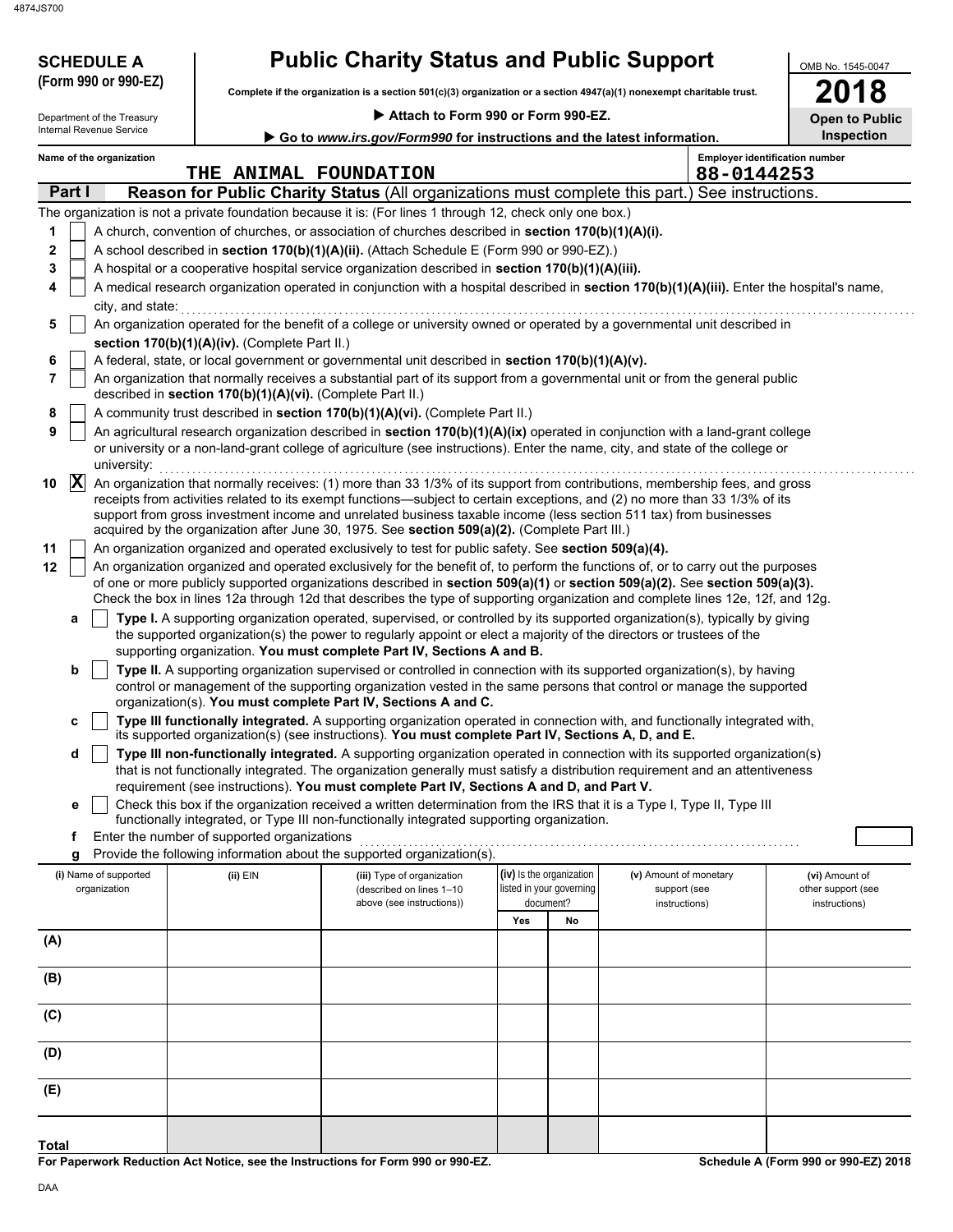# Schedule A (Form 990 or 990-EZ) 2018 Page **2 THE ANIMAL FOUNDATION 88-0144253**

|     | Part II<br>Support Schedule for Organizations Described in Sections 170(b)(1)(A)(iv) and 170(b)(1)(A)(vi)                                                                                                                                                   |          |          |            |            |            |    |           |
|-----|-------------------------------------------------------------------------------------------------------------------------------------------------------------------------------------------------------------------------------------------------------------|----------|----------|------------|------------|------------|----|-----------|
|     | (Complete only if you checked the box on line 5, 7, or 8 of Part I or if the organization failed to qualify under                                                                                                                                           |          |          |            |            |            |    |           |
|     | Part III. If the organization fails to qualify under the tests listed below, please complete Part III.)                                                                                                                                                     |          |          |            |            |            |    |           |
|     | <b>Section A. Public Support</b>                                                                                                                                                                                                                            |          |          |            |            |            |    |           |
|     | Calendar year (or fiscal year beginning in) $\blacktriangleright$                                                                                                                                                                                           | (a) 2014 | (b) 2015 | $(c)$ 2016 | $(d)$ 2017 | $(e)$ 2018 |    | (f) Total |
| 1   | Gifts, grants, contributions, and<br>membership fees received. (Do not<br>include any "unusual grants.")                                                                                                                                                    |          |          |            |            |            |    |           |
| 2   | Tax revenues levied for the<br>organization's benefit and either paid<br>to or expended on its behalf                                                                                                                                                       |          |          |            |            |            |    |           |
| 3   | The value of services or facilities<br>furnished by a governmental unit to the<br>organization without charge                                                                                                                                               |          |          |            |            |            |    |           |
| 4   | Total. Add lines 1 through 3                                                                                                                                                                                                                                |          |          |            |            |            |    |           |
| 5   | The portion of total contributions by<br>each person (other than a<br>governmental unit or publicly<br>supported organization) included on<br>line 1 that exceeds 2% of the amount<br>shown on line 11, column (f)                                          |          |          |            |            |            |    |           |
|     | Public support. Subtract line 5 from line 4                                                                                                                                                                                                                 |          |          |            |            |            |    |           |
|     | <b>Section B. Total Support</b>                                                                                                                                                                                                                             |          |          |            |            |            |    |           |
|     | Calendar year (or fiscal year beginning in)                                                                                                                                                                                                                 | (a) 2014 | (b) 2015 | $(c)$ 2016 | $(d)$ 2017 | $(e)$ 2018 |    | (f) Total |
| 7   | Amounts from line 4                                                                                                                                                                                                                                         |          |          |            |            |            |    |           |
| 8   | Gross income from interest, dividends,<br>payments received on securities loans,<br>rents, royalties, and income from<br>similar sources                                                                                                                    |          |          |            |            |            |    |           |
| 9   | Net income from unrelated business<br>activities, whether or not the business<br>is regularly carried on                                                                                                                                                    |          |          |            |            |            |    |           |
| 10  | Other income. Do not include gain or<br>loss from the sale of capital assets<br>(Explain in Part VI.)                                                                                                                                                       |          |          |            |            |            |    |           |
| 11  | Total support. Add lines 7 through 10                                                                                                                                                                                                                       |          |          |            |            |            |    |           |
| 12  | Gross receipts from related activities, etc. (see instructions)                                                                                                                                                                                             |          |          |            |            |            | 12 |           |
| 13  | First five years. If the Form 990 is for the organization's first, second, third, fourth, or fifth tax year as a section 501(c)(3)                                                                                                                          |          |          |            |            |            |    |           |
|     | organization, check this box and stop here manufactured and content to the state of the state of the state of the state of the state of the state of the state of the state of the state of the state of the state of the stat                              |          |          |            |            |            |    |           |
|     | Section C. Computation of Public Support Percentage                                                                                                                                                                                                         |          |          |            |            |            |    |           |
| 14  | Public support percentage for 2018 (line 6, column (f) divided by line 11, column (f)) [[[[[[[[[[[[[[[[[[[[[[                                                                                                                                               |          |          |            |            |            | 14 | %         |
| 15  | Public support percentage from 2017 Schedule A, Part II, line 14                                                                                                                                                                                            |          |          |            |            |            | 15 | $\%$      |
| 16a | 33 1/3% support test-2018. If the organization did not check the box on line 13, and line 14 is 33 1/3% or more, check this                                                                                                                                 |          |          |            |            |            |    |           |
|     | box and stop here. The organization qualifies as a publicly supported organization                                                                                                                                                                          |          |          |            |            |            |    |           |
| b   | 33 1/3% support test-2017. If the organization did not check a box on line 13 or 16a, and line 15 is 33 1/3% or more, check                                                                                                                                 |          |          |            |            |            |    |           |
|     | this box and stop here. The organization qualifies as a publicly supported organization                                                                                                                                                                     |          |          |            |            |            |    |           |
|     | 17a 10%-facts-and-circumstances test-2018. If the organization did not check a box on line 13, 16a, or 16b, and line 14 is                                                                                                                                  |          |          |            |            |            |    |           |
|     | 10% or more, and if the organization meets the "facts-and-circumstances" test, check this box and stop here. Explain in<br>Part VI how the organization meets the "facts-and-circumstances" test. The organization qualifies as a publicly supported        |          |          |            |            |            |    |           |
| b   | organization<br>10%-facts-and-circumstances test-2017. If the organization did not check a box on line 13, 16a, 16b, or 17a, and line<br>15 is 10% or more, and if the organization meets the "facts-and-circumstances" test, check this box and stop here. |          |          |            |            |            |    |           |
|     | Explain in Part VI how the organization meets the "facts-and-circumstances" test. The organization qualifies as a publicly<br>supported organization                                                                                                        |          |          |            |            |            |    |           |
| 18  | Private foundation. If the organization did not check a box on line 13, 16a, 16b, 17a, or 17b, check this box and see                                                                                                                                       |          |          |            |            |            |    |           |
|     | instructions                                                                                                                                                                                                                                                |          |          |            |            |            |    |           |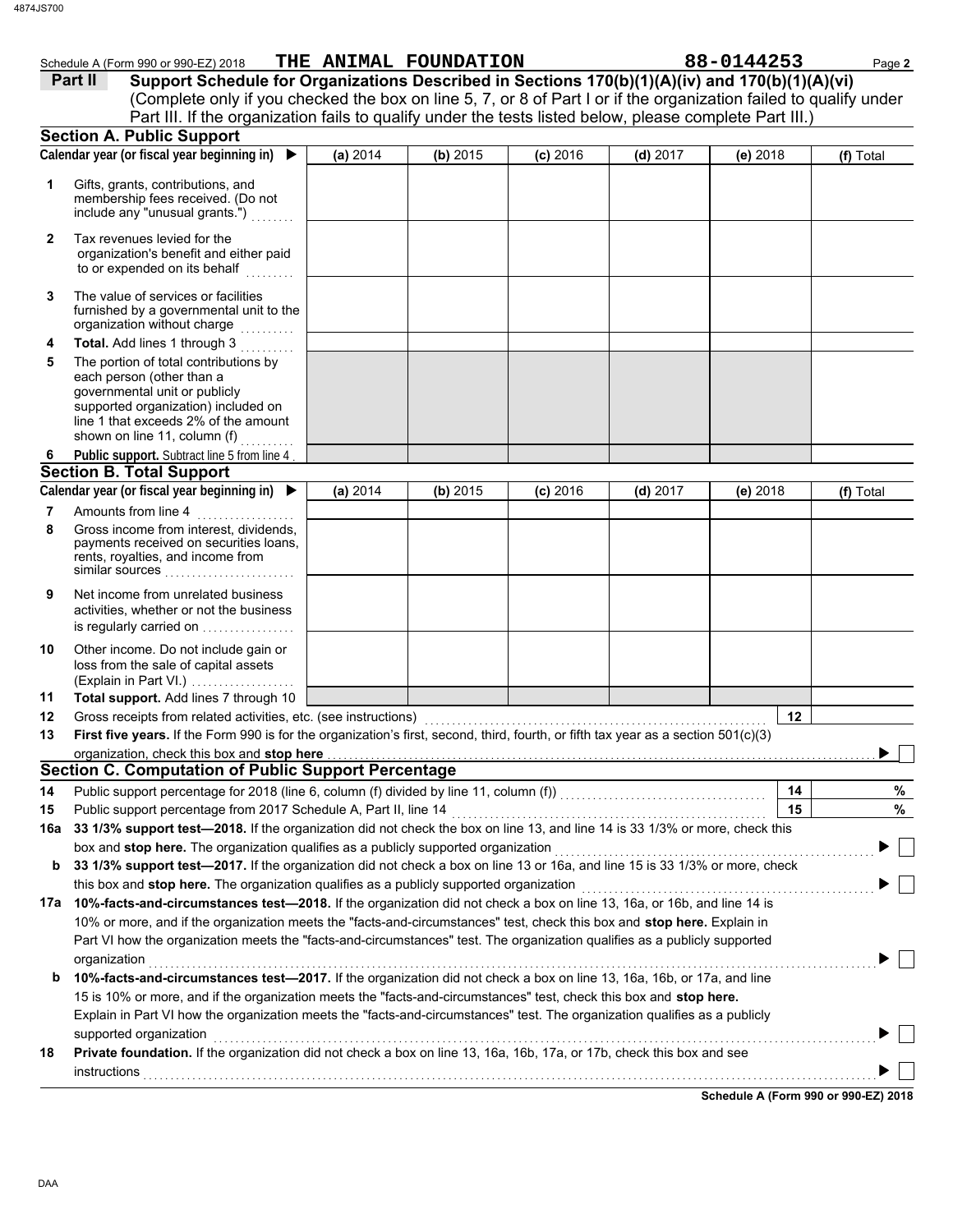## Schedule A (Form 990 or 990-EZ) 2018 Page **3 THE ANIMAL FOUNDATION 88-0144253**

**Part III** Support Schedule for Organizations Described in Section 509(a)(2)

(Complete only if you checked the box on line 10 of Part I or if the organization failed to qualify under Part II. If the organization fails to qualify under the tests listed below, please complete Part II.)

|              | <b>Section A. Public Support</b>                                                                                                                                                                                                                            |            |            |            |            |              |                                    |
|--------------|-------------------------------------------------------------------------------------------------------------------------------------------------------------------------------------------------------------------------------------------------------------|------------|------------|------------|------------|--------------|------------------------------------|
|              | Calendar year (or fiscal year beginning in)                                                                                                                                                                                                                 | (a) 2014   | (b) 2015   | $(c)$ 2016 | $(d)$ 2017 | $(e)$ 2018   | (f) Total                          |
| 1            | Gifts, grants, contributions, and membership                                                                                                                                                                                                                |            |            |            |            |              |                                    |
|              | fees received. (Do not include any "unusual grants.")                                                                                                                                                                                                       | 5,989,551  | 16,584,671 | 5,749,950  | 10,014,375 | 7,955,217    | 46,293,764                         |
| $\mathbf{2}$ | Gross receipts from admissions, merchandise<br>sold or services performed, or facilities<br>furnished in any activity that is related to the<br>organization's fax-exempt purpose                                                                           | 6,555,018  | 6,173,979  | 5,908,264  | 5,831,405  | 6,137,362    | 30,606,028                         |
| 3            | Gross receipts from activities that are not an<br>unrelated trade or business under section 513                                                                                                                                                             |            |            |            |            |              |                                    |
| 4            | Tax revenues levied for the<br>organization's benefit and either paid<br>to or expended on its behalf                                                                                                                                                       |            |            |            |            |              |                                    |
| 5            | The value of services or facilities<br>furnished by a governmental unit to the<br>organization without charge                                                                                                                                               | 290,843    | 323,417    | 258,564    | 371,922    | 379,709      | 1,624,455                          |
| 6            | Total. Add lines 1 through 5<br>a a a a a a a a                                                                                                                                                                                                             | 12,835,412 | 23,082,067 | 11,916,778 | 16,217,702 | 14,472,288   | 78,524,247                         |
|              | 7a Amounts included on lines 1, 2, and 3<br>received from disqualified persons                                                                                                                                                                              | 67,000     | 82,775     | 132,500    | 845,005    | 195,405      | 1,322,685                          |
| b            | Amounts included on lines 2 and 3<br>received from other than disqualified<br>persons that exceed the greater of \$5,000<br>or 1% of the amount on line 13 for the year                                                                                     | 3,507,999  | 3,418,708  | 3,739,863  | 3,591,239  | 4,311,003    | 18,568,812                         |
|              | c Add lines 7a and 7b                                                                                                                                                                                                                                       | 3,574,999  | 3,501,483  | 3,872,363  | 4,436,244  | 4,506,408    | 19,891,497                         |
| 8            | Public support. (Subtract line 7c from                                                                                                                                                                                                                      |            |            |            |            |              |                                    |
|              | line $6.$ )                                                                                                                                                                                                                                                 |            |            |            |            |              | 58,632,750                         |
|              | <b>Section B. Total Support</b><br>Calendar year (or fiscal year beginning in)                                                                                                                                                                              |            |            |            |            |              |                                    |
|              |                                                                                                                                                                                                                                                             | (a) 2014   | (b) 2015   | $(c)$ 2016 | $(d)$ 2017 | $(e)$ 2018   | (f) Total                          |
| 9            | Amounts from line 6<br><u>.</u><br>1980 - Paul Barbara, president                                                                                                                                                                                           | 12,835,412 | 23,082,067 | 11,916,778 | 16,217,702 | 14, 472, 288 | 78,524,247                         |
| 10a          | Gross income from interest, dividends,<br>payments received on securities loans, rents,<br>royalties, and income from similar sources                                                                                                                       | 299,533    | 284,088    | 186,856    | 309,006    |              | 1,079,483                          |
| b            | Unrelated business taxable income (less<br>section 511 taxes) from businesses<br>acquired after June 30, 1975                                                                                                                                               |            |            |            |            |              |                                    |
|              | c Add lines 10a and 10b                                                                                                                                                                                                                                     | 299,533    | 284,088    | 186,856    | 309,006    |              | 1,079,483                          |
| 11           | Net income from unrelated business<br>activities not included in line 10b, whether<br>or not the business is regularly carried on                                                                                                                           |            |            |            |            |              |                                    |
| 12           | Other income. Do not include gain or<br>loss from the sale of capital assets<br>(Explain in Part VI.)                                                                                                                                                       | 52,031     | 179,833    | 306,890    | 381,087    | 339,995      | 1,259,836                          |
| 13           | Total support. (Add lines 9, 10c, 11,                                                                                                                                                                                                                       |            |            |            |            |              |                                    |
|              | and $12.$ )                                                                                                                                                                                                                                                 | 13,186,976 | 23,545,988 | 12,410,524 | 16,907,795 | 14,812,283   | 80,863,566                         |
| 14           | First five years. If the Form 990 is for the organization's first, second, third, fourth, or fifth tax year as a section 501(c)(3)<br>organization, check this box and stop here                                                                            |            |            |            |            |              |                                    |
|              | <b>Section C. Computation of Public Support Percentage</b>                                                                                                                                                                                                  |            |            |            |            |              |                                    |
| 15           |                                                                                                                                                                                                                                                             |            |            |            |            | 15           | $72.51\%$                          |
| 16           |                                                                                                                                                                                                                                                             |            |            |            |            | 16           | 67.91%                             |
|              | <b>Section D. Computation of Investment Income Percentage</b>                                                                                                                                                                                               |            |            |            |            |              |                                    |
| 17           | Investment income percentage for 2018 (line 10c, column (f), divided by line 13, column (f)) [[[[[[[[[[[[[[[[                                                                                                                                               |            |            |            |            | 17           | $1\%$                              |
| 18           | Investment income percentage from 2017 Schedule A, Part III, line 17                                                                                                                                                                                        |            |            |            |            | 18           | $2\%$                              |
| 19a          | 33 1/3% support tests-2018. If the organization did not check the box on line 14, and line 15 is more than 33 1/3%, and line<br>17 is not more than 33 1/3%, check this box and stop here. The organization qualifies as a publicly supported organization. |            |            |            |            |              | $\blacktriangleright$ $\mathbf{X}$ |
| b            | 33 1/3% support tests-2017. If the organization did not check a box on line 14 or line 19a, and line 16 is more than 33 1/3%, and                                                                                                                           |            |            |            |            |              |                                    |
|              | line 18 is not more than 33 1/3%, check this box and stop here. The organization qualifies as a publicly supported organization                                                                                                                             |            |            |            |            |              |                                    |
| 20           |                                                                                                                                                                                                                                                             |            |            |            |            |              |                                    |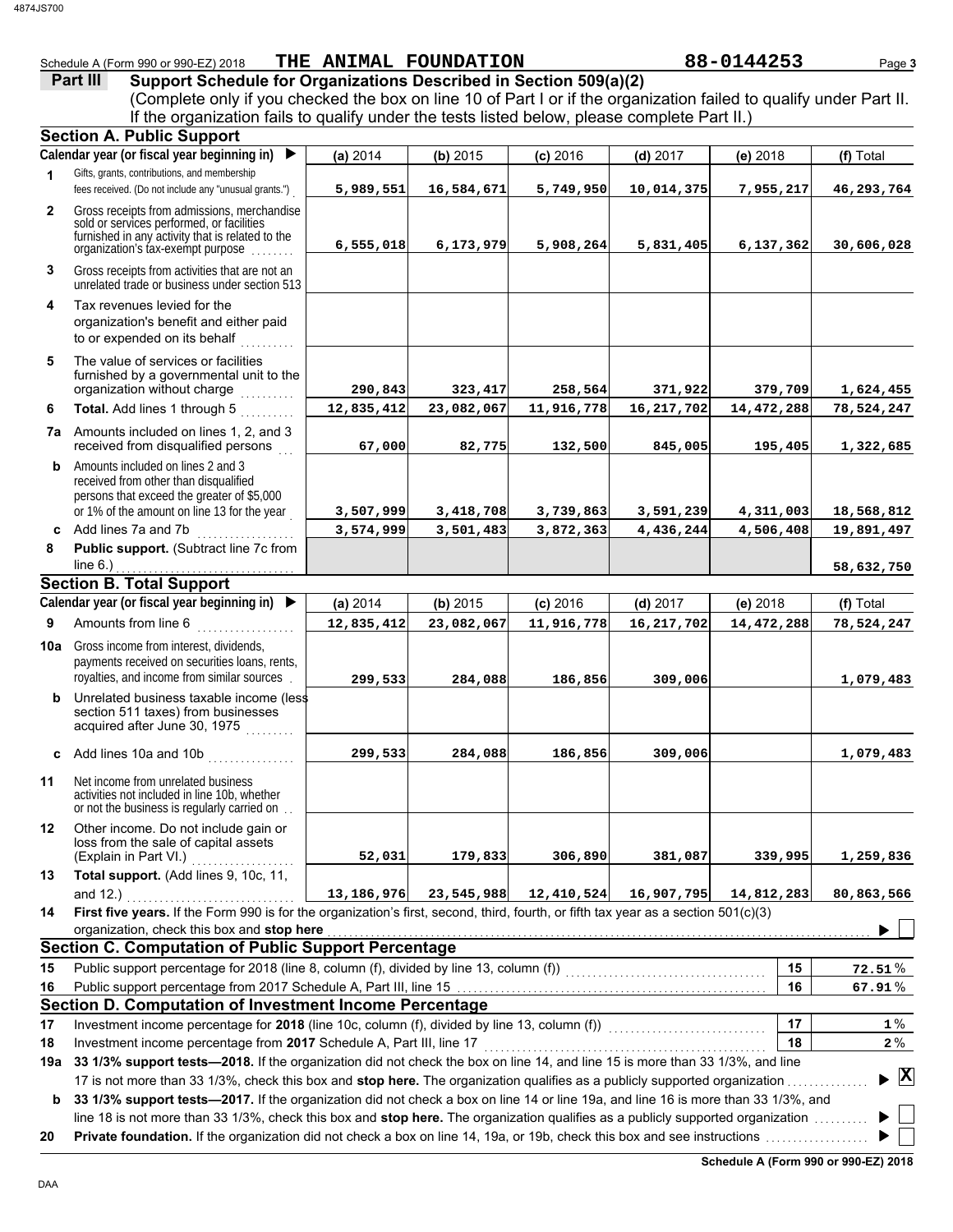| <b>Part IV</b> | THE ANIMAL FOUNDATION<br>Schedule A (Form 990 or 990-EZ) 2018<br><b>Supporting Organizations</b>                                                                                                                                   | 88-0144253      |            | Page 4 |
|----------------|------------------------------------------------------------------------------------------------------------------------------------------------------------------------------------------------------------------------------------|-----------------|------------|--------|
|                | (Complete only if you checked a box in line 12 on Part I. If you checked 12a of Part I, complete Sections A<br>and B. If you checked 12b of Part I, complete Sections A and C. If you checked 12c of Part I, complete              |                 |            |        |
|                | Sections A, D, and E. If you checked 12d of Part I, complete Sections A and D, and complete Part V.)                                                                                                                               |                 |            |        |
|                | <b>Section A. All Supporting Organizations</b>                                                                                                                                                                                     |                 |            |        |
|                |                                                                                                                                                                                                                                    |                 | <b>Yes</b> | No     |
| 1              | Are all of the organization's supported organizations listed by name in the organization's governing                                                                                                                               |                 |            |        |
|                | documents? If "No," describe in Part VI how the supported organizations are designated. If designated by                                                                                                                           |                 |            |        |
|                | class or purpose, describe the designation. If historic and continuing relationship, explain.                                                                                                                                      | 1               |            |        |
| 2              | Did the organization have any supported organization that does not have an IRS determination of status                                                                                                                             |                 |            |        |
|                | under section 509(a)(1) or (2)? If "Yes," explain in Part VI how the organization determined that the supported                                                                                                                    |                 |            |        |
|                | organization was described in section 509(a)(1) or (2).                                                                                                                                                                            | $\mathbf{2}$    |            |        |
| За             | Did the organization have a supported organization described in section $501(c)(4)$ , (5), or (6)? If "Yes," answer                                                                                                                |                 |            |        |
|                | $(b)$ and $(c)$ below.                                                                                                                                                                                                             | 3a              |            |        |
| b              | Did the organization confirm that each supported organization qualified under section 501(c)(4), (5), or (6) and<br>satisfied the public support tests under section 509(a)(2)? If "Yes," describe in Part VI when and how the     |                 |            |        |
|                | organization made the determination.                                                                                                                                                                                               | 3b              |            |        |
| c              | Did the organization ensure that all support to such organizations was used exclusively for section $170(c)(2)(B)$                                                                                                                 |                 |            |        |
|                | purposes? If "Yes," explain in Part VI what controls the organization put in place to ensure such use.                                                                                                                             | 3c              |            |        |
| 4a             | Was any supported organization not organized in the United States ("foreign supported organization")? If                                                                                                                           |                 |            |        |
|                | "Yes," and if you checked 12a or 12b in Part I, answer (b) and (c) below.                                                                                                                                                          | 4a              |            |        |
| b              | Did the organization have ultimate control and discretion in deciding whether to make grants to the foreign                                                                                                                        |                 |            |        |
|                | supported organization? If "Yes," describe in Part VI how the organization had such control and discretion                                                                                                                         |                 |            |        |
|                | despite being controlled or supervised by or in connection with its supported organizations.                                                                                                                                       | 4b              |            |        |
| c              | Did the organization support any foreign supported organization that does not have an IRS determination                                                                                                                            |                 |            |        |
|                | under sections 501(c)(3) and 509(a)(1) or (2)? If "Yes," explain in Part VI what controls the organization used                                                                                                                    |                 |            |        |
|                | to ensure that all support to the foreign supported organization was used exclusively for section $170(c)(2)(B)$                                                                                                                   |                 |            |        |
|                | purposes.                                                                                                                                                                                                                          | 4c              |            |        |
| 5a             | Did the organization add, substitute, or remove any supported organizations during the tax year? If "Yes,"                                                                                                                         |                 |            |        |
|                | answer (b) and (c) below (if applicable). Also, provide detail in Part VI, including (i) the names and EIN                                                                                                                         |                 |            |        |
|                | numbers of the supported organizations added, substituted, or removed; (ii) the reasons for each such action;<br>(iii) the authority under the organization's organizing document authorizing such action; and (iv) how the action |                 |            |        |
|                | was accomplished (such as by amendment to the organizing document).                                                                                                                                                                | 5a              |            |        |
| b              | Type I or Type II only. Was any added or substituted supported organization part of a class already                                                                                                                                |                 |            |        |
|                | designated in the organization's organizing document?                                                                                                                                                                              | 5b              |            |        |
| c              | Substitutions only. Was the substitution the result of an event beyond the organization's control?                                                                                                                                 | 5c              |            |        |
| 6              | Did the organization provide support (whether in the form of grants or the provision of services or facilities) to                                                                                                                 |                 |            |        |
|                | anyone other than (i) its supported organizations, (ii) individuals that are part of the charitable class benefited                                                                                                                |                 |            |        |
|                | by one or more of its supported organizations, or (iii) other supporting organizations that also support or                                                                                                                        |                 |            |        |
|                | benefit one or more of the filing organization's supported organizations? If "Yes," provide detail in Part VI.                                                                                                                     | 6               |            |        |
| 7              | Did the organization provide a grant, loan, compensation, or other similar payment to a substantial contributor                                                                                                                    |                 |            |        |
|                | (as defined in section 4958(c)(3)(C)), a family member of a substantial contributor, or a 35% controlled entity                                                                                                                    |                 |            |        |
|                | with regard to a substantial contributor? If "Yes," complete Part I of Schedule L (Form 990 or 990-EZ).                                                                                                                            | 7               |            |        |
| 8              | Did the organization make a loan to a disqualified person (as defined in section 4958) not described in line 7?                                                                                                                    |                 |            |        |
|                | If "Yes," complete Part I of Schedule L (Form 990 or 990-EZ).                                                                                                                                                                      | 8               |            |        |
| 9а             | Was the organization controlled directly or indirectly at any time during the tax year by one or more                                                                                                                              |                 |            |        |
|                | disqualified persons as defined in section 4946 (other than foundation managers and organizations described                                                                                                                        |                 |            |        |
|                | in section 509(a)(1) or (2))? If "Yes," provide detail in Part VI.                                                                                                                                                                 | 9a              |            |        |
| b              | Did one or more disqualified persons (as defined in line 9a) hold a controlling interest in any entity in which<br>the supporting organization had an interest? If "Yes," provide detail in Part VI.                               | 9b              |            |        |
| c              | Did a disqualified person (as defined in line 9a) have an ownership interest in, or derive any personal benefit                                                                                                                    |                 |            |        |
|                | from, assets in which the supporting organization also had an interest? If "Yes," provide detail in Part VI.                                                                                                                       | 9c              |            |        |
| 10a            | Was the organization subject to the excess business holdings rules of section 4943 because of section                                                                                                                              |                 |            |        |
|                | 4943(f) (regarding certain Type II supporting organizations, and all Type III non-functionally integrated                                                                                                                          |                 |            |        |
|                | supporting organizations)? If "Yes," answer 10b below.                                                                                                                                                                             | 10a             |            |        |
| b              | Did the organization have any excess business holdings in the tax year? (Use Schedule C, Form 4720, to                                                                                                                             |                 |            |        |
|                | determine whether the organization had excess business holdings.)                                                                                                                                                                  | 10 <sub>b</sub> |            |        |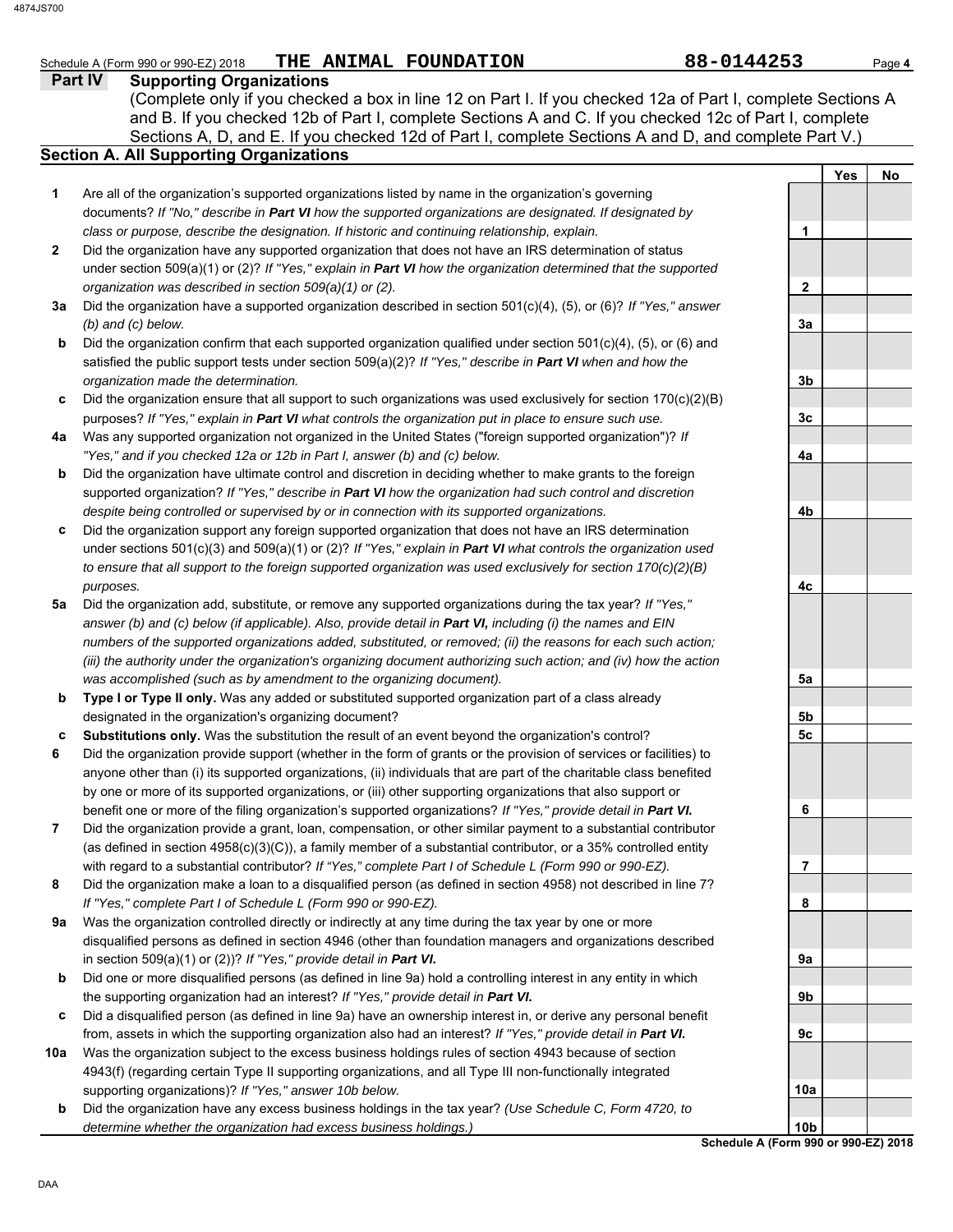|              | THE ANIMAL FOUNDATION<br>Schedule A (Form 990 or 990-EZ) 2018                                                                     | 88-0144253      |            | Page 5 |
|--------------|-----------------------------------------------------------------------------------------------------------------------------------|-----------------|------------|--------|
| Part IV      | <b>Supporting Organizations (continued)</b>                                                                                       |                 |            |        |
|              |                                                                                                                                   |                 | <b>Yes</b> | No     |
| 11           | Has the organization accepted a gift or contribution from any of the following persons?                                           |                 |            |        |
| а            | A person who directly or indirectly controls, either alone or together with persons described in (b) and (c)                      |                 |            |        |
|              | below, the governing body of a supported organization?                                                                            | 11a             |            |        |
| b            | A family member of a person described in (a) above?                                                                               | 11 <sub>b</sub> |            |        |
| C            | A 35% controlled entity of a person described in (a) or (b) above? If "Yes" to a, b, or c, provide detail in Part VI.             | 11c             |            |        |
|              | <b>Section B. Type I Supporting Organizations</b>                                                                                 |                 |            |        |
|              |                                                                                                                                   |                 | <b>Yes</b> | No     |
| 1            | Did the directors, trustees, or membership of one or more supported organizations have the power to                               |                 |            |        |
|              | regularly appoint or elect at least a majority of the organization's directors or trustees at all times during the                |                 |            |        |
|              | tax year? If "No," describe in Part VI how the supported organization(s) effectively operated, supervised, or                     |                 |            |        |
|              | controlled the organization's activities. If the organization had more than one supported organization,                           |                 |            |        |
|              | describe how the powers to appoint and/or remove directors or trustees were allocated among the supported                         |                 |            |        |
|              | organizations and what conditions or restrictions, if any, applied to such powers during the tax year.                            | 1               |            |        |
| $\mathbf{2}$ | Did the organization operate for the benefit of any supported organization other than the supported                               |                 |            |        |
|              | organization(s) that operated, supervised, or controlled the supporting organization? If "Yes," explain in Part                   |                 |            |        |
|              | VI how providing such benefit carried out the purposes of the supported organization(s) that operated,                            |                 |            |        |
|              | supervised, or controlled the supporting organization.                                                                            | $\mathbf{2}$    |            |        |
|              | <b>Section C. Type II Supporting Organizations</b>                                                                                |                 |            |        |
|              |                                                                                                                                   |                 | <b>Yes</b> | No     |
| 1            | Were a majority of the organization's directors or trustees during the tax year also a majority of the directors                  |                 |            |        |
|              | or trustees of each of the organization's supported organization(s)? If "No," describe in Part VI how control                     |                 |            |        |
|              | or management of the supporting organization was vested in the same persons that controlled or managed                            |                 |            |        |
|              | the supported organization(s).                                                                                                    | 1               |            |        |
|              | <b>Section D. All Type III Supporting Organizations</b>                                                                           |                 |            |        |
|              |                                                                                                                                   |                 | <b>Yes</b> | No     |
| 1            | Did the organization provide to each of its supported organizations, by the last day of the fifth month of the                    |                 |            |        |
|              | organization's tax year, (i) a written notice describing the type and amount of support provided during the prior tax             |                 |            |        |
|              | year, (ii) a copy of the Form 990 that was most recently filed as of the date of notification, and (iii) copies of the            |                 |            |        |
|              | organization's governing documents in effect on the date of notification, to the extent not previously provided?                  | 1               |            |        |
| 2            | Were any of the organization's officers, directors, or trustees either (i) appointed or elected by the supported                  |                 |            |        |
|              | organization(s) or (ii) serving on the governing body of a supported organization? If "No," explain in Part VI how                |                 |            |        |
|              | the organization maintained a close and continuous working relationship with the supported organization(s).                       | 2               |            |        |
| 3            | By reason of the relationship described in (2), did the organization's supported organizations have a                             |                 |            |        |
|              | significant voice in the organization's investment policies and in directing the use of the organization's                        |                 |            |        |
|              | income or assets at all times during the tax year? If "Yes," describe in Part VI the role the organization's                      |                 |            |        |
|              | supported organizations played in this regard.                                                                                    | 3               |            |        |
|              | Section E. Type III Functionally-Integrated Supporting Organizations                                                              |                 |            |        |
| 1            | Check the box next to the method that the organization used to satisfy the Integral Part Test during the year (see instructions). |                 |            |        |
| а            | The organization satisfied the Activities Test. Complete line 2 below.                                                            |                 |            |        |
| b            | The organization is the parent of each of its supported organizations. Complete line 3 below.                                     |                 |            |        |
| c            | The organization supported a governmental entity. Describe in Part VI how you supported a government entity (see instructions).   |                 |            |        |
| $\mathbf{2}$ | Activities Test. Answer (a) and (b) below.                                                                                        |                 | Yes        | No     |
| а            | Did substantially all of the organization's activities during the tax year directly further the exempt purposes of                |                 |            |        |
|              | the supported organization(s) to which the organization was responsive? If "Yes," then in Part VI identify                        |                 |            |        |
|              | those supported organizations and explain how these activities directly furthered their exempt purposes,                          |                 |            |        |

**b** Did the activities described in (a) constitute activities that, but for the organization's involvement, one or more *that these activities constituted substantially all of its activities.* of the organization's supported organization(s) would have been engaged in? *If "Yes," explain in Part VI the reasons for the organization's position that its supported organization(s) would have engaged in these activities but for the organization's involvement.*

*how the organization was responsive to those supported organizations, and how the organization determined* 

- **3** Parent of Supported Organizations. *Answer (a) and (b) below.*
- **a** Did the organization have the power to regularly appoint or elect a majority of the officers, directors, or trustees of each of the supported organizations? *Provide details in Part VI.*
- **b** Did the organization exercise a substantial degree of direction over the policies, programs, and activities of each of its supported organizations? *If "Yes," describe in Part VI the role played by the organization in this regard.*

DAA **Schedule A (Form 990 or 990-EZ) 2018 3b**

**2a**

**2b**

**3a**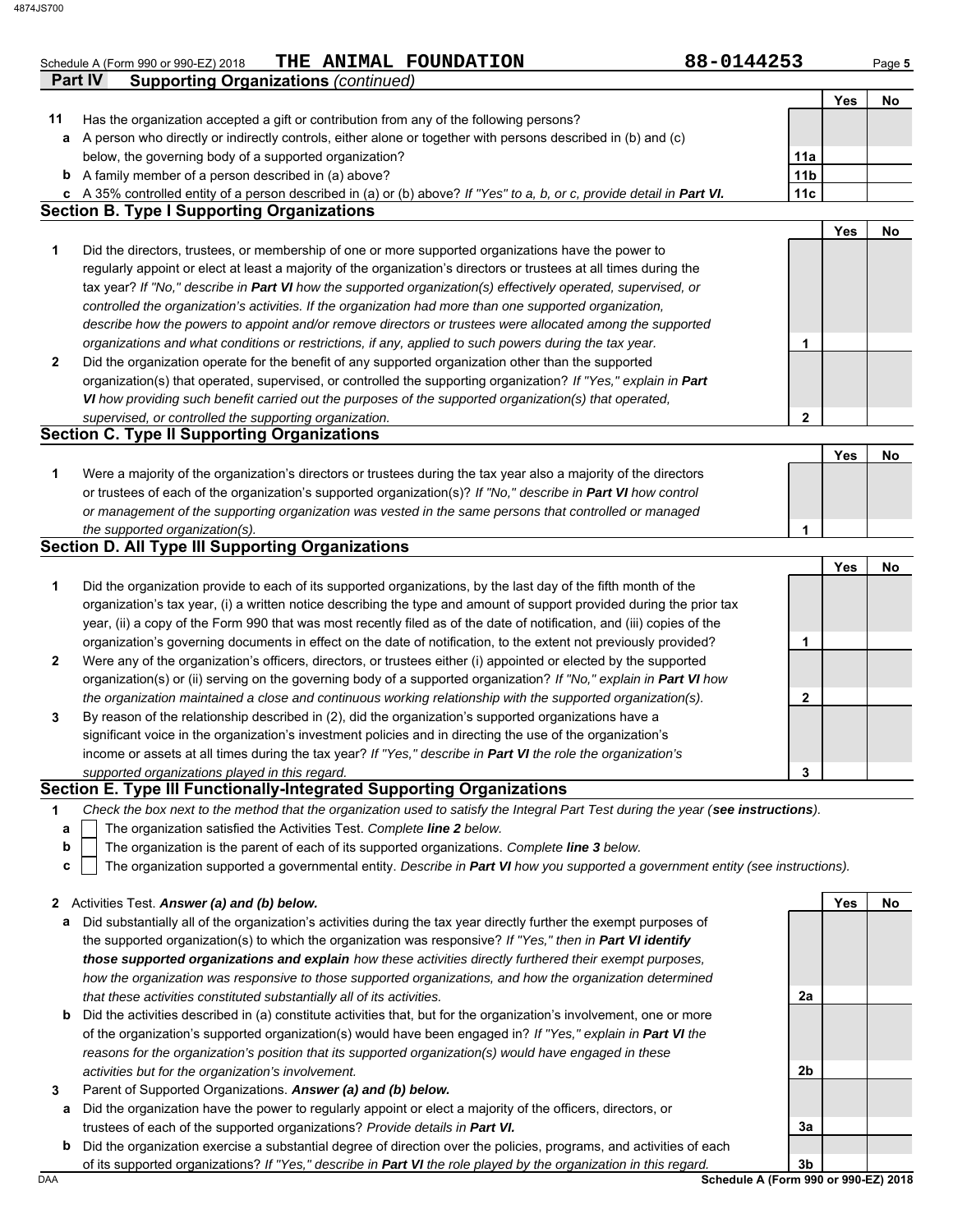| S700                                                                                                                                   |             |                |                                |
|----------------------------------------------------------------------------------------------------------------------------------------|-------------|----------------|--------------------------------|
| THE ANIMAL FOUNDATION<br>Schedule A (Form 990 or 990-EZ) 2018                                                                          |             | 88-0144253     | Page 6                         |
| <b>Part V</b><br>Type III Non-Functionally Integrated 509(a)(3) Supporting Organizations                                               |             |                |                                |
| Check here if the organization satisfied the Integral Part Test as a qualifying trust on Nov. 20, 1970 (explain in Part VI). See<br>1. |             |                |                                |
| instructions. All other Type III non-functionally integrated supporting organizations must complete Sections A through E.              |             |                |                                |
| <b>Section A - Adjusted Net Income</b>                                                                                                 |             | (A) Prior Year | (B) Current Year<br>(optional) |
| Net short-term capital gain                                                                                                            | 1           |                |                                |
| Recoveries of prior-year distributions                                                                                                 | $\mathbf 2$ |                |                                |
| Other gross income (see instructions)<br>3                                                                                             | 3           |                |                                |
| Add lines 1 through 3.<br>4                                                                                                            | 4           |                |                                |
| Depreciation and depletion<br>5                                                                                                        | 5           |                |                                |
| Portion of operating expenses paid or incurred for production or<br>6                                                                  |             |                |                                |
| collection of gross income or for management, conservation, or                                                                         |             |                |                                |
| maintenance of property held for production of income (see instructions)                                                               | 6           |                |                                |
| Other expenses (see instructions)                                                                                                      | 7           |                |                                |
| Adjusted Net Income (subtract lines 5, 6, and 7 from line 4)<br>8                                                                      | 8           |                |                                |
| <b>Section B - Minimum Asset Amount</b>                                                                                                |             | (A) Prior Year | (B) Current Year<br>(          |

#### **1** Aggregate fair market value of all non-exempt-use assets (see instructions for short tax year or assets held for part of year): **a** Average monthly value of securities **b** Average monthly cash balances **c** Fair market value of other non-exempt-use assets **d Total** (add lines 1a, 1b, and 1c) **e Discount** claimed for blockage or other factors (explain in detail in **Part VI**): **8 Minimum Asset Amount** (add line 7 to line 6) **7 6** Multiply line 5 by .035. **5** Net value of non-exempt-use assets (subtract line 4 from line 3) **4 3 2** Acquisition indebtedness applicable to non-exempt-use assets Subtract line 2 from line 1d. Cash deemed held for exempt use. Enter 1-1/2% of line 3 (for greater amount, see instructions). Recoveries of prior-year distributions **Section C - Distributable Amount 6 5** Income tax imposed in prior year **4** Enter greater of line 2 or line 3. **3 2** Enter 85% of line 1. **1** Adjusted net income for prior year (from Section A, line 8, Column A) Minimum asset amount for prior year (from Section B, line 8, Column A) **Distributable Amount.** Subtract line 5 from line 4, unless subject to emergency temporary reduction (see instructions). (optional) ent Year **1a 1b 1c 1d 2 3 4 5 6 7 8 3 2 1 6 5 4** Current Year

**7** instructions). Check here if the current year is the organization's first as a non-functionally integrated Type III supporting organization (see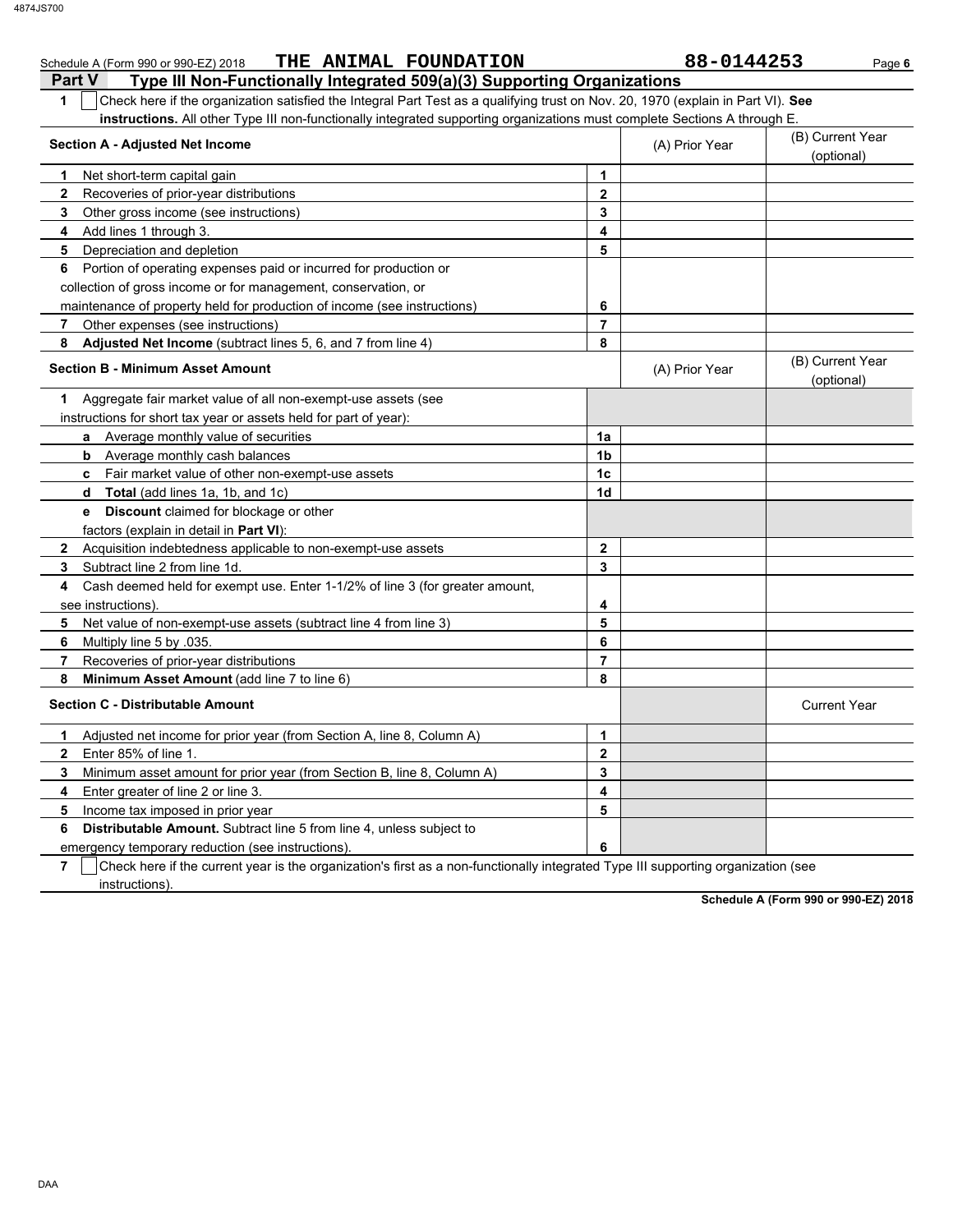| THE ANIMAL FOUNDATION<br>Schedule A (Form 990 or 990-EZ) 2018                                        | 88-0144253 | Page 7              |
|------------------------------------------------------------------------------------------------------|------------|---------------------|
| <b>Part V</b><br>Type III Non-Functionally Integrated 509(a)(3) Supporting Organizations (continued) |            |                     |
| <b>Section D - Distributions</b>                                                                     |            | <b>Current Year</b> |
| Amounts paid to supported organizations to accomplish exempt purposes                                |            |                     |
| Amounts paid to perform activity that directly furthers exempt purposes of supported                 |            |                     |
| organizations, in excess of income from activity                                                     |            |                     |
| Administrative expenses paid to accomplish exempt purposes of supported organizations                |            |                     |

# Distributions to attentive supported organizations to which the organization is responsive

Amounts paid to acquire exempt-use assets

Qualified set-aside amounts (prior IRS approval required) Other distributions (describe in **Part VI**). See instructions. **Total annual distributions.** Add lines 1 through 6.

|              | (provide details in Part VI). See instructions.                                                                             |                                    |                                               |                                                         |
|--------------|-----------------------------------------------------------------------------------------------------------------------------|------------------------------------|-----------------------------------------------|---------------------------------------------------------|
| 9            | Distributable amount for 2018 from Section C, line 6                                                                        |                                    |                                               |                                                         |
| 10           | Line 8 amount divided by line 9 amount                                                                                      |                                    |                                               |                                                         |
|              | <b>Section E - Distribution Allocations (see instructions)</b>                                                              | (i)<br><b>Excess Distributions</b> | (ii)<br><b>Underdistributions</b><br>Pre-2018 | (iii)<br><b>Distributable</b><br><b>Amount for 2018</b> |
| 1            | Distributable amount for 2018 from Section C, line 6                                                                        |                                    |                                               |                                                         |
| $\mathbf{2}$ | Underdistributions, if any, for years prior to 2018<br>(reasonable cause required-explain in Part VI). See<br>instructions. |                                    |                                               |                                                         |
| 3            | Excess distributions carryover, if any, to 2018                                                                             |                                    |                                               |                                                         |
|              | <b>a</b> From 2013                                                                                                          |                                    |                                               |                                                         |
|              | $b$ From 2014                                                                                                               |                                    |                                               |                                                         |
|              | c From 2015                                                                                                                 |                                    |                                               |                                                         |
|              | <b>d</b> From 2016                                                                                                          |                                    |                                               |                                                         |
|              | e From 2017                                                                                                                 |                                    |                                               |                                                         |
|              | f Total of lines 3a through e                                                                                               |                                    |                                               |                                                         |
|              | g Applied to underdistributions of prior years                                                                              |                                    |                                               |                                                         |
|              | h Applied to 2018 distributable amount                                                                                      |                                    |                                               |                                                         |
|              | <i>i</i> Carryover from 2013 not applied (see instructions)                                                                 |                                    |                                               |                                                         |
|              | Remainder. Subtract lines 3g, 3h, and 3i from 3f.                                                                           |                                    |                                               |                                                         |
| 4            | Distributions for 2018 from                                                                                                 |                                    |                                               |                                                         |
|              | Section D, line 7:<br>\$                                                                                                    |                                    |                                               |                                                         |
|              | a Applied to underdistributions of prior years                                                                              |                                    |                                               |                                                         |
|              | <b>b</b> Applied to 2018 distributable amount                                                                               |                                    |                                               |                                                         |
|              | c Remainder. Subtract lines 4a and 4b from 4.                                                                               |                                    |                                               |                                                         |
| 5            | Remaining underdistributions for years prior to 2018, if<br>any. Subtract lines 3g and 4a from line 2. For result           |                                    |                                               |                                                         |
|              | greater than zero, explain in Part VI. See instructions.                                                                    |                                    |                                               |                                                         |
| 6            | Remaining underdistributions for 2018. Subtract lines 3h                                                                    |                                    |                                               |                                                         |
|              | and 4b from line 1. For result greater than zero, explain in                                                                |                                    |                                               |                                                         |
|              | <b>Part VI.</b> See instructions.                                                                                           |                                    |                                               |                                                         |
| 7            | Excess distributions carryover to 2019. Add lines 3j                                                                        |                                    |                                               |                                                         |
|              | and 4c.                                                                                                                     |                                    |                                               |                                                         |
| 8            | Breakdown of line 7:                                                                                                        |                                    |                                               |                                                         |
|              | a Excess from 2014<br>. . <b>. <u>.</u></b>                                                                                 |                                    |                                               |                                                         |
|              | <b>b</b> Excess from 2015                                                                                                   |                                    |                                               |                                                         |
|              | c Excess from 2016                                                                                                          |                                    |                                               |                                                         |
|              | d Excess from 2017                                                                                                          |                                    |                                               |                                                         |
|              | e Excess from 2018                                                                                                          |                                    |                                               |                                                         |
|              |                                                                                                                             |                                    |                                               | <b>Cohodule A (Form 000 or 000 EZ) 20</b>               |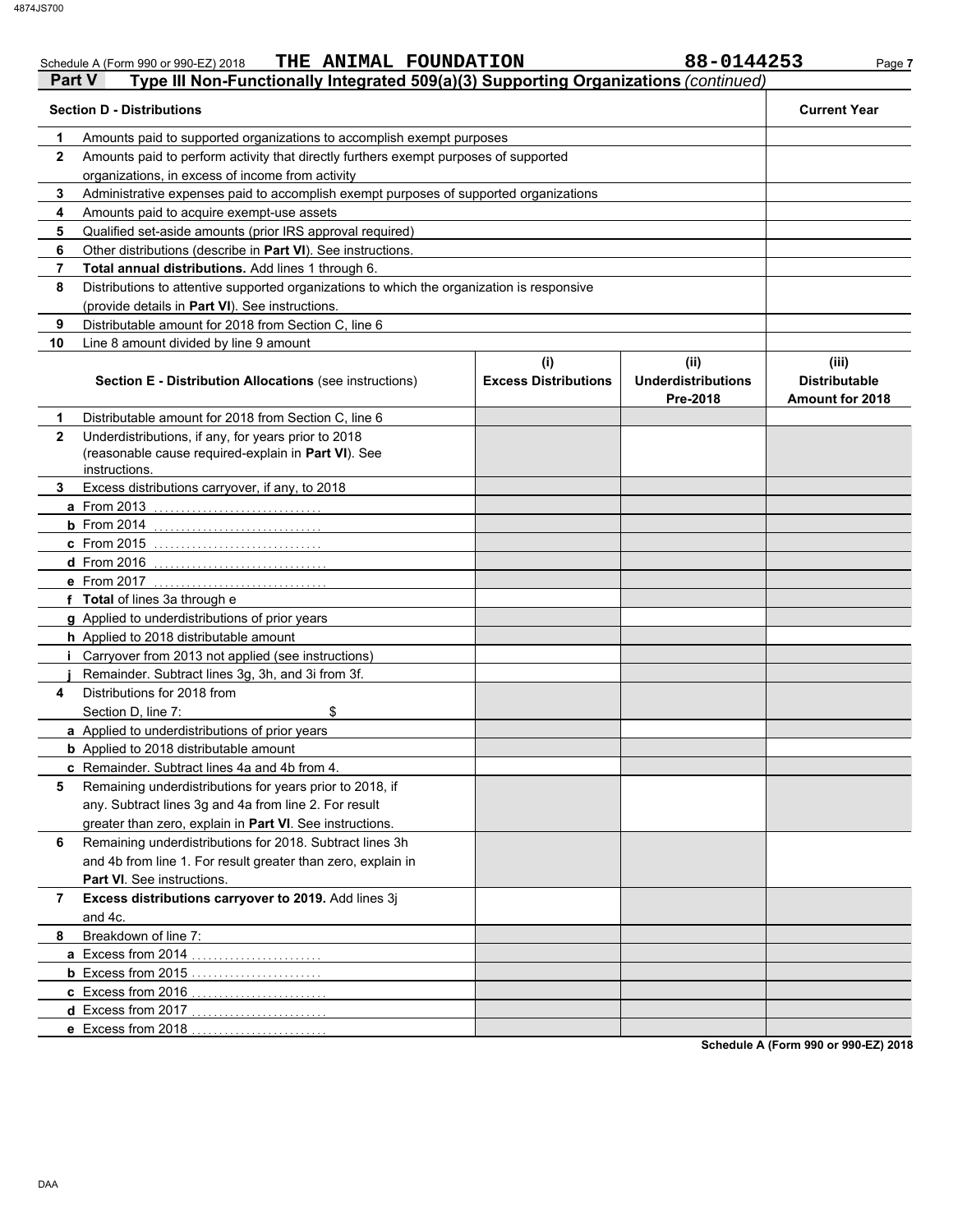| THE ANIMAL FOUNDATION<br>Schedule A (Form 990 or 990-EZ) 2018                                                                                                                                                                                                                                                                                                                                                                                                                                                                                                                                                 | 88-0144253<br>Page 8 |
|---------------------------------------------------------------------------------------------------------------------------------------------------------------------------------------------------------------------------------------------------------------------------------------------------------------------------------------------------------------------------------------------------------------------------------------------------------------------------------------------------------------------------------------------------------------------------------------------------------------|----------------------|
| Supplemental Information. Provide the explanations required by Part II, line 10; Part II, line 17a or 17b; Part<br><b>Part VI</b><br>III, line 12; Part IV, Section A, lines 1, 2, 3b, 3c, 4b, 4c, 5a, 6, 9a, 9b, 9c, 11a, 11b, and 11c; Part IV, Section<br>B, lines 1 and 2; Part IV, Section C, line 1; Part IV, Section D, lines 2 and 3; Part IV, Section E, lines 1c, 2a, 2b,<br>3a, and 3b; Part V, line 1; Part V, Section B, line 1e; Part V, Section D, lines 5, 6, and 8; and Part V, Section E,<br>lines 2, 5, and 6. Also complete this part for any additional information. (See instructions.) |                      |
| PART III, LINE 12 - OTHER INCOME DETAIL                                                                                                                                                                                                                                                                                                                                                                                                                                                                                                                                                                       |                      |
| 1,259,836<br>\$                                                                                                                                                                                                                                                                                                                                                                                                                                                                                                                                                                                               |                      |
|                                                                                                                                                                                                                                                                                                                                                                                                                                                                                                                                                                                                               |                      |
|                                                                                                                                                                                                                                                                                                                                                                                                                                                                                                                                                                                                               |                      |
|                                                                                                                                                                                                                                                                                                                                                                                                                                                                                                                                                                                                               |                      |
|                                                                                                                                                                                                                                                                                                                                                                                                                                                                                                                                                                                                               |                      |
|                                                                                                                                                                                                                                                                                                                                                                                                                                                                                                                                                                                                               |                      |
|                                                                                                                                                                                                                                                                                                                                                                                                                                                                                                                                                                                                               |                      |
|                                                                                                                                                                                                                                                                                                                                                                                                                                                                                                                                                                                                               |                      |
|                                                                                                                                                                                                                                                                                                                                                                                                                                                                                                                                                                                                               |                      |
|                                                                                                                                                                                                                                                                                                                                                                                                                                                                                                                                                                                                               |                      |
|                                                                                                                                                                                                                                                                                                                                                                                                                                                                                                                                                                                                               |                      |
|                                                                                                                                                                                                                                                                                                                                                                                                                                                                                                                                                                                                               |                      |
|                                                                                                                                                                                                                                                                                                                                                                                                                                                                                                                                                                                                               |                      |
|                                                                                                                                                                                                                                                                                                                                                                                                                                                                                                                                                                                                               |                      |
|                                                                                                                                                                                                                                                                                                                                                                                                                                                                                                                                                                                                               |                      |
|                                                                                                                                                                                                                                                                                                                                                                                                                                                                                                                                                                                                               |                      |
|                                                                                                                                                                                                                                                                                                                                                                                                                                                                                                                                                                                                               |                      |
|                                                                                                                                                                                                                                                                                                                                                                                                                                                                                                                                                                                                               |                      |
|                                                                                                                                                                                                                                                                                                                                                                                                                                                                                                                                                                                                               |                      |
|                                                                                                                                                                                                                                                                                                                                                                                                                                                                                                                                                                                                               |                      |
|                                                                                                                                                                                                                                                                                                                                                                                                                                                                                                                                                                                                               |                      |
|                                                                                                                                                                                                                                                                                                                                                                                                                                                                                                                                                                                                               |                      |
|                                                                                                                                                                                                                                                                                                                                                                                                                                                                                                                                                                                                               |                      |
|                                                                                                                                                                                                                                                                                                                                                                                                                                                                                                                                                                                                               |                      |
|                                                                                                                                                                                                                                                                                                                                                                                                                                                                                                                                                                                                               |                      |
|                                                                                                                                                                                                                                                                                                                                                                                                                                                                                                                                                                                                               |                      |
|                                                                                                                                                                                                                                                                                                                                                                                                                                                                                                                                                                                                               |                      |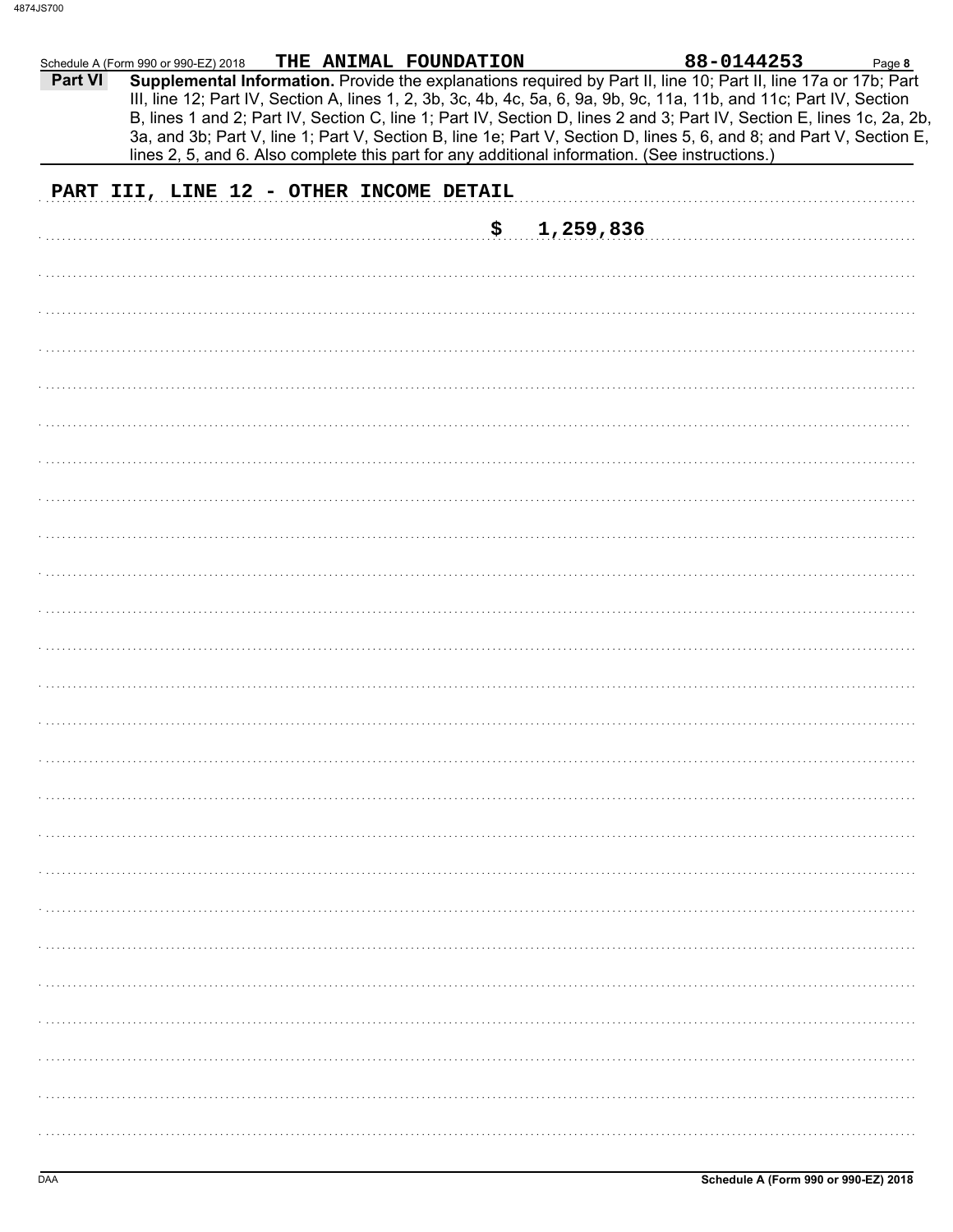Department of the Treasury Internal Revenue Service

## **SCHEDULE D Supplemental Financial Statements**

 **Attach to Form 990. (Form 990) Part IV, line 6, 7, 8, 9, 10, 11a, 11b, 11c, 11d, 11e, 11f, 12a, or 12b. Complete if the organization answered "Yes" on Form 990,**

▶ Go to www.irs.gov/Form990 for instructions and the latest information.

|              | Name of the organization                                                                                                                  |                                                    | <b>Employer identification number</b> |
|--------------|-------------------------------------------------------------------------------------------------------------------------------------------|----------------------------------------------------|---------------------------------------|
|              | THE ANIMAL FOUNDATION                                                                                                                     |                                                    | 88-0144253                            |
|              | Organizations Maintaining Donor Advised Funds or Other Similar Funds or Accounts.<br>Part I                                               |                                                    |                                       |
|              | Complete if the organization answered "Yes" on Form 990, Part IV, line 6.                                                                 |                                                    |                                       |
|              |                                                                                                                                           | (a) Donor advised funds                            | (b) Funds and other accounts          |
| 1            | Total number at end of year                                                                                                               |                                                    |                                       |
| 2            |                                                                                                                                           |                                                    |                                       |
| 3            |                                                                                                                                           |                                                    |                                       |
|              | Aggregate value at end of year                                                                                                            |                                                    |                                       |
| 5            | Did the organization inform all donors and donor advisors in writing that the assets held in donor advised                                |                                                    |                                       |
|              | funds are the organization's property, subject to the organization's exclusive legal control?                                             |                                                    | <b>Yes</b><br>No                      |
| 6            | Did the organization inform all grantees, donors, and donor advisors in writing that grant funds can be used                              |                                                    |                                       |
|              | only for charitable purposes and not for the benefit of the donor or donor advisor, or for any other purpose                              |                                                    |                                       |
|              | conferring impermissible private benefit?<br><b>Conservation Easements.</b><br>Part II                                                    |                                                    | <b>Yes</b><br><b>No</b>               |
|              | Complete if the organization answered "Yes" on Form 990, Part IV, line 7.                                                                 |                                                    |                                       |
| 1            | Purpose(s) of conservation easements held by the organization (check all that apply).                                                     |                                                    |                                       |
|              | Preservation of land for public use (e.g., recreation or education)                                                                       | Preservation of a historically important land area |                                       |
|              | Protection of natural habitat                                                                                                             | Preservation of a certified historic structure     |                                       |
|              | Preservation of open space                                                                                                                |                                                    |                                       |
| 2            | Complete lines 2a through 2d if the organization held a qualified conservation contribution in the form of a conservation                 |                                                    |                                       |
|              | easement on the last day of the tax year.                                                                                                 |                                                    | Held at the End of the Tax Year       |
| а            | Total number of conservation easements                                                                                                    |                                                    | 2a                                    |
|              |                                                                                                                                           |                                                    | 2 <sub>b</sub>                        |
|              | Number of conservation easements on a certified historic structure included in (a) [11] Number of conservation                            |                                                    | 2c                                    |
|              | Number of conservation easements included in (c) acquired after 7/25/06, and not on a                                                     |                                                    |                                       |
|              | historic structure listed in the National Register                                                                                        |                                                    | 2d                                    |
| 3            | Number of conservation easements modified, transferred, released, extinguished, or terminated by the organization during the              |                                                    |                                       |
|              | tax year $\blacktriangleright$                                                                                                            |                                                    |                                       |
|              | Number of states where property subject to conservation easement is located ▶                                                             |                                                    |                                       |
| 5            | Does the organization have a written policy regarding the periodic monitoring, inspection, handling of                                    |                                                    |                                       |
|              | violations, and enforcement of the conservation easements it holds?                                                                       |                                                    | Yes<br>No                             |
| 6            | Staff and volunteer hours devoted to monitoring, inspecting, handling of violations, and enforcing conservation easements during the year |                                                    |                                       |
| 7.           | Amount of expenses incurred in monitoring, inspecting, handling of violations, and enforcing conservation easements during the year       |                                                    |                                       |
|              | ▶ \$                                                                                                                                      |                                                    |                                       |
|              | Does each conservation easement reported on line 2(d) above satisfy the requirements of section 170(h)(4)(B)(i)                           |                                                    |                                       |
|              | and section $170(h)(4)(B)(ii)$ ?                                                                                                          |                                                    | Yes<br>No                             |
| 9            | In Part XIII, describe how the organization reports conservation easements in its revenue and expense statement, and                      |                                                    |                                       |
|              | balance sheet, and include, if applicable, the text of the footnote to the organization's financial statements that describes the         |                                                    |                                       |
|              | organization's accounting for conservation easements.                                                                                     |                                                    |                                       |
|              | Organizations Maintaining Collections of Art, Historical Treasures, or Other Similar Assets.<br>Part III                                  |                                                    |                                       |
|              | Complete if the organization answered "Yes" on Form 990, Part IV, line 8.                                                                 |                                                    |                                       |
|              | 1a If the organization elected, as permitted under SFAS 116 (ASC 958), not to report in its revenue statement and balance sheet           |                                                    |                                       |
|              | works of art, historical treasures, or other similar assets held for public exhibition, education, or research in furtherance of          |                                                    |                                       |
|              | public service, provide, in Part XIII, the text of the footnote to its financial statements that describes these items.                   |                                                    |                                       |
|              | <b>b</b> If the organization elected, as permitted under SFAS 116 (ASC 958), to report in its revenue statement and balance sheet         |                                                    |                                       |
|              | works of art, historical treasures, or other similar assets held for public exhibition, education, or research in furtherance of          |                                                    |                                       |
|              | public service, provide the following amounts relating to these items:                                                                    |                                                    |                                       |
|              |                                                                                                                                           |                                                    |                                       |
|              | (ii) Assets included in Form 990, Part X                                                                                                  |                                                    |                                       |
| $\mathbf{2}$ | If the organization received or held works of art, historical treasures, or other similar assets for financial gain, provide the          |                                                    |                                       |
|              | following amounts required to be reported under SFAS 116 (ASC 958) relating to these items:                                               |                                                    |                                       |
|              | Revenue included on Form 990, Part VIII, line 1                                                                                           |                                                    |                                       |
|              |                                                                                                                                           |                                                    | - \$                                  |

| Schedule D (Form 990) 2018 |  |  |
|----------------------------|--|--|

**2018**

**Open to Public Inspection**

OMB No. 1545-0047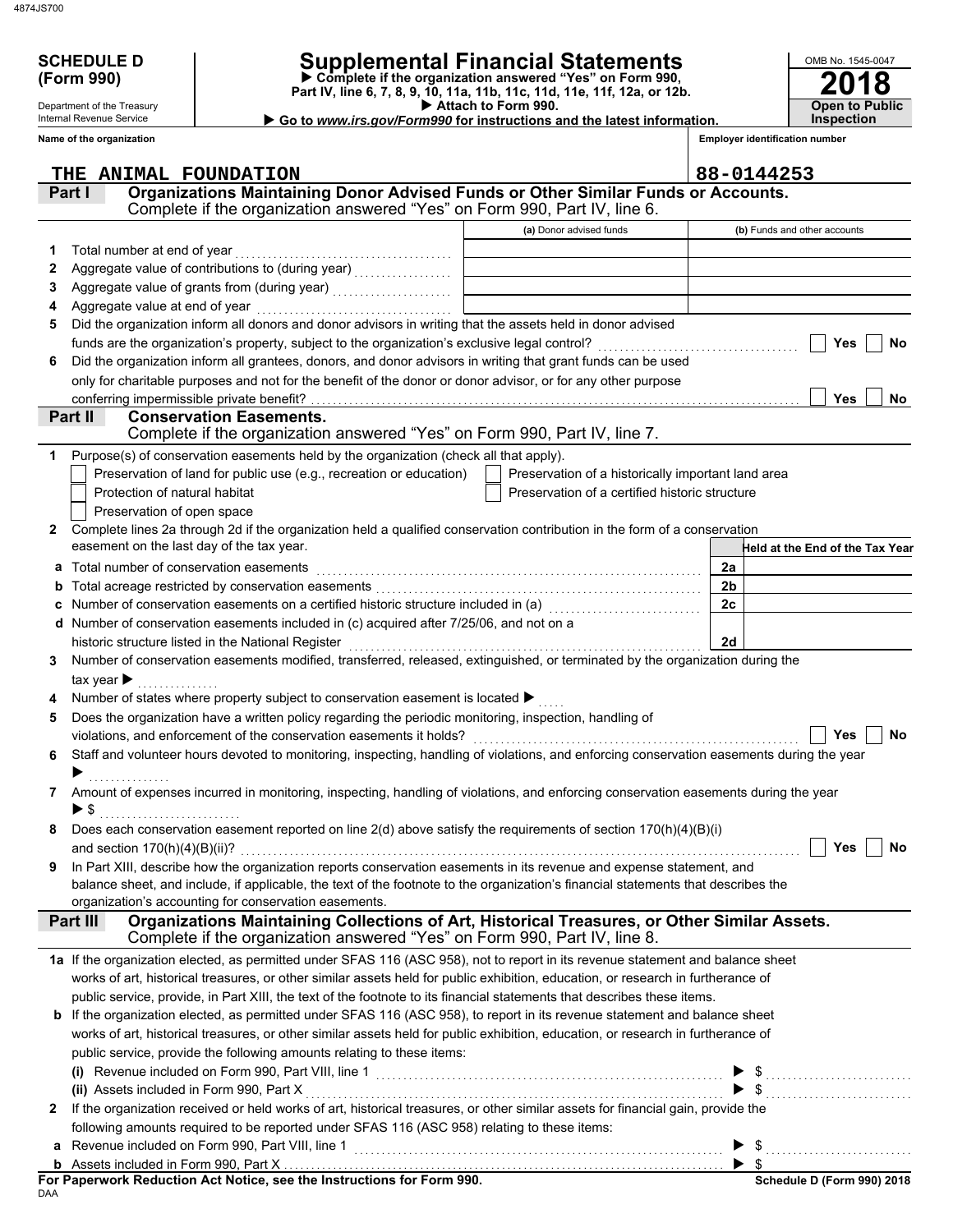| Organizations Maintaining Collections of Art, Historical Treasures, or Other Similar Assets (continued)<br><b>Part III</b><br>Using the organization's acquisition, accession, and other records, check any of the following that are a significant use of its<br>3<br>collection items (check all that apply):<br>Public exhibition<br>Loan or exchange programs<br>a<br>Scholarly research<br>b<br>е<br>Preservation for future generations<br>c<br>Provide a description of the organization's collections and explain how they further the organization's exempt purpose in Part<br>4<br>XIII.<br>5<br>During the year, did the organization solicit or receive donations of art, historical treasures, or other similar<br>assets to be sold to raise funds rather than to be maintained as part of the organization's collection?<br><b>Yes</b><br>No<br>Part IV<br><b>Escrow and Custodial Arrangements.</b><br>Complete if the organization answered "Yes" on Form 990, Part IV, line 9, or reported an amount on Form<br>990, Part X, line 21.<br>1a Is the organization an agent, trustee, custodian or other intermediary for contributions or other assets not<br>included on Form 990, Part X?<br><b>Yes</b><br>No<br>b If "Yes," explain the arrangement in Part XIII and complete the following table:<br>Amount<br>c Beginning balance<br>1c<br>d Additions during the year contact the set of the set of the set of the set of the set of the set of the set of the set of the set of the set of the set of the set of the set of the set of the set of the set of the set of<br>1d<br>1е<br>1f<br>f Ending balance encouragement and the contract of the contract of the contract of the contract of the contract of the contract of the contract of the contract of the contract of the contract of the contract of the contrac<br>2a Did the organization include an amount on Form 990, Part X, line 21, for escrow or custodial account liability?<br><b>Yes</b><br>No<br><b>b</b> If "Yes," explain the arrangement in Part XIII. Check here if the explanation has been provided on Part XIII<br><b>Endowment Funds.</b><br><b>Part V</b><br>Complete if the organization answered "Yes" on Form 990, Part IV, line 10.<br>(a) Current year<br>(c) Two years back<br>(d) Three years back<br>(e) Four years back<br>(b) Prior year<br>4,420,408<br>4,157,257<br>3,944,767<br>4,519,490<br>4,194,816<br>1a Beginning of year balance<br>$\overline{-219,660}$<br>302, 338<br>217,332<br>387,356<br><b>b</b> Contributions <b>contributions</b><br>c Net investment earnings, gains, and<br>109,547<br>$-30,086$<br>105,312<br>99,024<br>d Grants or scholarships<br>e Other expenditures for facilities and<br>114,370<br>144,499<br>103,866<br>544,637<br>f Administrative expenses<br>4,195,925<br>4,420,408<br>4, 157, 257<br>3,944,767<br>4,519,490<br>g End of year balance<br>2 Provide the estimated percentage of the current year end balance (line 1g, column (a)) held as:<br>a Board designated or quasi-endowment 100.00 %<br><b>b</b> Permanent endowment $\blacktriangleright$<br>. %<br>c Temporarily restricted endowment ><br>%<br>The percentages on lines 2a, 2b, and 2c should equal 100%.<br>3a Are there endowment funds not in the possession of the organization that are held and administered for the<br>Yes<br>organization by:<br>No<br>X<br>(i) unrelated organizations with the contract of the contract of the contract of the contract of the contract or the contract of the contract of the contract of the contract of the contract of the contract of the contract<br>3a(i)<br>$\mathbf x$<br>(ii) related organizations with an account of the contract of the contract of the contract of the contract of<br>3a(ii)<br>b If "Yes" on line 3a(ii), are the related organizations listed as required on Schedule R? [[[[[[[[[[[[[[[[[[[<br>3b<br>Describe in Part XIII the intended uses of the organization's endowment funds.<br>Land, Buildings, and Equipment.<br><b>Part VI</b><br>Complete if the organization answered "Yes" on Form 990, Part IV, line 11a. See Form 990, Part X, line 10.<br>Description of property<br>(a) Cost or other basis<br>(b) Cost or other basis<br>(c) Accumulated<br>(d) Book value<br>(investment)<br>(other)<br>depreciation<br>216,940<br>216,940<br>20,345,347<br>7,163,199<br>13, 182, 148<br>20,263<br>20,371<br>108<br>c Leasehold improvements<br>747,391<br>898,143<br>150,752<br>$\overline{1}$ 3,549,948<br>Total. Add lines 1a through 1e. (Column (d) must equal Form 990, Part X, column (B), line 10c.) | Schedule D (Form 990) 2018 THE ANIMAL FOUNDATION |  | 88-0144253 | Page 2 |
|-------------------------------------------------------------------------------------------------------------------------------------------------------------------------------------------------------------------------------------------------------------------------------------------------------------------------------------------------------------------------------------------------------------------------------------------------------------------------------------------------------------------------------------------------------------------------------------------------------------------------------------------------------------------------------------------------------------------------------------------------------------------------------------------------------------------------------------------------------------------------------------------------------------------------------------------------------------------------------------------------------------------------------------------------------------------------------------------------------------------------------------------------------------------------------------------------------------------------------------------------------------------------------------------------------------------------------------------------------------------------------------------------------------------------------------------------------------------------------------------------------------------------------------------------------------------------------------------------------------------------------------------------------------------------------------------------------------------------------------------------------------------------------------------------------------------------------------------------------------------------------------------------------------------------------------------------------------------------------------------------------------------------------------------------------------------------------------------------------------------------------------------------------------------------------------------------------------------------------------------------------------------------------------------------------------------------------------------------------------------------------------------------------------------------------------------------------------------------------------------------------------------------------------------------------------------------------------------------------------------------------------------------------------------------------------------------------------------------------------------------------------------------------------------------------------------------------------------------------------------------------------------------------------------------------------------------------------------------------------------------------------------------------------------------------------------------------------------------------------------------------------------------------------------------------------------------------------------------------------------------------------------------------------------------------------------------------------------------------------------------------------------------------------------------------------------------------------------------------------------------------------------------------------------------------------------------------------------------------------------------------------------------------------------------------------------------------------------------------------------------------------------------------------------------------------------------------------------------------------------------------------------------------------------------------------------------------------------------------------------------------------------------------------------------------------------------------------------------------------------------------------------------------------------------------------------------------------------------------------------------------------------------------------------------------------------------------------------------------------------------------------------------------------------------------------------------------------------------------------------------------------------------------------------------------------------------------------------------------------------------|--------------------------------------------------|--|------------|--------|
| Schodule D (Form 000) 2019                                                                                                                                                                                                                                                                                                                                                                                                                                                                                                                                                                                                                                                                                                                                                                                                                                                                                                                                                                                                                                                                                                                                                                                                                                                                                                                                                                                                                                                                                                                                                                                                                                                                                                                                                                                                                                                                                                                                                                                                                                                                                                                                                                                                                                                                                                                                                                                                                                                                                                                                                                                                                                                                                                                                                                                                                                                                                                                                                                                                                                                                                                                                                                                                                                                                                                                                                                                                                                                                                                                                                                                                                                                                                                                                                                                                                                                                                                                                                                                                                                                                                                                                                                                                                                                                                                                                                                                                                                                                                                                                                                                              |                                                  |  |            |        |
|                                                                                                                                                                                                                                                                                                                                                                                                                                                                                                                                                                                                                                                                                                                                                                                                                                                                                                                                                                                                                                                                                                                                                                                                                                                                                                                                                                                                                                                                                                                                                                                                                                                                                                                                                                                                                                                                                                                                                                                                                                                                                                                                                                                                                                                                                                                                                                                                                                                                                                                                                                                                                                                                                                                                                                                                                                                                                                                                                                                                                                                                                                                                                                                                                                                                                                                                                                                                                                                                                                                                                                                                                                                                                                                                                                                                                                                                                                                                                                                                                                                                                                                                                                                                                                                                                                                                                                                                                                                                                                                                                                                                                         |                                                  |  |            |        |
|                                                                                                                                                                                                                                                                                                                                                                                                                                                                                                                                                                                                                                                                                                                                                                                                                                                                                                                                                                                                                                                                                                                                                                                                                                                                                                                                                                                                                                                                                                                                                                                                                                                                                                                                                                                                                                                                                                                                                                                                                                                                                                                                                                                                                                                                                                                                                                                                                                                                                                                                                                                                                                                                                                                                                                                                                                                                                                                                                                                                                                                                                                                                                                                                                                                                                                                                                                                                                                                                                                                                                                                                                                                                                                                                                                                                                                                                                                                                                                                                                                                                                                                                                                                                                                                                                                                                                                                                                                                                                                                                                                                                                         |                                                  |  |            |        |
|                                                                                                                                                                                                                                                                                                                                                                                                                                                                                                                                                                                                                                                                                                                                                                                                                                                                                                                                                                                                                                                                                                                                                                                                                                                                                                                                                                                                                                                                                                                                                                                                                                                                                                                                                                                                                                                                                                                                                                                                                                                                                                                                                                                                                                                                                                                                                                                                                                                                                                                                                                                                                                                                                                                                                                                                                                                                                                                                                                                                                                                                                                                                                                                                                                                                                                                                                                                                                                                                                                                                                                                                                                                                                                                                                                                                                                                                                                                                                                                                                                                                                                                                                                                                                                                                                                                                                                                                                                                                                                                                                                                                                         |                                                  |  |            |        |
|                                                                                                                                                                                                                                                                                                                                                                                                                                                                                                                                                                                                                                                                                                                                                                                                                                                                                                                                                                                                                                                                                                                                                                                                                                                                                                                                                                                                                                                                                                                                                                                                                                                                                                                                                                                                                                                                                                                                                                                                                                                                                                                                                                                                                                                                                                                                                                                                                                                                                                                                                                                                                                                                                                                                                                                                                                                                                                                                                                                                                                                                                                                                                                                                                                                                                                                                                                                                                                                                                                                                                                                                                                                                                                                                                                                                                                                                                                                                                                                                                                                                                                                                                                                                                                                                                                                                                                                                                                                                                                                                                                                                                         |                                                  |  |            |        |
|                                                                                                                                                                                                                                                                                                                                                                                                                                                                                                                                                                                                                                                                                                                                                                                                                                                                                                                                                                                                                                                                                                                                                                                                                                                                                                                                                                                                                                                                                                                                                                                                                                                                                                                                                                                                                                                                                                                                                                                                                                                                                                                                                                                                                                                                                                                                                                                                                                                                                                                                                                                                                                                                                                                                                                                                                                                                                                                                                                                                                                                                                                                                                                                                                                                                                                                                                                                                                                                                                                                                                                                                                                                                                                                                                                                                                                                                                                                                                                                                                                                                                                                                                                                                                                                                                                                                                                                                                                                                                                                                                                                                                         |                                                  |  |            |        |
|                                                                                                                                                                                                                                                                                                                                                                                                                                                                                                                                                                                                                                                                                                                                                                                                                                                                                                                                                                                                                                                                                                                                                                                                                                                                                                                                                                                                                                                                                                                                                                                                                                                                                                                                                                                                                                                                                                                                                                                                                                                                                                                                                                                                                                                                                                                                                                                                                                                                                                                                                                                                                                                                                                                                                                                                                                                                                                                                                                                                                                                                                                                                                                                                                                                                                                                                                                                                                                                                                                                                                                                                                                                                                                                                                                                                                                                                                                                                                                                                                                                                                                                                                                                                                                                                                                                                                                                                                                                                                                                                                                                                                         |                                                  |  |            |        |
|                                                                                                                                                                                                                                                                                                                                                                                                                                                                                                                                                                                                                                                                                                                                                                                                                                                                                                                                                                                                                                                                                                                                                                                                                                                                                                                                                                                                                                                                                                                                                                                                                                                                                                                                                                                                                                                                                                                                                                                                                                                                                                                                                                                                                                                                                                                                                                                                                                                                                                                                                                                                                                                                                                                                                                                                                                                                                                                                                                                                                                                                                                                                                                                                                                                                                                                                                                                                                                                                                                                                                                                                                                                                                                                                                                                                                                                                                                                                                                                                                                                                                                                                                                                                                                                                                                                                                                                                                                                                                                                                                                                                                         |                                                  |  |            |        |
|                                                                                                                                                                                                                                                                                                                                                                                                                                                                                                                                                                                                                                                                                                                                                                                                                                                                                                                                                                                                                                                                                                                                                                                                                                                                                                                                                                                                                                                                                                                                                                                                                                                                                                                                                                                                                                                                                                                                                                                                                                                                                                                                                                                                                                                                                                                                                                                                                                                                                                                                                                                                                                                                                                                                                                                                                                                                                                                                                                                                                                                                                                                                                                                                                                                                                                                                                                                                                                                                                                                                                                                                                                                                                                                                                                                                                                                                                                                                                                                                                                                                                                                                                                                                                                                                                                                                                                                                                                                                                                                                                                                                                         |                                                  |  |            |        |
|                                                                                                                                                                                                                                                                                                                                                                                                                                                                                                                                                                                                                                                                                                                                                                                                                                                                                                                                                                                                                                                                                                                                                                                                                                                                                                                                                                                                                                                                                                                                                                                                                                                                                                                                                                                                                                                                                                                                                                                                                                                                                                                                                                                                                                                                                                                                                                                                                                                                                                                                                                                                                                                                                                                                                                                                                                                                                                                                                                                                                                                                                                                                                                                                                                                                                                                                                                                                                                                                                                                                                                                                                                                                                                                                                                                                                                                                                                                                                                                                                                                                                                                                                                                                                                                                                                                                                                                                                                                                                                                                                                                                                         |                                                  |  |            |        |
|                                                                                                                                                                                                                                                                                                                                                                                                                                                                                                                                                                                                                                                                                                                                                                                                                                                                                                                                                                                                                                                                                                                                                                                                                                                                                                                                                                                                                                                                                                                                                                                                                                                                                                                                                                                                                                                                                                                                                                                                                                                                                                                                                                                                                                                                                                                                                                                                                                                                                                                                                                                                                                                                                                                                                                                                                                                                                                                                                                                                                                                                                                                                                                                                                                                                                                                                                                                                                                                                                                                                                                                                                                                                                                                                                                                                                                                                                                                                                                                                                                                                                                                                                                                                                                                                                                                                                                                                                                                                                                                                                                                                                         |                                                  |  |            |        |
|                                                                                                                                                                                                                                                                                                                                                                                                                                                                                                                                                                                                                                                                                                                                                                                                                                                                                                                                                                                                                                                                                                                                                                                                                                                                                                                                                                                                                                                                                                                                                                                                                                                                                                                                                                                                                                                                                                                                                                                                                                                                                                                                                                                                                                                                                                                                                                                                                                                                                                                                                                                                                                                                                                                                                                                                                                                                                                                                                                                                                                                                                                                                                                                                                                                                                                                                                                                                                                                                                                                                                                                                                                                                                                                                                                                                                                                                                                                                                                                                                                                                                                                                                                                                                                                                                                                                                                                                                                                                                                                                                                                                                         |                                                  |  |            |        |
|                                                                                                                                                                                                                                                                                                                                                                                                                                                                                                                                                                                                                                                                                                                                                                                                                                                                                                                                                                                                                                                                                                                                                                                                                                                                                                                                                                                                                                                                                                                                                                                                                                                                                                                                                                                                                                                                                                                                                                                                                                                                                                                                                                                                                                                                                                                                                                                                                                                                                                                                                                                                                                                                                                                                                                                                                                                                                                                                                                                                                                                                                                                                                                                                                                                                                                                                                                                                                                                                                                                                                                                                                                                                                                                                                                                                                                                                                                                                                                                                                                                                                                                                                                                                                                                                                                                                                                                                                                                                                                                                                                                                                         |                                                  |  |            |        |
|                                                                                                                                                                                                                                                                                                                                                                                                                                                                                                                                                                                                                                                                                                                                                                                                                                                                                                                                                                                                                                                                                                                                                                                                                                                                                                                                                                                                                                                                                                                                                                                                                                                                                                                                                                                                                                                                                                                                                                                                                                                                                                                                                                                                                                                                                                                                                                                                                                                                                                                                                                                                                                                                                                                                                                                                                                                                                                                                                                                                                                                                                                                                                                                                                                                                                                                                                                                                                                                                                                                                                                                                                                                                                                                                                                                                                                                                                                                                                                                                                                                                                                                                                                                                                                                                                                                                                                                                                                                                                                                                                                                                                         |                                                  |  |            |        |
|                                                                                                                                                                                                                                                                                                                                                                                                                                                                                                                                                                                                                                                                                                                                                                                                                                                                                                                                                                                                                                                                                                                                                                                                                                                                                                                                                                                                                                                                                                                                                                                                                                                                                                                                                                                                                                                                                                                                                                                                                                                                                                                                                                                                                                                                                                                                                                                                                                                                                                                                                                                                                                                                                                                                                                                                                                                                                                                                                                                                                                                                                                                                                                                                                                                                                                                                                                                                                                                                                                                                                                                                                                                                                                                                                                                                                                                                                                                                                                                                                                                                                                                                                                                                                                                                                                                                                                                                                                                                                                                                                                                                                         |                                                  |  |            |        |
|                                                                                                                                                                                                                                                                                                                                                                                                                                                                                                                                                                                                                                                                                                                                                                                                                                                                                                                                                                                                                                                                                                                                                                                                                                                                                                                                                                                                                                                                                                                                                                                                                                                                                                                                                                                                                                                                                                                                                                                                                                                                                                                                                                                                                                                                                                                                                                                                                                                                                                                                                                                                                                                                                                                                                                                                                                                                                                                                                                                                                                                                                                                                                                                                                                                                                                                                                                                                                                                                                                                                                                                                                                                                                                                                                                                                                                                                                                                                                                                                                                                                                                                                                                                                                                                                                                                                                                                                                                                                                                                                                                                                                         |                                                  |  |            |        |
|                                                                                                                                                                                                                                                                                                                                                                                                                                                                                                                                                                                                                                                                                                                                                                                                                                                                                                                                                                                                                                                                                                                                                                                                                                                                                                                                                                                                                                                                                                                                                                                                                                                                                                                                                                                                                                                                                                                                                                                                                                                                                                                                                                                                                                                                                                                                                                                                                                                                                                                                                                                                                                                                                                                                                                                                                                                                                                                                                                                                                                                                                                                                                                                                                                                                                                                                                                                                                                                                                                                                                                                                                                                                                                                                                                                                                                                                                                                                                                                                                                                                                                                                                                                                                                                                                                                                                                                                                                                                                                                                                                                                                         |                                                  |  |            |        |
|                                                                                                                                                                                                                                                                                                                                                                                                                                                                                                                                                                                                                                                                                                                                                                                                                                                                                                                                                                                                                                                                                                                                                                                                                                                                                                                                                                                                                                                                                                                                                                                                                                                                                                                                                                                                                                                                                                                                                                                                                                                                                                                                                                                                                                                                                                                                                                                                                                                                                                                                                                                                                                                                                                                                                                                                                                                                                                                                                                                                                                                                                                                                                                                                                                                                                                                                                                                                                                                                                                                                                                                                                                                                                                                                                                                                                                                                                                                                                                                                                                                                                                                                                                                                                                                                                                                                                                                                                                                                                                                                                                                                                         |                                                  |  |            |        |
|                                                                                                                                                                                                                                                                                                                                                                                                                                                                                                                                                                                                                                                                                                                                                                                                                                                                                                                                                                                                                                                                                                                                                                                                                                                                                                                                                                                                                                                                                                                                                                                                                                                                                                                                                                                                                                                                                                                                                                                                                                                                                                                                                                                                                                                                                                                                                                                                                                                                                                                                                                                                                                                                                                                                                                                                                                                                                                                                                                                                                                                                                                                                                                                                                                                                                                                                                                                                                                                                                                                                                                                                                                                                                                                                                                                                                                                                                                                                                                                                                                                                                                                                                                                                                                                                                                                                                                                                                                                                                                                                                                                                                         |                                                  |  |            |        |
|                                                                                                                                                                                                                                                                                                                                                                                                                                                                                                                                                                                                                                                                                                                                                                                                                                                                                                                                                                                                                                                                                                                                                                                                                                                                                                                                                                                                                                                                                                                                                                                                                                                                                                                                                                                                                                                                                                                                                                                                                                                                                                                                                                                                                                                                                                                                                                                                                                                                                                                                                                                                                                                                                                                                                                                                                                                                                                                                                                                                                                                                                                                                                                                                                                                                                                                                                                                                                                                                                                                                                                                                                                                                                                                                                                                                                                                                                                                                                                                                                                                                                                                                                                                                                                                                                                                                                                                                                                                                                                                                                                                                                         |                                                  |  |            |        |
|                                                                                                                                                                                                                                                                                                                                                                                                                                                                                                                                                                                                                                                                                                                                                                                                                                                                                                                                                                                                                                                                                                                                                                                                                                                                                                                                                                                                                                                                                                                                                                                                                                                                                                                                                                                                                                                                                                                                                                                                                                                                                                                                                                                                                                                                                                                                                                                                                                                                                                                                                                                                                                                                                                                                                                                                                                                                                                                                                                                                                                                                                                                                                                                                                                                                                                                                                                                                                                                                                                                                                                                                                                                                                                                                                                                                                                                                                                                                                                                                                                                                                                                                                                                                                                                                                                                                                                                                                                                                                                                                                                                                                         |                                                  |  |            |        |
|                                                                                                                                                                                                                                                                                                                                                                                                                                                                                                                                                                                                                                                                                                                                                                                                                                                                                                                                                                                                                                                                                                                                                                                                                                                                                                                                                                                                                                                                                                                                                                                                                                                                                                                                                                                                                                                                                                                                                                                                                                                                                                                                                                                                                                                                                                                                                                                                                                                                                                                                                                                                                                                                                                                                                                                                                                                                                                                                                                                                                                                                                                                                                                                                                                                                                                                                                                                                                                                                                                                                                                                                                                                                                                                                                                                                                                                                                                                                                                                                                                                                                                                                                                                                                                                                                                                                                                                                                                                                                                                                                                                                                         |                                                  |  |            |        |
|                                                                                                                                                                                                                                                                                                                                                                                                                                                                                                                                                                                                                                                                                                                                                                                                                                                                                                                                                                                                                                                                                                                                                                                                                                                                                                                                                                                                                                                                                                                                                                                                                                                                                                                                                                                                                                                                                                                                                                                                                                                                                                                                                                                                                                                                                                                                                                                                                                                                                                                                                                                                                                                                                                                                                                                                                                                                                                                                                                                                                                                                                                                                                                                                                                                                                                                                                                                                                                                                                                                                                                                                                                                                                                                                                                                                                                                                                                                                                                                                                                                                                                                                                                                                                                                                                                                                                                                                                                                                                                                                                                                                                         |                                                  |  |            |        |
|                                                                                                                                                                                                                                                                                                                                                                                                                                                                                                                                                                                                                                                                                                                                                                                                                                                                                                                                                                                                                                                                                                                                                                                                                                                                                                                                                                                                                                                                                                                                                                                                                                                                                                                                                                                                                                                                                                                                                                                                                                                                                                                                                                                                                                                                                                                                                                                                                                                                                                                                                                                                                                                                                                                                                                                                                                                                                                                                                                                                                                                                                                                                                                                                                                                                                                                                                                                                                                                                                                                                                                                                                                                                                                                                                                                                                                                                                                                                                                                                                                                                                                                                                                                                                                                                                                                                                                                                                                                                                                                                                                                                                         |                                                  |  |            |        |
|                                                                                                                                                                                                                                                                                                                                                                                                                                                                                                                                                                                                                                                                                                                                                                                                                                                                                                                                                                                                                                                                                                                                                                                                                                                                                                                                                                                                                                                                                                                                                                                                                                                                                                                                                                                                                                                                                                                                                                                                                                                                                                                                                                                                                                                                                                                                                                                                                                                                                                                                                                                                                                                                                                                                                                                                                                                                                                                                                                                                                                                                                                                                                                                                                                                                                                                                                                                                                                                                                                                                                                                                                                                                                                                                                                                                                                                                                                                                                                                                                                                                                                                                                                                                                                                                                                                                                                                                                                                                                                                                                                                                                         |                                                  |  |            |        |
|                                                                                                                                                                                                                                                                                                                                                                                                                                                                                                                                                                                                                                                                                                                                                                                                                                                                                                                                                                                                                                                                                                                                                                                                                                                                                                                                                                                                                                                                                                                                                                                                                                                                                                                                                                                                                                                                                                                                                                                                                                                                                                                                                                                                                                                                                                                                                                                                                                                                                                                                                                                                                                                                                                                                                                                                                                                                                                                                                                                                                                                                                                                                                                                                                                                                                                                                                                                                                                                                                                                                                                                                                                                                                                                                                                                                                                                                                                                                                                                                                                                                                                                                                                                                                                                                                                                                                                                                                                                                                                                                                                                                                         |                                                  |  |            |        |
|                                                                                                                                                                                                                                                                                                                                                                                                                                                                                                                                                                                                                                                                                                                                                                                                                                                                                                                                                                                                                                                                                                                                                                                                                                                                                                                                                                                                                                                                                                                                                                                                                                                                                                                                                                                                                                                                                                                                                                                                                                                                                                                                                                                                                                                                                                                                                                                                                                                                                                                                                                                                                                                                                                                                                                                                                                                                                                                                                                                                                                                                                                                                                                                                                                                                                                                                                                                                                                                                                                                                                                                                                                                                                                                                                                                                                                                                                                                                                                                                                                                                                                                                                                                                                                                                                                                                                                                                                                                                                                                                                                                                                         |                                                  |  |            |        |
|                                                                                                                                                                                                                                                                                                                                                                                                                                                                                                                                                                                                                                                                                                                                                                                                                                                                                                                                                                                                                                                                                                                                                                                                                                                                                                                                                                                                                                                                                                                                                                                                                                                                                                                                                                                                                                                                                                                                                                                                                                                                                                                                                                                                                                                                                                                                                                                                                                                                                                                                                                                                                                                                                                                                                                                                                                                                                                                                                                                                                                                                                                                                                                                                                                                                                                                                                                                                                                                                                                                                                                                                                                                                                                                                                                                                                                                                                                                                                                                                                                                                                                                                                                                                                                                                                                                                                                                                                                                                                                                                                                                                                         |                                                  |  |            |        |
|                                                                                                                                                                                                                                                                                                                                                                                                                                                                                                                                                                                                                                                                                                                                                                                                                                                                                                                                                                                                                                                                                                                                                                                                                                                                                                                                                                                                                                                                                                                                                                                                                                                                                                                                                                                                                                                                                                                                                                                                                                                                                                                                                                                                                                                                                                                                                                                                                                                                                                                                                                                                                                                                                                                                                                                                                                                                                                                                                                                                                                                                                                                                                                                                                                                                                                                                                                                                                                                                                                                                                                                                                                                                                                                                                                                                                                                                                                                                                                                                                                                                                                                                                                                                                                                                                                                                                                                                                                                                                                                                                                                                                         |                                                  |  |            |        |
|                                                                                                                                                                                                                                                                                                                                                                                                                                                                                                                                                                                                                                                                                                                                                                                                                                                                                                                                                                                                                                                                                                                                                                                                                                                                                                                                                                                                                                                                                                                                                                                                                                                                                                                                                                                                                                                                                                                                                                                                                                                                                                                                                                                                                                                                                                                                                                                                                                                                                                                                                                                                                                                                                                                                                                                                                                                                                                                                                                                                                                                                                                                                                                                                                                                                                                                                                                                                                                                                                                                                                                                                                                                                                                                                                                                                                                                                                                                                                                                                                                                                                                                                                                                                                                                                                                                                                                                                                                                                                                                                                                                                                         |                                                  |  |            |        |
|                                                                                                                                                                                                                                                                                                                                                                                                                                                                                                                                                                                                                                                                                                                                                                                                                                                                                                                                                                                                                                                                                                                                                                                                                                                                                                                                                                                                                                                                                                                                                                                                                                                                                                                                                                                                                                                                                                                                                                                                                                                                                                                                                                                                                                                                                                                                                                                                                                                                                                                                                                                                                                                                                                                                                                                                                                                                                                                                                                                                                                                                                                                                                                                                                                                                                                                                                                                                                                                                                                                                                                                                                                                                                                                                                                                                                                                                                                                                                                                                                                                                                                                                                                                                                                                                                                                                                                                                                                                                                                                                                                                                                         |                                                  |  |            |        |
|                                                                                                                                                                                                                                                                                                                                                                                                                                                                                                                                                                                                                                                                                                                                                                                                                                                                                                                                                                                                                                                                                                                                                                                                                                                                                                                                                                                                                                                                                                                                                                                                                                                                                                                                                                                                                                                                                                                                                                                                                                                                                                                                                                                                                                                                                                                                                                                                                                                                                                                                                                                                                                                                                                                                                                                                                                                                                                                                                                                                                                                                                                                                                                                                                                                                                                                                                                                                                                                                                                                                                                                                                                                                                                                                                                                                                                                                                                                                                                                                                                                                                                                                                                                                                                                                                                                                                                                                                                                                                                                                                                                                                         |                                                  |  |            |        |
|                                                                                                                                                                                                                                                                                                                                                                                                                                                                                                                                                                                                                                                                                                                                                                                                                                                                                                                                                                                                                                                                                                                                                                                                                                                                                                                                                                                                                                                                                                                                                                                                                                                                                                                                                                                                                                                                                                                                                                                                                                                                                                                                                                                                                                                                                                                                                                                                                                                                                                                                                                                                                                                                                                                                                                                                                                                                                                                                                                                                                                                                                                                                                                                                                                                                                                                                                                                                                                                                                                                                                                                                                                                                                                                                                                                                                                                                                                                                                                                                                                                                                                                                                                                                                                                                                                                                                                                                                                                                                                                                                                                                                         |                                                  |  |            |        |
|                                                                                                                                                                                                                                                                                                                                                                                                                                                                                                                                                                                                                                                                                                                                                                                                                                                                                                                                                                                                                                                                                                                                                                                                                                                                                                                                                                                                                                                                                                                                                                                                                                                                                                                                                                                                                                                                                                                                                                                                                                                                                                                                                                                                                                                                                                                                                                                                                                                                                                                                                                                                                                                                                                                                                                                                                                                                                                                                                                                                                                                                                                                                                                                                                                                                                                                                                                                                                                                                                                                                                                                                                                                                                                                                                                                                                                                                                                                                                                                                                                                                                                                                                                                                                                                                                                                                                                                                                                                                                                                                                                                                                         |                                                  |  |            |        |
|                                                                                                                                                                                                                                                                                                                                                                                                                                                                                                                                                                                                                                                                                                                                                                                                                                                                                                                                                                                                                                                                                                                                                                                                                                                                                                                                                                                                                                                                                                                                                                                                                                                                                                                                                                                                                                                                                                                                                                                                                                                                                                                                                                                                                                                                                                                                                                                                                                                                                                                                                                                                                                                                                                                                                                                                                                                                                                                                                                                                                                                                                                                                                                                                                                                                                                                                                                                                                                                                                                                                                                                                                                                                                                                                                                                                                                                                                                                                                                                                                                                                                                                                                                                                                                                                                                                                                                                                                                                                                                                                                                                                                         |                                                  |  |            |        |
|                                                                                                                                                                                                                                                                                                                                                                                                                                                                                                                                                                                                                                                                                                                                                                                                                                                                                                                                                                                                                                                                                                                                                                                                                                                                                                                                                                                                                                                                                                                                                                                                                                                                                                                                                                                                                                                                                                                                                                                                                                                                                                                                                                                                                                                                                                                                                                                                                                                                                                                                                                                                                                                                                                                                                                                                                                                                                                                                                                                                                                                                                                                                                                                                                                                                                                                                                                                                                                                                                                                                                                                                                                                                                                                                                                                                                                                                                                                                                                                                                                                                                                                                                                                                                                                                                                                                                                                                                                                                                                                                                                                                                         |                                                  |  |            |        |
|                                                                                                                                                                                                                                                                                                                                                                                                                                                                                                                                                                                                                                                                                                                                                                                                                                                                                                                                                                                                                                                                                                                                                                                                                                                                                                                                                                                                                                                                                                                                                                                                                                                                                                                                                                                                                                                                                                                                                                                                                                                                                                                                                                                                                                                                                                                                                                                                                                                                                                                                                                                                                                                                                                                                                                                                                                                                                                                                                                                                                                                                                                                                                                                                                                                                                                                                                                                                                                                                                                                                                                                                                                                                                                                                                                                                                                                                                                                                                                                                                                                                                                                                                                                                                                                                                                                                                                                                                                                                                                                                                                                                                         |                                                  |  |            |        |
|                                                                                                                                                                                                                                                                                                                                                                                                                                                                                                                                                                                                                                                                                                                                                                                                                                                                                                                                                                                                                                                                                                                                                                                                                                                                                                                                                                                                                                                                                                                                                                                                                                                                                                                                                                                                                                                                                                                                                                                                                                                                                                                                                                                                                                                                                                                                                                                                                                                                                                                                                                                                                                                                                                                                                                                                                                                                                                                                                                                                                                                                                                                                                                                                                                                                                                                                                                                                                                                                                                                                                                                                                                                                                                                                                                                                                                                                                                                                                                                                                                                                                                                                                                                                                                                                                                                                                                                                                                                                                                                                                                                                                         |                                                  |  |            |        |
|                                                                                                                                                                                                                                                                                                                                                                                                                                                                                                                                                                                                                                                                                                                                                                                                                                                                                                                                                                                                                                                                                                                                                                                                                                                                                                                                                                                                                                                                                                                                                                                                                                                                                                                                                                                                                                                                                                                                                                                                                                                                                                                                                                                                                                                                                                                                                                                                                                                                                                                                                                                                                                                                                                                                                                                                                                                                                                                                                                                                                                                                                                                                                                                                                                                                                                                                                                                                                                                                                                                                                                                                                                                                                                                                                                                                                                                                                                                                                                                                                                                                                                                                                                                                                                                                                                                                                                                                                                                                                                                                                                                                                         |                                                  |  |            |        |
|                                                                                                                                                                                                                                                                                                                                                                                                                                                                                                                                                                                                                                                                                                                                                                                                                                                                                                                                                                                                                                                                                                                                                                                                                                                                                                                                                                                                                                                                                                                                                                                                                                                                                                                                                                                                                                                                                                                                                                                                                                                                                                                                                                                                                                                                                                                                                                                                                                                                                                                                                                                                                                                                                                                                                                                                                                                                                                                                                                                                                                                                                                                                                                                                                                                                                                                                                                                                                                                                                                                                                                                                                                                                                                                                                                                                                                                                                                                                                                                                                                                                                                                                                                                                                                                                                                                                                                                                                                                                                                                                                                                                                         |                                                  |  |            |        |
|                                                                                                                                                                                                                                                                                                                                                                                                                                                                                                                                                                                                                                                                                                                                                                                                                                                                                                                                                                                                                                                                                                                                                                                                                                                                                                                                                                                                                                                                                                                                                                                                                                                                                                                                                                                                                                                                                                                                                                                                                                                                                                                                                                                                                                                                                                                                                                                                                                                                                                                                                                                                                                                                                                                                                                                                                                                                                                                                                                                                                                                                                                                                                                                                                                                                                                                                                                                                                                                                                                                                                                                                                                                                                                                                                                                                                                                                                                                                                                                                                                                                                                                                                                                                                                                                                                                                                                                                                                                                                                                                                                                                                         |                                                  |  |            |        |
|                                                                                                                                                                                                                                                                                                                                                                                                                                                                                                                                                                                                                                                                                                                                                                                                                                                                                                                                                                                                                                                                                                                                                                                                                                                                                                                                                                                                                                                                                                                                                                                                                                                                                                                                                                                                                                                                                                                                                                                                                                                                                                                                                                                                                                                                                                                                                                                                                                                                                                                                                                                                                                                                                                                                                                                                                                                                                                                                                                                                                                                                                                                                                                                                                                                                                                                                                                                                                                                                                                                                                                                                                                                                                                                                                                                                                                                                                                                                                                                                                                                                                                                                                                                                                                                                                                                                                                                                                                                                                                                                                                                                                         |                                                  |  |            |        |
|                                                                                                                                                                                                                                                                                                                                                                                                                                                                                                                                                                                                                                                                                                                                                                                                                                                                                                                                                                                                                                                                                                                                                                                                                                                                                                                                                                                                                                                                                                                                                                                                                                                                                                                                                                                                                                                                                                                                                                                                                                                                                                                                                                                                                                                                                                                                                                                                                                                                                                                                                                                                                                                                                                                                                                                                                                                                                                                                                                                                                                                                                                                                                                                                                                                                                                                                                                                                                                                                                                                                                                                                                                                                                                                                                                                                                                                                                                                                                                                                                                                                                                                                                                                                                                                                                                                                                                                                                                                                                                                                                                                                                         |                                                  |  |            |        |
|                                                                                                                                                                                                                                                                                                                                                                                                                                                                                                                                                                                                                                                                                                                                                                                                                                                                                                                                                                                                                                                                                                                                                                                                                                                                                                                                                                                                                                                                                                                                                                                                                                                                                                                                                                                                                                                                                                                                                                                                                                                                                                                                                                                                                                                                                                                                                                                                                                                                                                                                                                                                                                                                                                                                                                                                                                                                                                                                                                                                                                                                                                                                                                                                                                                                                                                                                                                                                                                                                                                                                                                                                                                                                                                                                                                                                                                                                                                                                                                                                                                                                                                                                                                                                                                                                                                                                                                                                                                                                                                                                                                                                         |                                                  |  |            |        |
|                                                                                                                                                                                                                                                                                                                                                                                                                                                                                                                                                                                                                                                                                                                                                                                                                                                                                                                                                                                                                                                                                                                                                                                                                                                                                                                                                                                                                                                                                                                                                                                                                                                                                                                                                                                                                                                                                                                                                                                                                                                                                                                                                                                                                                                                                                                                                                                                                                                                                                                                                                                                                                                                                                                                                                                                                                                                                                                                                                                                                                                                                                                                                                                                                                                                                                                                                                                                                                                                                                                                                                                                                                                                                                                                                                                                                                                                                                                                                                                                                                                                                                                                                                                                                                                                                                                                                                                                                                                                                                                                                                                                                         |                                                  |  |            |        |
|                                                                                                                                                                                                                                                                                                                                                                                                                                                                                                                                                                                                                                                                                                                                                                                                                                                                                                                                                                                                                                                                                                                                                                                                                                                                                                                                                                                                                                                                                                                                                                                                                                                                                                                                                                                                                                                                                                                                                                                                                                                                                                                                                                                                                                                                                                                                                                                                                                                                                                                                                                                                                                                                                                                                                                                                                                                                                                                                                                                                                                                                                                                                                                                                                                                                                                                                                                                                                                                                                                                                                                                                                                                                                                                                                                                                                                                                                                                                                                                                                                                                                                                                                                                                                                                                                                                                                                                                                                                                                                                                                                                                                         |                                                  |  |            |        |
|                                                                                                                                                                                                                                                                                                                                                                                                                                                                                                                                                                                                                                                                                                                                                                                                                                                                                                                                                                                                                                                                                                                                                                                                                                                                                                                                                                                                                                                                                                                                                                                                                                                                                                                                                                                                                                                                                                                                                                                                                                                                                                                                                                                                                                                                                                                                                                                                                                                                                                                                                                                                                                                                                                                                                                                                                                                                                                                                                                                                                                                                                                                                                                                                                                                                                                                                                                                                                                                                                                                                                                                                                                                                                                                                                                                                                                                                                                                                                                                                                                                                                                                                                                                                                                                                                                                                                                                                                                                                                                                                                                                                                         |                                                  |  |            |        |
|                                                                                                                                                                                                                                                                                                                                                                                                                                                                                                                                                                                                                                                                                                                                                                                                                                                                                                                                                                                                                                                                                                                                                                                                                                                                                                                                                                                                                                                                                                                                                                                                                                                                                                                                                                                                                                                                                                                                                                                                                                                                                                                                                                                                                                                                                                                                                                                                                                                                                                                                                                                                                                                                                                                                                                                                                                                                                                                                                                                                                                                                                                                                                                                                                                                                                                                                                                                                                                                                                                                                                                                                                                                                                                                                                                                                                                                                                                                                                                                                                                                                                                                                                                                                                                                                                                                                                                                                                                                                                                                                                                                                                         |                                                  |  |            |        |
|                                                                                                                                                                                                                                                                                                                                                                                                                                                                                                                                                                                                                                                                                                                                                                                                                                                                                                                                                                                                                                                                                                                                                                                                                                                                                                                                                                                                                                                                                                                                                                                                                                                                                                                                                                                                                                                                                                                                                                                                                                                                                                                                                                                                                                                                                                                                                                                                                                                                                                                                                                                                                                                                                                                                                                                                                                                                                                                                                                                                                                                                                                                                                                                                                                                                                                                                                                                                                                                                                                                                                                                                                                                                                                                                                                                                                                                                                                                                                                                                                                                                                                                                                                                                                                                                                                                                                                                                                                                                                                                                                                                                                         |                                                  |  |            |        |
|                                                                                                                                                                                                                                                                                                                                                                                                                                                                                                                                                                                                                                                                                                                                                                                                                                                                                                                                                                                                                                                                                                                                                                                                                                                                                                                                                                                                                                                                                                                                                                                                                                                                                                                                                                                                                                                                                                                                                                                                                                                                                                                                                                                                                                                                                                                                                                                                                                                                                                                                                                                                                                                                                                                                                                                                                                                                                                                                                                                                                                                                                                                                                                                                                                                                                                                                                                                                                                                                                                                                                                                                                                                                                                                                                                                                                                                                                                                                                                                                                                                                                                                                                                                                                                                                                                                                                                                                                                                                                                                                                                                                                         |                                                  |  |            |        |
|                                                                                                                                                                                                                                                                                                                                                                                                                                                                                                                                                                                                                                                                                                                                                                                                                                                                                                                                                                                                                                                                                                                                                                                                                                                                                                                                                                                                                                                                                                                                                                                                                                                                                                                                                                                                                                                                                                                                                                                                                                                                                                                                                                                                                                                                                                                                                                                                                                                                                                                                                                                                                                                                                                                                                                                                                                                                                                                                                                                                                                                                                                                                                                                                                                                                                                                                                                                                                                                                                                                                                                                                                                                                                                                                                                                                                                                                                                                                                                                                                                                                                                                                                                                                                                                                                                                                                                                                                                                                                                                                                                                                                         |                                                  |  |            |        |
|                                                                                                                                                                                                                                                                                                                                                                                                                                                                                                                                                                                                                                                                                                                                                                                                                                                                                                                                                                                                                                                                                                                                                                                                                                                                                                                                                                                                                                                                                                                                                                                                                                                                                                                                                                                                                                                                                                                                                                                                                                                                                                                                                                                                                                                                                                                                                                                                                                                                                                                                                                                                                                                                                                                                                                                                                                                                                                                                                                                                                                                                                                                                                                                                                                                                                                                                                                                                                                                                                                                                                                                                                                                                                                                                                                                                                                                                                                                                                                                                                                                                                                                                                                                                                                                                                                                                                                                                                                                                                                                                                                                                                         |                                                  |  |            |        |
|                                                                                                                                                                                                                                                                                                                                                                                                                                                                                                                                                                                                                                                                                                                                                                                                                                                                                                                                                                                                                                                                                                                                                                                                                                                                                                                                                                                                                                                                                                                                                                                                                                                                                                                                                                                                                                                                                                                                                                                                                                                                                                                                                                                                                                                                                                                                                                                                                                                                                                                                                                                                                                                                                                                                                                                                                                                                                                                                                                                                                                                                                                                                                                                                                                                                                                                                                                                                                                                                                                                                                                                                                                                                                                                                                                                                                                                                                                                                                                                                                                                                                                                                                                                                                                                                                                                                                                                                                                                                                                                                                                                                                         |                                                  |  |            |        |
|                                                                                                                                                                                                                                                                                                                                                                                                                                                                                                                                                                                                                                                                                                                                                                                                                                                                                                                                                                                                                                                                                                                                                                                                                                                                                                                                                                                                                                                                                                                                                                                                                                                                                                                                                                                                                                                                                                                                                                                                                                                                                                                                                                                                                                                                                                                                                                                                                                                                                                                                                                                                                                                                                                                                                                                                                                                                                                                                                                                                                                                                                                                                                                                                                                                                                                                                                                                                                                                                                                                                                                                                                                                                                                                                                                                                                                                                                                                                                                                                                                                                                                                                                                                                                                                                                                                                                                                                                                                                                                                                                                                                                         |                                                  |  |            |        |
|                                                                                                                                                                                                                                                                                                                                                                                                                                                                                                                                                                                                                                                                                                                                                                                                                                                                                                                                                                                                                                                                                                                                                                                                                                                                                                                                                                                                                                                                                                                                                                                                                                                                                                                                                                                                                                                                                                                                                                                                                                                                                                                                                                                                                                                                                                                                                                                                                                                                                                                                                                                                                                                                                                                                                                                                                                                                                                                                                                                                                                                                                                                                                                                                                                                                                                                                                                                                                                                                                                                                                                                                                                                                                                                                                                                                                                                                                                                                                                                                                                                                                                                                                                                                                                                                                                                                                                                                                                                                                                                                                                                                                         |                                                  |  |            |        |

**Schedule D (Form 990) 2018**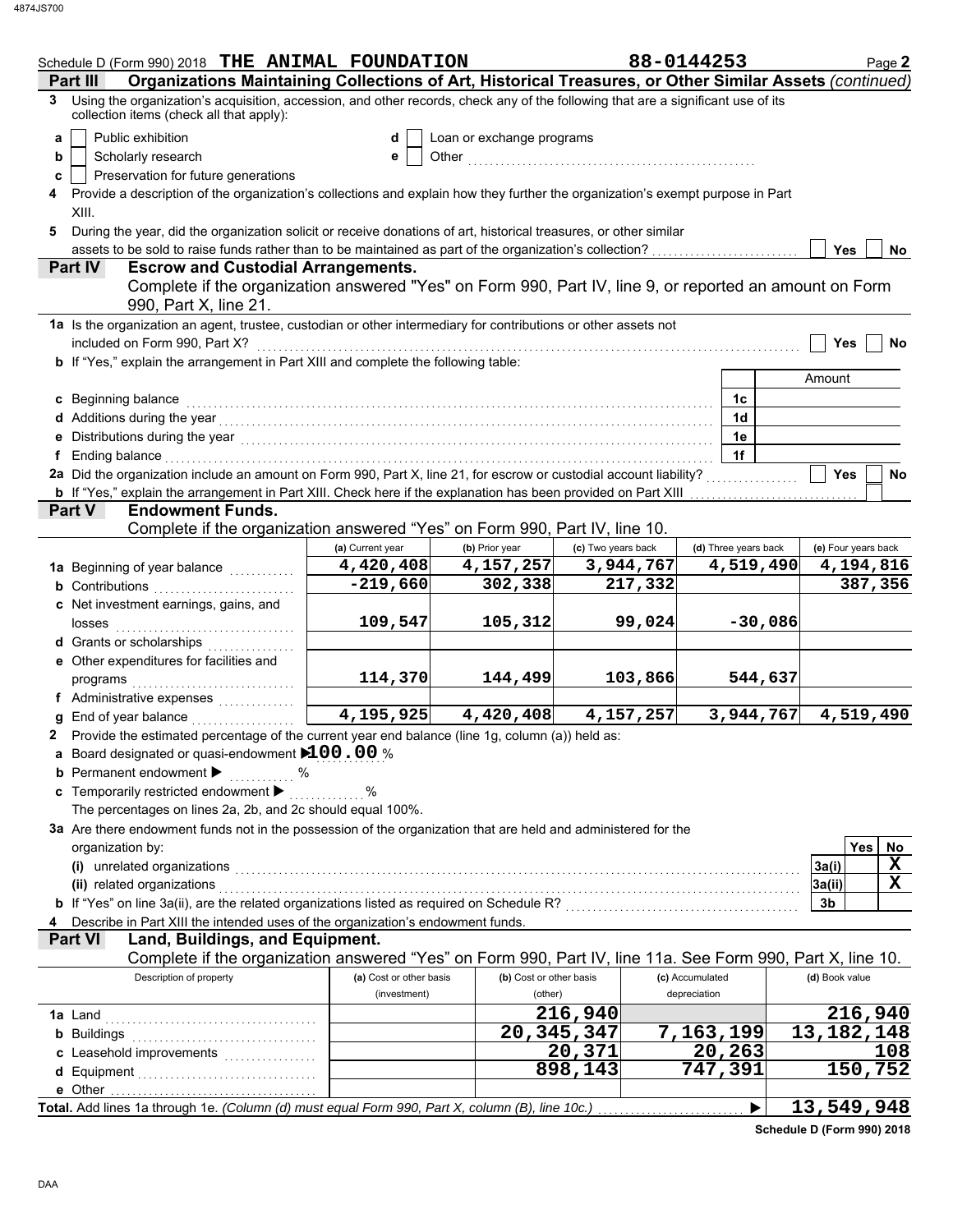| Schedule D (Form 990) 2018 THE ANIMAL FOUNDATION                                                           |                | 88-0144253                       | Page 3 |
|------------------------------------------------------------------------------------------------------------|----------------|----------------------------------|--------|
| <b>Investments-Other Securities.</b><br><b>Part VII</b>                                                    |                |                                  |        |
| Complete if the organization answered "Yes" on Form 990, Part IV, line 11b. See Form 990, Part X, line 12. |                |                                  |        |
| (a) Description of security or category                                                                    | (b) Book value | (c) Method of valuation:         |        |
| (including name of security)                                                                               |                | Cost or end-of-year market value |        |
| (1) Financial derivatives                                                                                  |                |                                  |        |
| (2) Closely-held equity interests                                                                          |                |                                  |        |
| $(3)$ Other                                                                                                |                |                                  |        |
| (A)                                                                                                        |                |                                  |        |
| $\ldots$ (B)                                                                                               |                |                                  |        |
| $\overline{\mathcal{L}}(C)$                                                                                |                |                                  |        |
| $\ldots$ (D)                                                                                               |                |                                  |        |
| $\overline{E}$ .                                                                                           |                |                                  |        |
| $\ldots$ (F)                                                                                               |                |                                  |        |
| (G)                                                                                                        |                |                                  |        |
|                                                                                                            |                |                                  |        |

#### **Total.** *(Column (b) must equal Form 990, Part X, col. (B) line 12.)*  **Part VIII Investments—Program Related.**

Complete if the organization answered "Yes" on Form 990, Part IV, line 11c. See Form 990, Part X, line 13.

| (a) Description of investment | (b) Book value | (c) Method of valuation:<br>Cost or end-of-year market value |
|-------------------------------|----------------|--------------------------------------------------------------|
|                               |                |                                                              |
| (1)                           |                |                                                              |
| (2)                           |                |                                                              |
| (3)                           |                |                                                              |
| (4)                           |                |                                                              |
| (5)                           |                |                                                              |
| (6)                           |                |                                                              |
| (7)                           |                |                                                              |
| (8)                           |                |                                                              |
| (9)                           |                |                                                              |

#### **Part IX Total.** *(Column (b) must equal Form 990, Part X, col. (B) line 13.)*

#### **Other Assets.**

Complete if the organization answered "Yes" on Form 990, Part IV, line 11d. See Form 990, Part X, line 15.

| (a) Description                             | (b) Book value |
|---------------------------------------------|----------------|
| <b>CONSTRUCTION IN PROGRESS</b><br>(1)      | 25, 238, 146   |
| BENEFICIAL INT IN TRUSTS HELD BY OTH<br>(2) | 1,866,353      |
| UNEMPLOYMENT RESERVE FUND<br>(3)            | 74,018         |
| (4)                                         |                |
| (5)                                         |                |
| (6)                                         |                |
| (7)                                         |                |
| (8)                                         |                |
| (9)                                         |                |
|                                             | 27, 178, 517   |

#### **Part X Other Liabilities.**

Complete if the organization answered "Yes" on Form 990, Part IV, line 11e or 11f. See Form 990, Part X, line 25.

| 1.  | (a) Description of liability                                                | (b) Book value |
|-----|-----------------------------------------------------------------------------|----------------|
|     | Federal income taxes                                                        |                |
| (2) |                                                                             |                |
| (3) |                                                                             |                |
| (4) |                                                                             |                |
| (5) |                                                                             |                |
| (6) |                                                                             |                |
|     |                                                                             |                |
| (8) |                                                                             |                |
| (9) |                                                                             |                |
|     | <b>Total.</b> (Column (b) must equal Form 990. Part X, col. (B) line $25.1$ |                |

**Total.** *(Column (b) must equal Form 990, Part X, col. (B) line 25.)* 

Liability for uncertain tax positions. In Part XIII, provide the text of the footnote to the organization's financial statements that reports the **2.** organization's liability for uncertain tax positions under FIN 48 (ASC 740). Check here if the text of the footnote has been provided in Part XIII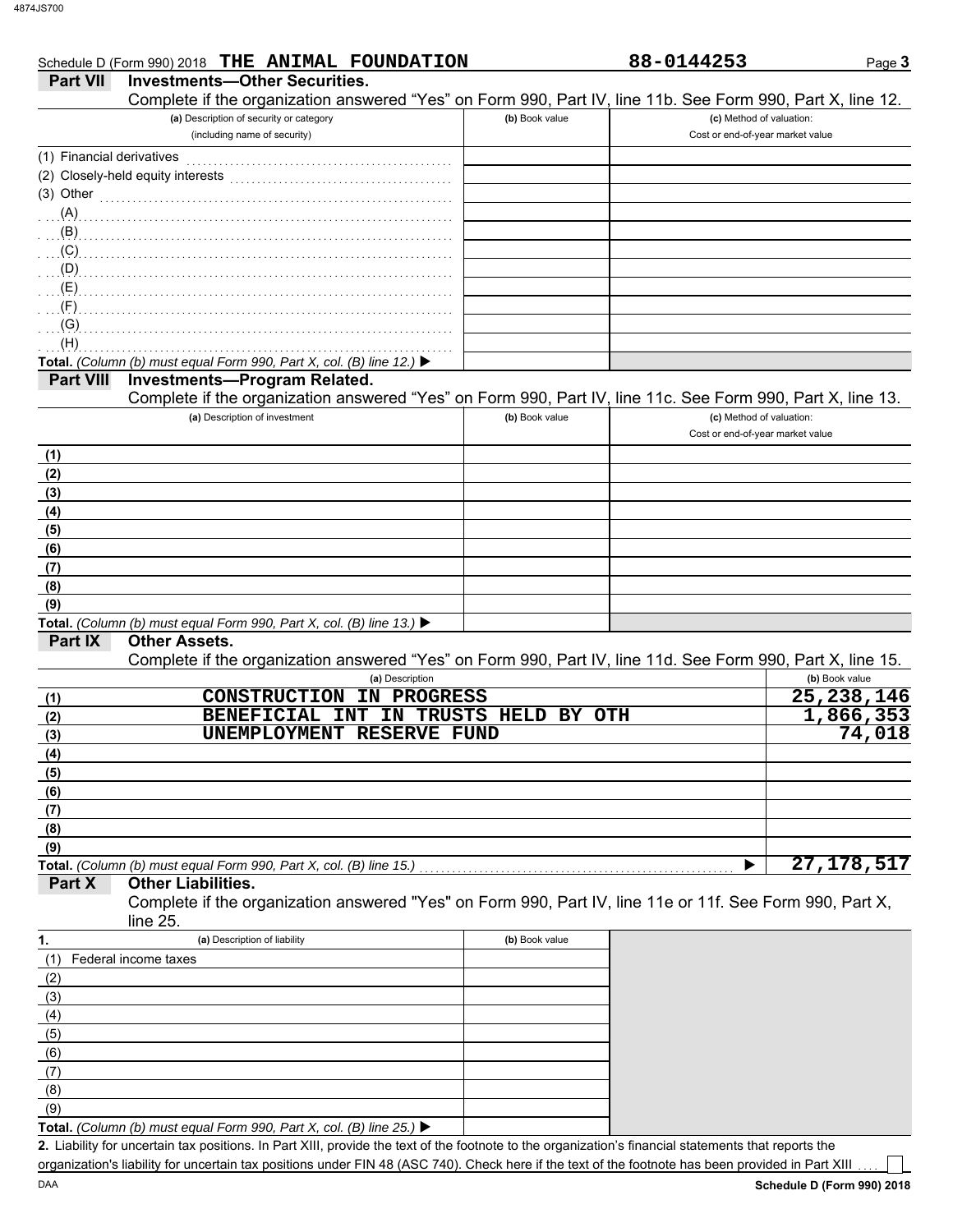| Reconciliation of Revenue per Audited Financial Statements With Revenue per Return.<br>Complete if the organization answered "Yes" on Form 990, Part IV, line 12a.<br>1<br>Amounts included on line 1 but not on Form 990, Part VIII, line 12:<br>2<br>a Net unrealized gains (losses) on investments [111] [11] Net uncontained a Net unrealized gains (losses) on investments [11] $\cdot$<br>d<br>Add lines 2a through 2d [[[[[[[[[[[[[[[[[[[[[[[[]]]]]]]]] Add lines 2a through 2d<br>е<br>З<br>Amounts included on Form 990, Part VIII, line 12, but not on line 1:<br>a Investment expenses not included on Form 990, Part VIII, line 7b [[[[[[[[[[[[[[[[[[[[[[[[[[[[[[[[[<br><b>b</b> Other (Describe in Part XIII.) <b>CONSERVING (2018)</b><br>c Add lines 4a and 4b <b>contract and 4</b> b and 20 and 20 and 20 and 20 and 20 and 20 and 20 and 20 and 20 and 20 and 20 and 20 and 20 and 20 and 20 and 20 and 20 and 20 and 20 and 20 and 20 and 20 and 20 and 20 and 20 and 20<br>5<br>Reconciliation of Expenses per Audited Financial Statements With Expenses per Return.<br><b>Part XII</b><br>Complete if the organization answered "Yes" on Form 990, Part IV, line 12a.<br>1<br>Amounts included on line 1 but not on Form 990, Part IX, line 25:<br>2<br>a<br>Prior year adjustments [11, 12] with the contract of the contract of the contract of the contract of the contract of the contract of the contract of the contract of the contract of the contract of the contract of the contr<br>b<br>Other losses <b>contracts</b> and the contract of the contract of the contract of the contract of the contract of the contract of the contract of the contract of the contract of the contract of the contract of the contract of t<br>с<br>3<br>Amounts included on Form 990, Part IX, line 25, but not on line 1:<br>c Add lines 4a and 4b<br>Part XIII Supplemental Information.<br>Provide the descriptions required for Part II, lines 3, 5, and 9; Part III, lines 1a and 4; Part IV, lines 1b and 2b; Part V, line 4; Part X, line<br>2; Part XI, lines 2d and 4b; and Part XII, lines 2d and 4b. Also complete this part to provide any additional information.<br>PART V, LINE 4 - INTENDED USES FOR ENDOWMENT FUNDS | 2a<br>2 <sub>b</sub><br>2c<br>2d<br>4a<br>4 <sub>b</sub><br>2a<br>2 <sub>b</sub><br>2c<br>2d<br>4a | 379,709<br>379,709 | $\mathbf{1}$<br>2е<br>3<br>4c<br>5<br>$\mathbf 1$ | 14,784,046<br>379,709<br>14,404,337<br>14,404,337<br>12,039,042 |
|---------------------------------------------------------------------------------------------------------------------------------------------------------------------------------------------------------------------------------------------------------------------------------------------------------------------------------------------------------------------------------------------------------------------------------------------------------------------------------------------------------------------------------------------------------------------------------------------------------------------------------------------------------------------------------------------------------------------------------------------------------------------------------------------------------------------------------------------------------------------------------------------------------------------------------------------------------------------------------------------------------------------------------------------------------------------------------------------------------------------------------------------------------------------------------------------------------------------------------------------------------------------------------------------------------------------------------------------------------------------------------------------------------------------------------------------------------------------------------------------------------------------------------------------------------------------------------------------------------------------------------------------------------------------------------------------------------------------------------------------------------------------------------------------------------------------------------------------------------------------------------------------------------------------------------------------------------------------------------------------------------------------------------------------------------------------------------------------------------------------------------------------------------------------------------------------------------------------------------------------------------|----------------------------------------------------------------------------------------------------|--------------------|---------------------------------------------------|-----------------------------------------------------------------|
|                                                                                                                                                                                                                                                                                                                                                                                                                                                                                                                                                                                                                                                                                                                                                                                                                                                                                                                                                                                                                                                                                                                                                                                                                                                                                                                                                                                                                                                                                                                                                                                                                                                                                                                                                                                                                                                                                                                                                                                                                                                                                                                                                                                                                                                         |                                                                                                    |                    |                                                   |                                                                 |
|                                                                                                                                                                                                                                                                                                                                                                                                                                                                                                                                                                                                                                                                                                                                                                                                                                                                                                                                                                                                                                                                                                                                                                                                                                                                                                                                                                                                                                                                                                                                                                                                                                                                                                                                                                                                                                                                                                                                                                                                                                                                                                                                                                                                                                                         |                                                                                                    |                    |                                                   |                                                                 |
|                                                                                                                                                                                                                                                                                                                                                                                                                                                                                                                                                                                                                                                                                                                                                                                                                                                                                                                                                                                                                                                                                                                                                                                                                                                                                                                                                                                                                                                                                                                                                                                                                                                                                                                                                                                                                                                                                                                                                                                                                                                                                                                                                                                                                                                         |                                                                                                    |                    |                                                   |                                                                 |
|                                                                                                                                                                                                                                                                                                                                                                                                                                                                                                                                                                                                                                                                                                                                                                                                                                                                                                                                                                                                                                                                                                                                                                                                                                                                                                                                                                                                                                                                                                                                                                                                                                                                                                                                                                                                                                                                                                                                                                                                                                                                                                                                                                                                                                                         |                                                                                                    |                    |                                                   |                                                                 |
|                                                                                                                                                                                                                                                                                                                                                                                                                                                                                                                                                                                                                                                                                                                                                                                                                                                                                                                                                                                                                                                                                                                                                                                                                                                                                                                                                                                                                                                                                                                                                                                                                                                                                                                                                                                                                                                                                                                                                                                                                                                                                                                                                                                                                                                         |                                                                                                    |                    |                                                   |                                                                 |
|                                                                                                                                                                                                                                                                                                                                                                                                                                                                                                                                                                                                                                                                                                                                                                                                                                                                                                                                                                                                                                                                                                                                                                                                                                                                                                                                                                                                                                                                                                                                                                                                                                                                                                                                                                                                                                                                                                                                                                                                                                                                                                                                                                                                                                                         |                                                                                                    |                    |                                                   |                                                                 |
|                                                                                                                                                                                                                                                                                                                                                                                                                                                                                                                                                                                                                                                                                                                                                                                                                                                                                                                                                                                                                                                                                                                                                                                                                                                                                                                                                                                                                                                                                                                                                                                                                                                                                                                                                                                                                                                                                                                                                                                                                                                                                                                                                                                                                                                         |                                                                                                    |                    |                                                   |                                                                 |
|                                                                                                                                                                                                                                                                                                                                                                                                                                                                                                                                                                                                                                                                                                                                                                                                                                                                                                                                                                                                                                                                                                                                                                                                                                                                                                                                                                                                                                                                                                                                                                                                                                                                                                                                                                                                                                                                                                                                                                                                                                                                                                                                                                                                                                                         |                                                                                                    |                    |                                                   |                                                                 |
|                                                                                                                                                                                                                                                                                                                                                                                                                                                                                                                                                                                                                                                                                                                                                                                                                                                                                                                                                                                                                                                                                                                                                                                                                                                                                                                                                                                                                                                                                                                                                                                                                                                                                                                                                                                                                                                                                                                                                                                                                                                                                                                                                                                                                                                         |                                                                                                    |                    |                                                   |                                                                 |
|                                                                                                                                                                                                                                                                                                                                                                                                                                                                                                                                                                                                                                                                                                                                                                                                                                                                                                                                                                                                                                                                                                                                                                                                                                                                                                                                                                                                                                                                                                                                                                                                                                                                                                                                                                                                                                                                                                                                                                                                                                                                                                                                                                                                                                                         |                                                                                                    |                    |                                                   |                                                                 |
|                                                                                                                                                                                                                                                                                                                                                                                                                                                                                                                                                                                                                                                                                                                                                                                                                                                                                                                                                                                                                                                                                                                                                                                                                                                                                                                                                                                                                                                                                                                                                                                                                                                                                                                                                                                                                                                                                                                                                                                                                                                                                                                                                                                                                                                         |                                                                                                    |                    |                                                   |                                                                 |
|                                                                                                                                                                                                                                                                                                                                                                                                                                                                                                                                                                                                                                                                                                                                                                                                                                                                                                                                                                                                                                                                                                                                                                                                                                                                                                                                                                                                                                                                                                                                                                                                                                                                                                                                                                                                                                                                                                                                                                                                                                                                                                                                                                                                                                                         |                                                                                                    |                    |                                                   |                                                                 |
|                                                                                                                                                                                                                                                                                                                                                                                                                                                                                                                                                                                                                                                                                                                                                                                                                                                                                                                                                                                                                                                                                                                                                                                                                                                                                                                                                                                                                                                                                                                                                                                                                                                                                                                                                                                                                                                                                                                                                                                                                                                                                                                                                                                                                                                         |                                                                                                    |                    |                                                   |                                                                 |
|                                                                                                                                                                                                                                                                                                                                                                                                                                                                                                                                                                                                                                                                                                                                                                                                                                                                                                                                                                                                                                                                                                                                                                                                                                                                                                                                                                                                                                                                                                                                                                                                                                                                                                                                                                                                                                                                                                                                                                                                                                                                                                                                                                                                                                                         |                                                                                                    |                    |                                                   |                                                                 |
|                                                                                                                                                                                                                                                                                                                                                                                                                                                                                                                                                                                                                                                                                                                                                                                                                                                                                                                                                                                                                                                                                                                                                                                                                                                                                                                                                                                                                                                                                                                                                                                                                                                                                                                                                                                                                                                                                                                                                                                                                                                                                                                                                                                                                                                         |                                                                                                    |                    |                                                   |                                                                 |
|                                                                                                                                                                                                                                                                                                                                                                                                                                                                                                                                                                                                                                                                                                                                                                                                                                                                                                                                                                                                                                                                                                                                                                                                                                                                                                                                                                                                                                                                                                                                                                                                                                                                                                                                                                                                                                                                                                                                                                                                                                                                                                                                                                                                                                                         |                                                                                                    |                    |                                                   |                                                                 |
|                                                                                                                                                                                                                                                                                                                                                                                                                                                                                                                                                                                                                                                                                                                                                                                                                                                                                                                                                                                                                                                                                                                                                                                                                                                                                                                                                                                                                                                                                                                                                                                                                                                                                                                                                                                                                                                                                                                                                                                                                                                                                                                                                                                                                                                         |                                                                                                    |                    |                                                   |                                                                 |
|                                                                                                                                                                                                                                                                                                                                                                                                                                                                                                                                                                                                                                                                                                                                                                                                                                                                                                                                                                                                                                                                                                                                                                                                                                                                                                                                                                                                                                                                                                                                                                                                                                                                                                                                                                                                                                                                                                                                                                                                                                                                                                                                                                                                                                                         |                                                                                                    |                    |                                                   |                                                                 |
|                                                                                                                                                                                                                                                                                                                                                                                                                                                                                                                                                                                                                                                                                                                                                                                                                                                                                                                                                                                                                                                                                                                                                                                                                                                                                                                                                                                                                                                                                                                                                                                                                                                                                                                                                                                                                                                                                                                                                                                                                                                                                                                                                                                                                                                         |                                                                                                    |                    |                                                   |                                                                 |
|                                                                                                                                                                                                                                                                                                                                                                                                                                                                                                                                                                                                                                                                                                                                                                                                                                                                                                                                                                                                                                                                                                                                                                                                                                                                                                                                                                                                                                                                                                                                                                                                                                                                                                                                                                                                                                                                                                                                                                                                                                                                                                                                                                                                                                                         |                                                                                                    |                    |                                                   |                                                                 |
|                                                                                                                                                                                                                                                                                                                                                                                                                                                                                                                                                                                                                                                                                                                                                                                                                                                                                                                                                                                                                                                                                                                                                                                                                                                                                                                                                                                                                                                                                                                                                                                                                                                                                                                                                                                                                                                                                                                                                                                                                                                                                                                                                                                                                                                         |                                                                                                    |                    |                                                   |                                                                 |
|                                                                                                                                                                                                                                                                                                                                                                                                                                                                                                                                                                                                                                                                                                                                                                                                                                                                                                                                                                                                                                                                                                                                                                                                                                                                                                                                                                                                                                                                                                                                                                                                                                                                                                                                                                                                                                                                                                                                                                                                                                                                                                                                                                                                                                                         |                                                                                                    |                    |                                                   |                                                                 |
|                                                                                                                                                                                                                                                                                                                                                                                                                                                                                                                                                                                                                                                                                                                                                                                                                                                                                                                                                                                                                                                                                                                                                                                                                                                                                                                                                                                                                                                                                                                                                                                                                                                                                                                                                                                                                                                                                                                                                                                                                                                                                                                                                                                                                                                         |                                                                                                    |                    | 2е                                                | 379,709                                                         |
|                                                                                                                                                                                                                                                                                                                                                                                                                                                                                                                                                                                                                                                                                                                                                                                                                                                                                                                                                                                                                                                                                                                                                                                                                                                                                                                                                                                                                                                                                                                                                                                                                                                                                                                                                                                                                                                                                                                                                                                                                                                                                                                                                                                                                                                         |                                                                                                    |                    | 3                                                 | 11,659,333                                                      |
|                                                                                                                                                                                                                                                                                                                                                                                                                                                                                                                                                                                                                                                                                                                                                                                                                                                                                                                                                                                                                                                                                                                                                                                                                                                                                                                                                                                                                                                                                                                                                                                                                                                                                                                                                                                                                                                                                                                                                                                                                                                                                                                                                                                                                                                         |                                                                                                    |                    |                                                   |                                                                 |
|                                                                                                                                                                                                                                                                                                                                                                                                                                                                                                                                                                                                                                                                                                                                                                                                                                                                                                                                                                                                                                                                                                                                                                                                                                                                                                                                                                                                                                                                                                                                                                                                                                                                                                                                                                                                                                                                                                                                                                                                                                                                                                                                                                                                                                                         |                                                                                                    |                    |                                                   |                                                                 |
|                                                                                                                                                                                                                                                                                                                                                                                                                                                                                                                                                                                                                                                                                                                                                                                                                                                                                                                                                                                                                                                                                                                                                                                                                                                                                                                                                                                                                                                                                                                                                                                                                                                                                                                                                                                                                                                                                                                                                                                                                                                                                                                                                                                                                                                         | 4 <sub>b</sub>                                                                                     |                    |                                                   |                                                                 |
|                                                                                                                                                                                                                                                                                                                                                                                                                                                                                                                                                                                                                                                                                                                                                                                                                                                                                                                                                                                                                                                                                                                                                                                                                                                                                                                                                                                                                                                                                                                                                                                                                                                                                                                                                                                                                                                                                                                                                                                                                                                                                                                                                                                                                                                         |                                                                                                    |                    | 4с                                                |                                                                 |
|                                                                                                                                                                                                                                                                                                                                                                                                                                                                                                                                                                                                                                                                                                                                                                                                                                                                                                                                                                                                                                                                                                                                                                                                                                                                                                                                                                                                                                                                                                                                                                                                                                                                                                                                                                                                                                                                                                                                                                                                                                                                                                                                                                                                                                                         |                                                                                                    |                    | $\overline{\mathbf{5}}$                           | 11,659,333                                                      |
|                                                                                                                                                                                                                                                                                                                                                                                                                                                                                                                                                                                                                                                                                                                                                                                                                                                                                                                                                                                                                                                                                                                                                                                                                                                                                                                                                                                                                                                                                                                                                                                                                                                                                                                                                                                                                                                                                                                                                                                                                                                                                                                                                                                                                                                         |                                                                                                    |                    |                                                   |                                                                 |
| THE PRIMARY INVESTMENT GOAL IS TO MINIMIZE THE RISK OF LOSS OF PRINCIPAL<br>WHILE PROVIDING A REASONABLE LEVEL OF CURRENT AND FUTURE INCOME, AS WELL AS                                                                                                                                                                                                                                                                                                                                                                                                                                                                                                                                                                                                                                                                                                                                                                                                                                                                                                                                                                                                                                                                                                                                                                                                                                                                                                                                                                                                                                                                                                                                                                                                                                                                                                                                                                                                                                                                                                                                                                                                                                                                                                 |                                                                                                    |                    |                                                   |                                                                 |
| PROVIDE FOR A MODEST APPRECIATION OF PRINCIPAL OVER TIME. THE INCOME EARNED                                                                                                                                                                                                                                                                                                                                                                                                                                                                                                                                                                                                                                                                                                                                                                                                                                                                                                                                                                                                                                                                                                                                                                                                                                                                                                                                                                                                                                                                                                                                                                                                                                                                                                                                                                                                                                                                                                                                                                                                                                                                                                                                                                             |                                                                                                    |                    |                                                   |                                                                 |
| DURING THE YEAR IS UNRESTRICTED AND THE PRINCIPAL IS NOT TO BE SPENT UNLESS                                                                                                                                                                                                                                                                                                                                                                                                                                                                                                                                                                                                                                                                                                                                                                                                                                                                                                                                                                                                                                                                                                                                                                                                                                                                                                                                                                                                                                                                                                                                                                                                                                                                                                                                                                                                                                                                                                                                                                                                                                                                                                                                                                             |                                                                                                    |                    |                                                   |                                                                 |
| IT IS ABSOLUTELY NECESSARY FOR FOR MISSION CRITICAL EXPENDITURES.                                                                                                                                                                                                                                                                                                                                                                                                                                                                                                                                                                                                                                                                                                                                                                                                                                                                                                                                                                                                                                                                                                                                                                                                                                                                                                                                                                                                                                                                                                                                                                                                                                                                                                                                                                                                                                                                                                                                                                                                                                                                                                                                                                                       |                                                                                                    |                    |                                                   |                                                                 |
|                                                                                                                                                                                                                                                                                                                                                                                                                                                                                                                                                                                                                                                                                                                                                                                                                                                                                                                                                                                                                                                                                                                                                                                                                                                                                                                                                                                                                                                                                                                                                                                                                                                                                                                                                                                                                                                                                                                                                                                                                                                                                                                                                                                                                                                         |                                                                                                    |                    |                                                   |                                                                 |
|                                                                                                                                                                                                                                                                                                                                                                                                                                                                                                                                                                                                                                                                                                                                                                                                                                                                                                                                                                                                                                                                                                                                                                                                                                                                                                                                                                                                                                                                                                                                                                                                                                                                                                                                                                                                                                                                                                                                                                                                                                                                                                                                                                                                                                                         |                                                                                                    |                    |                                                   |                                                                 |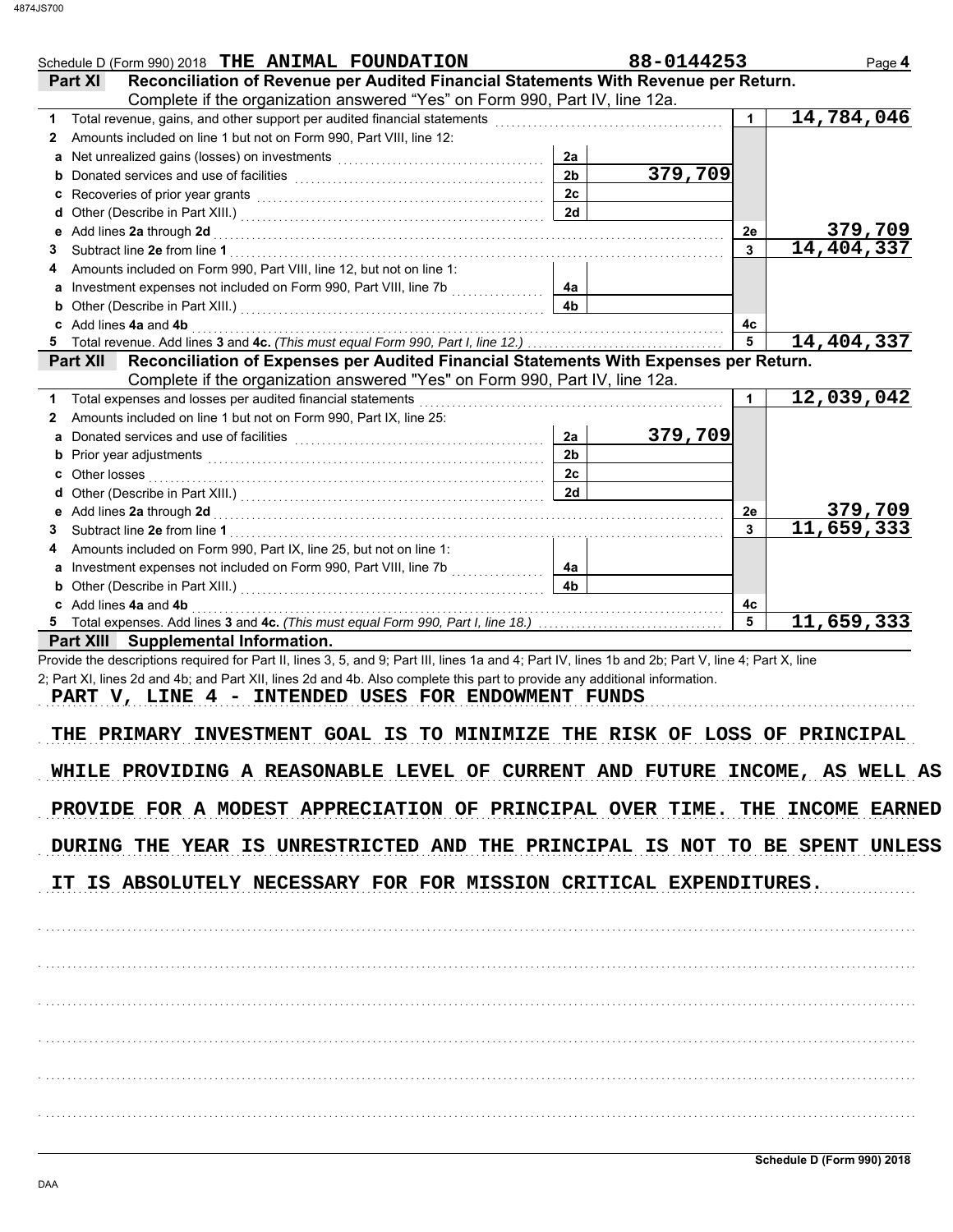| Schedule D (Form 990) 2018 THE ANIMAL FOUNDATION<br>Part XIII Supplemental Information (continued) | 88-0144253 | Page 5 |
|----------------------------------------------------------------------------------------------------|------------|--------|
|                                                                                                    |            |        |
|                                                                                                    |            |        |
|                                                                                                    |            |        |
|                                                                                                    |            |        |
|                                                                                                    |            |        |
|                                                                                                    |            |        |
|                                                                                                    |            |        |
|                                                                                                    |            |        |
|                                                                                                    |            |        |
|                                                                                                    |            |        |
|                                                                                                    |            |        |
|                                                                                                    |            |        |
|                                                                                                    |            |        |
|                                                                                                    |            |        |
|                                                                                                    |            |        |
|                                                                                                    |            |        |
|                                                                                                    |            |        |
|                                                                                                    |            |        |
|                                                                                                    |            |        |
|                                                                                                    |            |        |
|                                                                                                    |            |        |
|                                                                                                    |            |        |
|                                                                                                    |            |        |
|                                                                                                    |            |        |
|                                                                                                    |            |        |
|                                                                                                    |            |        |
|                                                                                                    |            |        |
|                                                                                                    |            |        |
|                                                                                                    |            |        |
|                                                                                                    |            |        |
|                                                                                                    |            |        |
|                                                                                                    |            |        |
|                                                                                                    |            |        |
|                                                                                                    |            |        |
|                                                                                                    |            |        |
|                                                                                                    |            |        |
|                                                                                                    |            |        |
|                                                                                                    |            |        |
|                                                                                                    |            |        |
|                                                                                                    |            |        |
|                                                                                                    |            |        |
|                                                                                                    |            |        |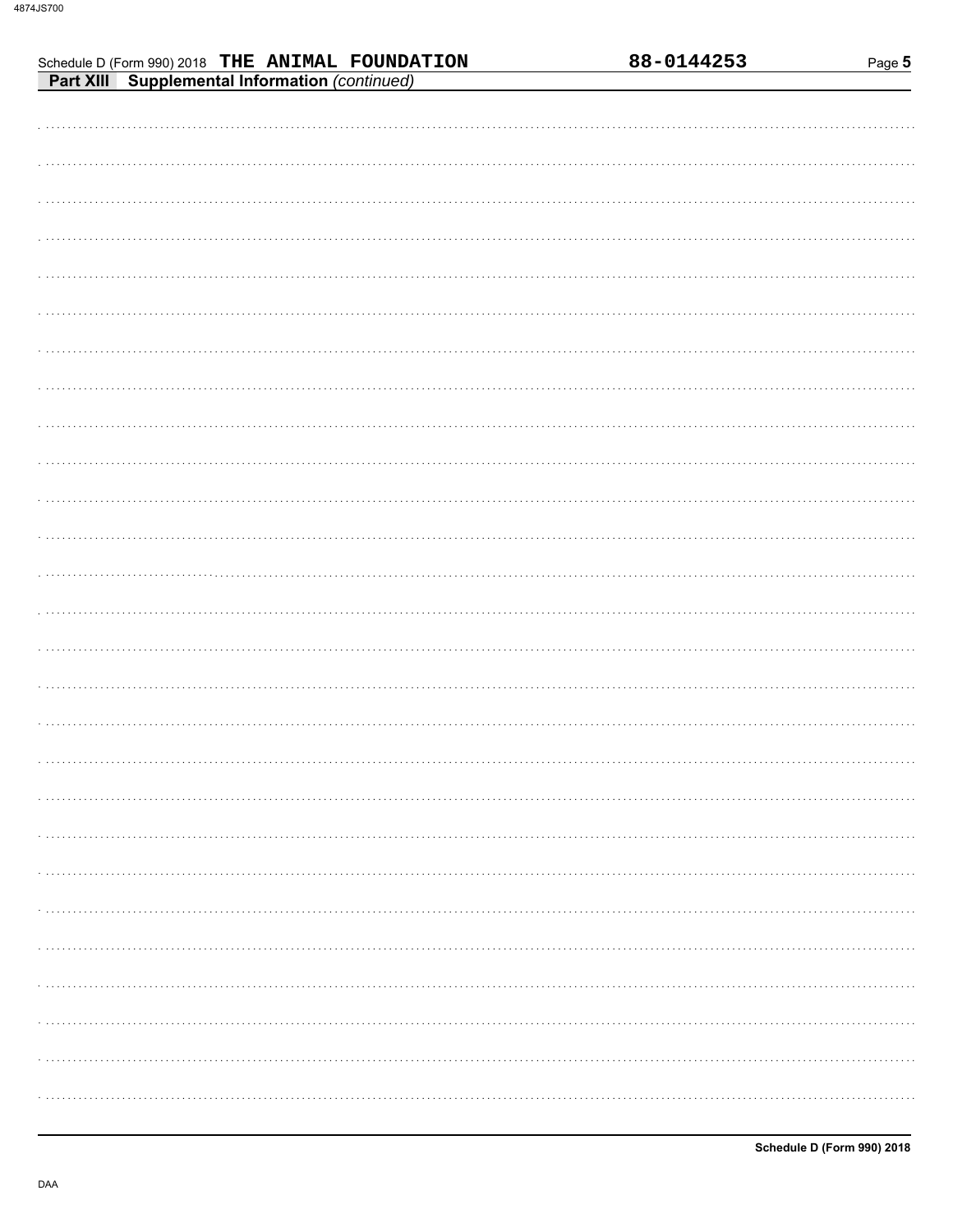| (Form 990 or 990-EZ)                                   |                                                                                                                                                                                                                                          |   |                                    |  |                                | Complete if the organization answered "Yes" on Form 990, Part IV, line 17, 18, or 19, or if the<br>organization entered more than \$15,000 on Form 990-EZ, line 6a. |                                          |                                     |
|--------------------------------------------------------|------------------------------------------------------------------------------------------------------------------------------------------------------------------------------------------------------------------------------------------|---|------------------------------------|--|--------------------------------|---------------------------------------------------------------------------------------------------------------------------------------------------------------------|------------------------------------------|-------------------------------------|
| Department of the Treasury<br>Internal Revenue Service |                                                                                                                                                                                                                                          |   | Attach to Form 990 or Form 990-EZ. |  |                                | Go to www.irs.gov/Form990 for instructions and the latest information.                                                                                              |                                          | <b>Open to Public</b><br>Inspection |
|                                                        | <b>Employer identification number</b><br>Name of the organization<br>88-0144253<br>THE ANIMAL FOUNDATION                                                                                                                                 |   |                                    |  |                                |                                                                                                                                                                     |                                          |                                     |
| Part I                                                 | Fundraising Activities. Complete if the organization answered "Yes" on Form 990, Part IV, line 17.                                                                                                                                       |   |                                    |  |                                |                                                                                                                                                                     |                                          |                                     |
|                                                        | Form 990-EZ filers are not required to complete this part.                                                                                                                                                                               |   |                                    |  |                                |                                                                                                                                                                     |                                          |                                     |
| 1                                                      | Indicate whether the organization raised funds through any of the following activities. Check all that apply.                                                                                                                            |   |                                    |  |                                |                                                                                                                                                                     |                                          |                                     |
| a                                                      | Mail solicitations                                                                                                                                                                                                                       | e |                                    |  |                                | Solicitation of non-government grants                                                                                                                               |                                          |                                     |
| b                                                      | Internet and email solicitations                                                                                                                                                                                                         | f |                                    |  |                                | Solicitation of government grants                                                                                                                                   |                                          |                                     |
| c                                                      | Phone solicitations                                                                                                                                                                                                                      | g | Special fundraising events         |  |                                |                                                                                                                                                                     |                                          |                                     |
| d                                                      | In-person solicitations                                                                                                                                                                                                                  |   |                                    |  |                                |                                                                                                                                                                     |                                          |                                     |
|                                                        | 2a Did the organization have a written or oral agreement with any individual (including officers, directors, trustees,<br>or key employees listed in Form 990, Part VII) or entity in connection with professional fundraising services? |   |                                    |  |                                |                                                                                                                                                                     |                                          | No<br>Yes                           |
|                                                        | <b>b</b> If "Yes," list the 10 highest paid individuals or entities (fundraisers) pursuant to agreements under which the fundraiser is to be<br>compensated at least \$5,000 by the organization.                                        |   |                                    |  |                                |                                                                                                                                                                     |                                          |                                     |
|                                                        |                                                                                                                                                                                                                                          |   |                                    |  | (iii) Did fund-<br>raiser have |                                                                                                                                                                     | (v) Amount paid to                       | (vi) Amount paid to                 |
|                                                        | (i) Name and address of individual<br>or entity (fundraiser)                                                                                                                                                                             |   | (ii) Activity                      |  | custody or<br>control of       | (iv) Gross receipts<br>from activity                                                                                                                                | (or retained by)<br>fundraiser listed in | (or retained by)<br>organization    |
|                                                        |                                                                                                                                                                                                                                          |   |                                    |  | contributions?                 |                                                                                                                                                                     | col. (i)                                 |                                     |
|                                                        |                                                                                                                                                                                                                                          |   |                                    |  | Yesl No                        |                                                                                                                                                                     |                                          |                                     |
| 1                                                      |                                                                                                                                                                                                                                          |   |                                    |  |                                |                                                                                                                                                                     |                                          |                                     |
| $\mathbf{2}$                                           |                                                                                                                                                                                                                                          |   |                                    |  |                                |                                                                                                                                                                     |                                          |                                     |
|                                                        |                                                                                                                                                                                                                                          |   |                                    |  |                                |                                                                                                                                                                     |                                          |                                     |
|                                                        |                                                                                                                                                                                                                                          |   |                                    |  |                                |                                                                                                                                                                     |                                          |                                     |
| 3                                                      |                                                                                                                                                                                                                                          |   |                                    |  |                                |                                                                                                                                                                     |                                          |                                     |
|                                                        |                                                                                                                                                                                                                                          |   |                                    |  |                                |                                                                                                                                                                     |                                          |                                     |
| 4                                                      |                                                                                                                                                                                                                                          |   |                                    |  |                                |                                                                                                                                                                     |                                          |                                     |
|                                                        |                                                                                                                                                                                                                                          |   |                                    |  |                                |                                                                                                                                                                     |                                          |                                     |
|                                                        |                                                                                                                                                                                                                                          |   |                                    |  |                                |                                                                                                                                                                     |                                          |                                     |
| 5                                                      |                                                                                                                                                                                                                                          |   |                                    |  |                                |                                                                                                                                                                     |                                          |                                     |
|                                                        |                                                                                                                                                                                                                                          |   |                                    |  |                                |                                                                                                                                                                     |                                          |                                     |
|                                                        |                                                                                                                                                                                                                                          |   |                                    |  |                                |                                                                                                                                                                     |                                          |                                     |
|                                                        |                                                                                                                                                                                                                                          |   |                                    |  |                                |                                                                                                                                                                     |                                          |                                     |
|                                                        |                                                                                                                                                                                                                                          |   |                                    |  |                                |                                                                                                                                                                     |                                          |                                     |
| 7                                                      |                                                                                                                                                                                                                                          |   |                                    |  |                                |                                                                                                                                                                     |                                          |                                     |
|                                                        |                                                                                                                                                                                                                                          |   |                                    |  |                                |                                                                                                                                                                     |                                          |                                     |
| 8                                                      |                                                                                                                                                                                                                                          |   |                                    |  |                                |                                                                                                                                                                     |                                          |                                     |
|                                                        |                                                                                                                                                                                                                                          |   |                                    |  |                                |                                                                                                                                                                     |                                          |                                     |
|                                                        |                                                                                                                                                                                                                                          |   |                                    |  |                                |                                                                                                                                                                     |                                          |                                     |
| 9                                                      |                                                                                                                                                                                                                                          |   |                                    |  |                                |                                                                                                                                                                     |                                          |                                     |
|                                                        |                                                                                                                                                                                                                                          |   |                                    |  |                                |                                                                                                                                                                     |                                          |                                     |
| 10                                                     |                                                                                                                                                                                                                                          |   |                                    |  |                                |                                                                                                                                                                     |                                          |                                     |
|                                                        |                                                                                                                                                                                                                                          |   |                                    |  |                                |                                                                                                                                                                     |                                          |                                     |
|                                                        |                                                                                                                                                                                                                                          |   |                                    |  |                                |                                                                                                                                                                     |                                          |                                     |
| Total .<br>3                                           | List all states in which the organization is registered or licensed to solicit contributions or has been notified it is exempt from                                                                                                      |   |                                    |  |                                |                                                                                                                                                                     |                                          |                                     |
|                                                        | registration or licensing.                                                                                                                                                                                                               |   |                                    |  |                                |                                                                                                                                                                     |                                          |                                     |
|                                                        |                                                                                                                                                                                                                                          |   |                                    |  |                                |                                                                                                                                                                     |                                          |                                     |
|                                                        |                                                                                                                                                                                                                                          |   |                                    |  |                                |                                                                                                                                                                     |                                          |                                     |
|                                                        |                                                                                                                                                                                                                                          |   |                                    |  |                                |                                                                                                                                                                     |                                          |                                     |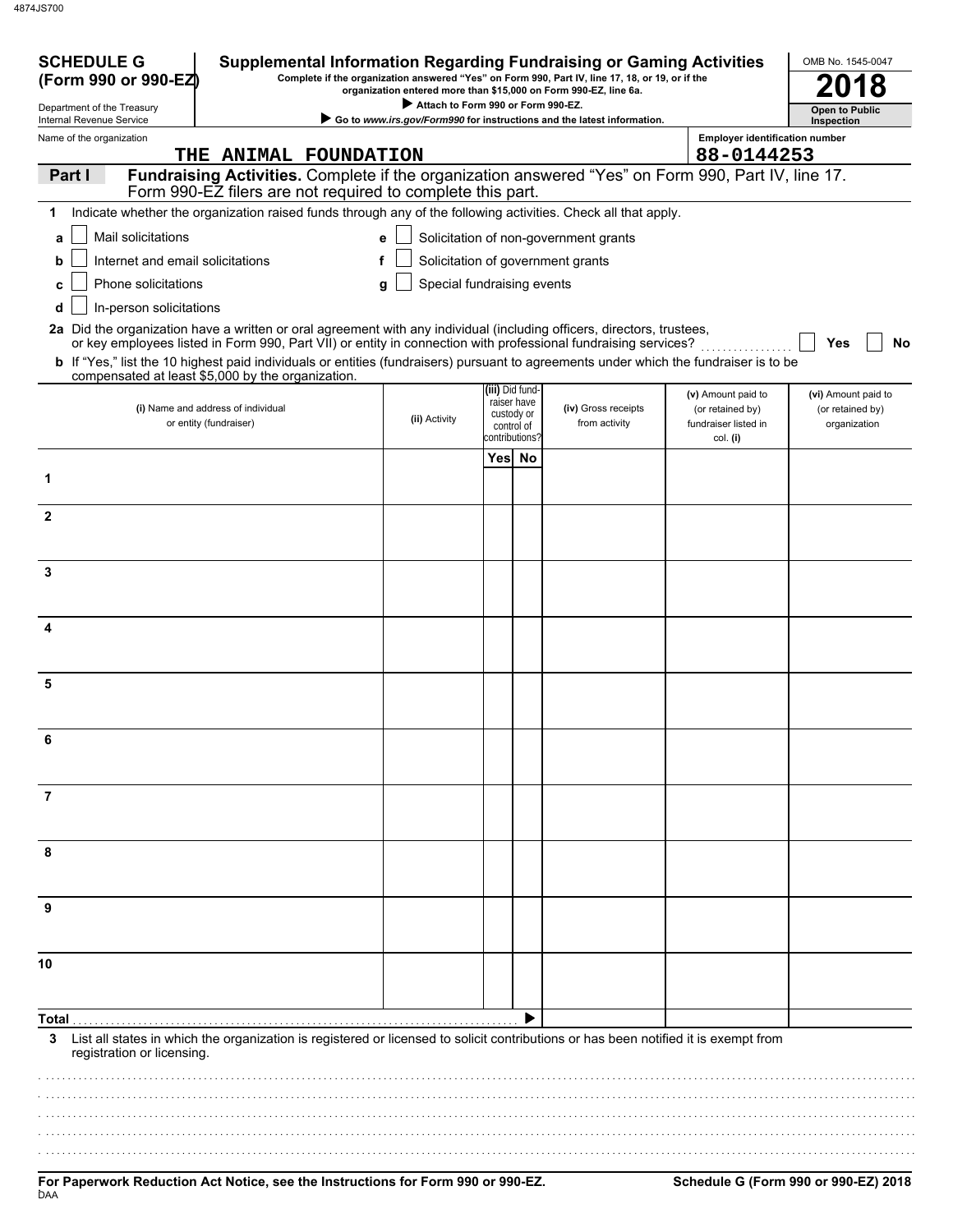| 88-0144253<br>Schedule G (Form 990 or 990-EZ) 2018<br>THE ANIMAL FOUNDATION |  |          |
|-----------------------------------------------------------------------------|--|----------|
|                                                                             |  | Page $2$ |

| Part II | <b>Fundraising Events.</b> Complete if the organization answered "Yes" on Form 990, Part IV, line 18, or reported more |
|---------|------------------------------------------------------------------------------------------------------------------------|
|         | than \$15,000 of fundraising event contributions and gross income on Form 990-EZ, lines 1 and 6b. List events with     |
|         | gross receipts greater than \$5,000.                                                                                   |

|                 |                                                                |                              | (a) Event $#1$<br><b>BEST IN SHOW</b><br>(event type)                                                                                         | (b) Event $#2$<br>(event type)                   | (c) Other events<br><b>NONE</b><br>(total number) | (d) Total events<br>(add col. (a) through<br>col. (c) |  |  |  |  |
|-----------------|----------------------------------------------------------------|------------------------------|-----------------------------------------------------------------------------------------------------------------------------------------------|--------------------------------------------------|---------------------------------------------------|-------------------------------------------------------|--|--|--|--|
| Revenue         |                                                                | 1 Gross receipts             | 449,927                                                                                                                                       |                                                  |                                                   | 449,927                                               |  |  |  |  |
|                 |                                                                | 2 Less: Contributions        | 66,065                                                                                                                                        |                                                  |                                                   | 66,065                                                |  |  |  |  |
|                 |                                                                | 3 Gross income (line 1 minus | 383,862                                                                                                                                       |                                                  |                                                   | 383,862                                               |  |  |  |  |
|                 |                                                                | 4 Cash prizes                |                                                                                                                                               |                                                  |                                                   |                                                       |  |  |  |  |
|                 |                                                                | 5 Noncash prizes             |                                                                                                                                               |                                                  |                                                   |                                                       |  |  |  |  |
|                 |                                                                | 6 Rent/facility costs        |                                                                                                                                               |                                                  |                                                   |                                                       |  |  |  |  |
| Direct Expenses |                                                                | 7 Food and beverages         |                                                                                                                                               |                                                  |                                                   |                                                       |  |  |  |  |
|                 |                                                                | 8 Entertainment              |                                                                                                                                               |                                                  |                                                   |                                                       |  |  |  |  |
|                 |                                                                | 9 Other direct expenses      | 85,959                                                                                                                                        |                                                  |                                                   | 85,959                                                |  |  |  |  |
|                 | 10 Direct expense summary. Add lines 4 through 9 in column (d) | 85,959<br>297,903            |                                                                                                                                               |                                                  |                                                   |                                                       |  |  |  |  |
|                 |                                                                | Part III                     | Gaming. Complete if the organization answered "Yes" on Form 990, Part IV, line 19, or reported more<br>than \$15,000 on Form 990-EZ, line 6a. |                                                  |                                                   |                                                       |  |  |  |  |
| Revenue         |                                                                |                              | (a) Bingo                                                                                                                                     | (b) Pull tabs/instant<br>bingo/progressive bingo | (c) Other gaming                                  | (d) Total gaming (add<br>col. (a) through col. (c))   |  |  |  |  |
|                 |                                                                | 1 Gross revenue              |                                                                                                                                               |                                                  |                                                   |                                                       |  |  |  |  |
|                 |                                                                | 2 Cash prizes                |                                                                                                                                               |                                                  |                                                   |                                                       |  |  |  |  |
| Direct Expenses |                                                                | 3 Noncash prizes             |                                                                                                                                               |                                                  |                                                   |                                                       |  |  |  |  |
|                 |                                                                | 4 Rent/facility costs        |                                                                                                                                               |                                                  |                                                   |                                                       |  |  |  |  |
|                 |                                                                | 5 Other direct expenses      |                                                                                                                                               |                                                  |                                                   |                                                       |  |  |  |  |
|                 |                                                                | 6 Volunteer labor            | %<br>Yes<br>.<br>No                                                                                                                           | %<br>Yes<br>No                                   | $\%$<br>Yes<br>No                                 |                                                       |  |  |  |  |
|                 |                                                                |                              | 7 Direct expense summary. Add lines 2 through 5 in column (d)                                                                                 |                                                  | ▶                                                 |                                                       |  |  |  |  |
|                 |                                                                |                              |                                                                                                                                               |                                                  |                                                   |                                                       |  |  |  |  |
| 9               | Yes<br>No<br>b If "No," explain:                               |                              |                                                                                                                                               |                                                  |                                                   |                                                       |  |  |  |  |
|                 |                                                                |                              |                                                                                                                                               |                                                  |                                                   |                                                       |  |  |  |  |
|                 |                                                                | <b>b</b> If "Yes," explain:  |                                                                                                                                               |                                                  |                                                   | Yes<br><b>No</b>                                      |  |  |  |  |
|                 |                                                                |                              |                                                                                                                                               |                                                  |                                                   |                                                       |  |  |  |  |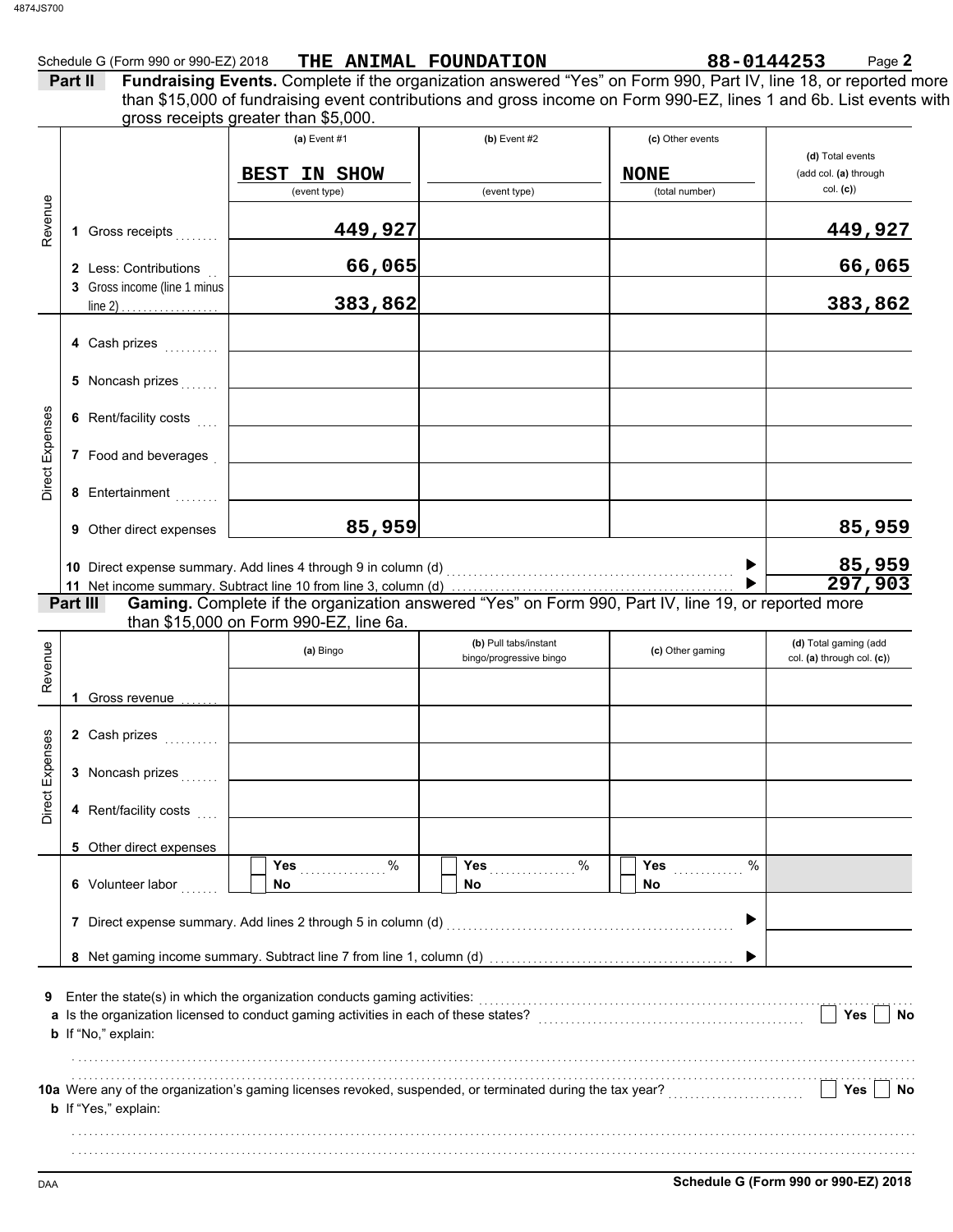|     |                               | Schedule G (Form 990 or 990-EZ) 2018 THE ANIMAL FOUNDATION                                                                                                                                                                                    | 88-0144253 |                 |            | Page 3 |           |
|-----|-------------------------------|-----------------------------------------------------------------------------------------------------------------------------------------------------------------------------------------------------------------------------------------------|------------|-----------------|------------|--------|-----------|
| 11  |                               |                                                                                                                                                                                                                                               |            |                 | <b>Yes</b> |        | <b>No</b> |
| 12  |                               | Is the organization a grantor, beneficiary or trustee of a trust, or a member of a partnership or other entity                                                                                                                                |            |                 | Yes        |        | <b>No</b> |
| 13  |                               | Indicate the percentage of gaming activity conducted in:                                                                                                                                                                                      |            |                 |            |        |           |
| a   |                               | The organization's facility [1, 2003] The organization's facility [1, 2004] The organization's facility [1, 2004] The organization's facility [1, 2004] The organization's facility [1, 2004] The organization of the organiza                |            | 13a             |            |        | %         |
| b   |                               | An outside facility encourance and account of the contract of the contract of the contract of the contract of the contract of the contract of the contract of the contract of the contract of the contract of the contract of                 |            | 13 <sub>b</sub> |            |        | $\%$      |
| 14  | records:                      | Enter the name and address of the person who prepares the organization's gaming/special events books and                                                                                                                                      |            |                 |            |        |           |
|     |                               |                                                                                                                                                                                                                                               |            |                 |            |        |           |
|     |                               |                                                                                                                                                                                                                                               |            |                 |            |        |           |
|     | Address $\blacktriangleright$ |                                                                                                                                                                                                                                               |            |                 |            |        |           |
| 15а |                               | Does the organization have a contract with a third party from whom the organization receives gaming                                                                                                                                           |            |                 |            |        |           |
| b   |                               | If "Yes," enter the amount of gaming revenue received by the organization ▶ [[[[[[[[[[[[[[[[[[[[[[[[[[]]]]]]]]                                                                                                                                |            |                 | Yes        |        | No        |
|     |                               |                                                                                                                                                                                                                                               |            |                 |            |        |           |
| c   |                               | If "Yes," enter name and address of the third party:                                                                                                                                                                                          |            |                 |            |        |           |
|     |                               |                                                                                                                                                                                                                                               |            |                 |            |        |           |
|     |                               |                                                                                                                                                                                                                                               |            |                 |            |        |           |
|     |                               |                                                                                                                                                                                                                                               |            |                 |            |        |           |
|     | Address $\blacktriangleright$ |                                                                                                                                                                                                                                               |            |                 |            |        |           |
| 16  |                               | Gaming manager information:                                                                                                                                                                                                                   |            |                 |            |        |           |
|     |                               | Name <b>D</b> <u>All Alliance and Alliance and Alliance and Alliance and Alliance and Alliance and Alliance and Alliance and Alliance and Alliance and Alliance and Alliance and Alliance and Alliance and Alliance and Alliance and </u>     |            |                 |            |        |           |
|     |                               |                                                                                                                                                                                                                                               |            |                 |            |        |           |
|     |                               |                                                                                                                                                                                                                                               |            |                 |            |        |           |
|     |                               | Director/officer<br>Employee<br>Independent contractor                                                                                                                                                                                        |            |                 |            |        |           |
| 17  |                               | Mandatory distributions:                                                                                                                                                                                                                      |            |                 |            |        |           |
| a   |                               | Is the organization required under state law to make charitable distributions from the gaming proceeds to                                                                                                                                     |            |                 |            |        |           |
|     |                               |                                                                                                                                                                                                                                               |            |                 | Yes        |        | No        |
|     |                               | Enter the amount of distributions required under state law to be distributed to other exempt organizations or                                                                                                                                 |            |                 |            |        |           |
|     |                               | spent in the organization's own exempt activities during the tax year $\blacktriangleright$                                                                                                                                                   |            |                 |            |        |           |
|     | <b>Part IV</b>                | Supplemental Information. Provide the explanations required by Part I, line 2b, columns (iii) and (v); and<br>Part III, lines 9, 9b, 10b, 15b, 15c, 16, and 17b, as applicable. Also provide any additional information.<br>See instructions. |            |                 |            |        |           |
|     |                               |                                                                                                                                                                                                                                               |            |                 |            |        |           |
|     |                               |                                                                                                                                                                                                                                               |            |                 |            |        |           |
|     |                               |                                                                                                                                                                                                                                               |            |                 |            |        |           |
|     |                               |                                                                                                                                                                                                                                               |            |                 |            |        |           |
|     |                               |                                                                                                                                                                                                                                               |            |                 |            |        |           |
|     |                               |                                                                                                                                                                                                                                               |            |                 |            |        |           |
|     |                               |                                                                                                                                                                                                                                               |            |                 |            |        |           |
|     |                               |                                                                                                                                                                                                                                               |            |                 |            |        |           |
|     |                               |                                                                                                                                                                                                                                               |            |                 |            |        |           |
|     |                               |                                                                                                                                                                                                                                               |            |                 |            |        |           |
|     |                               |                                                                                                                                                                                                                                               |            |                 |            |        |           |
|     |                               |                                                                                                                                                                                                                                               |            |                 |            |        |           |
|     |                               |                                                                                                                                                                                                                                               |            |                 |            |        |           |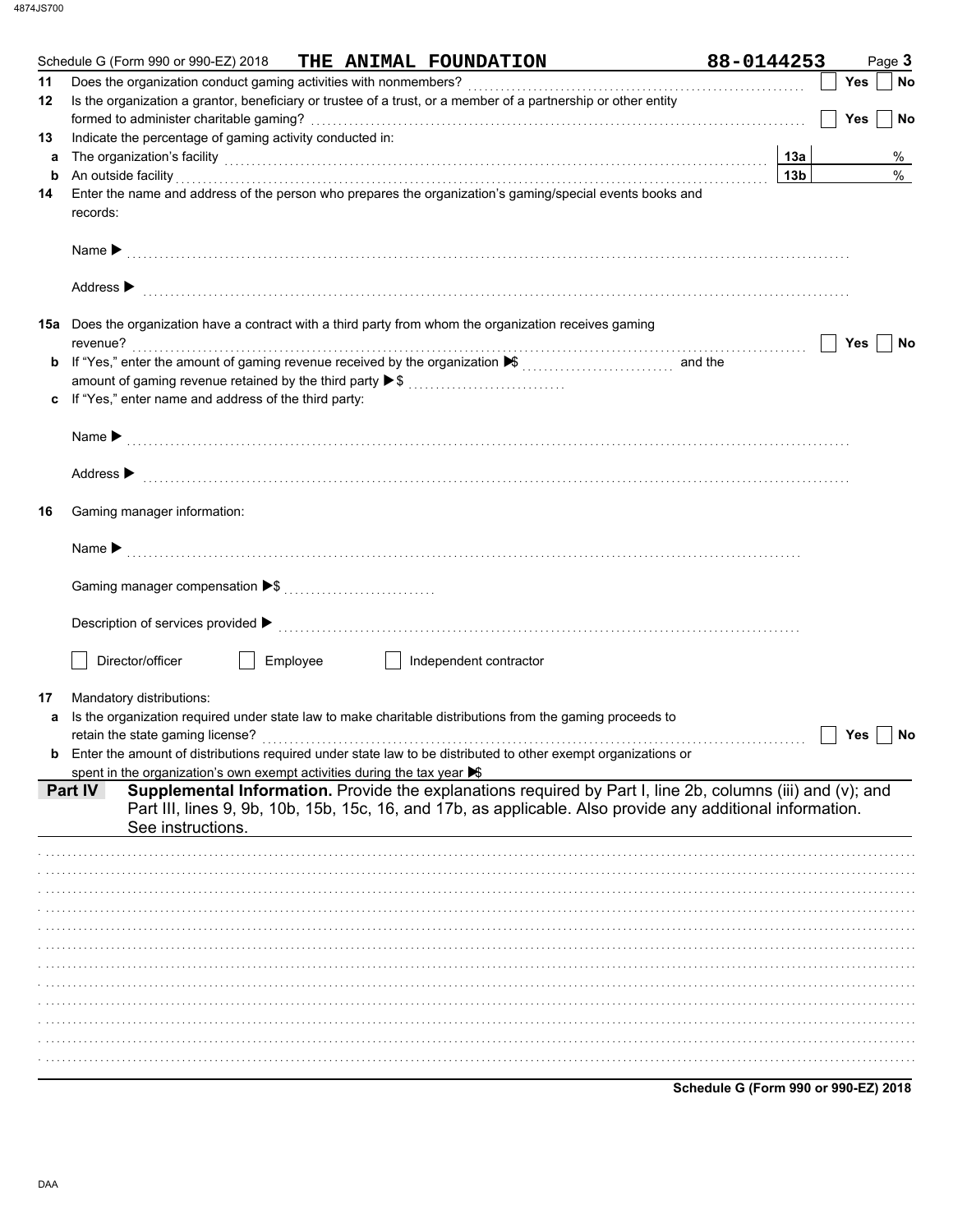|        | <b>Compensation Information</b><br><b>SCHEDULE J</b><br>For certain Officers, Directors, Trustees, Key Employees, and Highest<br>(Form 990)<br><b>Compensated Employees</b> |                                                                                                |                                                                                                                                                                                                                     |            |                                            |                              |  |  |
|--------|-----------------------------------------------------------------------------------------------------------------------------------------------------------------------------|------------------------------------------------------------------------------------------------|---------------------------------------------------------------------------------------------------------------------------------------------------------------------------------------------------------------------|------------|--------------------------------------------|------------------------------|--|--|
|        | Department of the Treasury                                                                                                                                                  |                                                                                                | Complete if the organization answered "Yes" on Form 990, Part IV, line 23.<br>Attach to Form 990.                                                                                                                   |            | <b>Open to Public</b><br><b>Inspection</b> |                              |  |  |
|        | Internal Revenue Service<br>Name of the organization                                                                                                                        |                                                                                                | Go to www.irs.gov/Form990 for instructions and the latest information.                                                                                                                                              |            | Employer identification number             |                              |  |  |
|        |                                                                                                                                                                             | THE ANIMAL FOUNDATION                                                                          |                                                                                                                                                                                                                     | 88-0144253 |                                            |                              |  |  |
| Part I |                                                                                                                                                                             | <b>Questions Regarding Compensation</b>                                                        |                                                                                                                                                                                                                     |            |                                            |                              |  |  |
|        |                                                                                                                                                                             |                                                                                                |                                                                                                                                                                                                                     |            |                                            | Yes<br>No                    |  |  |
|        |                                                                                                                                                                             |                                                                                                | 1a Check the appropriate box(es) if the organization provided any of the following to or for a person listed on Form                                                                                                |            |                                            |                              |  |  |
|        | First-class or charter travel                                                                                                                                               |                                                                                                | 990, Part VII, Section A, line 1a. Complete Part III to provide any relevant information regarding these items.                                                                                                     |            |                                            |                              |  |  |
|        | Travel for companions                                                                                                                                                       |                                                                                                | Housing allowance or residence for personal use<br>Payments for business use of personal residence                                                                                                                  |            |                                            |                              |  |  |
|        |                                                                                                                                                                             | Tax indemnification and gross-up payments                                                      | Health or social club dues or initiation fees                                                                                                                                                                       |            |                                            |                              |  |  |
|        | Discretionary spending account                                                                                                                                              |                                                                                                | Personal services (such as maid, chauffeur, chef)                                                                                                                                                                   |            |                                            |                              |  |  |
|        |                                                                                                                                                                             |                                                                                                |                                                                                                                                                                                                                     |            |                                            |                              |  |  |
|        |                                                                                                                                                                             |                                                                                                | <b>b</b> If any of the boxes on line 1a are checked, did the organization follow a written policy regarding payment                                                                                                 |            |                                            |                              |  |  |
|        |                                                                                                                                                                             |                                                                                                | or reimbursement or provision of all of the expenses described above? If "No," complete Part III to                                                                                                                 |            |                                            |                              |  |  |
|        | explain                                                                                                                                                                     |                                                                                                |                                                                                                                                                                                                                     |            | 1b                                         |                              |  |  |
|        |                                                                                                                                                                             |                                                                                                |                                                                                                                                                                                                                     |            |                                            |                              |  |  |
| 2      |                                                                                                                                                                             |                                                                                                | Did the organization require substantiation prior to reimbursing or allowing expenses incurred by all                                                                                                               |            |                                            |                              |  |  |
|        |                                                                                                                                                                             |                                                                                                | directors, trustees, and officers, including the CEO/Executive Director, regarding the items checked on line                                                                                                        |            |                                            |                              |  |  |
| 1a?    |                                                                                                                                                                             |                                                                                                |                                                                                                                                                                                                                     |            | $\mathbf{2}$                               |                              |  |  |
|        |                                                                                                                                                                             |                                                                                                |                                                                                                                                                                                                                     |            |                                            |                              |  |  |
| 3      |                                                                                                                                                                             |                                                                                                | Indicate which, if any, of the following the filing organization used to establish the compensation of the                                                                                                          |            |                                            |                              |  |  |
|        |                                                                                                                                                                             |                                                                                                | organization's CEO/Executive Director. Check all that apply. Do not check any boxes for methods used by a<br>related organization to establish compensation of the CEO/Executive Director, but explain in Part III. |            |                                            |                              |  |  |
| IХ     | Compensation committee                                                                                                                                                      |                                                                                                | $ \mathbf{X} $<br>Written employment contract                                                                                                                                                                       |            |                                            |                              |  |  |
|        |                                                                                                                                                                             | Independent compensation consultant                                                            | $\overline{\mathbf{x}}$<br>Compensation survey or study                                                                                                                                                             |            |                                            |                              |  |  |
|        | Form 990 of other organizations                                                                                                                                             |                                                                                                | $\overline{\mathbf{x}}$<br>Approval by the board or compensation committee                                                                                                                                          |            |                                            |                              |  |  |
|        |                                                                                                                                                                             |                                                                                                |                                                                                                                                                                                                                     |            |                                            |                              |  |  |
| 4      | organization or a related organization:                                                                                                                                     |                                                                                                | During the year, did any person listed on Form 990, Part VII, Section A, line 1a, with respect to the filing                                                                                                        |            |                                            |                              |  |  |
|        |                                                                                                                                                                             | a Receive a severance payment or change-of-control payment?                                    |                                                                                                                                                                                                                     |            | 4a                                         | X                            |  |  |
|        |                                                                                                                                                                             | <b>b</b> Participate in, or receive payment from, a supplemental nonqualified retirement plan? |                                                                                                                                                                                                                     |            | 4 <sub>b</sub>                             | $\mathbf x$                  |  |  |
|        |                                                                                                                                                                             | c Participate in, or receive payment from, an equity-based compensation arrangement?           |                                                                                                                                                                                                                     |            | 4c                                         | $\mathbf x$                  |  |  |
|        |                                                                                                                                                                             |                                                                                                | If "Yes" to any of lines 4a-c, list the persons and provide the applicable amounts for each item in Part III.                                                                                                       |            |                                            |                              |  |  |
|        |                                                                                                                                                                             |                                                                                                | Only section 501(c)(3), 501(c)(4), and 501(c)(29) organizations must complete lines 5-9.                                                                                                                            |            |                                            |                              |  |  |
| 5      |                                                                                                                                                                             |                                                                                                | For persons listed on Form 990, Part VII, Section A, line 1a, did the organization pay or accrue any                                                                                                                |            |                                            |                              |  |  |
|        |                                                                                                                                                                             | compensation contingent on the revenues of:                                                    |                                                                                                                                                                                                                     |            |                                            |                              |  |  |
|        | a The organization?                                                                                                                                                         |                                                                                                |                                                                                                                                                                                                                     |            | 5a                                         | X<br>$\overline{\mathbf{x}}$ |  |  |
|        |                                                                                                                                                                             | If "Yes" on line 5a or 5b, describe in Part III.                                               |                                                                                                                                                                                                                     |            | 5b                                         |                              |  |  |
|        |                                                                                                                                                                             |                                                                                                |                                                                                                                                                                                                                     |            |                                            |                              |  |  |
| 6      |                                                                                                                                                                             |                                                                                                | For persons listed on Form 990, Part VII, Section A, line 1a, did the organization pay or accrue any                                                                                                                |            |                                            |                              |  |  |
|        |                                                                                                                                                                             | compensation contingent on the net earnings of:                                                |                                                                                                                                                                                                                     |            |                                            |                              |  |  |
|        | a The organization?                                                                                                                                                         |                                                                                                |                                                                                                                                                                                                                     |            | 6a                                         | X                            |  |  |
|        |                                                                                                                                                                             |                                                                                                |                                                                                                                                                                                                                     |            | 6b                                         | $\overline{\mathbf{x}}$      |  |  |
|        |                                                                                                                                                                             | If "Yes" on line 6a or 6b, describe in Part III.                                               |                                                                                                                                                                                                                     |            |                                            |                              |  |  |
| 7      |                                                                                                                                                                             |                                                                                                | For persons listed on Form 990, Part VII, Section A, line 1a, did the organization provide any nonfixed                                                                                                             |            |                                            |                              |  |  |
|        |                                                                                                                                                                             | payments not described on lines 5 and 6? If "Yes," describe in Part III                        |                                                                                                                                                                                                                     |            | $\overline{7}$                             | X                            |  |  |
| 8      |                                                                                                                                                                             |                                                                                                | Were any amounts reported on Form 990, Part VII, paid or accrued pursuant to a contract that was subject                                                                                                            |            |                                            |                              |  |  |
|        |                                                                                                                                                                             |                                                                                                | to the initial contract exception described in Regulations section 53.4958-4(a)(3)? If "Yes," describe                                                                                                              |            |                                            |                              |  |  |
|        |                                                                                                                                                                             |                                                                                                |                                                                                                                                                                                                                     |            | 8                                          | X                            |  |  |
|        |                                                                                                                                                                             |                                                                                                |                                                                                                                                                                                                                     |            |                                            |                              |  |  |
| 9      |                                                                                                                                                                             |                                                                                                | If "Yes" on line 8, did the organization also follow the rebuttable presumption procedure described in                                                                                                              |            |                                            |                              |  |  |
|        | Regulations section 53.4958-6(c)?                                                                                                                                           |                                                                                                |                                                                                                                                                                                                                     |            | 9                                          |                              |  |  |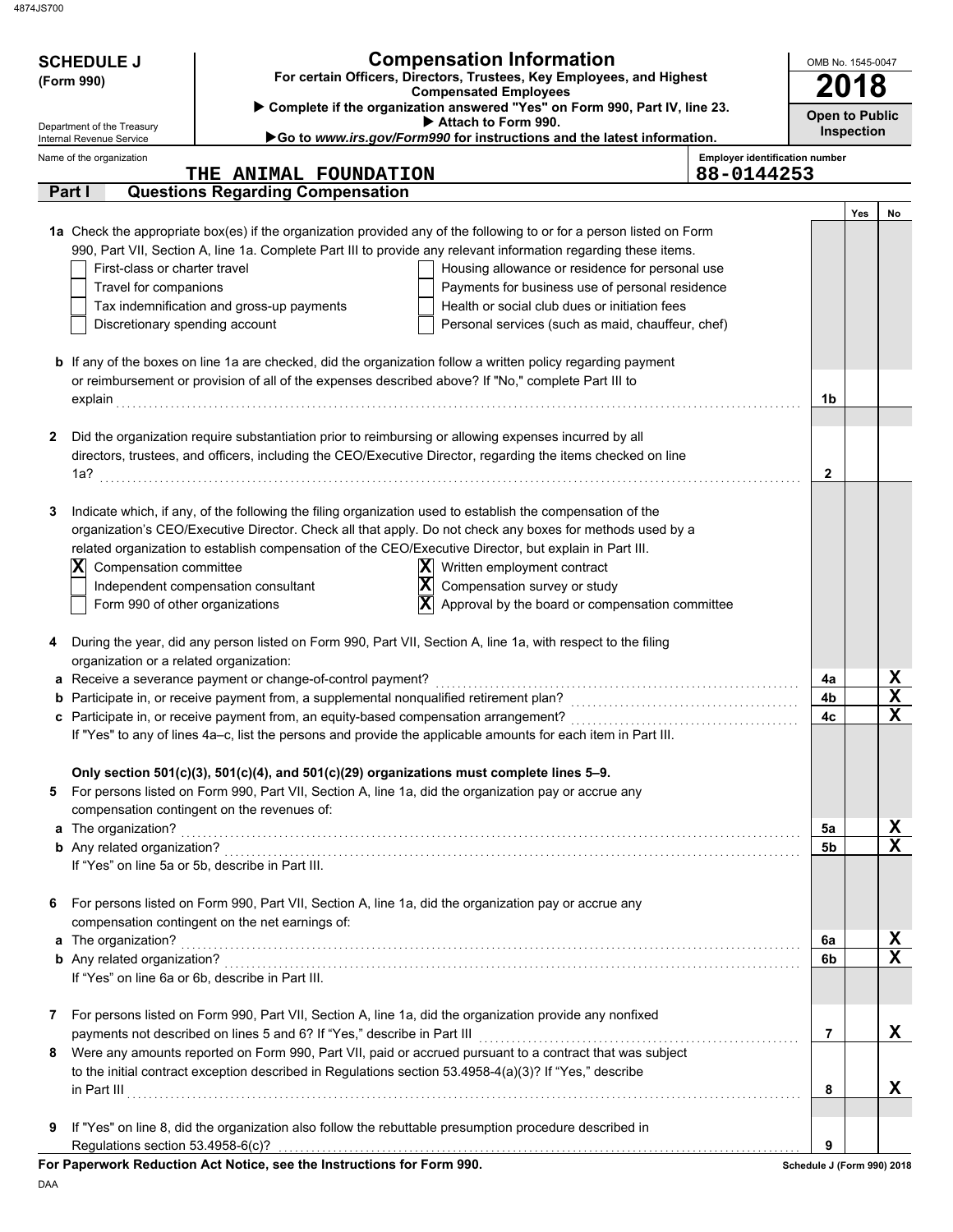#### 88-0144253 THE ANIMAL FOUNDATION Page 2 Schedule J (Form 990) 2018 Officers, Directors, Trustees, Key Employees, and Highest Compensated Employees. Use duplicate copies if additional space is needed. Part II

For each individual whose compensation must be reported on Schedule J, report compensation from the organization on row (i) and from related organizations, described in the instructions, on row (ii). Do not list any individuals that aren't listed on Form 990, Part VII.

Note: The sum of columns (B)(i)-(iii) for each listed individual must equal the total amount of Form 990, Part VII, Section A, line 1a, applicable column (D) and (E) amounts for that individual.

|                             | (B) Breakdown of W-2 and/or 1099-MISC compensation |                                        |                                           | (C) Retirement and             | (D) Nontaxable | (E) Total of columns | (F) Compensation                                           |
|-----------------------------|----------------------------------------------------|----------------------------------------|-------------------------------------------|--------------------------------|----------------|----------------------|------------------------------------------------------------|
| (A) Name and Title          | (i) Base<br>compensation                           | (ii) Bonus & incentive<br>compensation | (iii) Other<br>reportable<br>compensation | other deferred<br>compensation | benefits       | $(B)(i)$ – $(D)$     | in column (B) reported<br>as deferred on prior<br>Form 990 |
| CHRISTINE L ROBINSON<br>(i) | 210,033                                            |                                        |                                           | O                              |                | 210,033              | $\mathbf 0$                                                |
| $1$ CEO                     | Ω                                                  |                                        |                                           | O                              |                |                      | 0                                                          |
| DANIEL EUGENE NEEL<br>(i)   | 167,110                                            |                                        |                                           | n                              | ΩI             | 167,110              | $\mathbf 0$                                                |
| 2 CFDO                      | O                                                  |                                        |                                           |                                |                |                      | 0                                                          |
|                             |                                                    |                                        |                                           |                                |                |                      |                                                            |
|                             |                                                    |                                        |                                           |                                |                |                      |                                                            |
|                             |                                                    |                                        |                                           |                                |                |                      |                                                            |
| (1)                         |                                                    |                                        |                                           |                                |                |                      |                                                            |
| 5                           |                                                    |                                        |                                           |                                |                |                      |                                                            |
| (i)                         |                                                    |                                        |                                           |                                |                |                      |                                                            |
| $\bf 6$<br>(i)              |                                                    |                                        |                                           |                                |                |                      |                                                            |
| $\overline{7}$              |                                                    |                                        |                                           |                                |                |                      |                                                            |
| 8                           |                                                    |                                        |                                           |                                |                |                      |                                                            |
|                             |                                                    |                                        |                                           |                                |                |                      |                                                            |
| ۹                           |                                                    |                                        |                                           |                                |                |                      |                                                            |
| 10                          |                                                    |                                        |                                           |                                |                |                      |                                                            |
|                             |                                                    |                                        |                                           |                                |                |                      |                                                            |
| 11                          |                                                    |                                        |                                           |                                |                |                      |                                                            |
|                             |                                                    |                                        |                                           |                                |                |                      |                                                            |
| 12                          |                                                    |                                        |                                           |                                |                |                      |                                                            |
| 13                          |                                                    |                                        |                                           |                                |                |                      |                                                            |
|                             |                                                    |                                        |                                           |                                |                |                      |                                                            |
| 14                          |                                                    |                                        |                                           |                                |                |                      |                                                            |
| (i)                         |                                                    |                                        |                                           |                                |                |                      |                                                            |
| 15                          |                                                    |                                        |                                           |                                |                |                      |                                                            |
| (i)<br>16                   |                                                    |                                        |                                           |                                |                |                      |                                                            |
|                             |                                                    |                                        |                                           |                                |                |                      |                                                            |

Schedule J (Form 990) 2018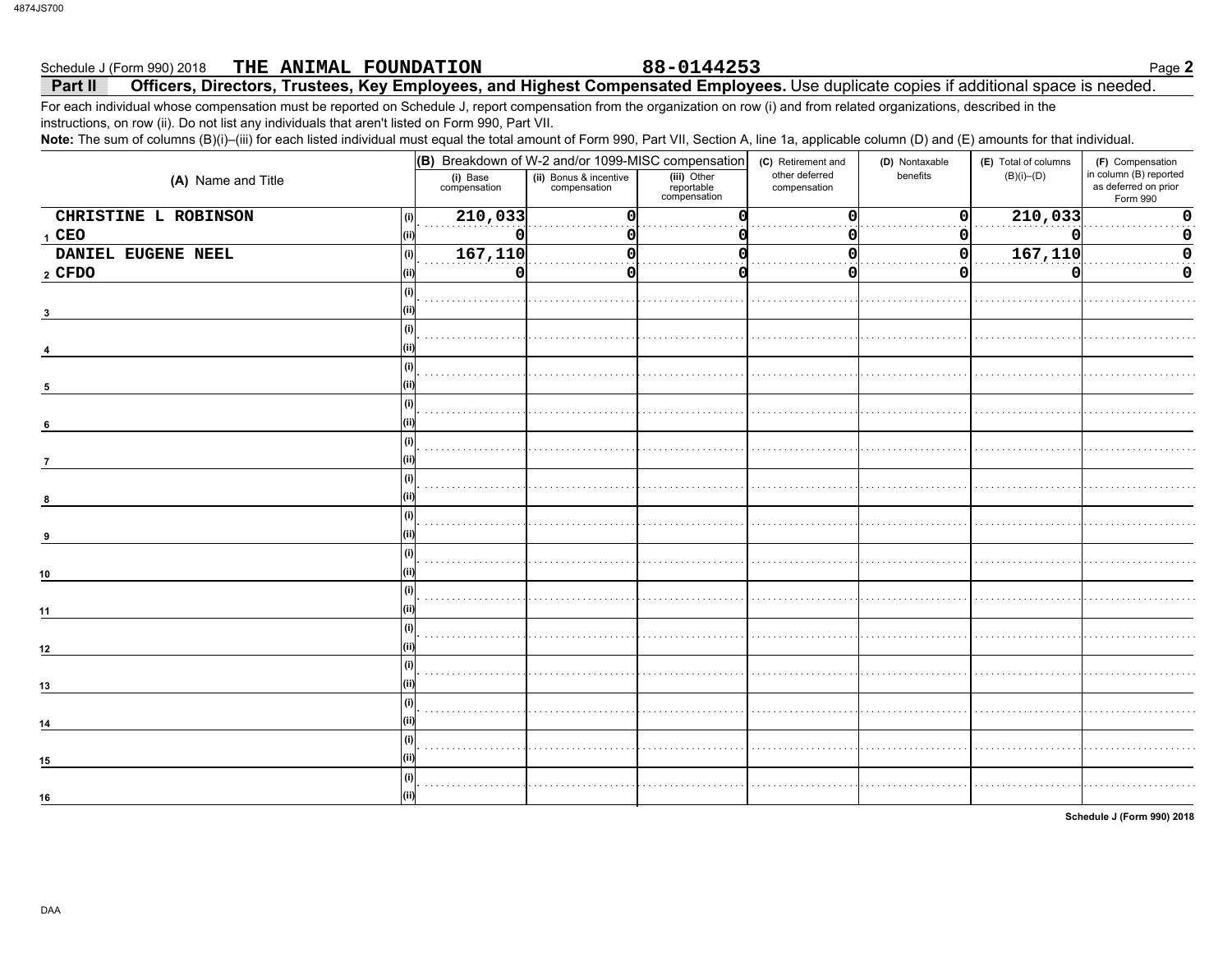| Schedule J (Form 990) 2018 THE ANIMAL FOUNDATION | 88-0144253<br>Page 3                                                                                                                                                       |
|--------------------------------------------------|----------------------------------------------------------------------------------------------------------------------------------------------------------------------------|
| <b>Supplemental Information</b><br>Part III      |                                                                                                                                                                            |
|                                                  | Provide the information, explanation, or descriptions required for Part I, lines 1a, 1b, 3, 4a, 4b, 4c, 5a, 5b, 6a, 6b, 7, and 8, and for Part II. Also complete this part |
| for any additional information.                  |                                                                                                                                                                            |
|                                                  |                                                                                                                                                                            |
|                                                  |                                                                                                                                                                            |
|                                                  |                                                                                                                                                                            |
|                                                  |                                                                                                                                                                            |
|                                                  |                                                                                                                                                                            |
|                                                  |                                                                                                                                                                            |
|                                                  |                                                                                                                                                                            |
|                                                  |                                                                                                                                                                            |
|                                                  |                                                                                                                                                                            |
|                                                  |                                                                                                                                                                            |
|                                                  |                                                                                                                                                                            |
|                                                  |                                                                                                                                                                            |
|                                                  |                                                                                                                                                                            |
|                                                  |                                                                                                                                                                            |
|                                                  |                                                                                                                                                                            |
|                                                  |                                                                                                                                                                            |
|                                                  |                                                                                                                                                                            |
|                                                  |                                                                                                                                                                            |
|                                                  |                                                                                                                                                                            |
|                                                  |                                                                                                                                                                            |
|                                                  |                                                                                                                                                                            |
|                                                  |                                                                                                                                                                            |
|                                                  |                                                                                                                                                                            |
|                                                  |                                                                                                                                                                            |
|                                                  |                                                                                                                                                                            |
|                                                  |                                                                                                                                                                            |
|                                                  |                                                                                                                                                                            |
|                                                  |                                                                                                                                                                            |
|                                                  |                                                                                                                                                                            |
|                                                  |                                                                                                                                                                            |
|                                                  |                                                                                                                                                                            |
|                                                  |                                                                                                                                                                            |
|                                                  |                                                                                                                                                                            |
|                                                  |                                                                                                                                                                            |
|                                                  |                                                                                                                                                                            |
|                                                  | Schedule J (Form 990) 2018                                                                                                                                                 |

DAA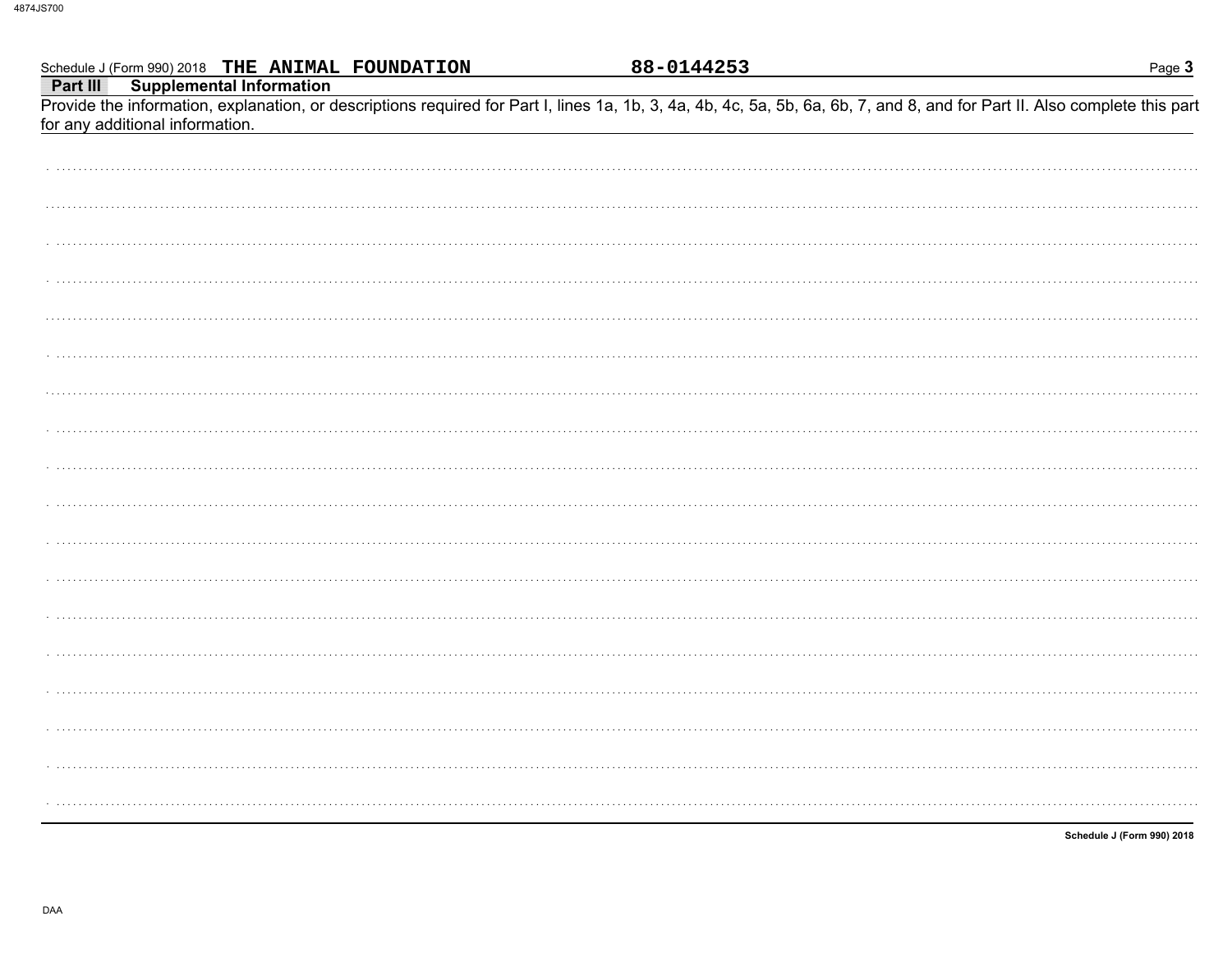|                                                                                                                                                         | <b>Supplemental Information on Tax-Exempt Bonds</b><br><b>SCHEDULE K</b><br>(Form 990)<br>▶ Complete if the organization answered "Yes" on Form 990, Part IV, line 24a. Provide descriptions, and any additional information in Part VI. |                                                                                |                              |  |                 |                 |            |                                 |            |                                                     | OMB No. 1545-0047                          |            |                                    |     |                         |
|---------------------------------------------------------------------------------------------------------------------------------------------------------|------------------------------------------------------------------------------------------------------------------------------------------------------------------------------------------------------------------------------------------|--------------------------------------------------------------------------------|------------------------------|--|-----------------|-----------------|------------|---------------------------------|------------|-----------------------------------------------------|--------------------------------------------|------------|------------------------------------|-----|-------------------------|
| Attach to Form 990.<br>Department of the Treasury<br>Internal Revenue Service<br>Go to www.irs.gov/Form990 for instructions and the latest information. |                                                                                                                                                                                                                                          |                                                                                |                              |  |                 |                 |            |                                 |            |                                                     | <b>Open to Public</b><br><b>Inspection</b> |            |                                    |     |                         |
|                                                                                                                                                         | Name of the organization                                                                                                                                                                                                                 | THE ANIMAL FOUNDATION                                                          |                              |  |                 |                 |            |                                 |            | <b>Employer identification number</b><br>88-0144253 |                                            |            |                                    |     |                         |
| Part I                                                                                                                                                  | <b>Bond Issues</b>                                                                                                                                                                                                                       |                                                                                |                              |  |                 |                 |            |                                 |            |                                                     |                                            |            |                                    |     |                         |
|                                                                                                                                                         | (c) CUSIP $#$<br>(b) Issuer EIN<br>(a) Issuer name                                                                                                                                                                                       |                                                                                |                              |  | (d) Date issued | (e) Issue price |            | (f) Description of purpose      |            | (g) Defeased                                        |                                            |            | $(h)$ On<br>behalf of<br>issuer    |     | (i) Pooled<br>financing |
|                                                                                                                                                         | A PUBLIC FINANCE AUTHORITY                                                                                                                                                                                                               |                                                                                | 27-3866124NONEAVAIL 09/29/17 |  |                 |                 |            | 14,070,000 RENOVATION OF EXISTI |            | <b>Yes</b>                                          | No<br>$\mathbf{x}$                         | Yes        | No<br>$\mathbf X$                  | Yes | No<br>$\mathbf X$       |
| в                                                                                                                                                       |                                                                                                                                                                                                                                          |                                                                                |                              |  |                 |                 |            |                                 |            |                                                     |                                            |            |                                    |     |                         |
| C                                                                                                                                                       |                                                                                                                                                                                                                                          |                                                                                |                              |  |                 |                 |            |                                 |            |                                                     |                                            |            |                                    |     |                         |
|                                                                                                                                                         |                                                                                                                                                                                                                                          |                                                                                |                              |  |                 |                 |            |                                 |            |                                                     |                                            |            |                                    |     |                         |
| Part II                                                                                                                                                 | <b>Proceeds</b>                                                                                                                                                                                                                          |                                                                                |                              |  |                 |                 |            |                                 |            |                                                     |                                            |            |                                    |     |                         |
|                                                                                                                                                         |                                                                                                                                                                                                                                          |                                                                                |                              |  | A               |                 |            | в                               | C          |                                                     |                                            | D          |                                    |     |                         |
|                                                                                                                                                         | 1 Amount of bonds retired                                                                                                                                                                                                                |                                                                                |                              |  |                 |                 |            |                                 |            |                                                     |                                            |            |                                    |     |                         |
|                                                                                                                                                         | 2 Amount of bonds legally defeased                                                                                                                                                                                                       |                                                                                |                              |  |                 |                 |            |                                 |            |                                                     |                                            |            |                                    |     |                         |
|                                                                                                                                                         | 3 Total proceeds of issue                                                                                                                                                                                                                |                                                                                |                              |  |                 | 14,070,000      |            |                                 |            |                                                     |                                            |            |                                    |     |                         |
|                                                                                                                                                         |                                                                                                                                                                                                                                          |                                                                                |                              |  |                 |                 |            |                                 |            |                                                     |                                            |            |                                    |     |                         |
|                                                                                                                                                         |                                                                                                                                                                                                                                          |                                                                                |                              |  |                 |                 |            |                                 |            |                                                     |                                            |            |                                    |     |                         |
|                                                                                                                                                         | 7 Issuance costs from proceeds                                                                                                                                                                                                           |                                                                                |                              |  |                 | 113,500         |            |                                 |            |                                                     |                                            |            |                                    |     |                         |
|                                                                                                                                                         | 8 Credit enhancement from proceeds                                                                                                                                                                                                       |                                                                                |                              |  |                 |                 |            |                                 |            |                                                     |                                            |            |                                    |     |                         |
|                                                                                                                                                         |                                                                                                                                                                                                                                          |                                                                                |                              |  |                 |                 |            |                                 |            |                                                     |                                            |            |                                    |     |                         |
|                                                                                                                                                         |                                                                                                                                                                                                                                          |                                                                                |                              |  |                 | 8,230,500       |            |                                 |            |                                                     |                                            |            |                                    |     |                         |
|                                                                                                                                                         | 11 Other spent proceeds                                                                                                                                                                                                                  |                                                                                |                              |  |                 |                 |            |                                 |            |                                                     |                                            |            |                                    |     |                         |
|                                                                                                                                                         | 12 Other unspent proceeds                                                                                                                                                                                                                |                                                                                |                              |  |                 | 5,726,000       |            |                                 |            |                                                     |                                            |            |                                    |     |                         |
|                                                                                                                                                         |                                                                                                                                                                                                                                          |                                                                                |                              |  | 2019            |                 |            |                                 |            |                                                     |                                            |            |                                    |     |                         |
|                                                                                                                                                         |                                                                                                                                                                                                                                          |                                                                                |                              |  | Yes             | <b>No</b>       | <b>Yes</b> | No                              | <b>Yes</b> | <b>No</b>                                           |                                            | <b>Yes</b> |                                    | No  |                         |
|                                                                                                                                                         |                                                                                                                                                                                                                                          | 14 Were the bonds issued as part of a refunding issue of tax-exempt bonds (or, |                              |  |                 |                 |            |                                 |            |                                                     |                                            |            |                                    |     |                         |
|                                                                                                                                                         |                                                                                                                                                                                                                                          |                                                                                |                              |  |                 | X               |            |                                 |            |                                                     |                                            |            |                                    |     |                         |
|                                                                                                                                                         |                                                                                                                                                                                                                                          | 15 Were the bonds issued as part of a refunding issue of taxable bonds (or, if |                              |  |                 |                 |            |                                 |            |                                                     |                                            |            |                                    |     |                         |
|                                                                                                                                                         |                                                                                                                                                                                                                                          |                                                                                |                              |  |                 | x               |            |                                 |            |                                                     |                                            |            |                                    |     |                         |
|                                                                                                                                                         |                                                                                                                                                                                                                                          | 16 Has the final allocation of proceeds been made?                             |                              |  |                 | X               |            |                                 |            |                                                     |                                            |            |                                    |     |                         |
|                                                                                                                                                         |                                                                                                                                                                                                                                          | 17 Does the organization maintain adequate books and records to support the    |                              |  |                 |                 |            |                                 |            |                                                     |                                            |            |                                    |     |                         |
|                                                                                                                                                         | final allocation of proceeds?                                                                                                                                                                                                            | For Denominals Dedication, Act Nation, and the Instructions for Form 000       |                              |  | x               |                 |            |                                 |            |                                                     |                                            |            | $\sim$ $\sim$ $\sim$ $\sim$ $\sim$ |     |                         |

**For Paperwork Reduction Act Notice, see the Instructions for Form 990.**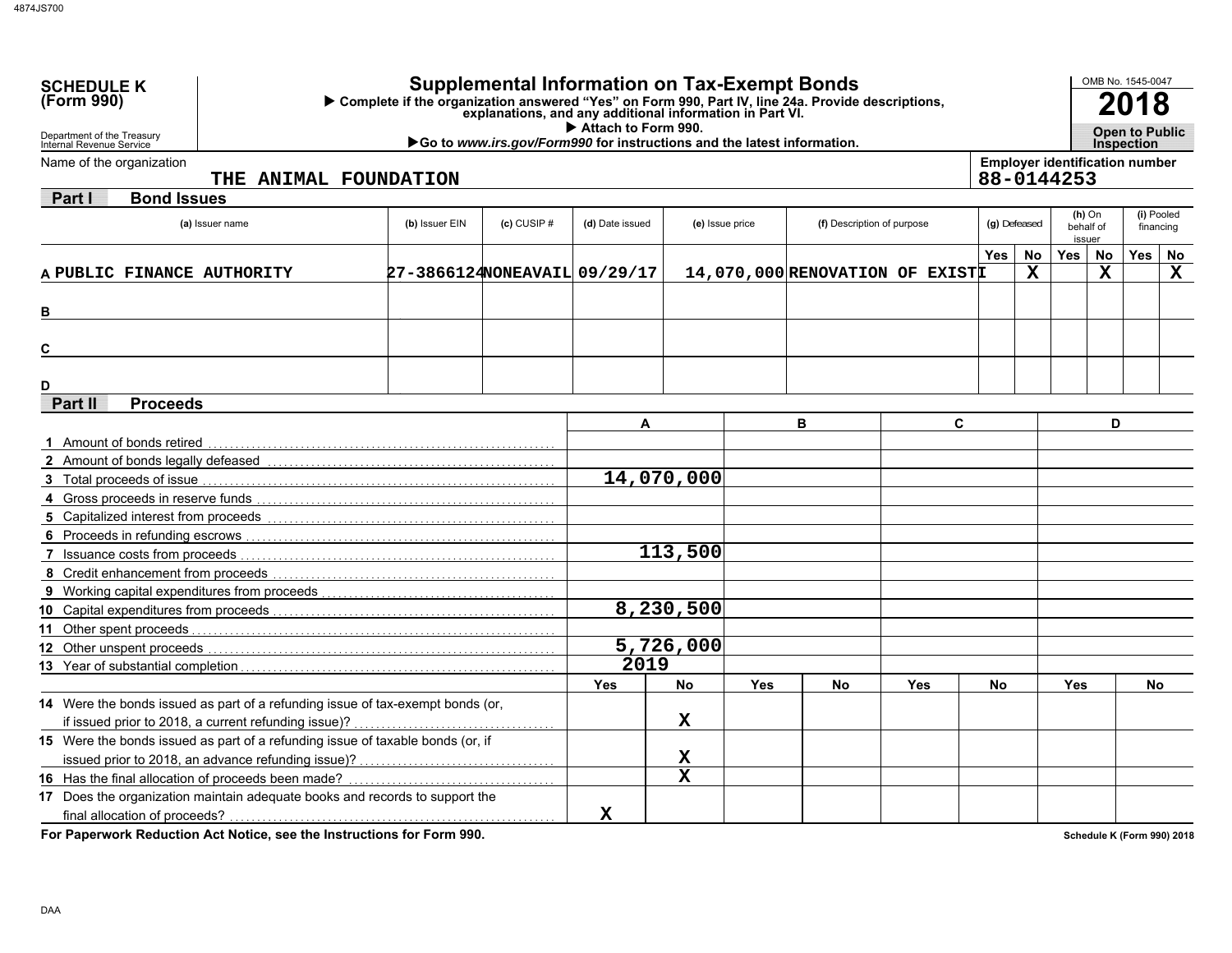4874JS700

|              | THE ANIMAL FOUNDATION<br>Schedule K (Form 990) 2018                                                       |             | 88-0144253              |      |            |               |            |               |            | Page 2    |
|--------------|-----------------------------------------------------------------------------------------------------------|-------------|-------------------------|------|------------|---------------|------------|---------------|------------|-----------|
|              | <b>Private Business Use</b><br>Part III                                                                   |             |                         |      |            |               |            |               |            |           |
|              |                                                                                                           |             | A                       |      |            | в             |            | C             |            | D         |
|              | 1 Was the organization a partner in a partnership, or a member of an LLC,                                 | <b>Yes</b>  | <b>No</b>               |      | <b>Yes</b> | <b>No</b>     | <b>Yes</b> | <b>No</b>     | <b>Yes</b> | <b>No</b> |
|              | which owned property financed by tax-exempt bonds?                                                        |             | $\overline{\mathbf{x}}$ |      |            |               |            |               |            |           |
|              | 2 Are there any lease arrangements that may result in private business use of                             |             |                         |      |            |               |            |               |            |           |
|              |                                                                                                           |             | $\mathbf x$             |      |            |               |            |               |            |           |
|              | 3a Are there any management or service contracts that may result in private                               |             |                         |      |            |               |            |               |            |           |
|              |                                                                                                           |             | X                       |      |            |               |            |               |            |           |
|              | <b>b</b> If "Yes" to line 3a, does the organization routinely engage bond counsel or other outside        |             |                         |      |            |               |            |               |            |           |
|              | counsel to review any management or service contracts relating to the financed property?                  |             |                         |      |            |               |            |               |            |           |
|              | c Are there any research agreements that may result in private business use of                            |             |                         |      |            |               |            |               |            |           |
|              |                                                                                                           |             | $\mathbf x$             |      |            |               |            |               |            |           |
|              | d If "Yes" to line 3c, does the organization routinely engage bond counsel or other                       |             |                         |      |            |               |            |               |            |           |
|              | outside counsel to review any research agreements relating to the financed property?                      |             |                         |      |            |               |            |               |            |           |
|              | 4 Enter the percentage of financed property used in a private business use by entities                    |             |                         |      |            |               |            |               |            |           |
|              | other than a section 501(c)(3) organization or a state or local government $\ldots$                       |             |                         | $\%$ |            | $\frac{0}{0}$ |            | $\%$          |            | %         |
| 5            | Enter the percentage of financed property used in a private business use as a                             |             |                         |      |            |               |            |               |            |           |
|              | result of unrelated trade or business activity carried on by your organization,                           |             |                         |      |            |               |            |               |            |           |
|              | another section 501(c)(3) organization, or a state or local government                                    |             |                         | %    |            | $\%$          |            | %             |            | %         |
| 6            | Total of lines 4 and 5                                                                                    |             |                         | $\%$ |            | $\frac{0}{6}$ |            | $\frac{1}{2}$ |            | $\%$      |
| 7            | Does the bond issue meet the private security or payment test?                                            |             | $\overline{\mathbf{x}}$ |      |            |               |            |               |            |           |
|              | 8a Has there been a sale or disposition of any of the bond-financed property to a                         |             |                         |      |            |               |            |               |            |           |
|              | nongovernmental person other than a 501(c)(3) organization since the bonds were issued?                   |             | $\mathbf x$             |      |            |               |            |               |            |           |
|              | <b>b</b> If "Yes" to line 8a, enter the percentage of bond-financed property sold or                      |             |                         |      |            |               |            |               |            |           |
|              |                                                                                                           |             |                         | %    |            | $\frac{0}{0}$ |            | $\%$          |            | %         |
|              | c If "Yes" to line 8a, was any remedial action taken pursuant to Regulations                              |             |                         |      |            |               |            |               |            |           |
|              |                                                                                                           |             |                         |      |            |               |            |               |            |           |
|              | 9 Has the organization established written procedures to ensure that all                                  |             |                         |      |            |               |            |               |            |           |
|              | nonqualified bonds of the issue are remediated in accordance with the                                     |             |                         |      |            |               |            |               |            |           |
|              | requirements under Regulations sections 1.141-12 and 1.145-2?                                             | $\mathbf x$ |                         |      |            |               |            |               |            |           |
|              | Part IV Arbitrage                                                                                         |             |                         |      |            |               |            |               |            |           |
|              |                                                                                                           |             | A                       |      |            | B             |            | $\mathbf{C}$  |            | D         |
| 1.           | Has the issuer filed Form 8038-T, Arbitrage Rebate, Yield Reduction and                                   | Yes         | <b>No</b>               |      | <b>Yes</b> | <b>No</b>     | <b>Yes</b> | <b>No</b>     | <b>Yes</b> | <b>No</b> |
|              |                                                                                                           |             | $\mathbf{x}$            |      |            |               |            |               |            |           |
| $\mathbf{2}$ |                                                                                                           |             |                         |      |            |               |            |               |            |           |
|              |                                                                                                           |             | $\mathbf x$             |      |            |               |            |               |            |           |
|              |                                                                                                           |             | $\mathbf{x}$            |      |            |               |            |               |            |           |
|              |                                                                                                           |             | $\mathbf X$             |      |            |               |            |               |            |           |
|              | If "Yes" to line 2c, provide in Part VI the date the rebate computation was                               |             |                         |      |            |               |            |               |            |           |
|              | performed                                                                                                 |             |                         |      |            |               |            |               |            |           |
|              | 3 Is the bond issue a variable rate issue? $\ldots$ $\ldots$ $\ldots$ $\ldots$ $\ldots$ $\ldots$ $\ldots$ |             | X                       |      |            |               |            |               |            |           |
|              |                                                                                                           |             |                         |      |            |               |            |               |            |           |

**Schedule K (Form 990) 2018**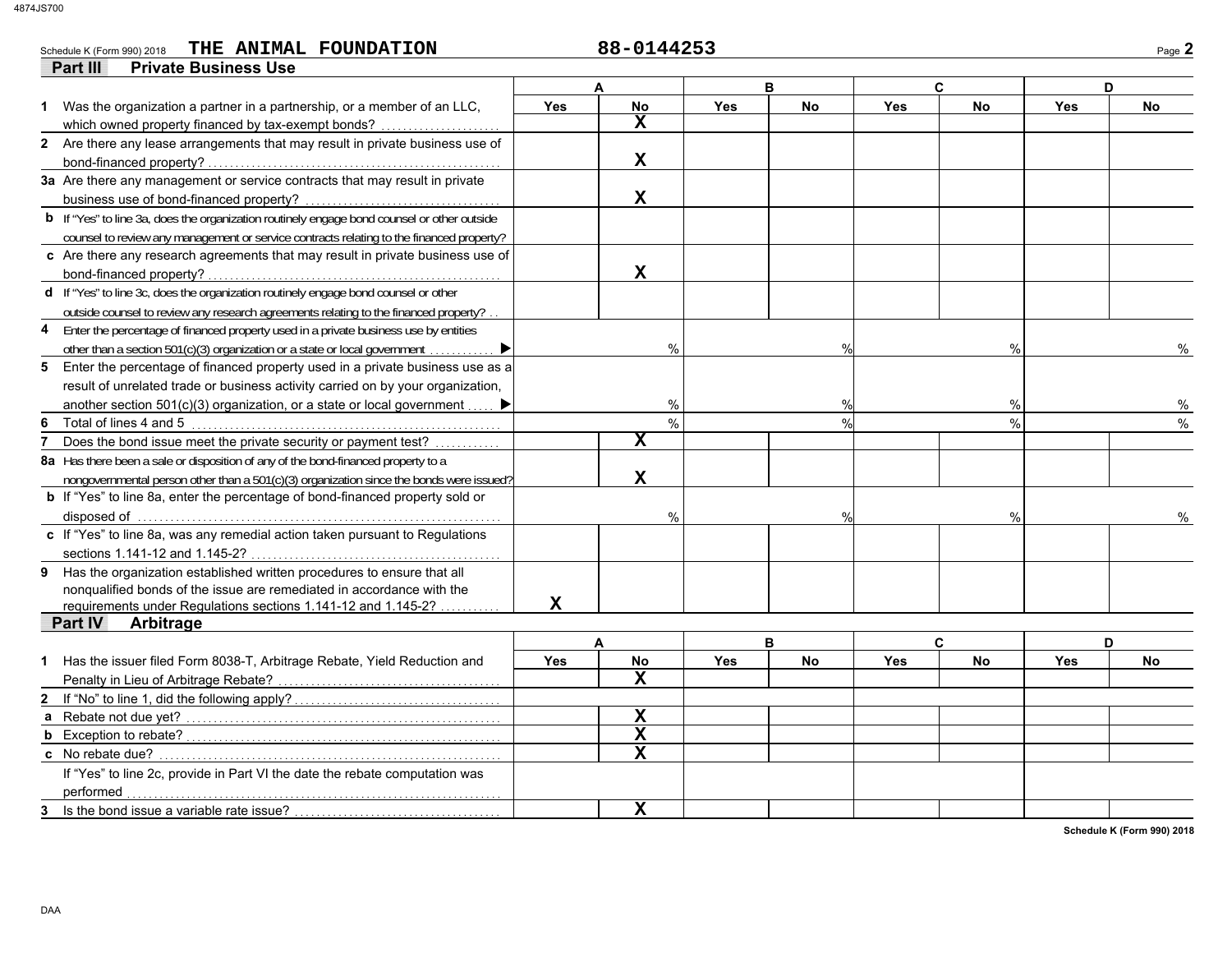| THE ANIMAL FOUNDATION<br>Schedule K (Form 990) 2018                                                                            |             | 88-0144253  |            |    |     |           |            | $Page$ 3  |
|--------------------------------------------------------------------------------------------------------------------------------|-------------|-------------|------------|----|-----|-----------|------------|-----------|
| Arbitrage (Continued)<br><b>Part IV</b>                                                                                        |             |             |            |    |     |           |            |           |
|                                                                                                                                |             | A           |            | В  |     | C         |            | D         |
| 4a Has the organization or the governmental issuer entered into a qualified                                                    | Yes         | No          | Yes        | No | Yes | No        | Yes        | <b>No</b> |
|                                                                                                                                |             | $\mathbf x$ |            |    |     |           |            |           |
|                                                                                                                                |             |             |            |    |     |           |            |           |
|                                                                                                                                |             |             |            |    |     |           |            |           |
|                                                                                                                                |             |             |            |    |     |           |            |           |
|                                                                                                                                |             |             |            |    |     |           |            |           |
| 5a Were gross proceeds invested in a guaranteed investment contract (GIC)?                                                     |             | $\mathbf x$ |            |    |     |           |            |           |
|                                                                                                                                |             |             |            |    |     |           |            |           |
| c Term of GIC                                                                                                                  |             |             |            |    |     |           |            |           |
| d Was the regulatory safe harbor for establishing the fair market value of the GIC satisfied?                                  |             |             |            |    |     |           |            |           |
| 6 Were any gross proceeds invested beyond an available temporary period?                                                       |             | $\mathbf X$ |            |    |     |           |            |           |
| 7 Has the organization established written procedures to monitor the                                                           |             |             |            |    |     |           |            |           |
|                                                                                                                                |             | $\mathbf x$ |            |    |     |           |            |           |
| Procedures To Undertake Corrective Action<br>Part V                                                                            |             |             |            |    |     |           |            |           |
|                                                                                                                                |             | A           |            | B  |     | C         |            | D         |
| Has the organization established written procedures to ensure that violations                                                  | <b>Yes</b>  | <b>No</b>   | <b>Yes</b> | No | Yes | <b>No</b> | <b>Yes</b> | No        |
| of federal tax requirements are timely identified and corrected through the                                                    |             |             |            |    |     |           |            |           |
| voluntary closing agreement program if self-remediation isn't available under                                                  |             |             |            |    |     |           |            |           |
| applicable regulations?                                                                                                        | $\mathbf x$ |             |            |    |     |           |            |           |
| Supplemental Information. Provide additional information for responses to questions on Schedule K. See instructions<br>Part VI |             |             |            |    |     |           |            |           |
|                                                                                                                                |             |             |            |    |     |           |            |           |
|                                                                                                                                |             |             |            |    |     |           |            |           |
|                                                                                                                                |             |             |            |    |     |           |            |           |
|                                                                                                                                |             |             |            |    |     |           |            |           |
|                                                                                                                                |             |             |            |    |     |           |            |           |
|                                                                                                                                |             |             |            |    |     |           |            |           |
|                                                                                                                                |             |             |            |    |     |           |            |           |
|                                                                                                                                |             |             |            |    |     |           |            |           |
|                                                                                                                                |             |             |            |    |     |           |            |           |
|                                                                                                                                |             |             |            |    |     |           |            |           |
|                                                                                                                                |             |             |            |    |     |           |            |           |
|                                                                                                                                |             |             |            |    |     |           |            |           |
|                                                                                                                                |             |             |            |    |     |           |            |           |
|                                                                                                                                |             |             |            |    |     |           |            |           |
|                                                                                                                                |             |             |            |    |     |           |            |           |
|                                                                                                                                |             |             |            |    |     |           |            |           |
|                                                                                                                                |             |             |            |    |     |           |            |           |
|                                                                                                                                |             |             |            |    |     |           |            |           |
|                                                                                                                                |             |             |            |    |     |           |            |           |
|                                                                                                                                |             |             |            |    |     |           |            |           |
|                                                                                                                                |             |             |            |    |     |           |            |           |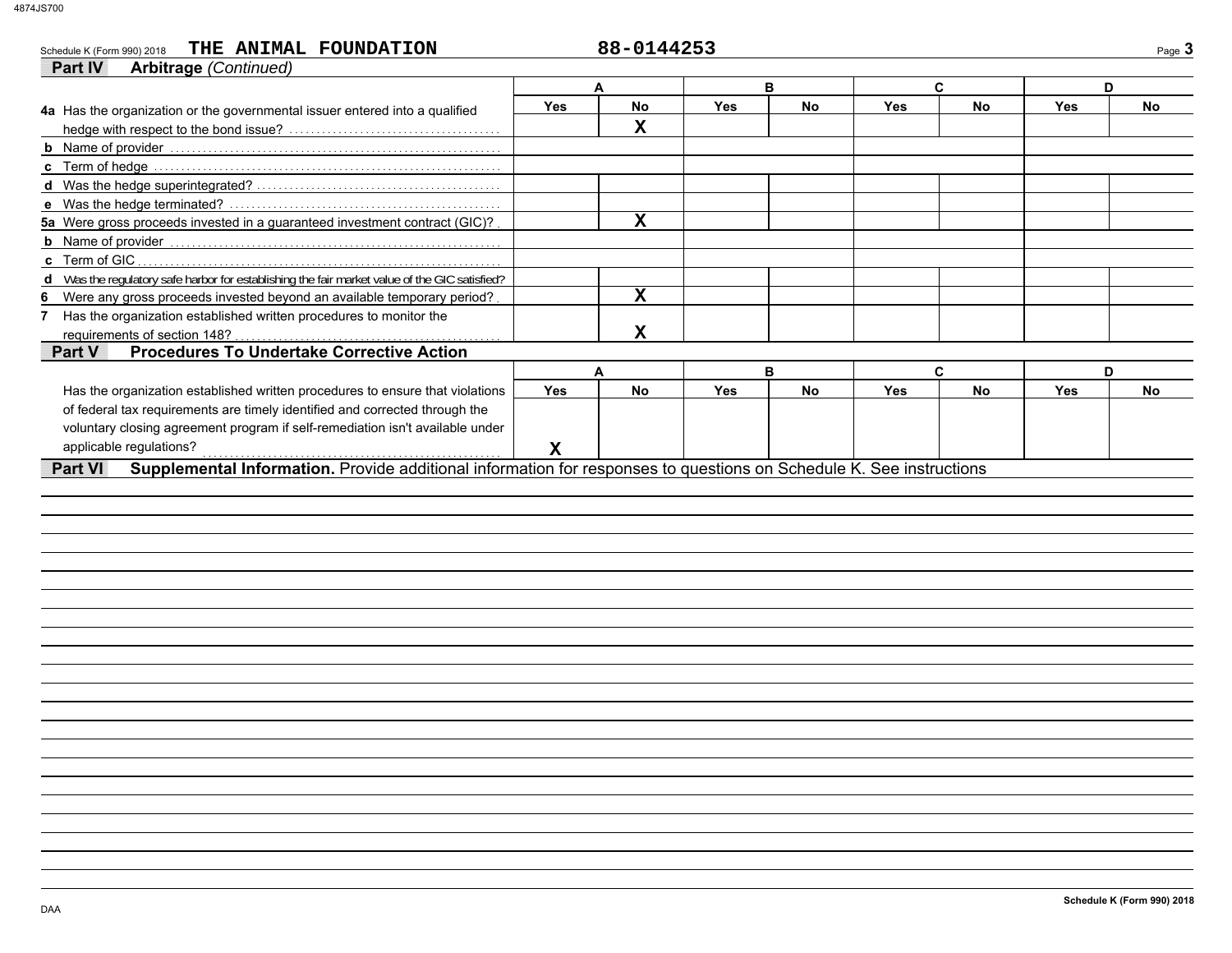|  |  |  | Schedule K (Form 990) 2018 THE ANIMAL FOUNDATION<br>Part VI Supplemental Information. Provide additional information for responses to questions on Schedule K. See instructions <i>(Continued)</i> | Page 4 |
|--|--|--|----------------------------------------------------------------------------------------------------------------------------------------------------------------------------------------------------|--------|
|  |  |  |                                                                                                                                                                                                    |        |
|  |  |  |                                                                                                                                                                                                    |        |
|  |  |  |                                                                                                                                                                                                    |        |
|  |  |  |                                                                                                                                                                                                    |        |
|  |  |  |                                                                                                                                                                                                    |        |
|  |  |  |                                                                                                                                                                                                    |        |
|  |  |  |                                                                                                                                                                                                    |        |
|  |  |  |                                                                                                                                                                                                    |        |
|  |  |  |                                                                                                                                                                                                    |        |
|  |  |  |                                                                                                                                                                                                    |        |
|  |  |  |                                                                                                                                                                                                    |        |
|  |  |  |                                                                                                                                                                                                    |        |
|  |  |  |                                                                                                                                                                                                    |        |
|  |  |  |                                                                                                                                                                                                    |        |
|  |  |  |                                                                                                                                                                                                    |        |
|  |  |  |                                                                                                                                                                                                    |        |
|  |  |  |                                                                                                                                                                                                    |        |
|  |  |  |                                                                                                                                                                                                    |        |
|  |  |  |                                                                                                                                                                                                    |        |
|  |  |  |                                                                                                                                                                                                    |        |
|  |  |  |                                                                                                                                                                                                    |        |
|  |  |  |                                                                                                                                                                                                    |        |
|  |  |  |                                                                                                                                                                                                    |        |
|  |  |  |                                                                                                                                                                                                    |        |
|  |  |  |                                                                                                                                                                                                    |        |
|  |  |  |                                                                                                                                                                                                    |        |
|  |  |  |                                                                                                                                                                                                    |        |
|  |  |  |                                                                                                                                                                                                    |        |
|  |  |  |                                                                                                                                                                                                    |        |
|  |  |  |                                                                                                                                                                                                    |        |
|  |  |  |                                                                                                                                                                                                    |        |
|  |  |  |                                                                                                                                                                                                    |        |
|  |  |  |                                                                                                                                                                                                    |        |
|  |  |  |                                                                                                                                                                                                    |        |
|  |  |  |                                                                                                                                                                                                    |        |
|  |  |  |                                                                                                                                                                                                    |        |
|  |  |  |                                                                                                                                                                                                    |        |
|  |  |  |                                                                                                                                                                                                    |        |
|  |  |  |                                                                                                                                                                                                    |        |
|  |  |  |                                                                                                                                                                                                    |        |
|  |  |  |                                                                                                                                                                                                    |        |
|  |  |  |                                                                                                                                                                                                    |        |
|  |  |  |                                                                                                                                                                                                    |        |
|  |  |  |                                                                                                                                                                                                    |        |
|  |  |  |                                                                                                                                                                                                    |        |
|  |  |  |                                                                                                                                                                                                    |        |
|  |  |  |                                                                                                                                                                                                    |        |
|  |  |  |                                                                                                                                                                                                    |        |
|  |  |  |                                                                                                                                                                                                    |        |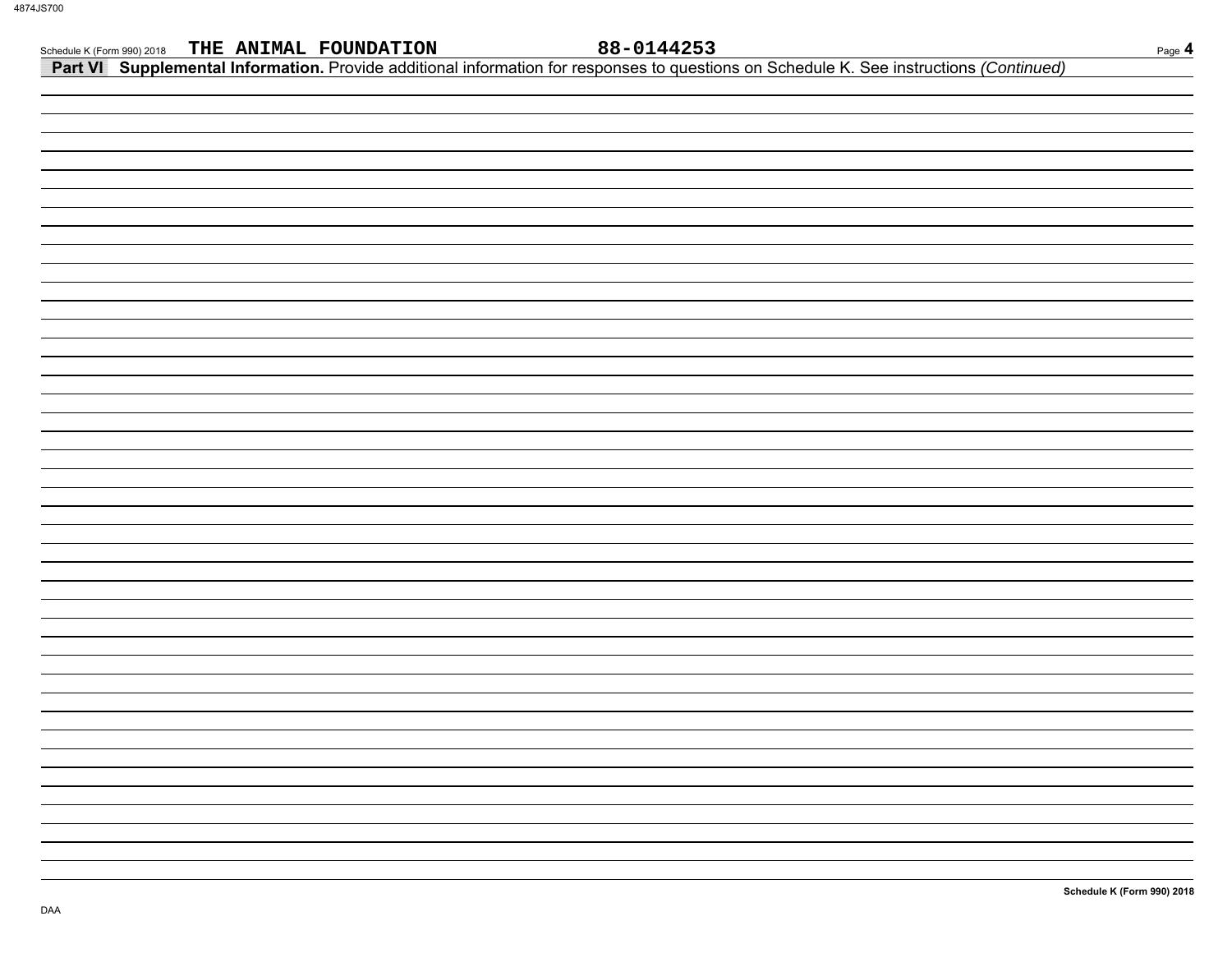### **SCHEDULE L Transactions With Interested Persons**

**(Form 990 or 990-EZ) ►** Complete if the organization answered "Yes" on Form 990, Part IV, line 25a, 25b, 26, 27, 28a,<br>28b, or 28c, or Form 990-EZ, Part V, line 38a or 40b.<br>2018

 **Attach to Form 990 or Form 990-EZ.**

**Go to** *www.irs.gov/Form990* **for instructions and the latest information.**

Name of the organization Department of the Treasury Internal Revenue Service

**Inspection Employer identification number**

**Open To Public**

OMB No. 1545-0047

|                  | THE ANIMAL FOUNDATION                                                                                                 |                                       |                                                                  |                            |         |                                  |                                | 88-0144253 |    |                                             |                                                                                              |                           |    |
|------------------|-----------------------------------------------------------------------------------------------------------------------|---------------------------------------|------------------------------------------------------------------|----------------------------|---------|----------------------------------|--------------------------------|------------|----|---------------------------------------------|----------------------------------------------------------------------------------------------|---------------------------|----|
| Part I           | <b>Excess Benefit Transactions</b> (section $501(c)(3)$ , section $501(c)(4)$ , and $501(c)(29)$ organizations only). |                                       |                                                                  |                            |         |                                  |                                |            |    |                                             |                                                                                              |                           |    |
|                  | Complete if the organization answered "Yes" on Form 990, Part IV, line 25a or 25b, or Form 990-EZ, Part V, line 40b.  |                                       |                                                                  |                            |         |                                  |                                |            |    |                                             |                                                                                              |                           |    |
| 1                | (a) Name of disqualified person                                                                                       |                                       | (b) Relationship between disqualified person and<br>organization |                            |         |                                  | (c) Description of transaction |            |    |                                             | Yes                                                                                          | (d) Corrected?            | No |
| (1)              |                                                                                                                       |                                       |                                                                  |                            |         |                                  |                                |            |    |                                             |                                                                                              |                           |    |
| (2)              |                                                                                                                       |                                       |                                                                  |                            |         |                                  |                                |            |    |                                             |                                                                                              |                           |    |
| (3)              |                                                                                                                       |                                       |                                                                  |                            |         |                                  |                                |            |    |                                             |                                                                                              |                           |    |
| $\overline{(4)}$ |                                                                                                                       |                                       |                                                                  |                            |         |                                  |                                |            |    |                                             |                                                                                              |                           |    |
| (5)              |                                                                                                                       |                                       |                                                                  |                            |         |                                  |                                |            |    |                                             |                                                                                              |                           |    |
| (6)              |                                                                                                                       |                                       |                                                                  |                            |         |                                  |                                |            |    |                                             |                                                                                              |                           |    |
| $\mathbf{2}$     | Enter the amount of tax incurred by the organization managers or disqualified persons during the year                 |                                       |                                                                  |                            |         |                                  |                                |            |    |                                             |                                                                                              |                           |    |
| 3                |                                                                                                                       |                                       |                                                                  |                            |         |                                  |                                |            |    |                                             | $\begin{array}{c c}\n\bullet & \bullet & \bullet & \bullet & \bullet & \bullet\n\end{array}$ |                           |    |
|                  |                                                                                                                       |                                       |                                                                  |                            |         |                                  |                                |            |    |                                             |                                                                                              |                           |    |
| Part II          | Loans to and/or From Interested Persons.                                                                              |                                       |                                                                  |                            |         |                                  |                                |            |    |                                             |                                                                                              |                           |    |
|                  | Complete if the organization answered "Yes" on Form 990-EZ, Part V, line 38a or Form 990, Part IV, line 26; or if the |                                       |                                                                  |                            |         |                                  |                                |            |    |                                             |                                                                                              |                           |    |
|                  | organization reported an amount on Form 990, Part X, line 5, 6, or 22.                                                |                                       |                                                                  |                            |         |                                  |                                |            |    |                                             |                                                                                              |                           |    |
|                  | (a) Name of interested person                                                                                         | (b) Relationship<br>with organization | (c) Purpose of<br>loan                                           | (d) Loan to<br>or from the |         | (e) Original<br>principal amount | (f) Balance due                |            |    | (g) In default? (h) Approved<br>by board or |                                                                                              | (i) Written<br>agreement? |    |
|                  |                                                                                                                       |                                       |                                                                  |                            | org.?   |                                  |                                |            |    |                                             | committee?                                                                                   |                           |    |
|                  |                                                                                                                       |                                       |                                                                  |                            | To From |                                  |                                | Yes        | No | Yes                                         | No                                                                                           | Yes                       | No |
|                  |                                                                                                                       |                                       |                                                                  |                            |         |                                  |                                |            |    |                                             |                                                                                              |                           |    |
| (1)              |                                                                                                                       |                                       |                                                                  |                            |         |                                  |                                |            |    |                                             |                                                                                              |                           |    |
| (2)              |                                                                                                                       |                                       |                                                                  |                            |         |                                  |                                |            |    |                                             |                                                                                              |                           |    |
|                  |                                                                                                                       |                                       |                                                                  |                            |         |                                  |                                |            |    |                                             |                                                                                              |                           |    |
| (3)              |                                                                                                                       |                                       |                                                                  |                            |         |                                  |                                |            |    |                                             |                                                                                              |                           |    |
|                  |                                                                                                                       |                                       |                                                                  |                            |         |                                  |                                |            |    |                                             |                                                                                              |                           |    |
| (4)              | <u> 1989 - Johann Stein, fransk politik (</u>                                                                         |                                       |                                                                  |                            |         |                                  |                                |            |    |                                             |                                                                                              |                           |    |
|                  |                                                                                                                       |                                       |                                                                  |                            |         |                                  |                                |            |    |                                             |                                                                                              |                           |    |
| (5)              | <u> 1989 - Andrea Station Books, amerikansk politik (</u>                                                             |                                       |                                                                  |                            |         |                                  |                                |            |    |                                             |                                                                                              |                           |    |
| (6)              |                                                                                                                       |                                       |                                                                  |                            |         |                                  |                                |            |    |                                             |                                                                                              |                           |    |
|                  | <u> 1989 - Jan Sterlinger van die Sterlinge van die Sterlinge van die Sterlinge van die Sterlinge van die Sterlin</u> |                                       |                                                                  |                            |         |                                  |                                |            |    |                                             |                                                                                              |                           |    |
| (7)              | <u> 1989 - Andrea Station Barbara, amerikan per</u>                                                                   |                                       |                                                                  |                            |         |                                  |                                |            |    |                                             |                                                                                              |                           |    |
|                  |                                                                                                                       |                                       |                                                                  |                            |         |                                  |                                |            |    |                                             |                                                                                              |                           |    |
| (8)              |                                                                                                                       |                                       |                                                                  |                            |         |                                  |                                |            |    |                                             |                                                                                              |                           |    |
|                  |                                                                                                                       |                                       |                                                                  |                            |         |                                  |                                |            |    |                                             |                                                                                              |                           |    |
| (9)              |                                                                                                                       |                                       |                                                                  |                            |         |                                  |                                |            |    |                                             |                                                                                              |                           |    |
| (10)             |                                                                                                                       |                                       |                                                                  |                            |         |                                  |                                |            |    |                                             |                                                                                              |                           |    |
| <b>Total</b>     |                                                                                                                       |                                       |                                                                  |                            |         | $\blacktriangleright$ \$         |                                |            |    |                                             |                                                                                              |                           |    |
| Part III         | <b>Grants or Assistance Benefiting Interested Persons.</b>                                                            |                                       |                                                                  |                            |         |                                  |                                |            |    |                                             |                                                                                              |                           |    |
|                  | Complete if the organization answered "Yes" on Form 990, Part IV, line 27.                                            |                                       |                                                                  |                            |         |                                  |                                |            |    |                                             |                                                                                              |                           |    |
|                  | (a) Name of interested person                                                                                         |                                       | (b) Relationship between interested                              |                            |         | (c) Amount of assistance         | (d) Type of assistance         |            |    |                                             | (e) Purpose of assistance                                                                    |                           |    |
|                  |                                                                                                                       |                                       | person and the organization                                      |                            |         |                                  |                                |            |    |                                             |                                                                                              |                           |    |
| (1)              |                                                                                                                       |                                       |                                                                  |                            |         |                                  |                                |            |    |                                             |                                                                                              |                           |    |
| (2)              |                                                                                                                       |                                       |                                                                  |                            |         |                                  |                                |            |    |                                             |                                                                                              |                           |    |
| (3)              |                                                                                                                       |                                       |                                                                  |                            |         |                                  |                                |            |    |                                             |                                                                                              |                           |    |
| (4)<br>(5)       |                                                                                                                       |                                       |                                                                  |                            |         |                                  |                                |            |    |                                             |                                                                                              |                           |    |
| (6)              |                                                                                                                       |                                       |                                                                  |                            |         |                                  |                                |            |    |                                             |                                                                                              |                           |    |
| (7)              |                                                                                                                       |                                       |                                                                  |                            |         |                                  |                                |            |    |                                             |                                                                                              |                           |    |
| (8)              |                                                                                                                       |                                       |                                                                  |                            |         |                                  |                                |            |    |                                             |                                                                                              |                           |    |
| (9)              |                                                                                                                       |                                       |                                                                  |                            |         |                                  |                                |            |    |                                             |                                                                                              |                           |    |
| (10)             |                                                                                                                       |                                       |                                                                  |                            |         |                                  |                                |            |    |                                             |                                                                                              |                           |    |

DAA **For Paperwork Reduction Act Notice, see the Instructions for Form 990 or 990-EZ. Schedule L (Form 990 or 990-EZ) 2018**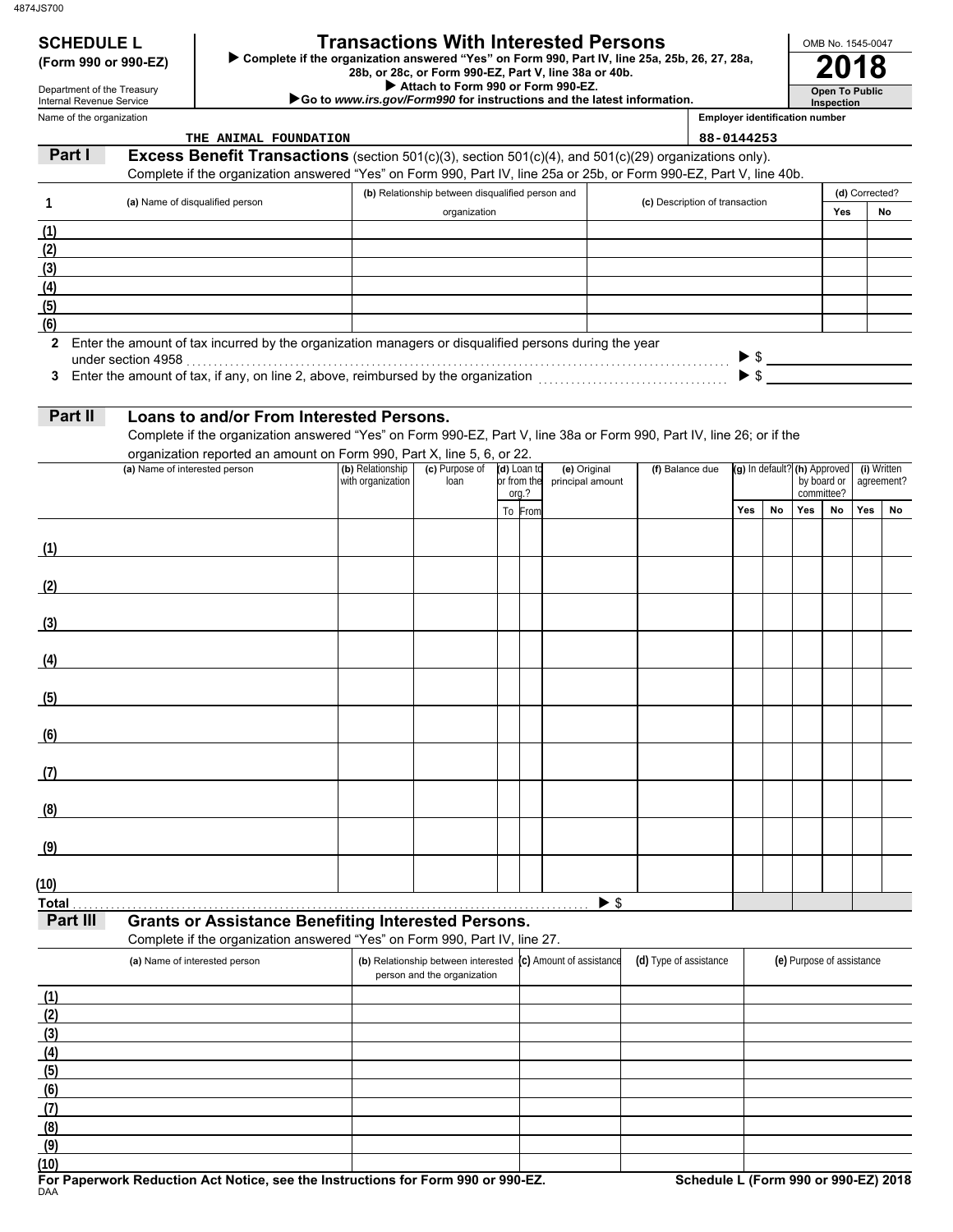## Schedule L (Form 990 or 990-EZ) 2018 Page **2 THE ANIMAL FOUNDATION 88-0144253**

## **Part IV Business Transactions Involving Interpreted Persons**

**NoYes** revenues?

| <b>Fall IV</b> | <b>BUSINESS Transactions involving interested Persons.</b>                               |                                                       |                              |                                |        |                                     |
|----------------|------------------------------------------------------------------------------------------|-------------------------------------------------------|------------------------------|--------------------------------|--------|-------------------------------------|
|                | Complete if the organization answered "Yes" on Form 990, Part IV, line 28a, 28b, or 28c. |                                                       |                              |                                |        |                                     |
|                | (a) Name of interested person                                                            | (b) Relationship between<br>interested person and the | (c) Amount of<br>transaction | (d) Description of transaction |        | (e) Sharing<br>of org.<br>revenues? |
|                |                                                                                          | organization                                          |                              |                                | Yes No |                                     |
| $(1)$ LEE NEEL |                                                                                          | SPOUSE OF CFO                                         |                              | 64,103 MARKETING SERVICES      |        | x                                   |
| (2)            |                                                                                          |                                                       |                              |                                |        |                                     |
| (3)            |                                                                                          |                                                       |                              |                                |        |                                     |
| (4)            |                                                                                          |                                                       |                              |                                |        |                                     |
| (5)            |                                                                                          |                                                       |                              |                                |        |                                     |

| (6)                                       |  |  |
|-------------------------------------------|--|--|
|                                           |  |  |
| (8)                                       |  |  |
| /۵                                        |  |  |
| (10)                                      |  |  |
| Part V<br><b>Supplemental Information</b> |  |  |

Provide additional information for responses to questions on Schedule L (see instructions).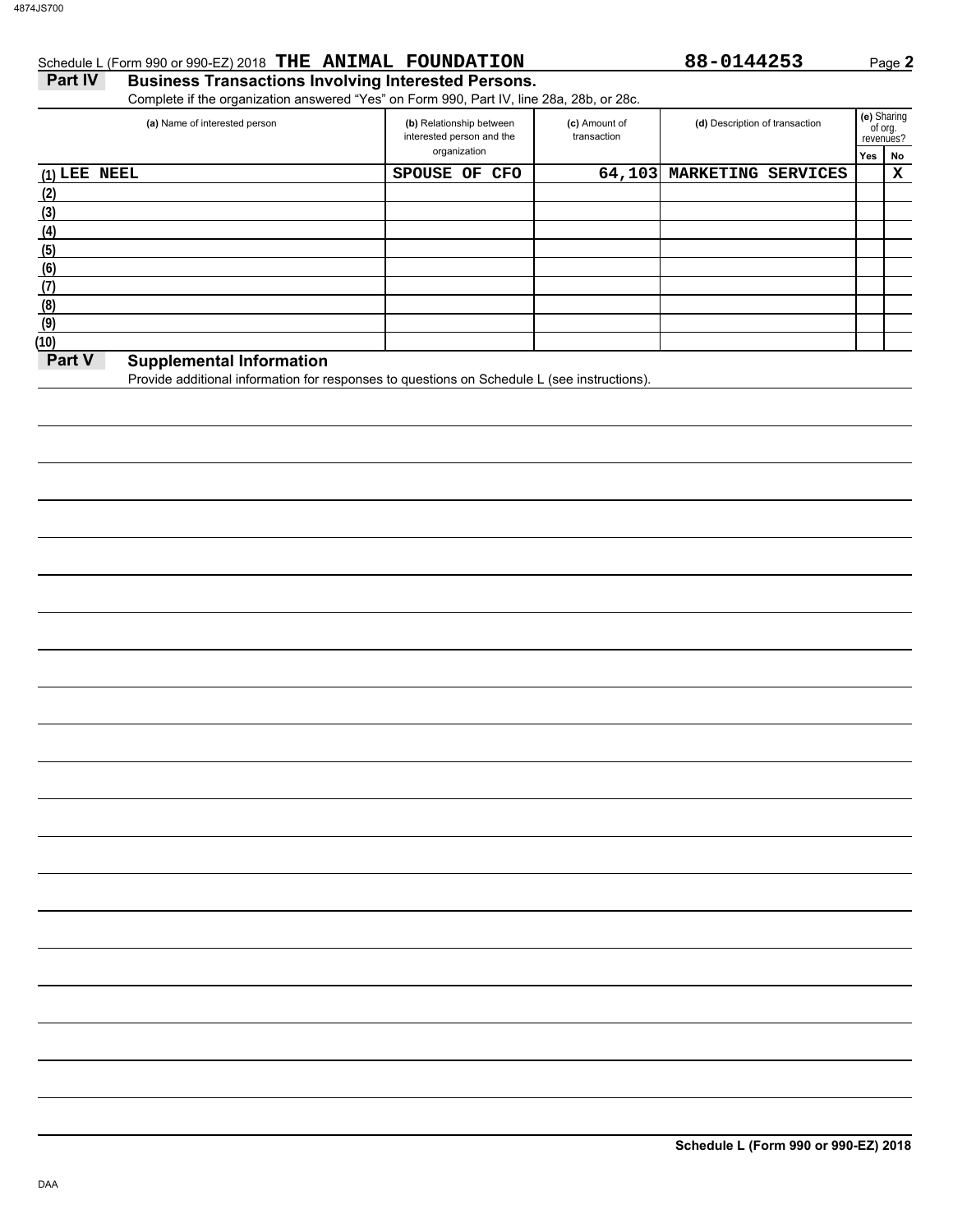# **(Form 990)**

## **SCHEDULE M Noncash Contributions**

OMB No. 1545-0047 **2018**

**Open To Public**

| Department of the Treasury |
|----------------------------|
| Internal Revenue Service   |

 **Complete if the organizations answered "Yes" on Form 990, Part IV, lines 29 or 30. Attach to Form 990.**

 **Go to** *www.irs.gov/Form990* **for instructions and the latest information.**

Name of the organization **Employer identification number Inspection**

**THE ANIMAL FOUNDATION 88-0144253**

|              | <b>Types of Property</b><br>Part I                                                                                 |             |                            |                                             |                              |     |     |    |
|--------------|--------------------------------------------------------------------------------------------------------------------|-------------|----------------------------|---------------------------------------------|------------------------------|-----|-----|----|
|              |                                                                                                                    | (a)         | (b)                        | (c)                                         | (d)                          |     |     |    |
|              |                                                                                                                    | Check if    | Number of contributions or | Noncash contribution<br>amounts reported on | Method of determining        |     |     |    |
|              |                                                                                                                    | applicable  | items contributed          | Form 990, Part VIII, line 1g                | noncash contribution amounts |     |     |    |
| 1            | Art - Works of art                                                                                                 |             |                            |                                             |                              |     |     |    |
| $\mathbf{2}$ | Art - Historical treasures                                                                                         |             |                            |                                             |                              |     |     |    |
| 3            | Art - Fractional interests<br><b>Service</b>                                                                       |             |                            |                                             |                              |     |     |    |
| 4            | Books and publications                                                                                             |             |                            |                                             |                              |     |     |    |
| 5            | Clothing and household                                                                                             |             |                            |                                             |                              |     |     |    |
|              | goods                                                                                                              |             |                            |                                             |                              |     |     |    |
| 6            | Cars and other vehicles <b>Cars</b>                                                                                |             |                            |                                             |                              |     |     |    |
| 7            | Boats and planes<br>.                                                                                              |             |                            |                                             |                              |     |     |    |
| 8            |                                                                                                                    |             |                            |                                             |                              |     |     |    |
| 9            | Securities - Publicly traded                                                                                       |             |                            |                                             |                              |     |     |    |
| 10           | Securities - Closely held stock                                                                                    |             |                            |                                             |                              |     |     |    |
| 11           | Securities - Partnership, LLC,                                                                                     |             |                            |                                             |                              |     |     |    |
|              | or trust interests                                                                                                 |             |                            |                                             |                              |     |     |    |
| 12           | Securities - Miscellaneous                                                                                         |             |                            |                                             |                              |     |     |    |
| 13           | Qualified conservation                                                                                             |             |                            |                                             |                              |     |     |    |
|              | contribution - Historic                                                                                            |             |                            |                                             |                              |     |     |    |
|              | structures                                                                                                         |             |                            |                                             |                              |     |     |    |
| 14           | Qualified conservation                                                                                             |             |                            |                                             |                              |     |     |    |
|              | contribution - Other                                                                                               |             |                            |                                             |                              |     |     |    |
| 15           | Real estate - Residential                                                                                          |             |                            |                                             |                              |     |     |    |
| 16           | Real estate - Commercial                                                                                           |             |                            |                                             |                              |     |     |    |
| 17           | Real estate - Other                                                                                                |             |                            |                                             |                              |     |     |    |
| 18           | Collectibles                                                                                                       |             |                            |                                             |                              |     |     |    |
| 19           | Food inventory                                                                                                     |             |                            |                                             |                              |     |     |    |
| 20           | Drugs and medical supplies                                                                                         |             |                            |                                             |                              |     |     |    |
| 21           | Taxidermy<br>.                                                                                                     |             |                            |                                             |                              |     |     |    |
| 22           | Historical artifacts                                                                                               |             |                            |                                             |                              |     |     |    |
| 23           | Scientific specimens                                                                                               |             |                            |                                             |                              |     |     |    |
| 24           | Archeological artifacts                                                                                            |             |                            |                                             |                              |     |     |    |
| 25           |                                                                                                                    | $\mathbf x$ | 1                          | 251,507                                     |                              |     |     |    |
| 26           |                                                                                                                    |             |                            |                                             |                              |     |     |    |
| 27           |                                                                                                                    |             |                            |                                             |                              |     |     |    |
| 28           | Other $\blacktriangleright$ (                                                                                      |             |                            |                                             |                              |     |     |    |
|              | 29 Number of Forms 8283 received by the organization during the tax year for contributions for                     |             |                            |                                             |                              |     |     |    |
|              | which the organization completed Form 8283, Part IV, Donee Acknowledgement                                         |             |                            |                                             | 29                           |     |     |    |
|              |                                                                                                                    |             |                            |                                             |                              |     | Yes | No |
|              | 30a During the year, did the organization receive by contribution any property reported in Part I, lines 1 through |             |                            |                                             |                              |     |     |    |
|              | 28, that it must hold for at least three years from the date of the initial contribution, and which isn't required |             |                            |                                             |                              |     |     |    |
|              | to be used for exempt purposes for the entire holding period?                                                      |             |                            |                                             |                              | 30a |     | X  |
|              | <b>b</b> If "Yes," describe the arrangement in Part II.                                                            |             |                            |                                             |                              |     |     |    |
| 31           | Does the organization have a gift acceptance policy that requires the review of any nonstandard                    |             |                            |                                             |                              |     |     |    |
|              | contributions?                                                                                                     |             |                            |                                             |                              | 31  | X   |    |
|              | 32a Does the organization hire or use third parties or related organizations to solicit, process, or sell noncash  |             |                            |                                             |                              |     |     |    |
|              | contributions?                                                                                                     |             |                            |                                             |                              | 32a | X   |    |
|              | <b>b</b> If "Yes," describe in Part II.                                                                            |             |                            |                                             |                              |     |     |    |
| 33           | If the organization didn't report an amount in column (c) for a type of property for which column (a) is checked,  |             |                            |                                             |                              |     |     |    |
|              | describe in Part II.                                                                                               |             |                            |                                             |                              |     |     |    |

**For Paperwork Reduction Act Notice, see the Instructions for Form 990. Schedule M (Form 990) 2018**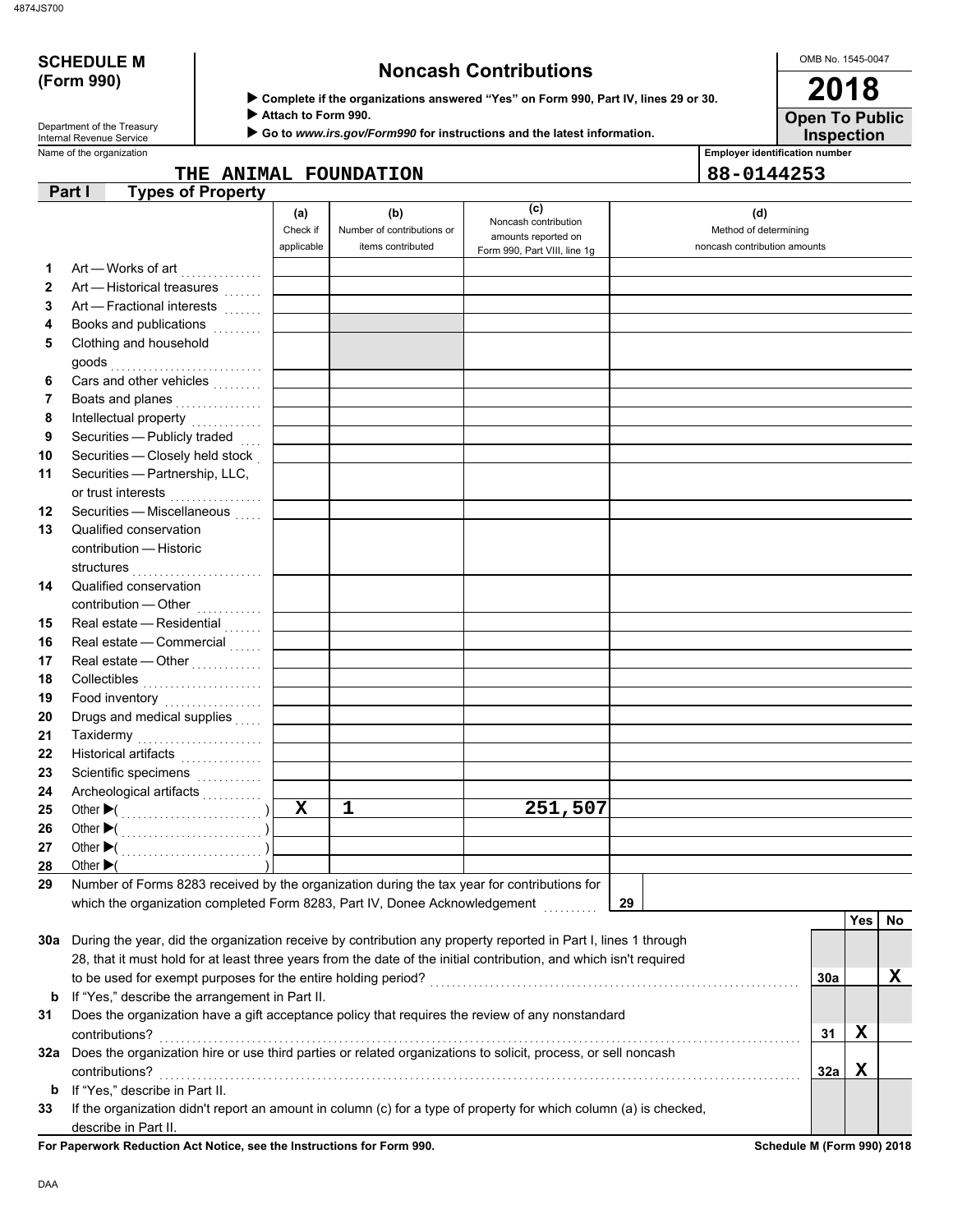| Schedule M (Form 990) 2018 THE ANIMAL FOUNDATION      |                                                                                   |  | 88-0144253                                                             | Page 2                                                                                                                                                                                                                       |
|-------------------------------------------------------|-----------------------------------------------------------------------------------|--|------------------------------------------------------------------------|------------------------------------------------------------------------------------------------------------------------------------------------------------------------------------------------------------------------------|
| Part II                                               |                                                                                   |  |                                                                        | Supplemental Information. Provide the information required by Part I, lines 30b, 32b, and 33, and whether<br>the organization is reporting in Part I, column (b), the number of contributions, the number of items received, |
|                                                       | or a combination of both. Also complete this part for any additional information. |  |                                                                        |                                                                                                                                                                                                                              |
|                                                       |                                                                                   |  | PART I, LINE 32B - THIRD PARTY USED TO PROCESS NONCASH CONTRIBUTIONS   |                                                                                                                                                                                                                              |
|                                                       |                                                                                   |  | CHARITY CAR DONATIONS IS THE THIRD PARTY HIRED TO SOLICIT VEHICLES FOR |                                                                                                                                                                                                                              |
| DONATION AND SALE ON BEHALF OF THE ANIMAL FOUNDATION. |                                                                                   |  |                                                                        |                                                                                                                                                                                                                              |
|                                                       |                                                                                   |  |                                                                        |                                                                                                                                                                                                                              |
|                                                       |                                                                                   |  |                                                                        |                                                                                                                                                                                                                              |
|                                                       |                                                                                   |  |                                                                        |                                                                                                                                                                                                                              |
|                                                       |                                                                                   |  |                                                                        |                                                                                                                                                                                                                              |
|                                                       |                                                                                   |  |                                                                        |                                                                                                                                                                                                                              |
|                                                       |                                                                                   |  |                                                                        |                                                                                                                                                                                                                              |
|                                                       |                                                                                   |  |                                                                        |                                                                                                                                                                                                                              |
|                                                       |                                                                                   |  |                                                                        |                                                                                                                                                                                                                              |
|                                                       |                                                                                   |  |                                                                        |                                                                                                                                                                                                                              |
|                                                       |                                                                                   |  |                                                                        |                                                                                                                                                                                                                              |
|                                                       |                                                                                   |  |                                                                        |                                                                                                                                                                                                                              |
|                                                       |                                                                                   |  |                                                                        |                                                                                                                                                                                                                              |
|                                                       |                                                                                   |  |                                                                        |                                                                                                                                                                                                                              |
|                                                       |                                                                                   |  |                                                                        |                                                                                                                                                                                                                              |
|                                                       |                                                                                   |  |                                                                        |                                                                                                                                                                                                                              |
|                                                       |                                                                                   |  |                                                                        |                                                                                                                                                                                                                              |
|                                                       |                                                                                   |  |                                                                        |                                                                                                                                                                                                                              |
|                                                       |                                                                                   |  |                                                                        |                                                                                                                                                                                                                              |
|                                                       |                                                                                   |  |                                                                        |                                                                                                                                                                                                                              |
|                                                       |                                                                                   |  |                                                                        |                                                                                                                                                                                                                              |
|                                                       |                                                                                   |  |                                                                        |                                                                                                                                                                                                                              |
|                                                       |                                                                                   |  |                                                                        |                                                                                                                                                                                                                              |
|                                                       |                                                                                   |  |                                                                        |                                                                                                                                                                                                                              |
|                                                       |                                                                                   |  |                                                                        |                                                                                                                                                                                                                              |
|                                                       |                                                                                   |  |                                                                        |                                                                                                                                                                                                                              |
|                                                       |                                                                                   |  |                                                                        |                                                                                                                                                                                                                              |
|                                                       |                                                                                   |  |                                                                        |                                                                                                                                                                                                                              |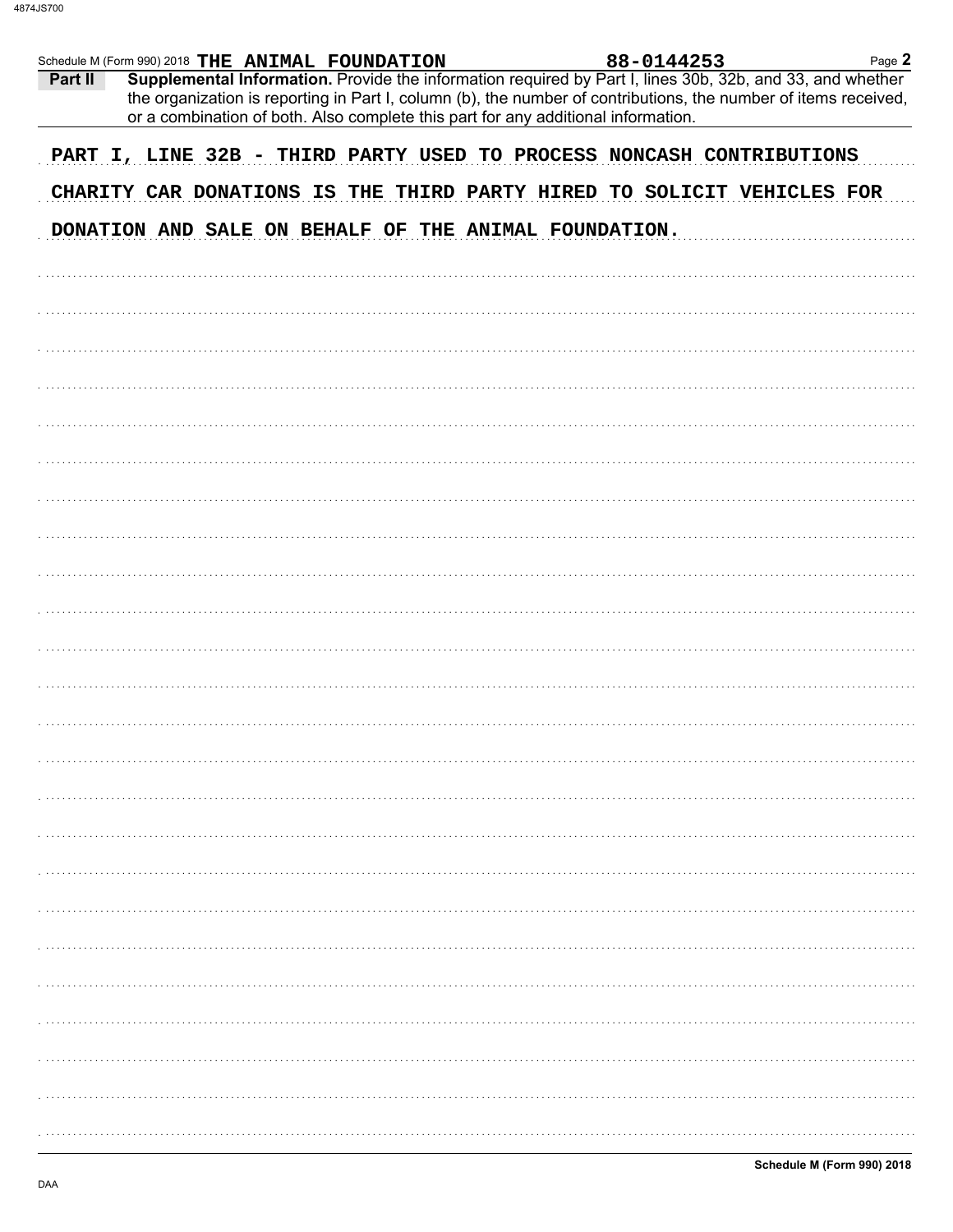4874JS700

| <b>SCHEDULE O</b><br>(Form 990 or 990-EZ)              | Supplemental Information to Form 990 or 990-EZ<br>Complete to provide information for responses to specific questions on<br>Form 990 or 990-EZ or to provide any additional information. |                        | OMB No. 1545-0047<br>2018                  |  |
|--------------------------------------------------------|------------------------------------------------------------------------------------------------------------------------------------------------------------------------------------------|------------------------|--------------------------------------------|--|
| Department of the Treasury<br>Internal Revenue Service |                                                                                                                                                                                          |                        | <b>Open to Public</b><br><b>Inspection</b> |  |
| Name of the organization                               |                                                                                                                                                                                          |                        | <b>Employer identification number</b>      |  |
|                                                        |                                                                                                                                                                                          | THE ANIMAL FOUNDATION  | 88-0144253                                 |  |
| FORM 990                                               |                                                                                                                                                                                          | ORGANIZATION'S MISSION |                                            |  |

REGIONAL SHELTER AND PROVIDING LOST AND FOUND SERVICES, RABIES OBSERVATION, FOSTER AND ADOPTION SERVICES, AFFORDABLE VACCINATION CLINIC, LOW COST SPAY AND NEUTER, COMMUNITY EDUCATION, AND HUMANE AND SENSITVE EUTHANASIA.

FORM 990, PART VI, LINE 11B - ORGANIZATION'S PROCESS TO REVIEW FORM 990 A DRAFT OF FORM 990 IS PROVIDED TO BOARD MEMBERS PRIOR TO FILING FOR REVIEW

AND COMMENT.

FORM 990, PART VI, LINE 12C - ENFORCEMENT OF CONFLICTS POLICY OFFICERS, DIRECTORS, TRUSTEES AND KEY EMPLOYEES ARE REQUIRED TO SIGN A DISCLOSURE STATEMENT EVERY YEAR THAT THEY DO NOT HAVE A CONFLICT OF INTEREST WITH THE FOUNDATION.

FORM 990, PART VI, LINE 15A - COMPENSATION PROCESS FOR TOP OFFICIAL COMPENSATION WITH THE FOUNDATION IS DETERMINED BY COMPARING THE ANIMAL WELFARE INDUSTRY WAGE INFORMATION OBTAINED THROUGH THE SOCIETY OF THE ANIMAL WELFARE ADMINISTRATORS (SAWA), WITH THE LOCAL WAGE INFORMATION IN LAS VEGAS, NEVADA. THE DATA CONTAINED IN THE SAWA REPORTS INCLUDED WEIGHTED AVERAGE AND ANNUAL INCENTIVE DATA FOR EACH JOB CLASSIFICATION. COMPARABLE DATA IS THEN PRESENTED TO THE BOARD MEMBERS FOR REVIEW AND APPROVAL.

FORM 990, PART VI, LINE 15B - COMPENSATION PROCESS FOR OFFICERS